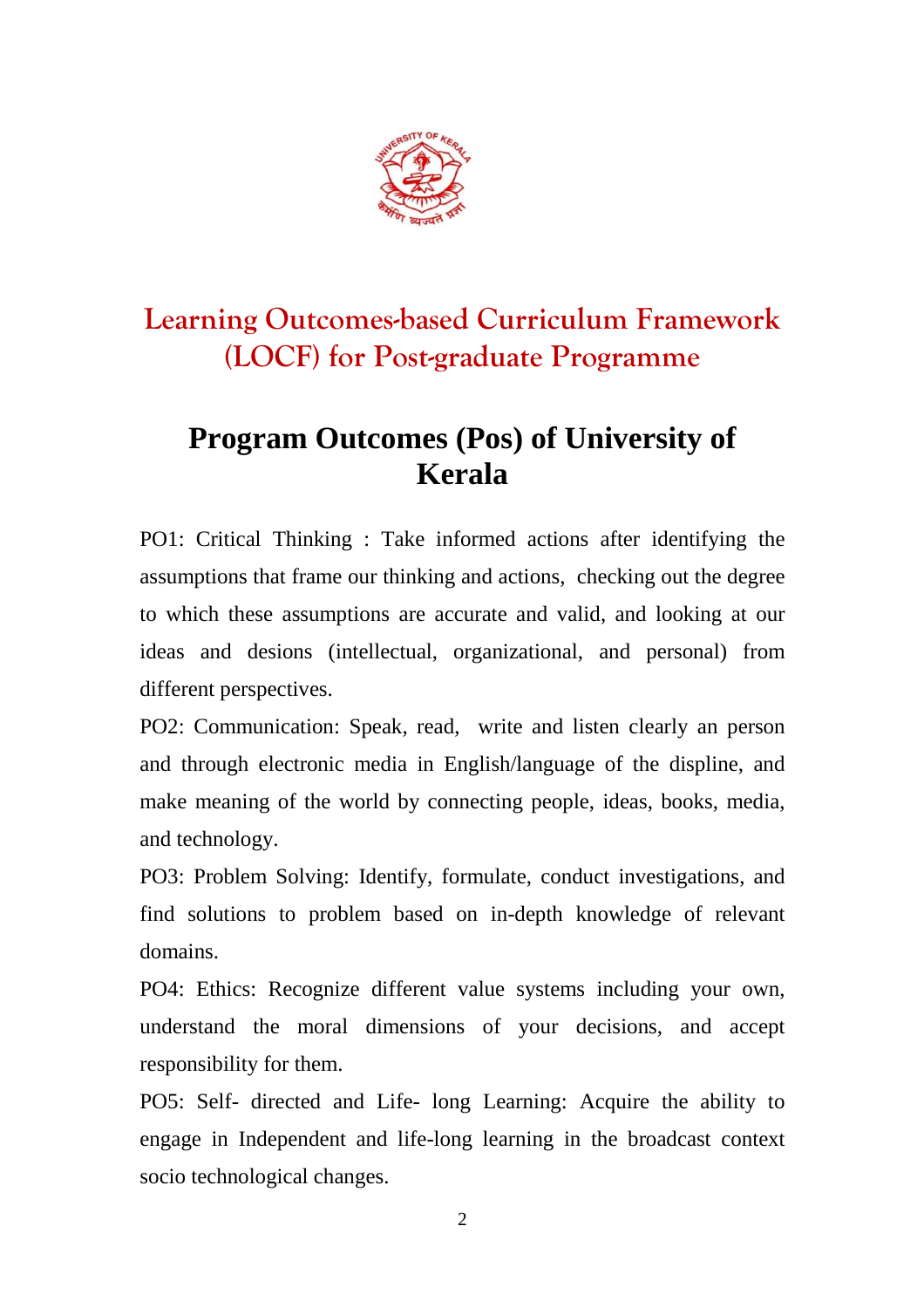# **SYLLABI FOR M.A. SANSKRIT SPECIAL –NYAYA 2021 ADMISSION ONWARDS**

# **Programme Specific Outcomes (PSO)**

| PSO <sub>1</sub> | General knowledge in Indian Philosophical Systems -<br>Sankhya, Yoga, Vedanta, Mimamsa, Charvaka, Jaina and<br><b>Boudha Philosophies</b>                                      |
|------------------|--------------------------------------------------------------------------------------------------------------------------------------------------------------------------------|
| PSO <sub>2</sub> | Achieve sound knowledge in the features and tenets of Nyaya<br>and Vaiseshika Philosophies. Realize the ethical values<br>described in Nyaya and Vaiseshika                    |
| PSO <sub>3</sub> | Understand Indian Epistemology and Ontology with special<br>attention to Nyaya and Vaiseshika                                                                                  |
| PSO <sub>4</sub> | Develop the skills of argumentation, analization and<br>presentation. Analyse and Synthesis various concepts of<br>Nyayavaiseshika philosophies with other Indian Philosophies |
| PSO <sub>5</sub> | Understand the concept of Logic both Indian and Western<br>Analyse the logical theories and their application in various<br>contexts                                           |
| PSO <sub>6</sub> | Conceive the general concepts of Technical Literature –<br>Jyotisha, Ganitha, Ayurveda, Arthasastra, Dharmasastra,<br>Vastuvidya and Architecture                              |
| PSO <sub>7</sub> | Understand the grammatical paculiarities of Sanskrit<br>Language, Ability to enrich the skills and the ability to read<br>the narrative texts in Sanskrit.                     |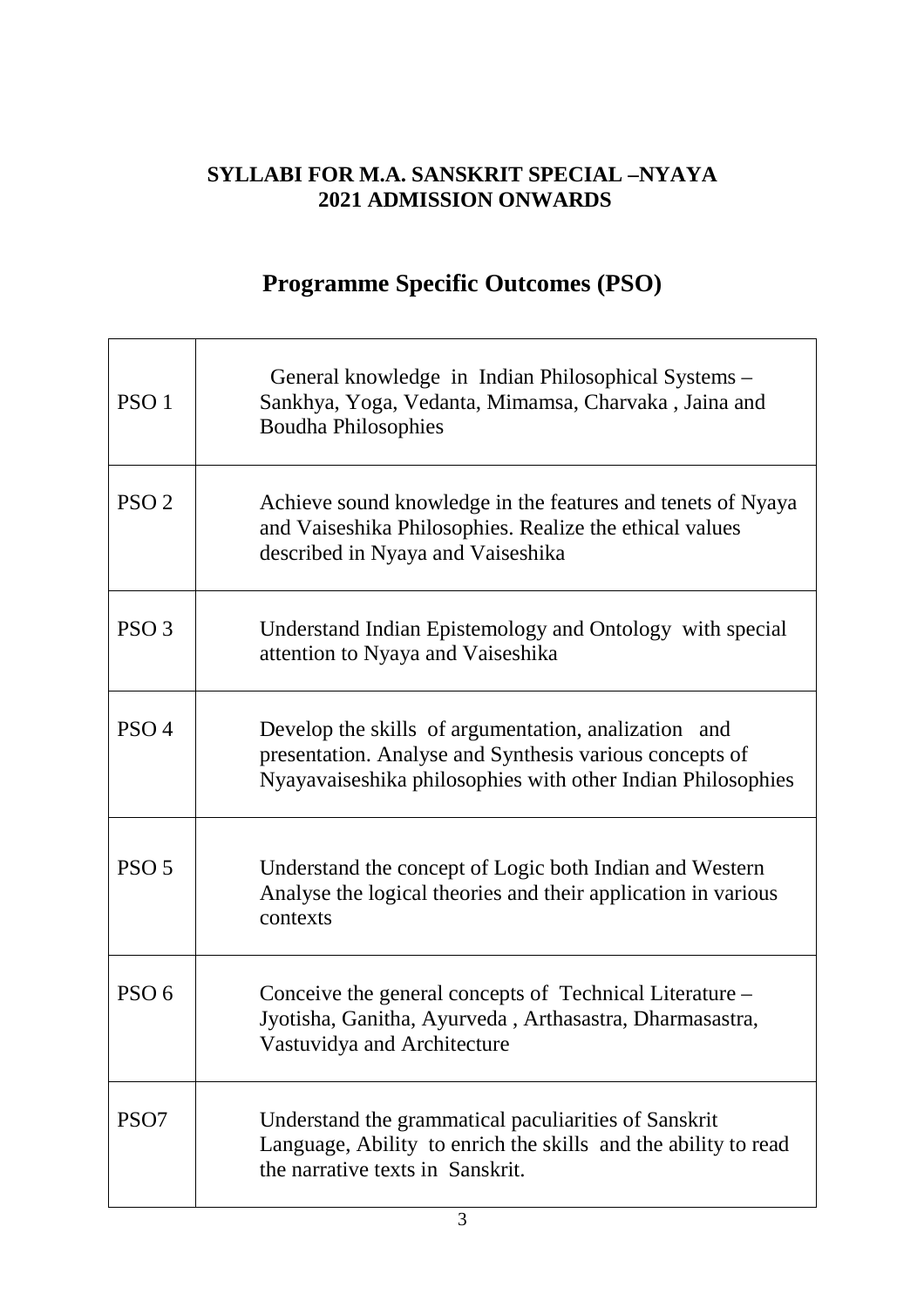| PSO <sub>8</sub> | Build research aptitude specifically in Sanskrit and allied<br>areas. Acquire command over Sanskrit language and literature                                                                                                      |
|------------------|----------------------------------------------------------------------------------------------------------------------------------------------------------------------------------------------------------------------------------|
| PSO <sub>9</sub> | Explore critically the different branches of ancient Indian<br>wisdom. Build up the capacity to analyse and synthesise<br>various theories of schools of philosophy                                                              |
| <b>PSO 10</b>    | Conceive the wisdom of all Indian Intellectual traditions and<br>relate it to the contemporary academic knowledge in Sanskrit<br>studies. Enhance the knowledge base in order to meet the<br>requirements in career advancement. |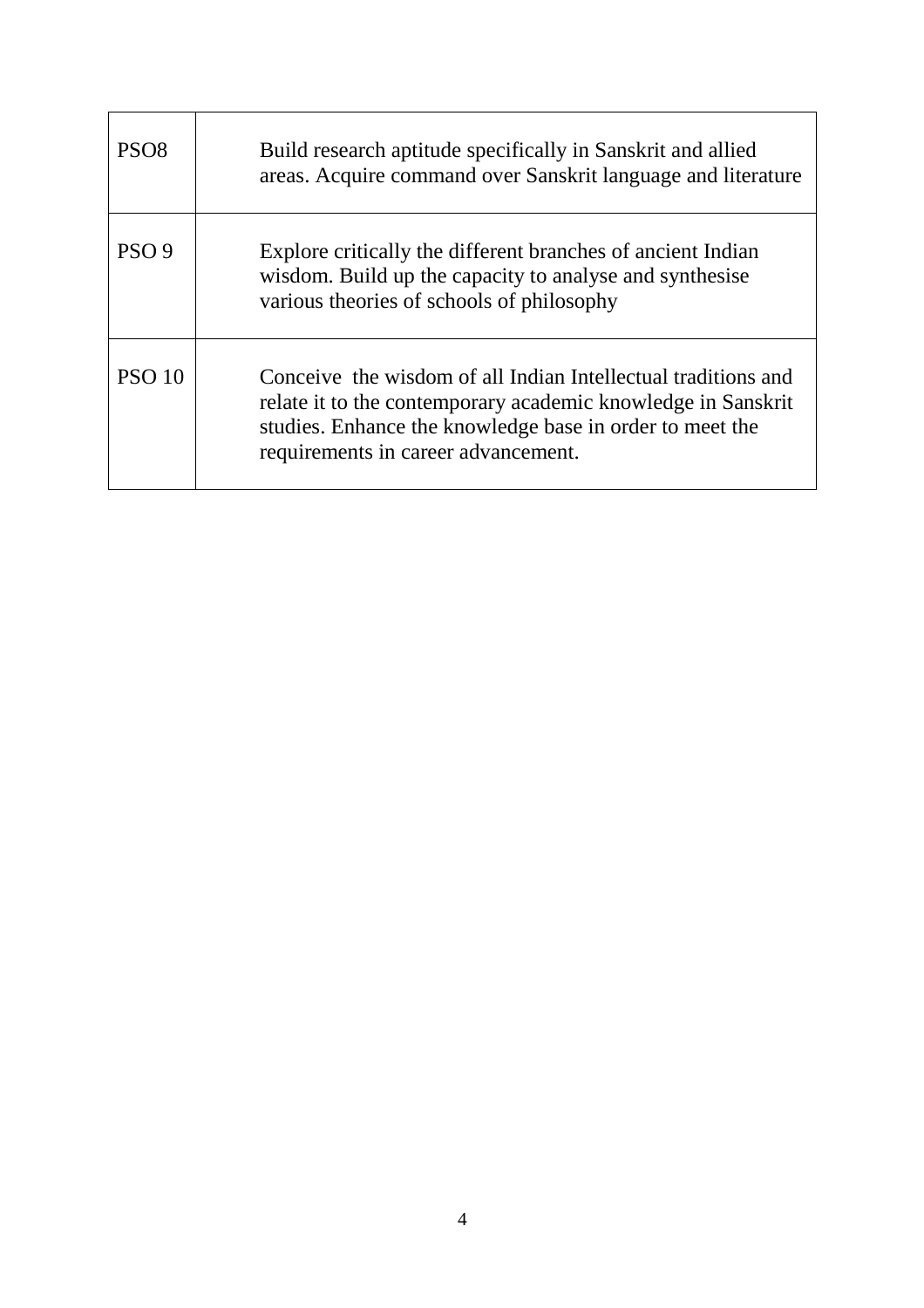#### **Syllabi for M.A. Sanskrit Special –Nyaya 2021 Admission onwards M.A. Sanskrit Nyaya** - **Programme Structure and Mark Distribution**

| <b>Se</b>    | <b>Paper Code</b> | Title of the paper              | <b>Distribu</b> |                | <b>Instructi</b>         |                | <b>ESA</b> |            | <b>Maxi</b> |
|--------------|-------------------|---------------------------------|-----------------|----------------|--------------------------|----------------|------------|------------|-------------|
| mes          |                   |                                 | tion            |                | onal                     |                |            |            | mum         |
| ter          |                   |                                 | hrs. per        |                | hrs/<br>week             |                |            |            |             |
|              |                   |                                 | semeste         |                |                          |                |            |            |             |
|              |                   |                                 | r               |                |                          |                |            |            |             |
|              |                   |                                 |                 | L              | $\mathbf{P}$             | Hr             | CA         | <b>ESA</b> | Total       |
|              |                   |                                 |                 |                |                          | S              |            |            |             |
| I            | SN-511            | Nyaya-I                         | 126             | $\overline{7}$ |                          | 3              | 25         | 75         | 100         |
|              |                   | Vaiseshikasutropaskara          |                 |                |                          |                |            |            |             |
|              |                   | (Chapter $3 \& 4$ )             |                 |                |                          |                |            |            |             |
|              | SN-512            | Nyaya-II                        | 108             | 6              | $\overline{\phantom{a}}$ | 3              | 25         | 75         | 100         |
|              |                   | Nyayakusumanjali                |                 |                |                          |                |            |            |             |
|              |                   | (Stabaka I & II)                |                 |                |                          |                |            |            |             |
|              | SN-513            | Nyaya-III Technical             | 108             | 6              |                          | 3              | 25         | 75         | 100         |
|              |                   | Literature in Sanskrit          |                 |                |                          |                |            |            |             |
|              | $SJ - 514$        | <b>Complementary Course-I</b>   | 108             | 6              |                          | 3              | 25         | 75         | 100         |
|              |                   | Jyotisha-                       |                 |                |                          |                |            |            |             |
|              |                   | Kalamanavichinthanam            |                 |                |                          |                |            |            |             |
| $\mathbf{I}$ | SN-521            | Nyaya-IV                        | 126             | $\overline{7}$ |                          | 3              | 25         | 75         | 100         |
|              |                   | Nyayabhashyam                   |                 |                |                          |                |            |            |             |
|              |                   | (Chapter $3 & 4$ )              |                 |                |                          |                |            |            |             |
|              | SN-522            | Nyaya-V                         | 108             | 6              |                          | 3              | 25         | 75         | 100         |
|              |                   | Nyayakusumanjali                |                 |                |                          |                |            |            |             |
|              |                   | (Stabaka III & IV)              |                 |                |                          |                |            |            |             |
|              | SN-523            | Nyaya-VI                        | 108             | 6              |                          | 3              | 25         | 75         | 100         |
|              |                   | Avayavalakshana                 |                 |                |                          |                |            |            |             |
|              | SV-524            | <b>Complementary Course-II</b>  | 108             | 6              |                          | $\overline{3}$ | 25         | 75         | 100         |
|              |                   | Vedanta-                        |                 |                |                          |                |            |            |             |
|              |                   | Vedantaparibhasha               |                 |                |                          |                |            |            |             |
| $\rm III$    | SN-531            | Nyaya-VII Navyanyaya            | 108             | $\overline{7}$ |                          | 3              | 25         | 75         | 100         |
|              |                   | theory on Sabdabodha-I          |                 |                |                          |                |            |            |             |
|              | SN-532            | Nyaya-VIII                      | 108             | 6              |                          | 3              | 25         | 75         | 100         |
|              |                   | Nyayakusumanjali and            |                 |                |                          |                |            |            |             |
|              |                   | Atmatattvaviveka                |                 |                |                          |                |            |            |             |
|              | SN-533            | Nyaya-IX History of             | 108             | 6              |                          | 3              | 25         | 75         | 100         |
|              |                   | Medieval Logic and              |                 |                |                          |                |            |            |             |
|              |                   | Introduction to Western         |                 |                |                          |                |            |            |             |
|              |                   | Logic                           |                 |                |                          |                |            |            |             |
|              | SS-534            | <b>Complementary Course-III</b> | 126             | 6              |                          | $\overline{3}$ | 25         | 75         | 100         |
|              |                   | Sahithya-Poetics and            |                 |                |                          |                |            |            |             |
|              |                   | Poetry                          |                 |                |                          |                |            |            |             |
| IV           | SN-541            | Nyaya - X Navyanyaya            | 126             | $\overline{7}$ | $\overline{\phantom{a}}$ | $\overline{3}$ | 25         | 75         | 100         |
|              |                   | theory on Sabdabodha-II         |                 |                |                          |                |            |            |             |
|              | SN-542            | Nyaya-XI                        | 108             | 6              |                          | 3              | 25         | 75         | 100         |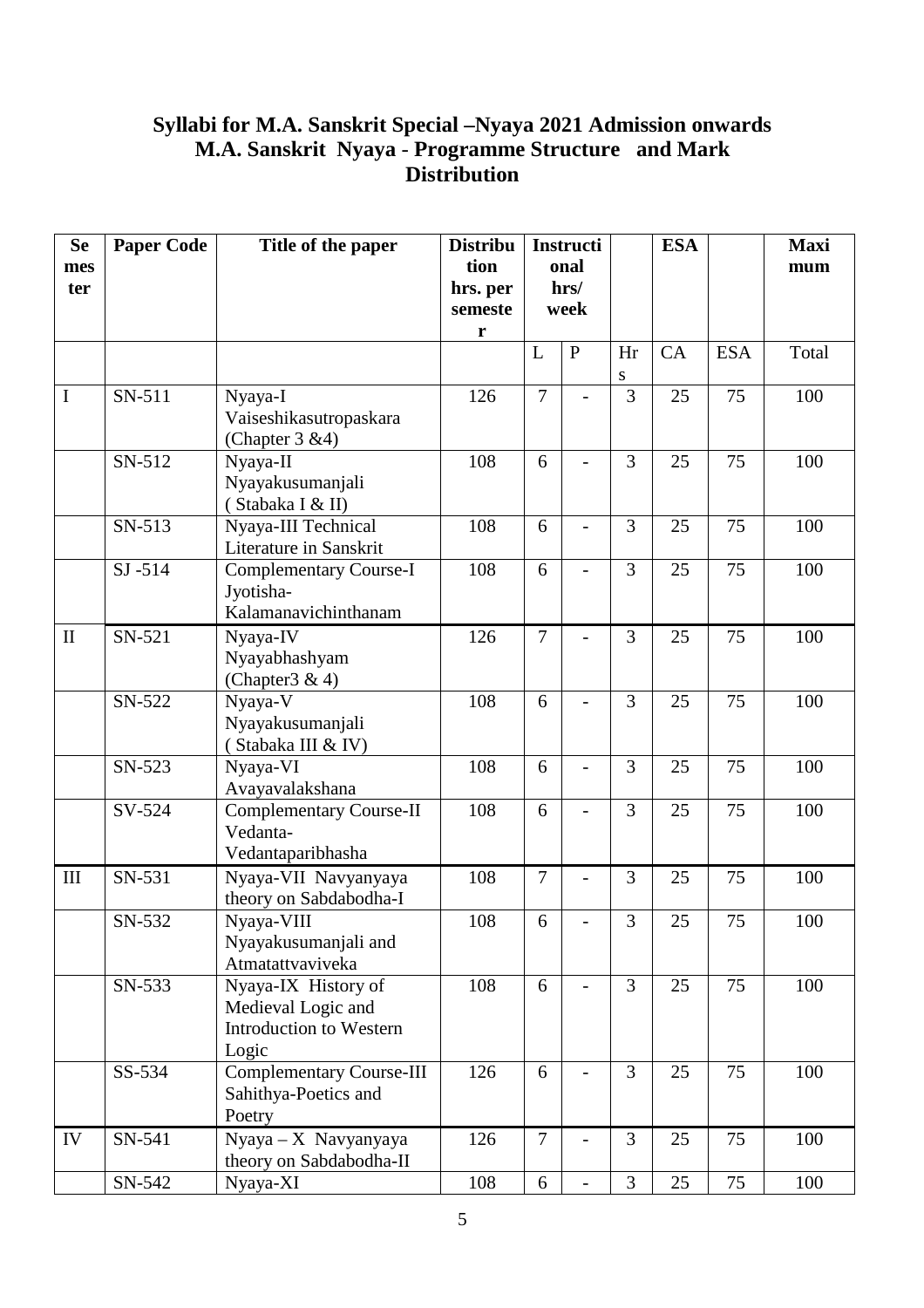|          | Hetvabhasasamanyanirukti       |     |   |   |      |    |      |
|----------|--------------------------------|-----|---|---|------|----|------|
| $SN-543$ | Nyaya -XII Research            | 108 | 6 | 3 | 25   | 75 | 100  |
|          | Methodology and                |     |   |   |      |    |      |
|          | Manuscriptology                |     |   |   |      |    |      |
| SY-544   | <b>Complementary Course IV</b> | 108 | 6 | 3 | 25   | 75 | 100  |
|          | Vyakarana- Vyakarana           |     |   |   |      |    |      |
|          | Mahabhashya and                |     |   |   |      |    |      |
|          | Vaiyakaranasiddhantakau        |     |   |   |      |    |      |
|          | mudi                           |     |   |   |      |    |      |
| $SN-545$ | <b>Dissertation</b>            |     |   |   | Viva | 80 | 100  |
|          |                                |     |   |   | 20   |    |      |
| $SN-546$ | Viva Voce Comrehensive         |     |   |   |      |    | 100  |
|          | <b>TOTAL</b>                   |     |   |   |      |    | 1800 |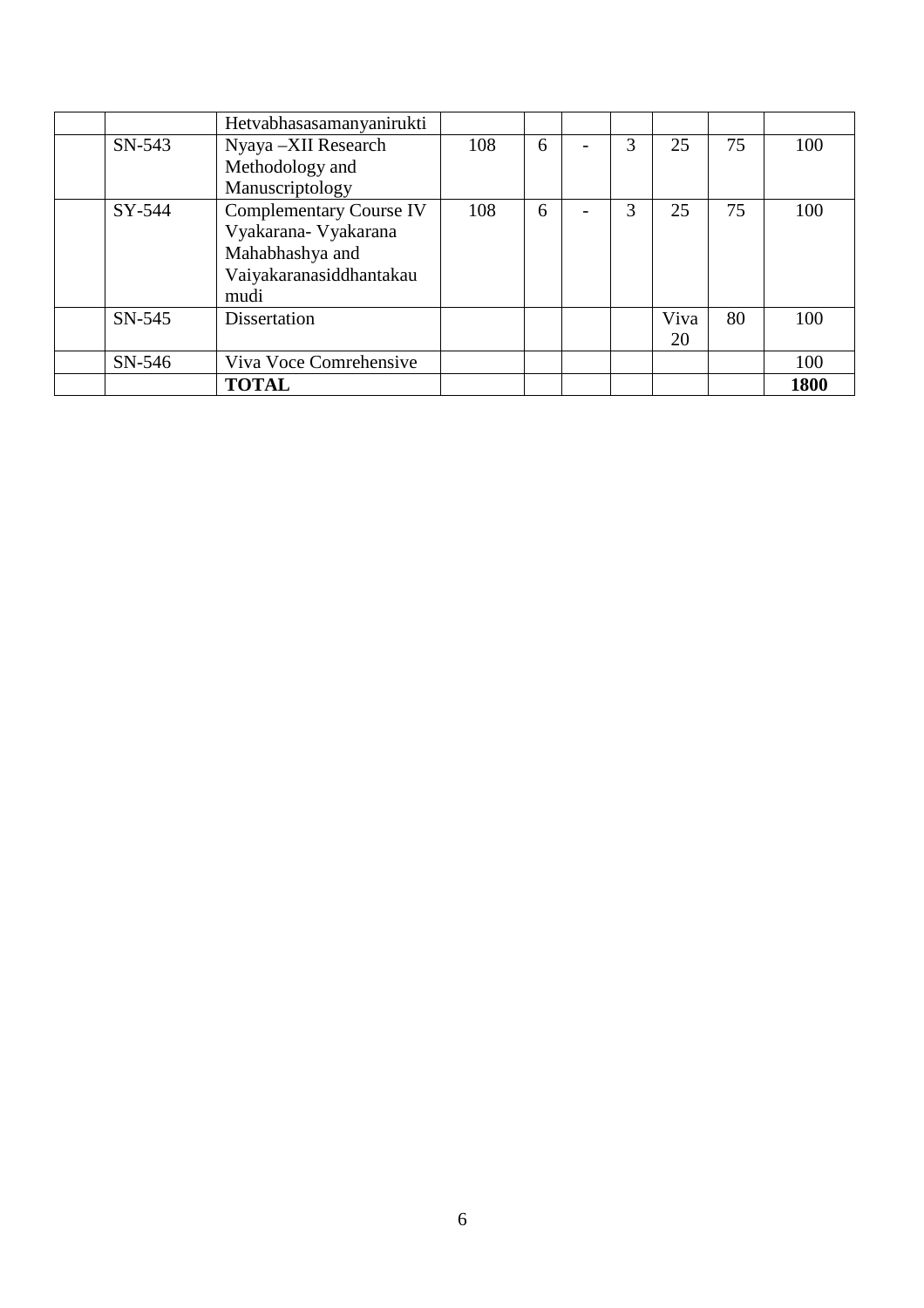# **M.A. Degree Examination in Sanskrit Special-Nyaya 2021 Admission Scheme of Examination**

#### **Semester I**

|            |                                   |   | $\mathbf{P}$ | <b>Hrs</b> | <b>CA</b> | <b>ESA</b> | Total |
|------------|-----------------------------------|---|--------------|------------|-----------|------------|-------|
| $SN-511$   | Nyaya-I Vaiseshikasutropaskara    | ⇁ |              |            | 25        | 75         | 100   |
|            | (Chapter $3 \& 4$ )               |   |              |            |           |            |       |
| $SN-512$   | Nyaya-II Nyayakusumanjali         | 6 |              |            | 25        | 75         | 100   |
|            | Stabaka I & II)                   |   |              |            |           |            |       |
| $SN-513$   | Nyaya-III Technical Literature in | 6 |              | 3          | 25        | 75         | 100   |
|            | Sanskrit                          |   |              |            |           |            |       |
| $SI - 514$ | Complementary Course-I Jyotisha-  | 6 |              |            | 25        | 75         | 100   |
|            | Kalamanavichinthanam              |   |              |            |           |            |       |

#### **Semester II**

| $SN-521$ | Nyaya-IV Nyayabhashyam           | − |  | 25 | 75 | 100 |
|----------|----------------------------------|---|--|----|----|-----|
|          | (Chapter $3 & 4$ )               |   |  |    |    |     |
| SN-522   | Nyaya-V Nyayakusumanjali         | h |  | 25 | 75 | 100 |
|          | Stabaka III & IV)                |   |  |    |    |     |
| $SN-523$ | Nyaya-VI Avayavalakshana         |   |  | 25 | 75 | 100 |
| SV-524   | Complementary Course-II Vedanta- |   |  | 25 | 75 | 100 |
|          | Vedantaparibhasha                |   |  |    |    |     |

#### **Semester III**

| SN-531   | Nyaya-VII Navyanyaya theory on<br>Sabdabodha-I |   |  | 25 | 75 | 100 |
|----------|------------------------------------------------|---|--|----|----|-----|
| SN-532   | Nyaya-VIII Nyayakusumanjali and                | 6 |  | 25 | 75 | 100 |
|          | Atmatattvaviveka                               |   |  |    |    |     |
| $SN-533$ | Nyaya-IX History of Medieval Logic             | 6 |  | 25 | 75 | 100 |
|          | and Introduction to Western Logic              |   |  |    |    |     |
| $SS-534$ | Complementary Course-III Sahithya-             | ⇁ |  | 25 | 75 | 100 |
|          | Poetics and Poetry                             |   |  |    |    |     |

#### **Semester IV**

| SN-541   | Nyaya-X Navyanyaya theory on      |   |   | 25   | 75           | 100  |
|----------|-----------------------------------|---|---|------|--------------|------|
|          | Sabdabodha-II                     |   |   |      |              |      |
| SN-542   | Nyaya-XI Hetvabhasasamanyanirukti | 6 | 3 | 25   | 75           | 100  |
| $SN-543$ | Nyaya -XII Research Methodology   | 6 | 3 | 25   | 75           | 100  |
|          | and Manuscriptology               |   |   |      |              |      |
| $SY-544$ | Complementary Course IV Vyakarana | 6 | 3 | 25   | 75           | 100  |
|          | - Vyakaranamahabhashya and        |   |   |      |              |      |
|          | Vaiyakaranasiddhantakaumudi       |   |   |      |              |      |
| $SN-545$ | Dissertation $(80+20)$            |   |   | Viva | 80           | 100  |
|          |                                   |   |   | 20   |              |      |
| SN-546   | Viva Voce Comprehensive           |   |   |      |              | 100  |
|          |                                   |   |   |      | <b>Total</b> | 1800 |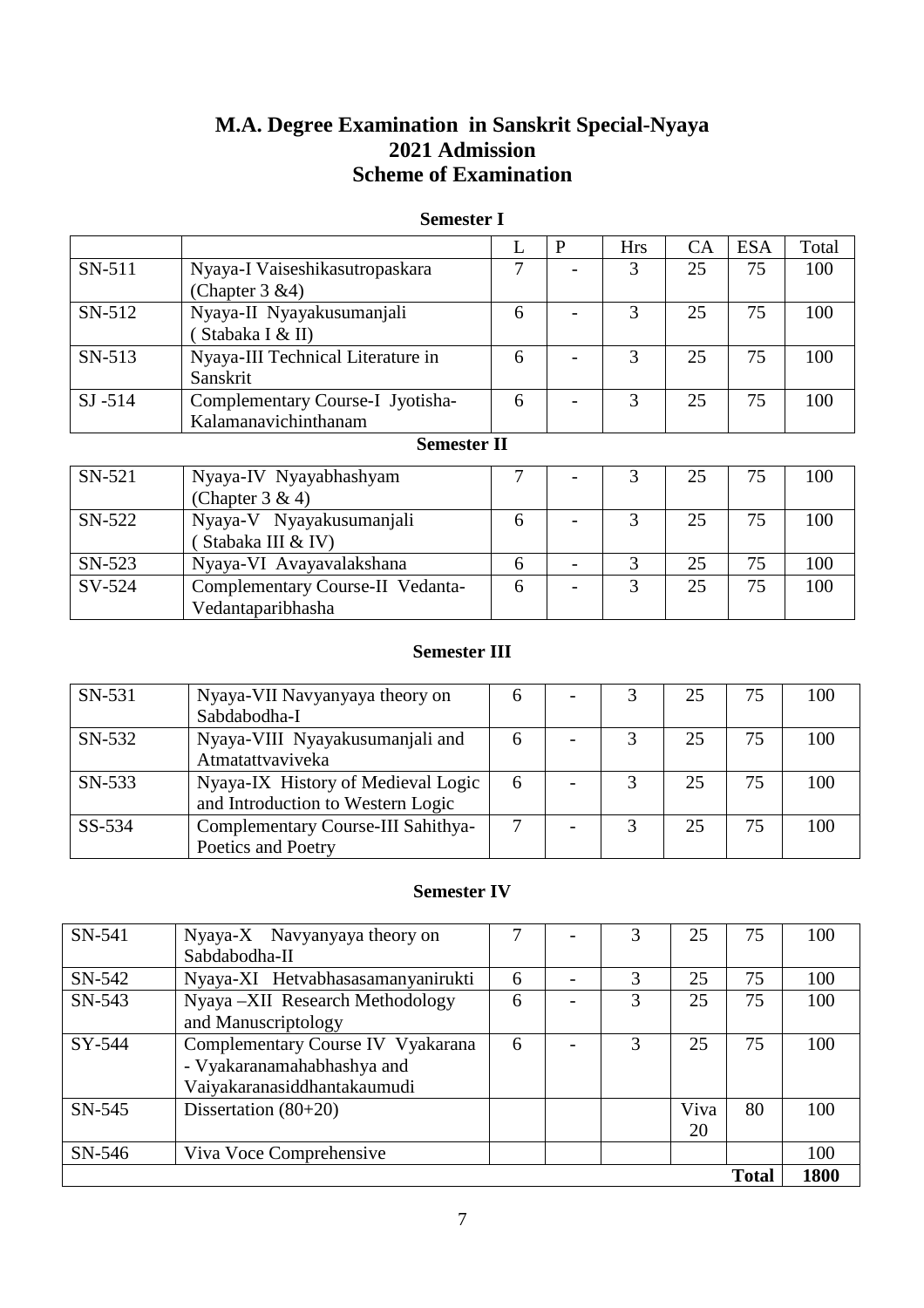# **Question paper -Model**

#### **Time : 3 Hours Marks : 75**

# सूचना - देवनागरीलिपिरुपयुज्य संस्कृतभाषया उत्तराणि लेखनीयानि

|              | No. of Questions                                       | No. of    | <b>Marks</b>       |
|--------------|--------------------------------------------------------|-----------|--------------------|
|              |                                                        | Questions |                    |
| I            | Part A                                                 | $1 - 10$  | $10x1 = 10$        |
|              | Answer all questions, Each question carries 1 mark     |           |                    |
|              | सर्वेषां प्रश्नानाम उत्तरं लिखत                        |           |                    |
| $\mathbf{I}$ | Part B                                                 | $11 - 17$ | $5 x 2 = 10$       |
|              | Answer any 5 questions. Each question carries 2 marks  |           |                    |
|              | पञ्चानां प्रशनानाम् उत्तराणि लिखत।                     |           |                    |
| III          | Part C                                                 | 18-24     | $5 \times 5 = 25$  |
|              | Answer any 5 questions. Each question carries 5 marks  |           |                    |
|              | पञ्चानां प्रश्नानां पुटात्मकरूपमृत्तराणि लिखत          |           |                    |
| IV           | Part D                                                 | $25 - 28$ | $2 \times 15 = 30$ |
|              | Answer any 2 questions. Each question carries 15 marks |           |                    |
|              | दवयोः निबन्धात्मकमूत्तरं लिखत                          |           |                    |
|              |                                                        | 28        | 75                 |

**Scheme** 

| Total No. of Question | Questions to be answered | Marks | Total              |
|-----------------------|--------------------------|-------|--------------------|
|                       |                          |       | $10 \times 1 = 10$ |
|                       |                          |       | $5 \times 2 = 10$  |
|                       |                          |       | $5 \times 5 = 25$  |
|                       |                          |       | $15 \times 2 = 30$ |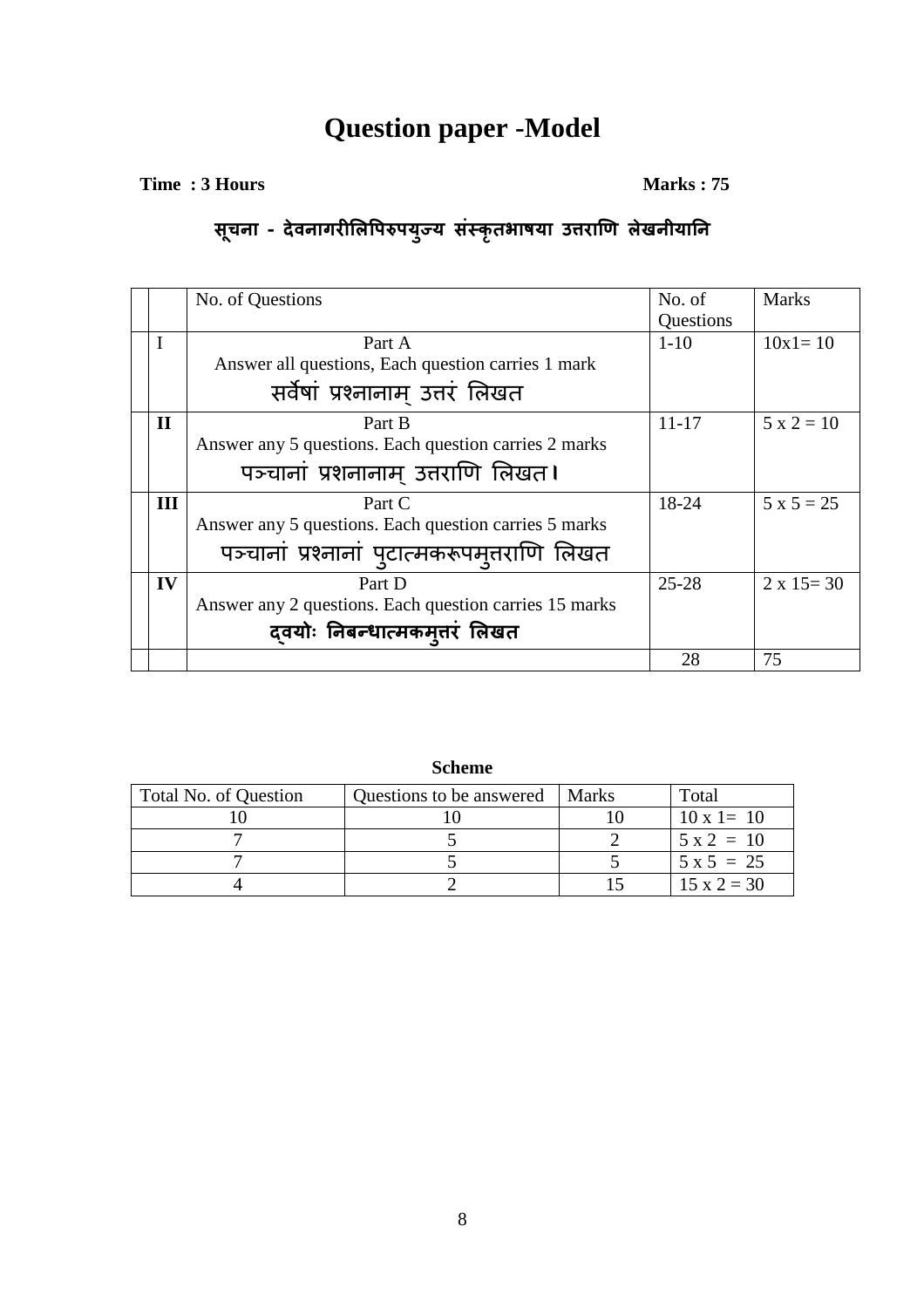# **Scheme MA Sanskrit Special Sahitya**

| <b>Module</b> |  |  |
|---------------|--|--|
|               |  |  |
|               |  |  |
|               |  |  |
|               |  |  |

### I<sup>st</sup> Semester SN– 512

| <b>Module</b> |  |  |
|---------------|--|--|
|               |  |  |
|               |  |  |
|               |  |  |
|               |  |  |

# $I<sup>st</sup>$  Semester SN-513

I<sup>st</sup> Semester SN-511

| <b>Module</b> |  |  |
|---------------|--|--|
|               |  |  |
|               |  |  |
|               |  |  |
|               |  |  |

| <b>Module</b> |  |  |
|---------------|--|--|
|               |  |  |
|               |  |  |
|               |  |  |
|               |  |  |

# 2<sup>nd</sup> Semester SS-521

| <b>Module</b> |  | 1 E<br>Ξ |
|---------------|--|----------|
|               |  |          |
|               |  |          |
|               |  |          |
|               |  |          |

# $2<sup>nd</sup>$  Semester SS– 522

**st Semester SN– 513 Ist Semester SJ– 514** 

| <b>Module</b> |  |  |
|---------------|--|--|
|               |  |  |
|               |  |  |
|               |  |  |
|               |  |  |

| <b>Module</b> |  |  |
|---------------|--|--|
|               |  |  |
|               |  |  |
|               |  |  |
|               |  |  |

# **2nd Semester SN– 523 2nd Semester SV– 524**

| <b>Module</b> |  |  |
|---------------|--|--|
|               |  |  |
|               |  |  |
|               |  |  |
|               |  |  |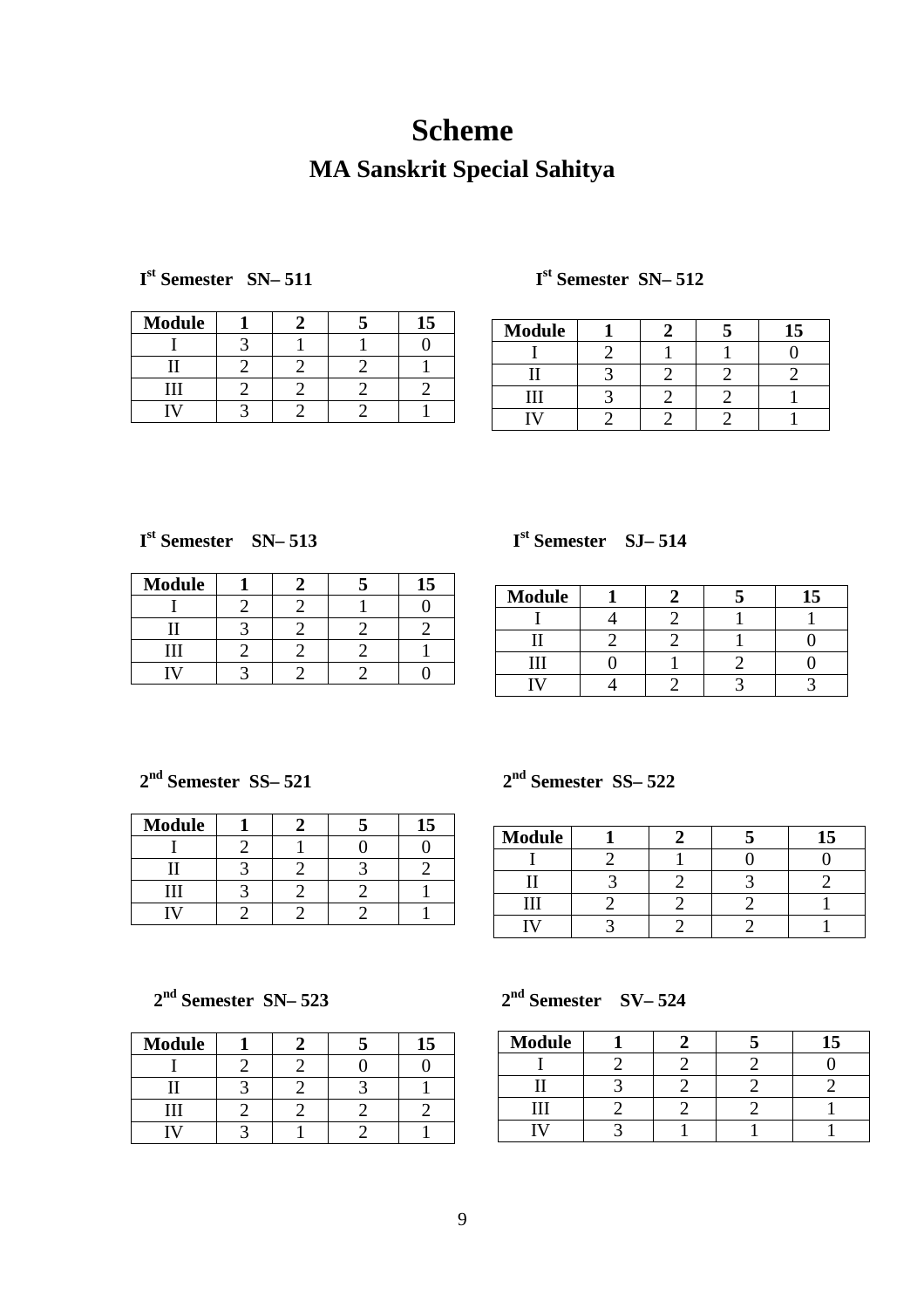# **3rd Semester SN– 531 3rd Semester SN –532**

| <b>Module</b> |  |  |
|---------------|--|--|
|               |  |  |
|               |  |  |
|               |  |  |
|               |  |  |

| <b>Module</b> |  |  |
|---------------|--|--|
|               |  |  |
|               |  |  |
|               |  |  |
|               |  |  |

# 3<sup>rd</sup> Semester SN-533

| <b>Module</b> |  | 15 |
|---------------|--|----|
|               |  |    |
|               |  |    |
| m             |  |    |
|               |  |    |

# **rd Semester SN–533 3rd Semester SS –534**

| <b>Module</b> |  | 15 |
|---------------|--|----|
|               |  |    |
|               |  |    |
|               |  |    |
|               |  |    |

# 4<sup>th</sup> Semester SN-541

| <b>Module</b> |  | E |
|---------------|--|---|
|               |  |   |
|               |  |   |
|               |  |   |
|               |  |   |

# **th Semester SN– 541 4th Semester SN– 542**

| <b>Module</b> |  |  |
|---------------|--|--|
|               |  |  |
|               |  |  |
|               |  |  |
|               |  |  |

# $4<sup>th</sup>$  Semester SN-543

**th Semester SN– 543 4th Semester SY– 544** 

| <b>Module</b> |  | 15 |
|---------------|--|----|
|               |  |    |
|               |  |    |
|               |  |    |
|               |  |    |

| <b>Module</b> |  |  |
|---------------|--|--|
|               |  |  |
|               |  |  |
|               |  |  |
|               |  |  |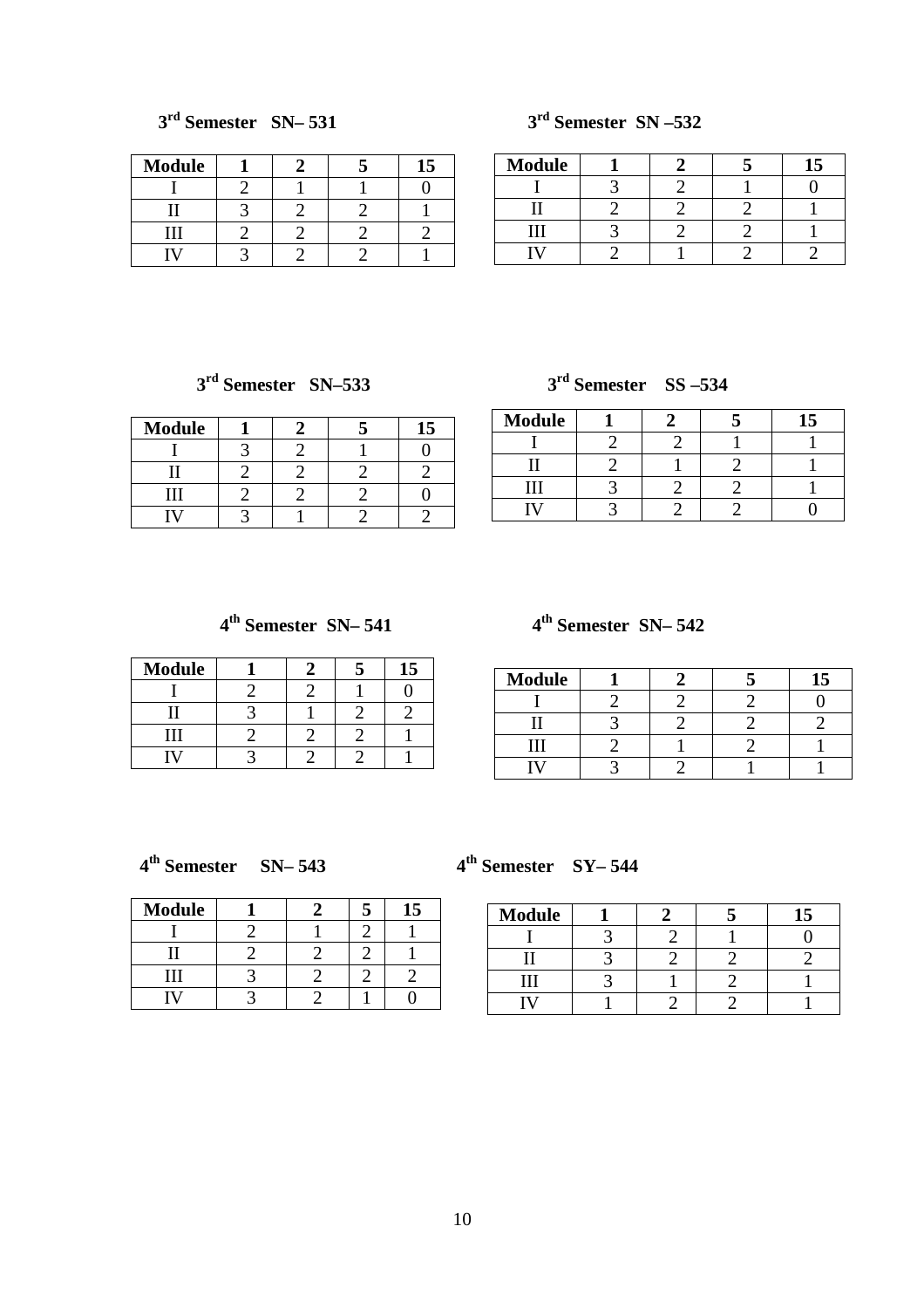|                       | MA Sanskrit Special-Nyaya – 2021 (Admission onwards)<br><b>2021 Admission onwards</b> |                                         |  |  |  |
|-----------------------|---------------------------------------------------------------------------------------|-----------------------------------------|--|--|--|
|                       | <b>Pattern of Question paper</b>                                                      |                                         |  |  |  |
| Title:<br>Time: 3 Hrs |                                                                                       | <b>Subject Code:</b><br>Total Marks: 75 |  |  |  |
|                       | सूचना - देवनागरीलिपिरुपयुज्य संस्कृतभाषया उत्तराणि लेखनीयानि                          |                                         |  |  |  |
|                       | Part A                                                                                |                                         |  |  |  |
|                       | (Answer all questions. Each Question carries 1 mark)                                  |                                         |  |  |  |
| I.                    | सर्वेषां प्रश्नानाम् उत्तरं लिखत                                                      | $(10 \times 1 = 10)$                    |  |  |  |
| 1.                    |                                                                                       |                                         |  |  |  |
| 2.                    |                                                                                       |                                         |  |  |  |
| 3.                    |                                                                                       |                                         |  |  |  |
| 4.                    |                                                                                       |                                         |  |  |  |
| 5.<br>6.              |                                                                                       |                                         |  |  |  |
| 7.                    |                                                                                       |                                         |  |  |  |
| 8.                    |                                                                                       |                                         |  |  |  |
| 9.                    |                                                                                       |                                         |  |  |  |
| 10.                   |                                                                                       |                                         |  |  |  |
|                       | Part B                                                                                |                                         |  |  |  |
|                       | (Answer any 5 questions. Each Question carries 2 marks)                               |                                         |  |  |  |
| II.                   | पञ्चानां प्रशनानाम् उत्तराणि लिखत।                                                    | $(5 \times 2 = 10)$                     |  |  |  |
| 11.                   |                                                                                       |                                         |  |  |  |
| 12.<br>13.            |                                                                                       |                                         |  |  |  |
| 14.                   |                                                                                       |                                         |  |  |  |
| 15.                   |                                                                                       |                                         |  |  |  |
| 16.                   |                                                                                       |                                         |  |  |  |
| 17                    |                                                                                       |                                         |  |  |  |
|                       | Part C                                                                                |                                         |  |  |  |
|                       | (Answer any 5 questions. Each Question carries 5 marks)                               |                                         |  |  |  |
| III.                  | पञ्चानां प्रश्नानां पुटात्मकरूपम् <b>तराणि लिखत</b>                                   | $(5 x 5 = 25)$                          |  |  |  |
| 18.                   |                                                                                       |                                         |  |  |  |
| 19.                   |                                                                                       |                                         |  |  |  |
| 20.<br>21.            |                                                                                       |                                         |  |  |  |
| 22.                   |                                                                                       |                                         |  |  |  |
| 23.                   |                                                                                       |                                         |  |  |  |
| 24                    |                                                                                       |                                         |  |  |  |
|                       | Part D                                                                                |                                         |  |  |  |
|                       | (Answer any 2 questions. Each Question carries 15 marks)                              |                                         |  |  |  |
| IV.                   | द्वयोः निबन्धात्मकम्तरं लिखत                                                          | $(2 \times 15 = 30)$                    |  |  |  |
| 25.<br>26.            |                                                                                       |                                         |  |  |  |
| 27.                   |                                                                                       |                                         |  |  |  |
| 28.                   |                                                                                       |                                         |  |  |  |
|                       |                                                                                       |                                         |  |  |  |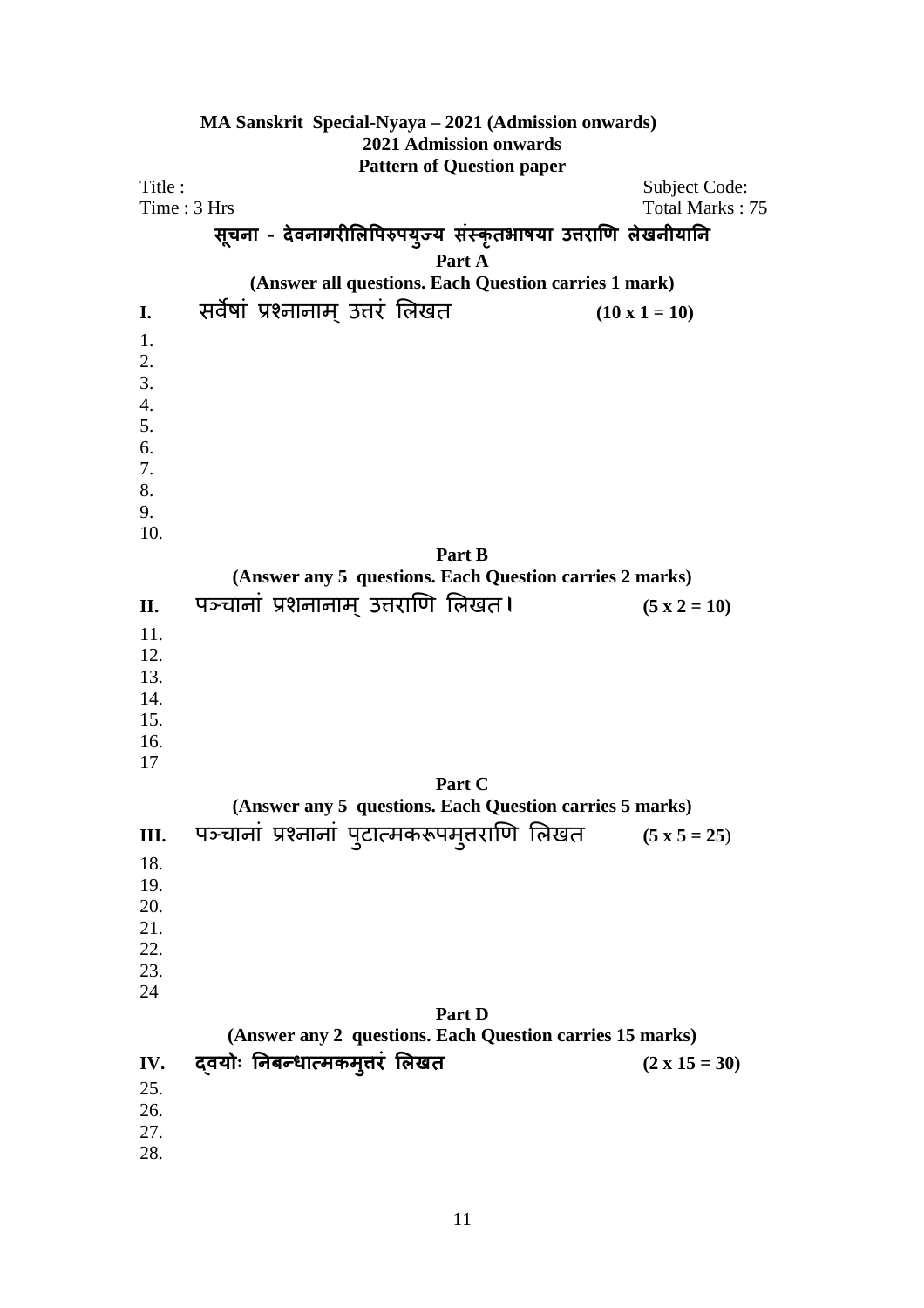# **Programme Structure of M.A. Sanskrit Special Nyaya**

| Semester     | <b>Course Code</b> | Name of the course                                                                            | Credits        |
|--------------|--------------------|-----------------------------------------------------------------------------------------------|----------------|
|              | SN-511             | Nyaya-I Vaiseshikasutropaskara<br>(Chapter $3 \& 4$ )                                         | $\overline{4}$ |
| I            | SN-512             | Nyaya-II Nyayakusumanjali<br>(Stabaka I & II)                                                 | $\overline{4}$ |
|              | SN-513             | Nyaya-III Technical Literature in<br>Sanskrit                                                 | $\overline{4}$ |
|              | $SJ - 514$         | Complementary Course I Jyotisha -<br>Kalamanavichinthanam                                     | $\overline{4}$ |
|              |                    |                                                                                               |                |
|              | SN-521             | Nyaya-IV Nyayabhashyam<br>(Chapter $3 & 4$ )                                                  | $\overline{4}$ |
| $\mathbf{I}$ | SN-522             | Nyaya-V Nyayakusumanjali<br>(Stabaka III & IV)                                                | $\overline{4}$ |
|              | SN-523             | Nyaya-VI Avayavalakshana                                                                      | $\overline{4}$ |
|              | SV-524             | Complementary Course II Vedanta-<br>Vedantaparibhasha                                         | $\overline{4}$ |
|              |                    |                                                                                               |                |
|              | SN-531             | Nyaya-VII Navyanyaya theory on<br>Sabdabodha-I                                                | $\overline{4}$ |
|              | SN-532             | Nyaya-VIII Nyayakusumanjali and<br>Atmatattvaviveka                                           | $\overline{4}$ |
| III          | SN-533             | Nyaya-IX -I History of Medieval Logic<br>and Introduction to Western Logic                    | $\overline{4}$ |
|              | SS-534             | Complementary Course III Sahitya-<br>Poetics and Poetry                                       | 4              |
|              |                    |                                                                                               |                |
|              | SN-541             | Nyaya -X Navyanyaya theory on<br>Sabdabodha-II                                                | $\overline{4}$ |
|              | SN-542             | Nyaya-XI Hetvabhasasamanyanirukti                                                             | $\overline{4}$ |
| IV           | SN-543             | Nyaya -XII Research Methodology and<br>Manuscriptology                                        | $\overline{4}$ |
|              | SY-544             | Complementary Course IV Vyakarana-<br>Vyakaranamahabhashya and<br>Vaiyakaranasiddhantakaumudi | $\overline{4}$ |
|              | SN-545             | Dissertation                                                                                  | $\overline{4}$ |
|              | SN-546             | Viva Voce                                                                                     | $\overline{4}$ |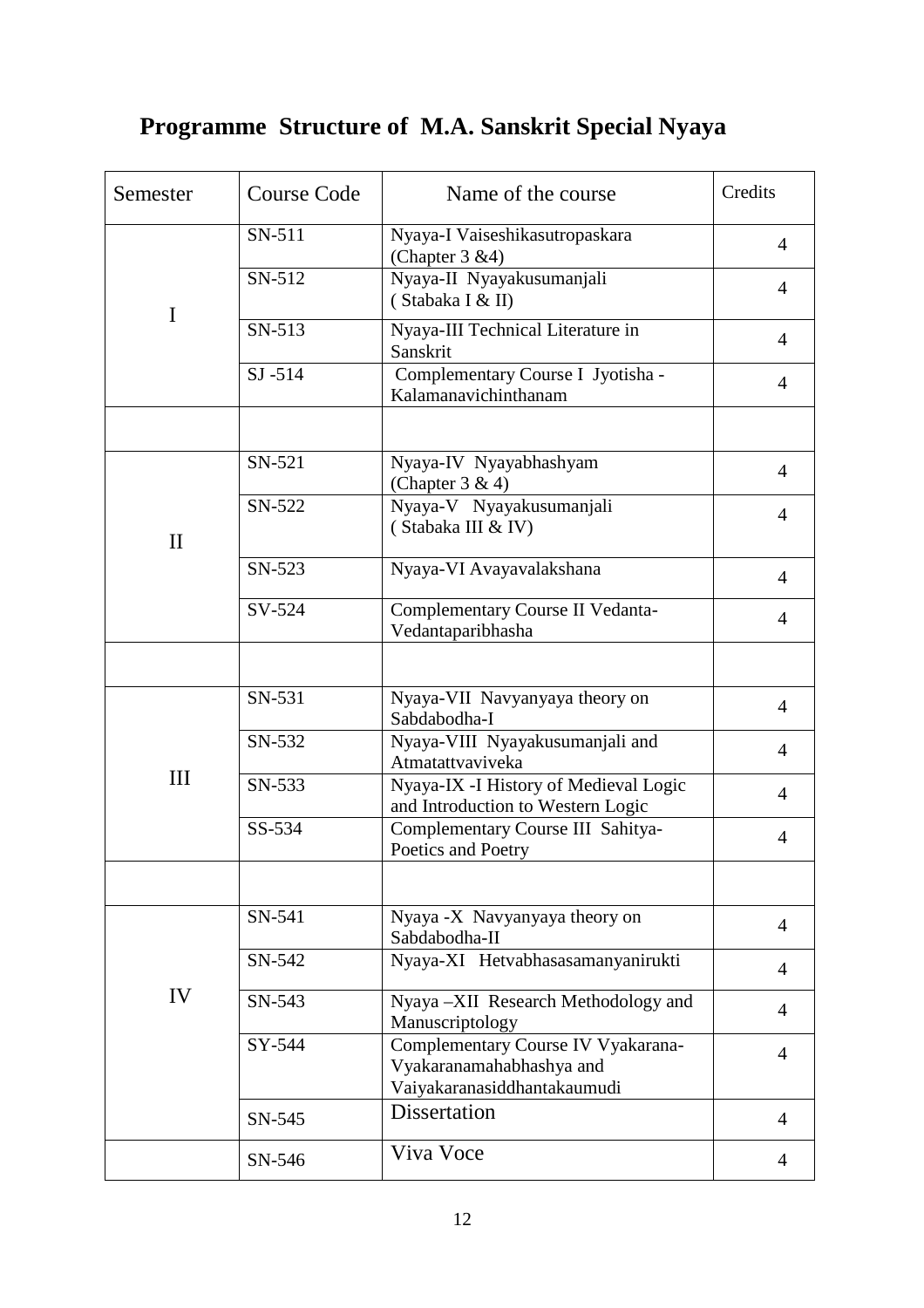| <b>SEMESTER-I</b> | <b>Course Code: SN-511</b> | <b>Lecture</b> | l Credit |
|-------------------|----------------------------|----------------|----------|
|                   |                            | Hours: 7       |          |

#### **NAME OF THE COURSE: NYAYA-I VAISESHIKASUTROPASKARA (CHAPTER 3 & 4)**

#### **Course Outcomes: (CO)**

After completion of the modules, the student should be able to :

- Remember the major literature of Vaiseshika Philosophy
- Understand the Vaiseshika concept of Soul
- Understand the Vaiseshika concept of mind Analyse the concept of mind with modern psychology
- Evaluate the Vaiseshika concept of soul with other Doctrines
- Understand the Vaiseshika concept of Paramanu and Sarira, Evaluate with other Doctrines
- Apply the theory of world creation with modern context
- Understand the difference between Peelupakavada and Pitharapakavada
- Analyse the theory- 'panchabhootatmakamidam Sareeram'

#### **Tagging of Outcomes**

|                 | <b>Course Outcomes</b>                                                                                | <b>PSO</b>             | CL                | KC            | Class<br>Hour |
|-----------------|-------------------------------------------------------------------------------------------------------|------------------------|-------------------|---------------|---------------|
| CO <sub>1</sub> | Remember the major literature<br>of Vaiseshika Philosophy                                             | PSO <sub>2</sub>       | $\mathbf{R}$      | $\mathbf{F}$  | 12            |
| CO <sub>2</sub> | Understand the Vaiseshika<br>concept of Soul                                                          | PSO2,3                 | U                 | $\mathcal{C}$ | 25            |
| CO <sub>3</sub> | Understand the Vaiseshika<br>concept of mind Analyse the<br>concept of mind with modern<br>psychology | PSO <sub>3</sub><br>10 | $\mathbf U$<br>An | $\mathcal{C}$ | 15            |
| CO <sub>4</sub> | Evaluate the Vaiseshika<br>concept of soul with other<br>Doctrines                                    | PSO <sub>4</sub>       | An<br>E           | $\mathcal{C}$ | 20            |
| CO <sub>5</sub> | Understand the Vaiseshika<br>concept of Paramanu and<br>Sarira, Evaluate with other<br>Doctrines      | PSO3,4                 | $\mathbf U$<br>E  | $\mathcal{C}$ | 20            |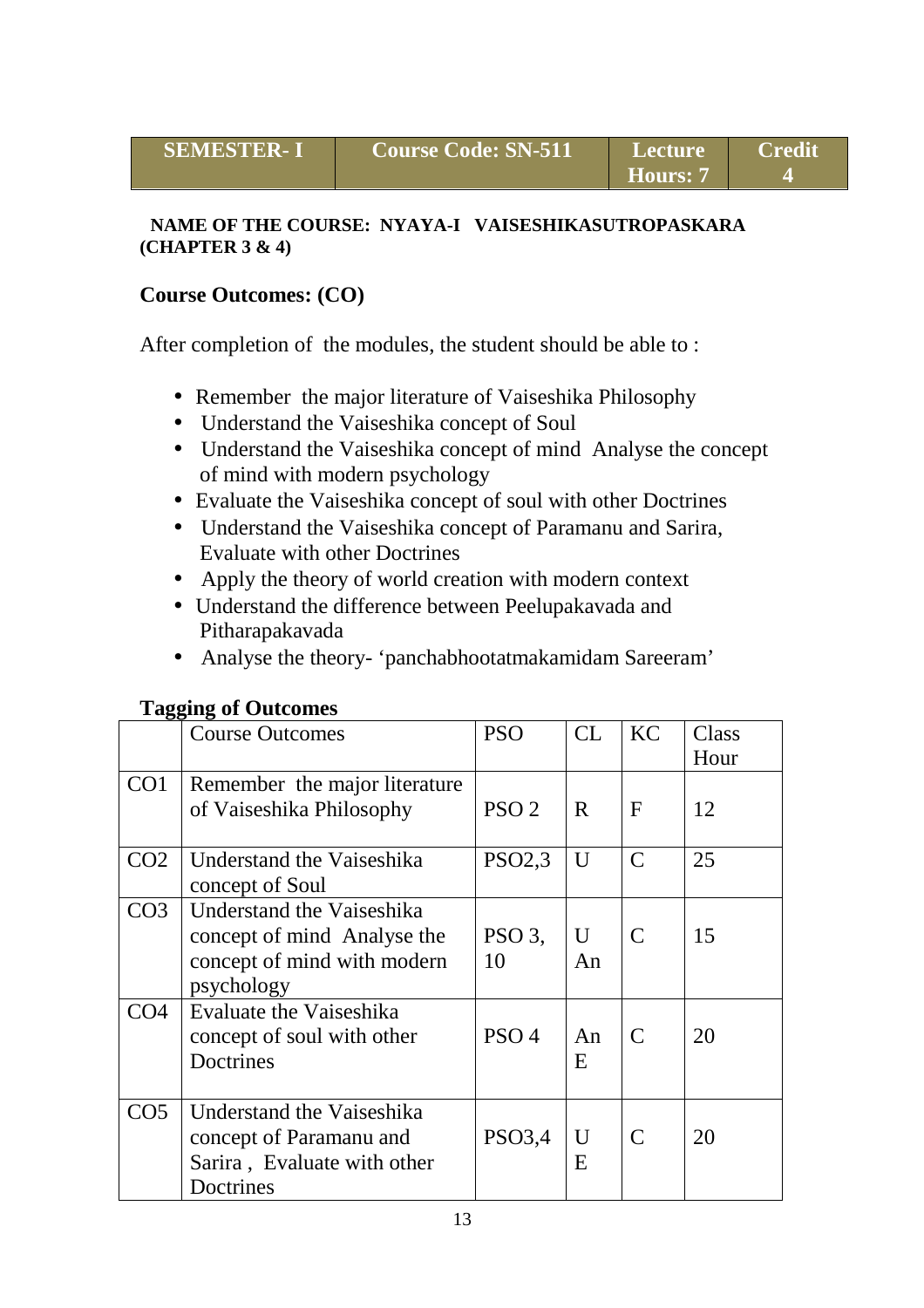| CO <sub>6</sub> | Analyse the theory of world  |                  | An |                             |    |
|-----------------|------------------------------|------------------|----|-----------------------------|----|
|                 | creation with modern context | <b>PSO 10</b>    | E  | $\mathcal{C}_{\mathcal{C}}$ | 12 |
| CO <sub>7</sub> | Understand the difference    |                  |    |                             |    |
|                 | between Peelupakavada and    | PSO <sub>4</sub> | An | $\subset$                   | 12 |
|                 | Pitharapakavada              |                  |    |                             |    |
|                 |                              |                  |    |                             |    |
| CO <sub>8</sub> | Analyse the theory-          | <b>PSO</b>       |    |                             |    |
|                 | 'panchabhootatmakamidam      | 4,10             | An |                             | 10 |
|                 | Sareeram'                    |                  |    |                             |    |

(L-Lecture: CL- Cognitive Level: R- Remember, U- Understand, Ap-Apply, An- Analyse, E- Evaluate, C- Create, KC- Knowledge Category: F- Factual, C- Conceptual, P- Procedural, M- Metacognitive)

#### **COURSE CONTENT (CC)**

| <b>Module I</b>   | : Introduction to Vaiseshika categoriology      | $(10 \text{ Marks})$ |
|-------------------|-------------------------------------------------|----------------------|
| <b>Module II</b>  | Examination of Soul(आत्मपरीक्षा), Marks of      | $(25 \text{ Marks})$ |
|                   | Soul (आत्मसाधकलिङगानि)and Mind (मनः)            |                      |
| <b>Module III</b> | : Paramanu Siddhanta                            | $(25$ Marks)         |
|                   | (परमाणोर्मूलकारणताव्यवस्थापनम्) Tangible Atomic |                      |
|                   | products                                        |                      |
| <b>Module IV</b>  | : Constitution of Body – Various theories       | $(15 \text{ Marks})$ |

#### **ERT --Vaiseshika Sutra with Upaskara Commentary (Chapter 3-4)**

#### **ACTIVITIES, LEARNING RESOURCES & ASSESSMENT**

#### **Suggested Class Room Activities:**

- Assignments.
- Seminar Presentation on selected topics.
- Class Tests

#### **ASSESSMENT**

25% Continuous / Formative Assessment (see PG Regulations). 75% End-semester/Summative Assessment: 3 hour written Exam.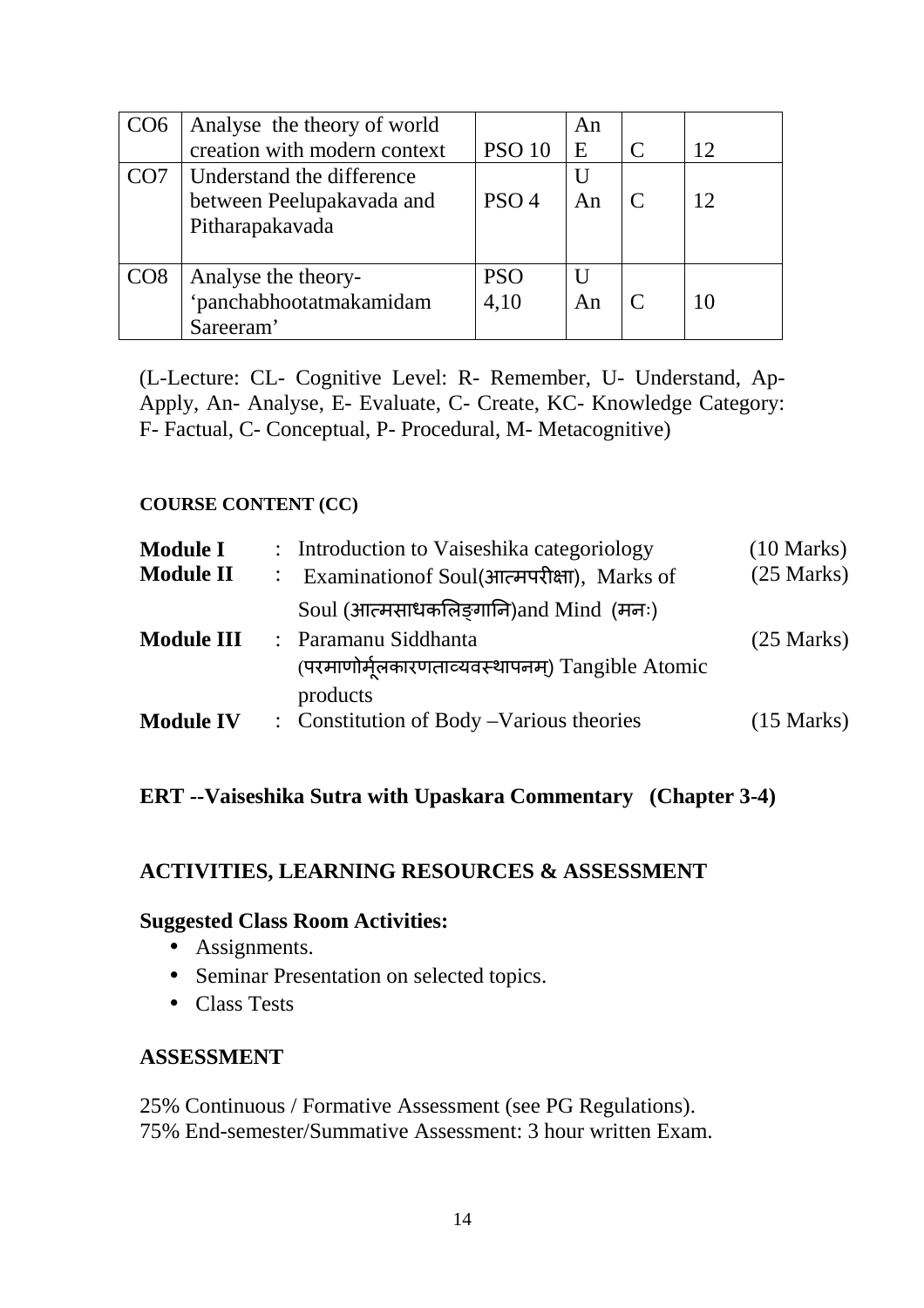# **REFERENCES**

- 1. Vaiseshika Sutra Upaskara (3-4) ,Sankara Misra, with Prakasika Commentary of Acharya Dhundirajasastri, Chaukhamba Sanskrit Series, Varanasi, 2002, Rs 325
- 2. Vaiseshika Darsanam of Kanada with Hindi Commentary 'Prakasa' by Sr. T.Narayana Misra
- 3. Saptapadarthi of Sivaditya
- 4. Prasatapadabhashya, Prasastapada
- 5. A Critical Survey of Indian Philosophy -Chapter XI Chandradhar Sharma, Motilal Banarasidass Publishers PrivateLimited, Delhi, 2000, Rs.115
- 6. Origin and Development of Vaisesika System, Ananthalal Thekkur, 2008 Rs 1250
- 7. Outlines of Indian Philosophy, jadunath Sinha, New Central Book Agency,Culcutta, 1992, Rs 50
- 8. Encyclopedia of Indian Philosophies, Karl.H.Potter, Vol II, Motilal Banarasidas, Delhi 1977 Rs 250.

# **ADDITIONAL REFERENCES**

- 1. http://www.sanskrit.nic.in/DigitalBook/N/Vaiseshikasutra.pdf
- 2. http://www.srimatham.com/uploads/5/5/4/9/5549439/nyaya philosophy. pdF
- 3. http://www.iep.utm.edu/nyaya/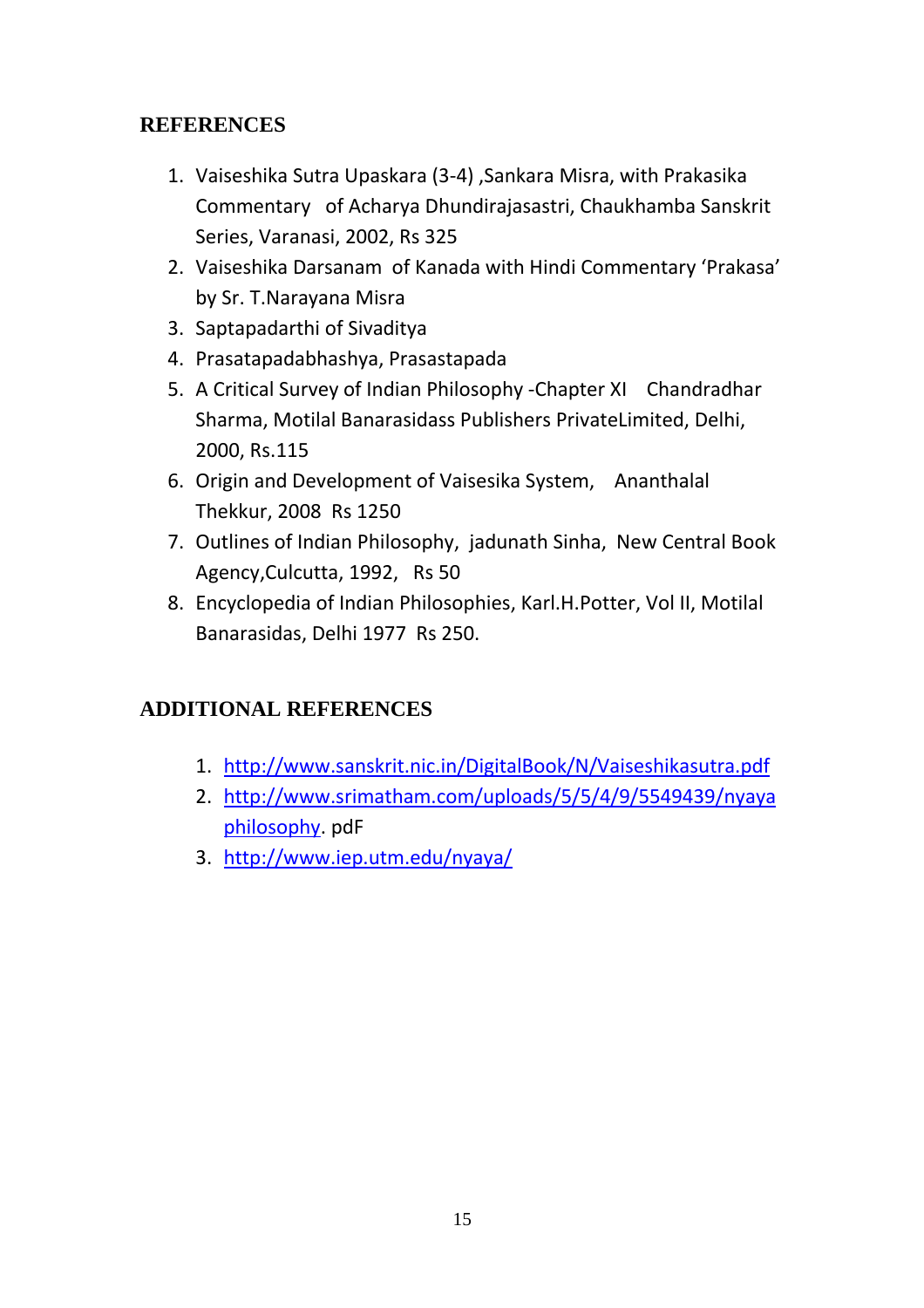# **NAME OF THE COURSE: NYAYA II NYAYAKUSUMANJALI ( STABAKA I & II )**

#### **Course Outcome: (CO)**

After completion of the modules, the student should be able to:

- Understand the concept of God in Astika darsanas and specifically Udayana's concept of God
- Remember the arguments and counterarguments in respect of God's existence.
- Apply the dialectical skill.
- Understand the agenda and purpose of proving the existence of Supreme Soul
- Analyse Cause and Effect Theory in different disciplines
- Familarise the method of refuting opponent's argument
- Understand the application of the fallacies of reason
- Evaluate the perspectives on the authority of Vedas
- Recognize God as the Author of Vedas, the creator of the World and the unknown cause of all happenings.

#### **Tagging of Outcomes**

|                 | <b>Course Outcomes</b>                                                                              | <b>PSO</b>       | CL.     | KC                          | Class<br>Hour |
|-----------------|-----------------------------------------------------------------------------------------------------|------------------|---------|-----------------------------|---------------|
| CO <sub>1</sub> | Understand the concept of<br>God in Astika darsanas and<br>specifically Udayana's<br>concept of God | PSO1,2           | U       |                             | 8             |
| CO <sub>2</sub> | Remember the arguments<br>and counter arguments in<br>respect of God's existence.                   | <b>PSO</b> 3.4   | R<br>An | $\mathcal{C}$               | 10            |
| CO <sub>3</sub> | Apply the dialectical skill.                                                                        | PSO <sub>4</sub> | U<br>Ap | $\mathcal{C}$               | 20            |
| CO <sub>4</sub> | Understand the agenda and<br>purpose of proving the<br>existence of Supreme Soul                    | <b>PSO</b> 1.2   | U       |                             | 25            |
| CO5             | Analyse Cause and Effect                                                                            |                  | U       | $\mathcal{C}_{\mathcal{C}}$ | 10            |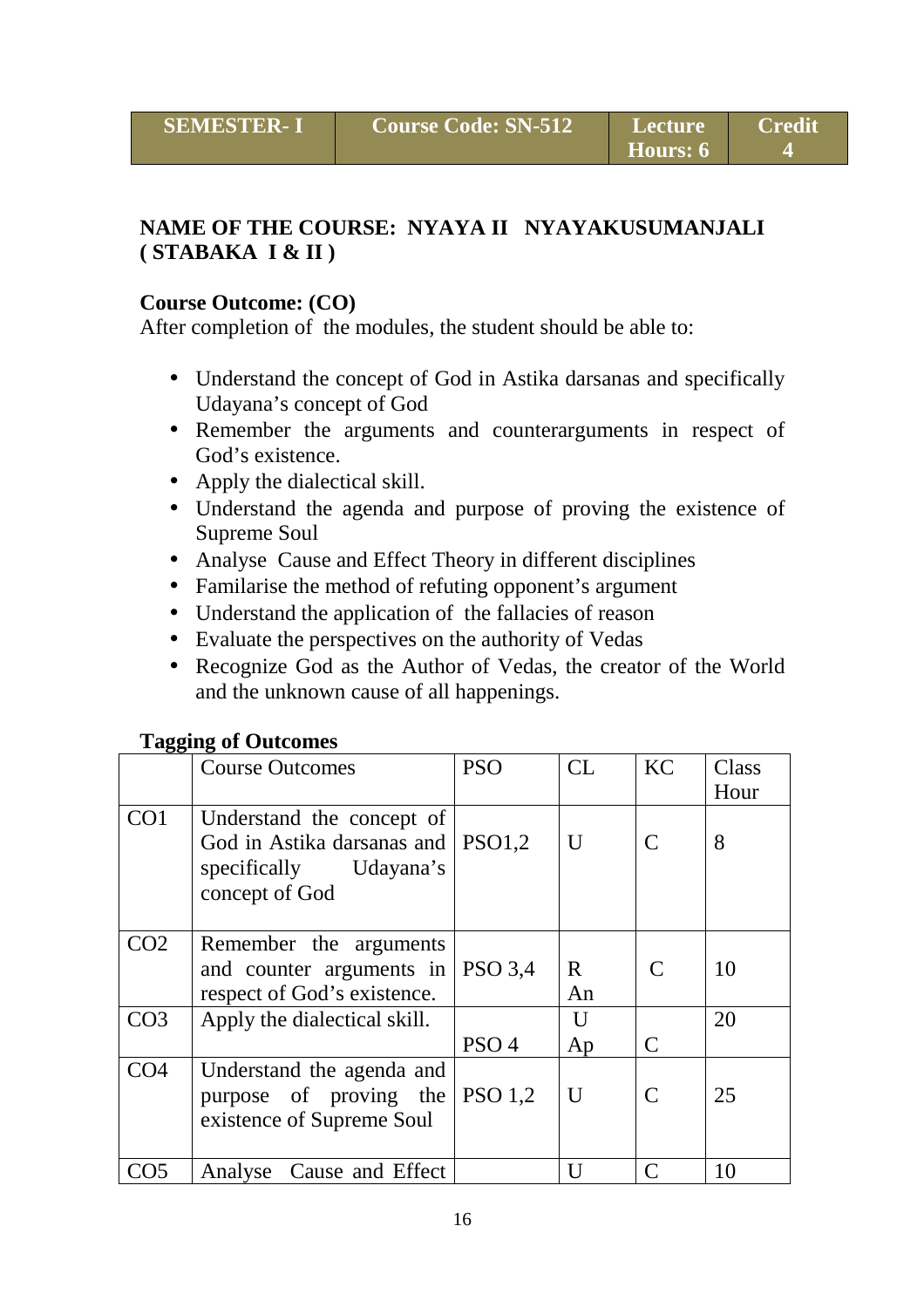|                 | Theory in different PSO 9<br>disciplines                                                                            |                  | An           | $\mathbf{F}$  |    |
|-----------------|---------------------------------------------------------------------------------------------------------------------|------------------|--------------|---------------|----|
| CO6             | Familarise the method of<br>refuting<br>opponent's   PSO 4<br>argument                                              |                  | U<br>An<br>E | $\mathcal{C}$ | 10 |
| CO7             | Understand the application<br>of the fallacies of reason                                                            | PSO <sub>5</sub> | U            | $\mathbf{F}$  | 10 |
| CO8             | Understand<br>Nyaya<br>perspectives on the   PSO 9<br>authority of Vedas                                            |                  | E<br>An      | $\mathcal{C}$ | 10 |
| CO <sub>9</sub> | Recognize God as the<br>Author of Vedas, the<br>creator of the World and<br>the unknown cause of all<br>happenings. | PSO <sub>2</sub> | U<br>S       | C<br>M        | 5  |

( CL- Cognitive Level: R- Remember, U- Understand, Ap- Apply, An-Analyse, E- Evaluate, S-Synthesis, KC- Knowledge Category: F- Factual, C- Conceptual, P- Procedural, M- Metacognitive)

# **COURSE CONTENT (CC)**

| <b>Module I</b>   | Udayana and His works                                                                                                                                                                            | $(10 \text{ Marks})$ |
|-------------------|--------------------------------------------------------------------------------------------------------------------------------------------------------------------------------------------------|----------------------|
| <b>Module II</b>  | Concept of God-various perspectives , The<br>fivefold objections aginst the existence of God<br>(पञ्च विप्रतिपत्तयः), Reflection of the theory of<br>accidental and spontaneous origination(     | $(20$ Marks)         |
|                   | कादाचित्कत्वम), diversity and refutation of unitary<br>course                                                                                                                                    |                      |
|                   |                                                                                                                                                                                                  |                      |
| <b>Module III</b> | : (कार्यकारणभावव्यवस्थापनम्), Detailed aspects of<br>Charvaka objection, Establishment of the<br>Super-Sensible Cause (अदृष्टम), Theory of Sakti<br>refuted (शक्तिखण्डनम्), Presence of Diety in | $(20$ Marks)         |
|                   | Images (प्रतिमादौ देवतात्वम्) Auxilary cause of                                                                                                                                                  |                      |
|                   | Victor and Defeat                                                                                                                                                                                |                      |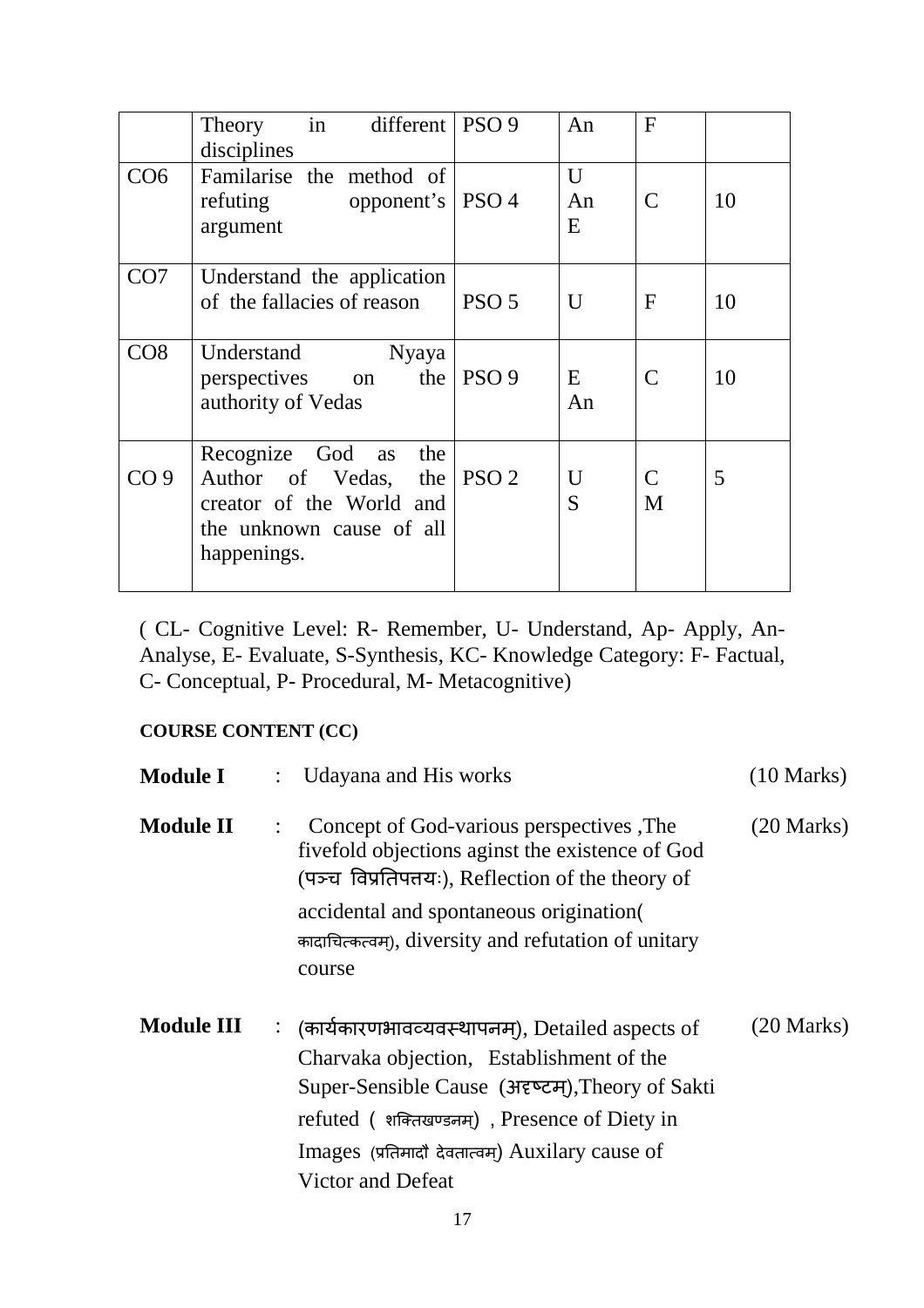#### Module IV : Non-Eternality of Veda(वेदस्यानित्यत्वम), Validity of Knowledge-Svathapramanyavada and Parathahpramanya vada, (वेदप्रामाण्यविचारः) Theory of periodical creation and destruction (सर्गप्रलयव्यवस्थापनम) (25 Marks)

### **ERT----Nyayakusumanjali with Vistaravyakhyana, Uttamut T Veerarakhavacharya, Kendriya Sanskrit Vidyapeetha,Delhi**

# **ACTIVITIES, LEARNING RESOURCES & ASSESSMENT**

### **Suggested Class Room Activities:**

- Assignments.
- Seminar Presentation on selected topics.
- Class Test

# **ASSESSMENT**

25% Continuous / Formative Assessment (see PG Regulations). 75% End-semester/Summative Assessment: 3 hour written Exam

# **REFERENCES**

- 1. Nyaya kusumanjali, Vyakhyachatusthayopetah, Sampadak Padmaprasad Upadhyaya, Chaukhamba Publishers
- 2. Udayana and His Philosophy, Visweswari Amma, Nag Publications Delhi 1985
- 3. A History of Indian Logic, Section II( Chapter I) Part III (The Modern School Of Indian Logic, chapter II) Satish Chandra Vidyabhusha, Motilal Banarasidass, Delhi 1988
- 4. An Indian Rational Theory- Introduction to Udayana's NyayaKusumanjali, George Chemparathy, Publication of De Nobili Research library 1972
- 5. Nyaya-Mimamsadarshanayoho Pramanavicharaha, (Means of Valid Cognition According to Nyaya and Mimamsa- A Critical Study) , Dr. R B Raghunathacharya, Padmasri Publication Tirupati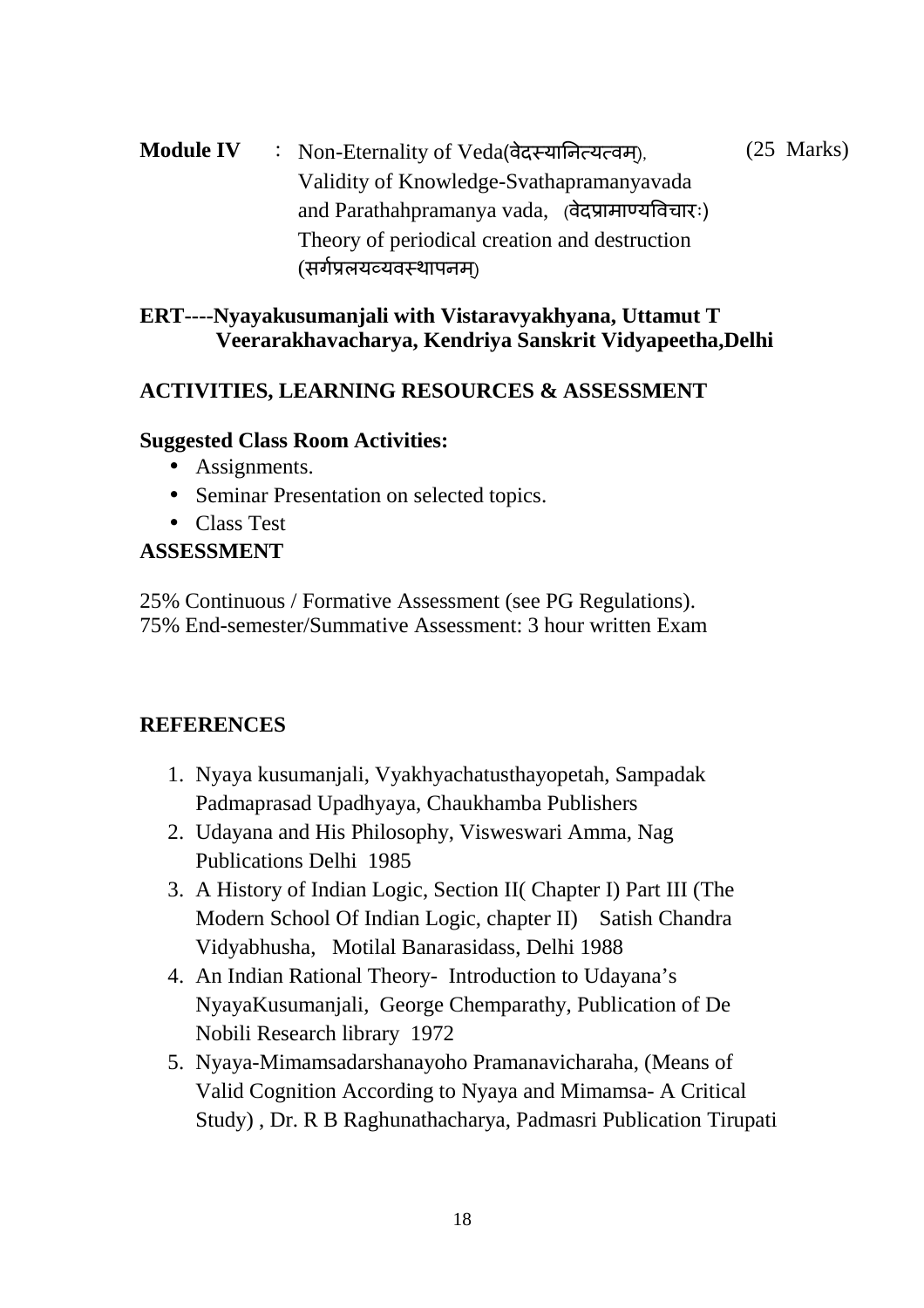- 6. Pushpanjali, Malayalam Commentary of Nyayakusumanjal, Dr. K Ratheesh and Dr. S. Shivakumar Paridhi Publications , Thiruvananthapuram , 2016
- 7. Lep.upm.edu

# **ADDITIONAL REFERENCES**

1. www.researchgate.net

http://www.sanskrit.nic.in/DigitalBook/N/Nyayakusumanjali.pdf

- 2. http://www.srimatham.com/uploads/5/5/4/9/5549439/nyaya \_philosophy. pdF
- 3. http://www.iep.utm.edu/nyaya/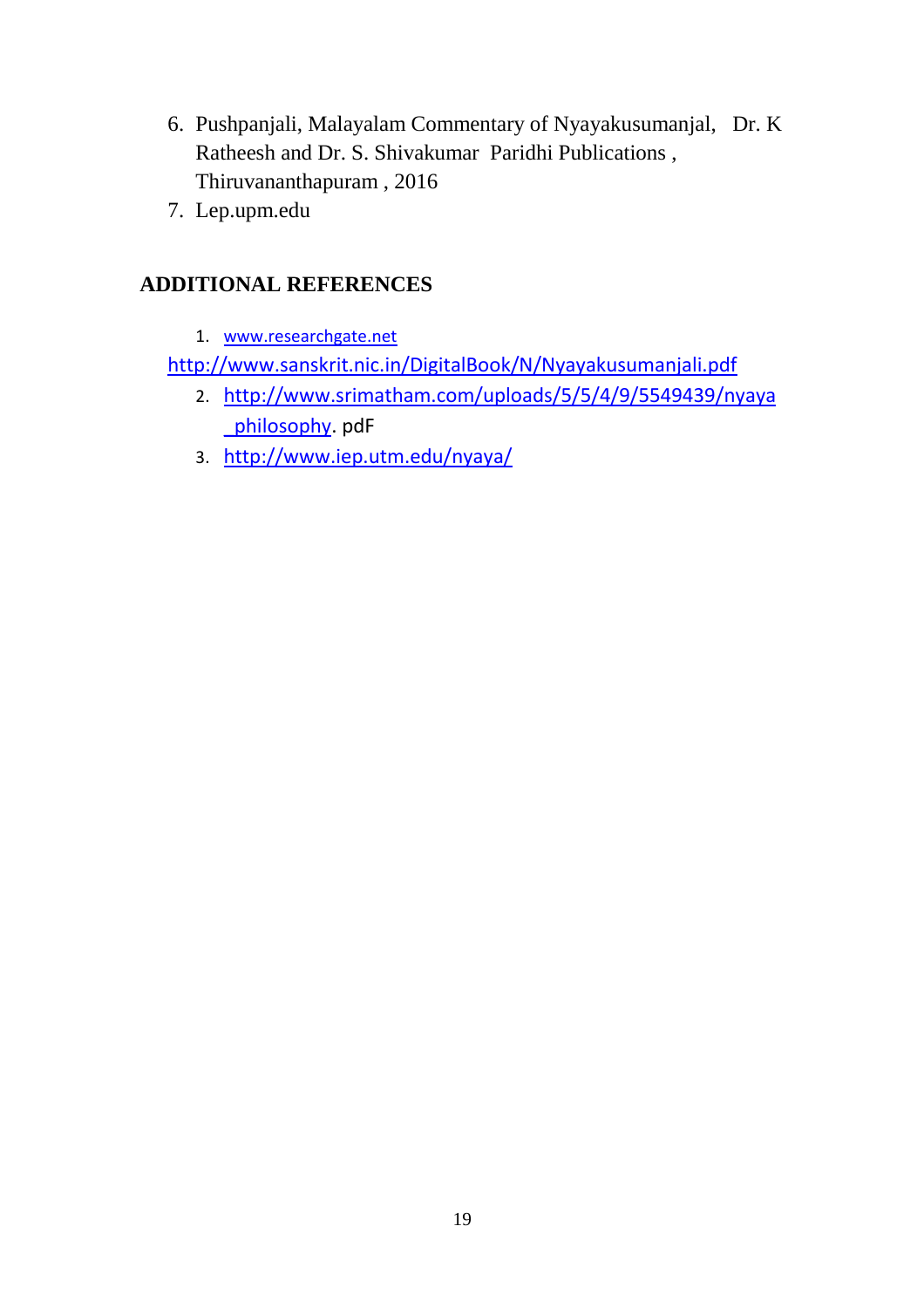# **NAME OF THE COURSE: NYAYA –III TECHNICAL LIERATURE IN SANSKRIT**

# **Course Outcomes: (CO)**

After completion of the modules, the student should be able to:

- Understand the scope of Technical literature in Sanskrit
- Understand comprehensive and descriptive overviews on Jyotisha, Vastu and Architecture
- To understand the vast Sanskrit literary heritage of Kerala.
- Analyse the Kerala contribution to Technical literature.
- Understand the application of Pramana in Ayurveda
- Aanalyze basic theories of Ayurveda and Nyayasastra
- Understand the principles of Arthasastra and Dharmasastra
- Evaluate the concepts of Vastu and Architecture with the modern concepts
- Evaluate the needs and application of political rules and ethics in the Modern Era

| ပပ              | <b>Course Outcomes</b>                                                                             | <b>PSO</b>         | CL      | <b>KC</b>                   | Class<br>Hour |
|-----------------|----------------------------------------------------------------------------------------------------|--------------------|---------|-----------------------------|---------------|
| CO <sub>1</sub> | Understand the scope of<br>Technical literature in<br>Sanskrit                                     | <b>PSO</b><br>6,8  | U<br>E  | $\mathbf F$                 | 5             |
| CO <sub>2</sub> | Understand<br>comprehensive and<br>descriptive overviews on<br>Jyotisha, Vastu and<br>Architecture | PSO <sub>6</sub>   | U       | $\mathcal{C}_{\mathcal{C}}$ | 15            |
| CO <sub>3</sub> | To understand the vast<br>Sanskrit literary heritage<br>of Kerala.                                 | <b>PSO</b><br>8,10 | U<br>An | F                           | 10            |
|                 | Analyse the Kerala                                                                                 | <b>PSO</b>         |         |                             |               |

#### **Tagging of Outcomes**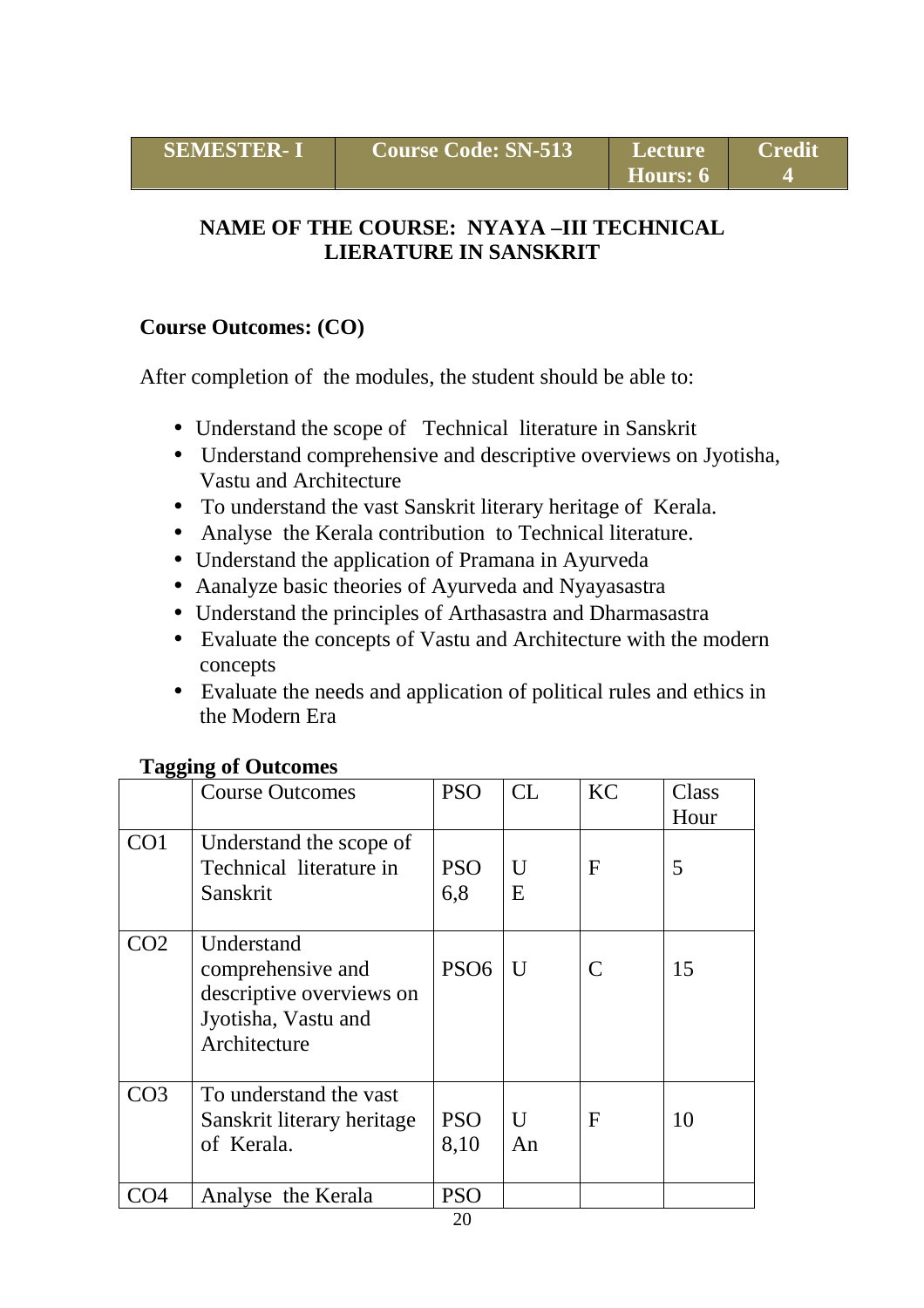|                 | contribution to<br>Technical literature.                                                      | 6                  | $\mathbf{U}$<br>An | $\mathbf{F}$                  | 10 |
|-----------------|-----------------------------------------------------------------------------------------------|--------------------|--------------------|-------------------------------|----|
| CO <sub>5</sub> | Understand the<br>application of Pramana in<br>Ayurveda                                       | <b>PSO</b><br>3, 5 | Ap                 | $\mathcal{C}$                 | 12 |
| CO6             | Aanalyze basic theories<br>of Ayurveda and<br>Nyayasastra                                     | <b>PSO</b><br>3, 5 | An<br>E            | $\mathcal{C}$                 | 10 |
| CO7             | Understand the principles<br>of Arthasastra and<br>Dharmasastra                               | <b>PSO</b><br>6    | U                  | $\mathbf{F}$                  | 15 |
| CO8             | Evaluate the concepts of<br>Vastu and Architecture<br>with the modern concepts                | <b>PSO</b><br>10   | E<br>Ap            | $\mathcal{C}$<br>$\mathbf{P}$ | 10 |
| CO9             | Understand the needs and<br>application of political<br>rules and ethics in the<br>Modern Era | <b>PSO</b><br>10   | Ap                 | $\mathbf{F}$                  | 5  |
| CO<br>10        | Understand the basic<br>concepts of Jyotisha and<br>Ganitha                                   | <b>PSO</b><br>6    | U                  | $\mathcal{C}$                 | 7  |

(CL- Cognitive Level: R- Remember, U- Understand, Ap- Apply, An-Analyse, E- Evaluate, , KC- Knowledge Category: F- Factual, C-Conceptual, P- Procedural, )

# **Course Content(CC)**

| <b>Module I</b>   | Scope of Technical Literature in Sanskrit and<br>Kerala's contribution | $(20$ Marks)         |
|-------------------|------------------------------------------------------------------------|----------------------|
| <b>Module II</b>  | : Jyotisha Ganitha, Vastuvidya, Architecture                           | $(20$ Marks)         |
| <b>Module III</b> | : Medical Science-Ayurveda and its relevance<br>with Nyaya             | $(20$ Marks)         |
| <b>Module IV</b>  | : Arthasastra and Dharmasastra                                         | $(15 \text{ Marks})$ |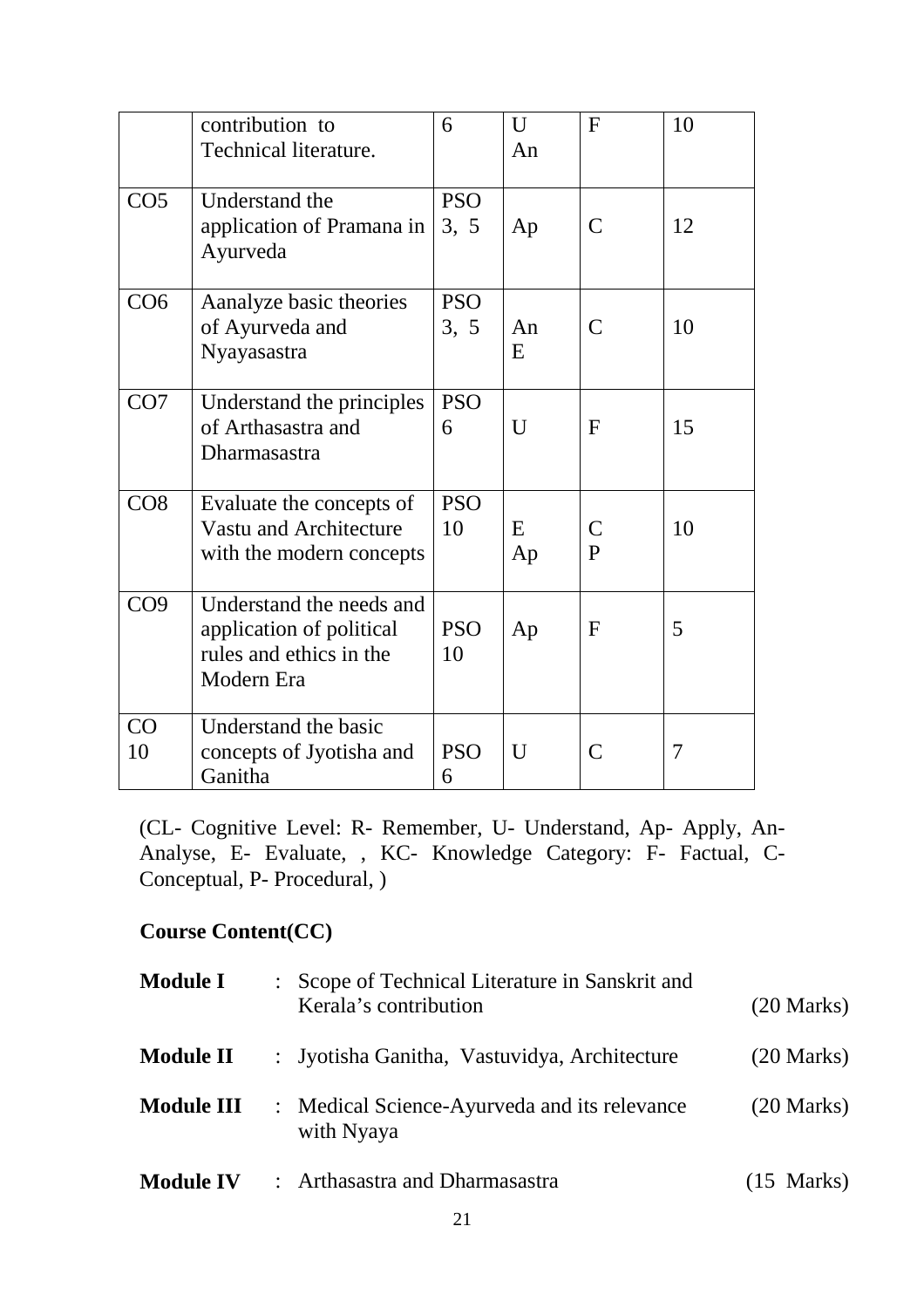### **ERT--Technical literature in Sanskrit, S. Venkatasubramania Iyer University of Kerala, 2009, Rs. 120**

### **ACTIVITIES, LEARNING RESOURCES & ASSESSMENT**

#### **Suggested Class Room Activities:**

- Assignments.
- Seminar Presentation on selected topics.
- Class Test

#### **ASSESSMENT**

25% Continuous / Formative Assessment (see PG Regulations). 75% End-semester/Summative Assessment: 3 hour written Exam.

#### **REFERENCES**

- 1. Philosophy of Caraka Samhita, Dr. G Ashokan, New Baharatiya book corporation, Delhi 2012 Rs.700
- 2. Ayurvedeeya Padarthavijnanam & Ayurveda-ithihaasam, Prof. C.R.Agnives, Publication Department, Harisree Hospital, Mannuthy, Thrissur
- 3. Contribution of Kerala to Sanskrit Literature, Dr.Kunjunni Raja
- 4. Padarthavijnanam, Ganesg Kasigar, The Board of Tesearch in Ayurveda Bombay, 1953
- 5. Arthasastra, LN Rangarajan, Penguin Books, 1992 Rs 295
- 6. Vastu, Astrology and Architecture ,S.Gayatri Devi Vasudev, Motilal Banarasidass Publishers PrivateLimited, Delhi, 2001, Rs. 150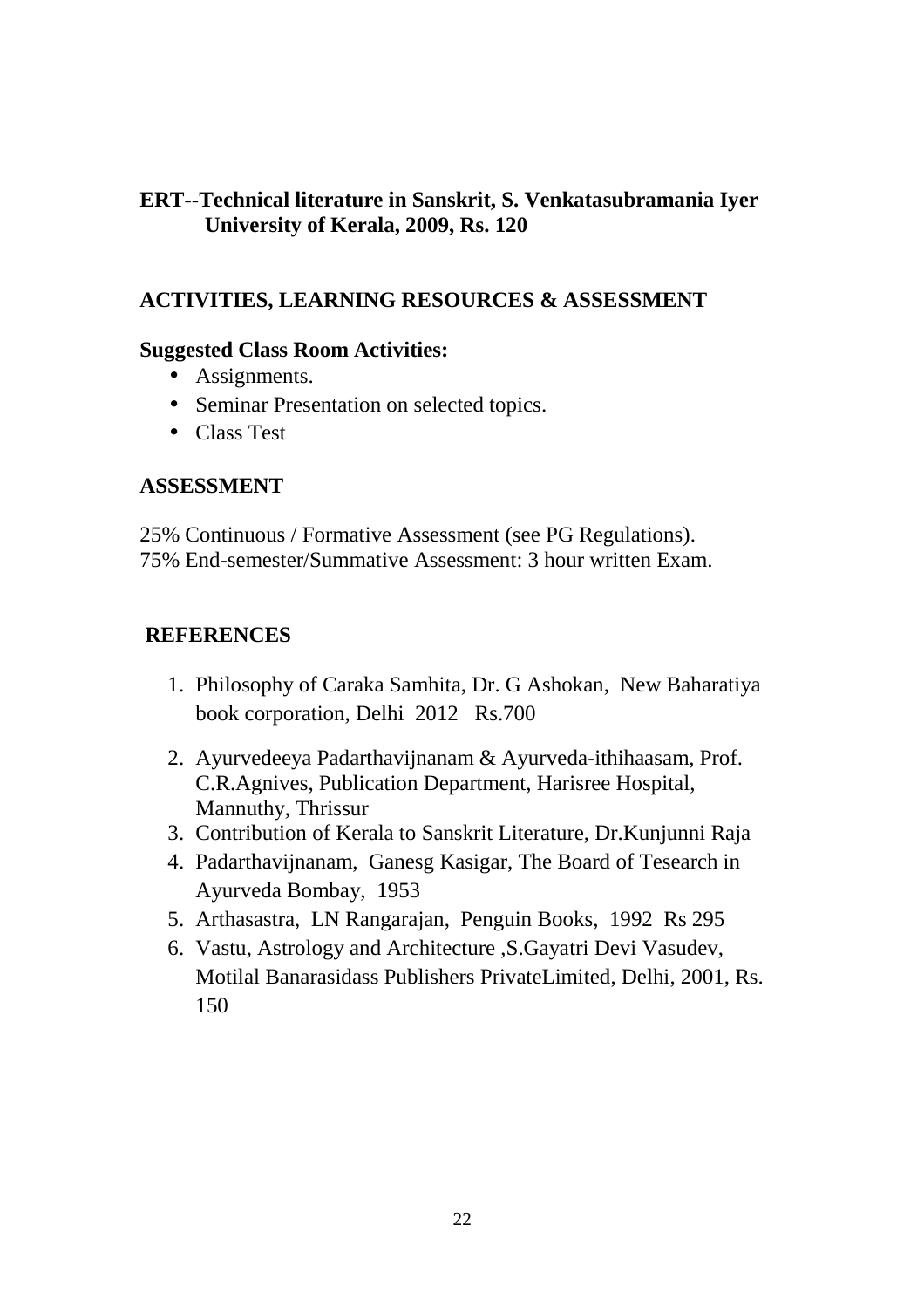# **NAME OF THE COURSE: COMPLEMENTARY COURSE I JYOTISHA - KALAMANAVICINTANAM**

# **Course Outcomes: (CO)**

After completion of the modules, the student should be able to:

- Understand the basic concepts of Astrology
- Understand the concept of Rasi, Three classification of Rasi (Sthree-pum-napumsaka samjnathvam), The measures of Rasi(hrasva and deergha)
- Understand the divisions of Rasi-Kendr,Trikona and Chathurasra
- Understand the peculiarities of Kala(Sthulathva and Sookshmathva) and measures (Kalamanah)
- Understand the importance of Muhurtha, Concept of Subha and Asubha Muhurtha () शुभाशुभमुहूर्ताः)
- Understand the difference and peculiarities of Vivahamuhurtha , Choodakaranamuhurtha etc.

#### **Tagging of Outcomes**

| ◡               | <b>Course Outcomes</b>                                                                                                                                              | <b>PSO</b>         | CL             | <b>KC</b>   | Class<br>Hour |
|-----------------|---------------------------------------------------------------------------------------------------------------------------------------------------------------------|--------------------|----------------|-------------|---------------|
| CO <sub>1</sub> | Understand the basic concepts<br>of Astrology                                                                                                                       | PSO <sub>6</sub>   | U<br>E         | $\mathbf F$ | 10            |
| CO <sub>2</sub> | Understand the concept<br><sub>of</sub><br>Rasi, Three classification of<br>Rasi (Sthree-pum-napumsaka<br>samjnathvam), The measures<br>of Rasi(hrasva and deergha) | PS <sub>O6</sub>   | $\overline{U}$ |             | 15            |
| CO <sub>3</sub> | Understand the divisions of<br>Rasi-Kendra, Trikona and<br>Chathurasra                                                                                              | <b>PSO</b><br>6,10 | U<br>R         |             | 20            |
|                 | Understand the peculiarities                                                                                                                                        |                    |                |             |               |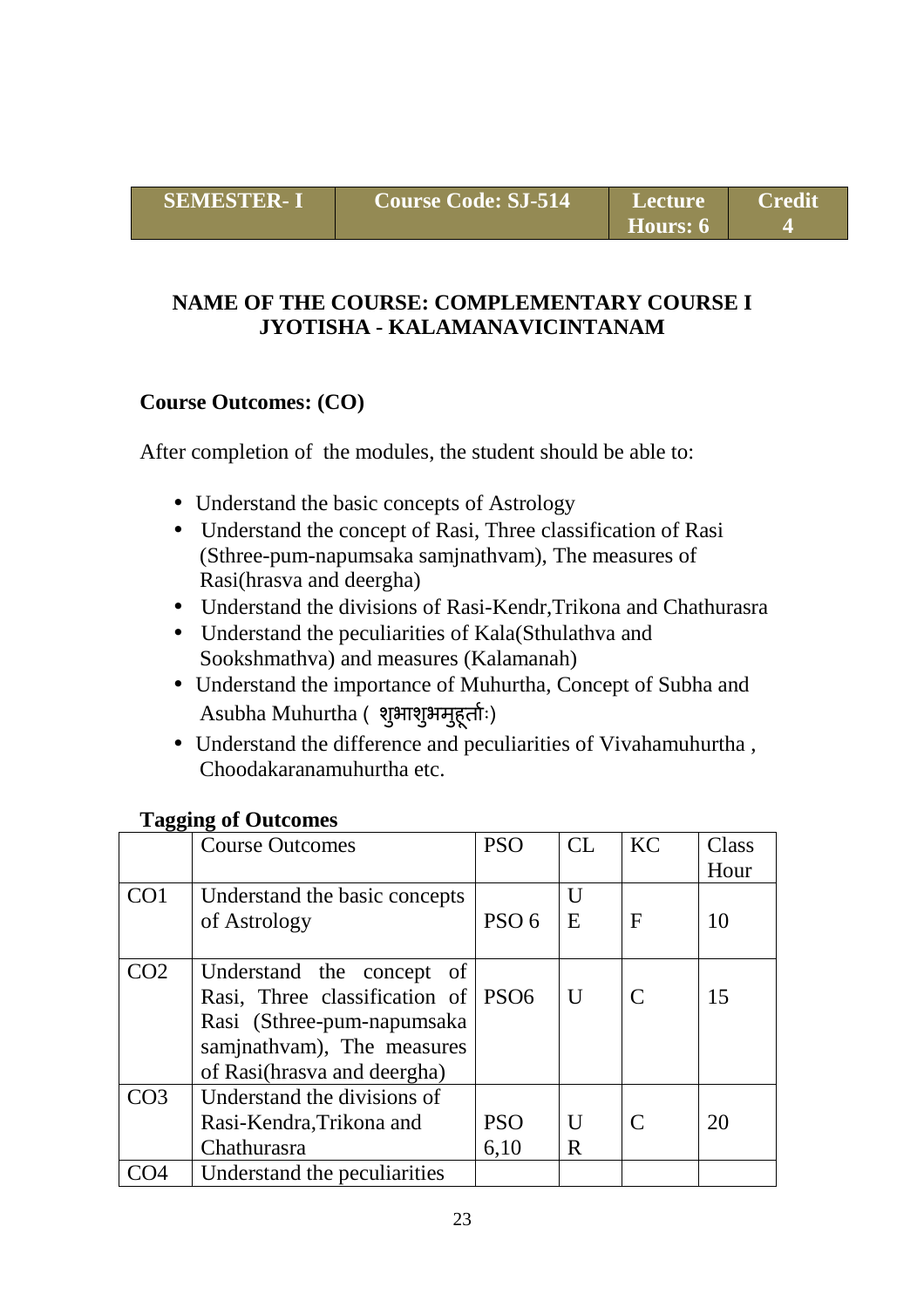|     | of Kala (Sthulathva and<br>Sookshmathva) and measures<br>(Kalamanah)                              | <b>PSO</b><br>6    | U<br>An        | $\mathbf F$ | 25 |
|-----|---------------------------------------------------------------------------------------------------|--------------------|----------------|-------------|----|
| CO5 | Understand the importance of<br>Muhurtha, Concept of Subha<br>and Asubha Muhurtha                 | PSO <sub>6</sub>   | $\overline{U}$ |             | 25 |
| CO6 | Understand the difference and<br>peculiarities of<br>Vivahamuhurtha,<br>Choodakaranamuhurtha etc. | <b>PSO</b><br>6,10 | U<br>Е         |             | 13 |

(L-Lecture: CL- Cognitive Level: R- Remember, U- Understand, Ap-Apply, An- Analyse, E- Evaluate, , KC- Knowledge Category: F- Factual, C- Conceptual)

# **Course Content(CC)**

| <b>Module I</b>   | Concept of Rasi (राशीनां स्वरूपम्) –                                                                                                          |                      |
|-------------------|-----------------------------------------------------------------------------------------------------------------------------------------------|----------------------|
|                   | Charasthiradisamjna(चरस्थिरादिसंज्ञाः),                                                                                                       | $(20 \text{ Marks})$ |
|                   | Uchchanichatvam(उच्चनीचत्वम), Varnah(                                                                                                         |                      |
|                   | वर्णाः), The measures of Rasi (ह्रस्वदीर्घत्वम),                                                                                              |                      |
|                   | divisions of Rasi-Kendra, Trikona and<br>Chathurasra ( केन्द्र-त्रिकोण-चतुरश्रादि संज्ञाः)                                                    |                      |
| <b>Module II</b>  | : Concept of Kala (कालस्य स्वरूपं), Peculiarities                                                                                             | $(20 \text{ Marks})$ |
|                   | of Kala(स्थूलसूक्ष्मत्वंम्), Measures of Kala                                                                                                 |                      |
|                   | (नवविधकालमानानि)                                                                                                                              |                      |
| <b>Module III</b> | : Analizatin of various kinds of Muhurtha with<br>Pramanas (विवाहचूडाकरणमुहूर्तयोः                                                            | $(20 \text{ Marks})$ |
|                   | प्रमाणसहितचिन्तनम)                                                                                                                            |                      |
| <b>Module IV</b>  | Get introduced the concepts- Namakarana,<br>Upanayana, Subha and Asubha stars, Rasi, and<br>Tithi (नामकरणोपनयनयोः शुभाश्भनक्षत्राणां, राशीनां | $(15$ Marks)         |
|                   | ,तीथीनां च परामर्शः)                                                                                                                          |                      |

# **ERT**

• **Saravali-Chapter -3**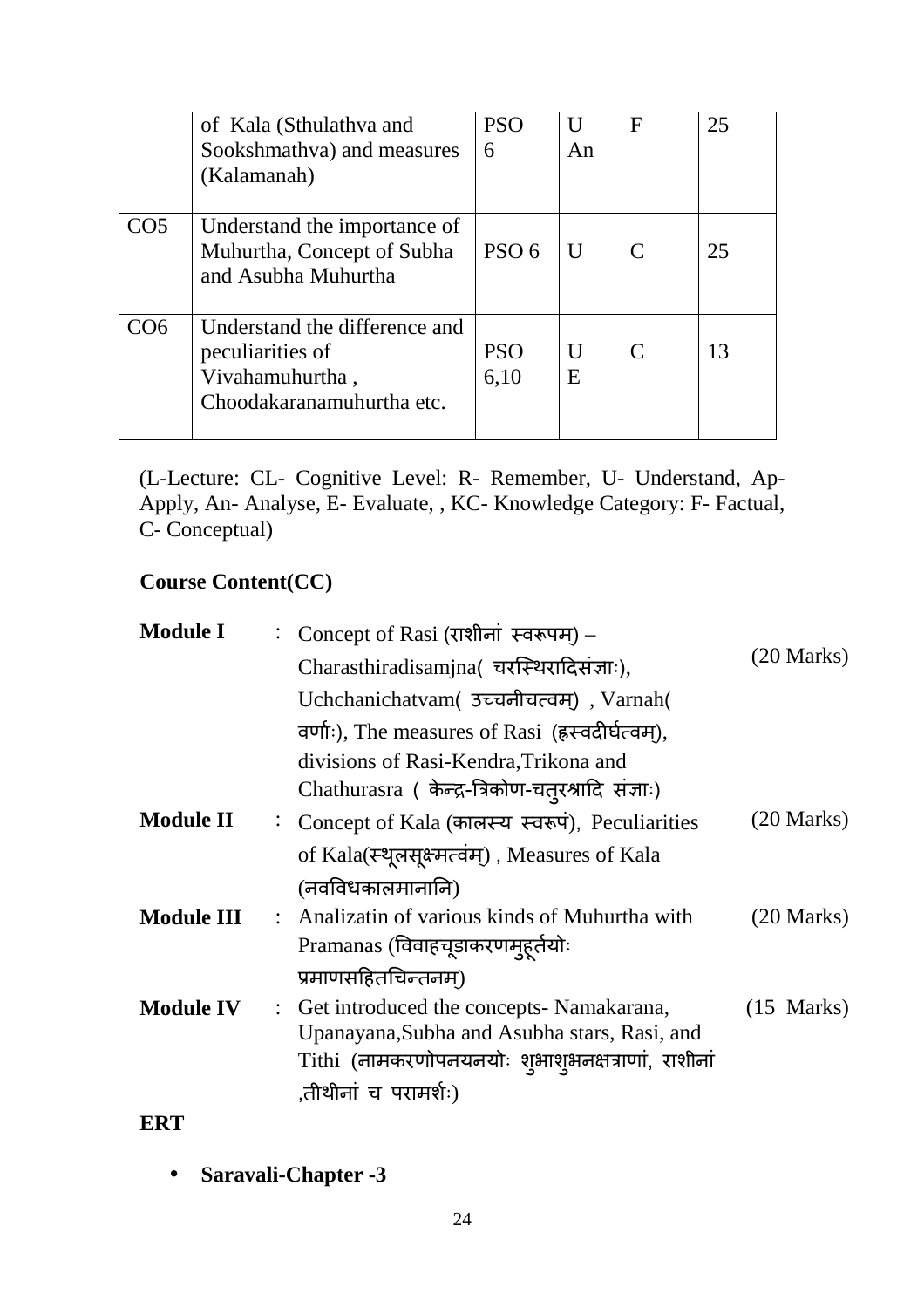- **Sooryasiddhanta-Chapter-1 (Slokas 1 to24)**
- **Muhoorthachintamani-Chapter-5 Sloka 29 and 30, Chapter -6 Sloka 10-15**
- • **Muhoorthachintamani-Chapter-5 Sloka 11 and 39-**

# **ACTIVITIES, LEARNING RESOURCES & ASSESSMENT**

### **Suggested Class Room Activities:**

- Assignments.
- Seminar Presentation on selected topics.
- Class Test

#### **ASSESSMENT**

25% Continuous / Formative Assessment (see PG Regulations). 75% End-semester/Summative Assessment: 3 hour written Exam.

# **ERT**

- Saravali-Chapter -3
- Sooryasiddhanta-Chapter-1 (Slokas 1 to 24)
- Muhoorthachintamani-Chapter-5 Sloka 29 and 30, Chapter -6 Sloka 10-15
- Muhoorthachintamani-Chapter-5 Sloka 11 and 39-41

# **REFERENCES**

- 1. Madhaveeyam
- 2. Aryabhateeyam
- 3. Muhurthamarthandah
- 4. Muhurthapadavi
- 5. Vastu, Astrology and Architecture ,S.Gayatri Devi Vasudev, Motilal Banarasidass Publishers PrivateLimited, Delhi, 2001, Rs. 150

# **ADDITIONAL REFERENCES**

1. http://epgp.inflibnet.ac.in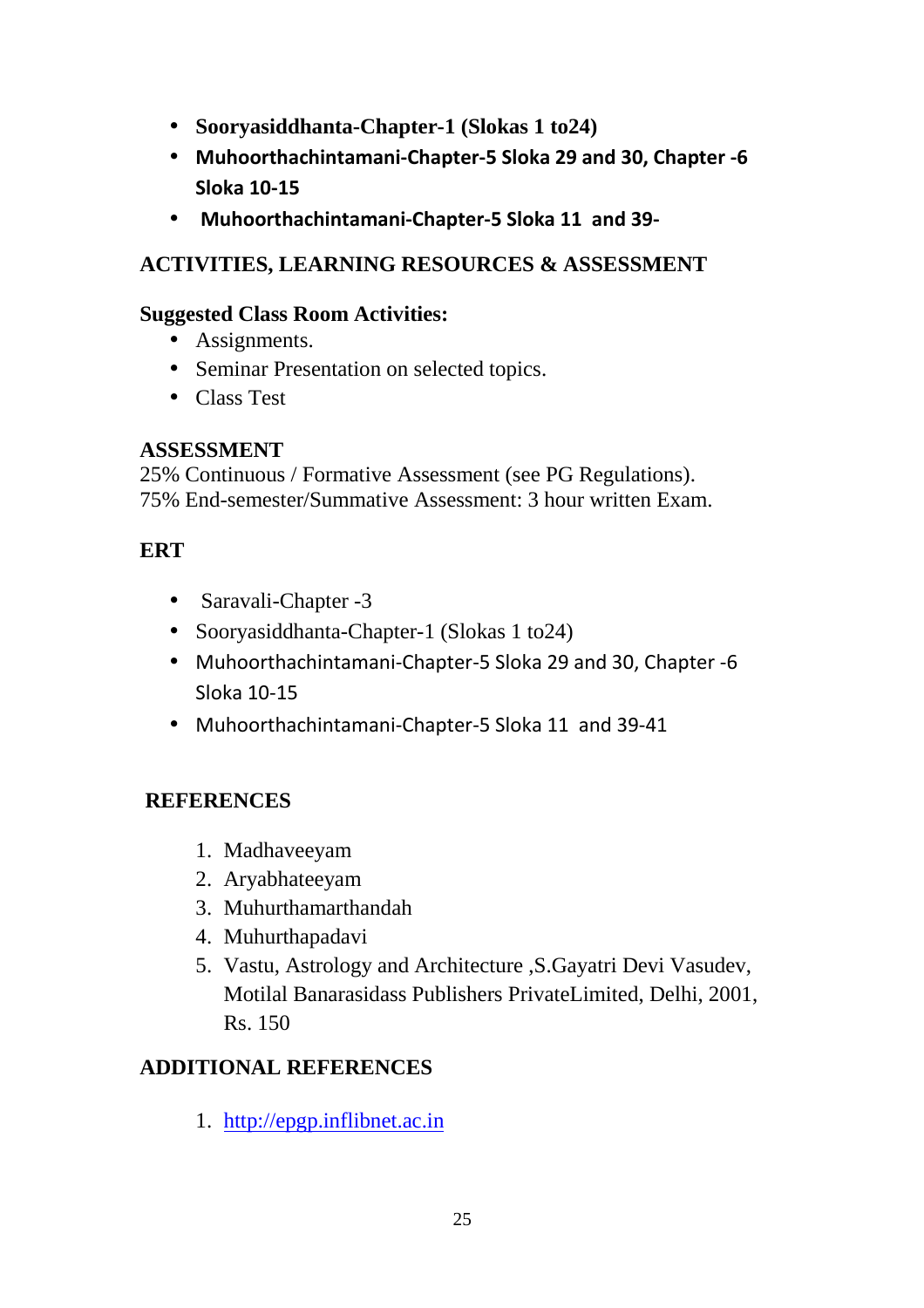#### **NAME OF THE COURSE: NYAYA-IV NYAYABHASHYAM (CHAPTER 3 & 4)**

## **Course Outcomes : (CO)**

After completion of the modules, the student should be able to :

- Remember the objects of knowledge
- Understand Nyaya concept of Soul
- Analyse specific relation in between Sense organs and objects of senses
- Evaluate Soul as the locus of Knowledge
- Analyse the purpose of knowledge
- Understand the inter relation with Faults, Action, Results, Pain and Release
- Analyse the Rights and Duties of a human being
- Evaluate eternal and non-eternal entities

#### **Tagging of Outcomes**

| ںں              | <b>Course Outcomes</b>                                                           | <b>PSO</b>       | CL          | KC            | Class<br>Hour |
|-----------------|----------------------------------------------------------------------------------|------------------|-------------|---------------|---------------|
| CO <sub>1</sub> | Remember the objects of<br>knowledge                                             | PSO <sub>3</sub> | $\mathbf R$ | $\mathcal{C}$ | 15            |
| CO <sub>2</sub> | Understand Nyaya concept<br>of Soul                                              | PSO 2, 3         | $\mathbf U$ | $\mathcal{C}$ | 20            |
| CO <sub>3</sub> | Understand specific relation<br>in between Sense organs<br>and objects of senses | <b>PSO 3,5</b>   | U<br>An     | $\mathcal{C}$ | 12            |
| CO <sub>4</sub> | Realise Soul as the locus of<br>Knowledge                                        | PSO <sub>3</sub> | U<br>E      | $\mathcal{C}$ | 15            |
| CO <sub>5</sub> | Analyse the purpose of<br>knowledge                                              | PSO <sub>4</sub> | An          | $\mathcal{C}$ | 12            |
| CO6             | Understand the inter                                                             |                  |             |               |               |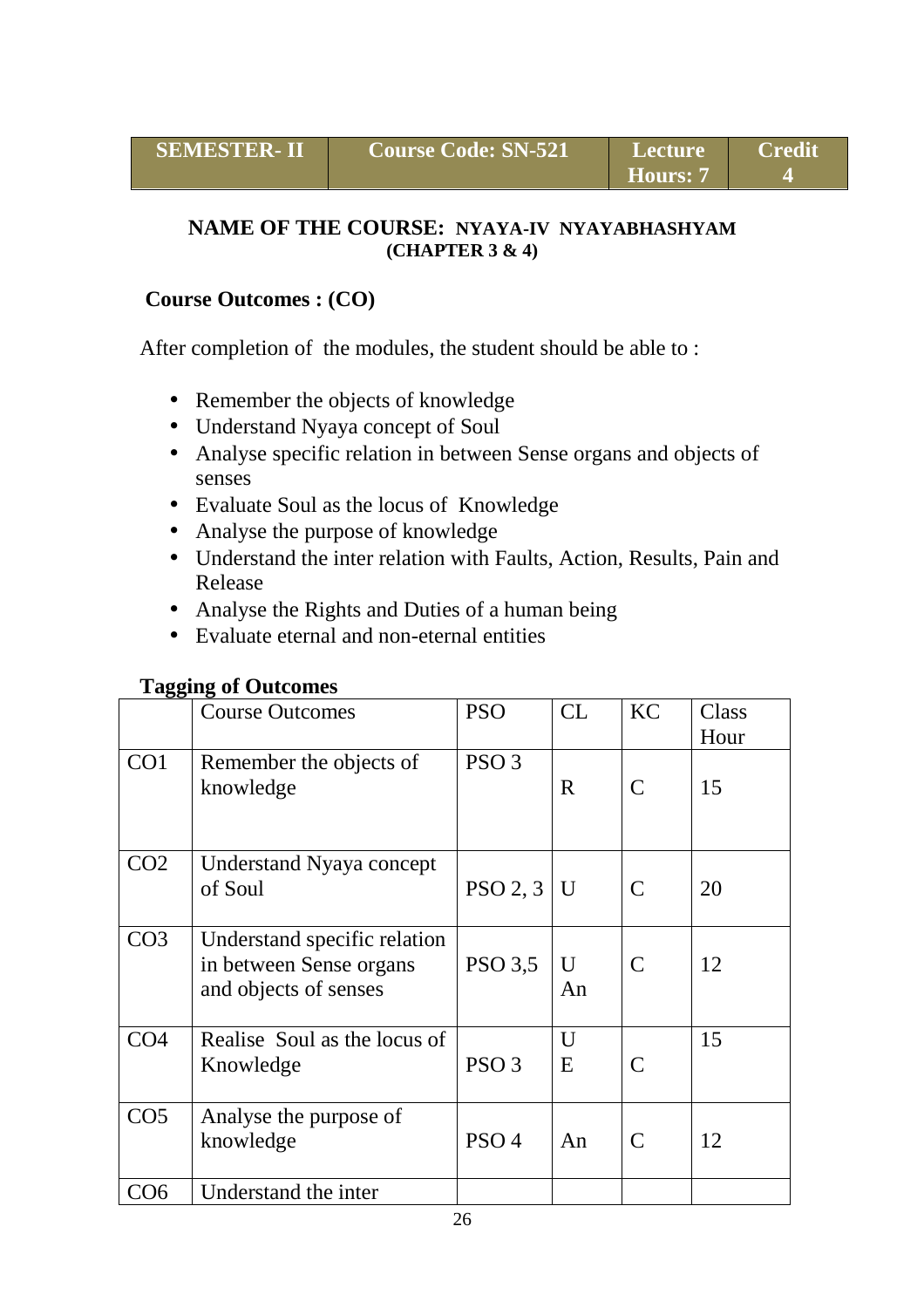|                 | relation with Faults, Action,    | PSO <sub>2</sub> |    | 25 |
|-----------------|----------------------------------|------------------|----|----|
|                 | <b>Results, Pain and Release</b> |                  | An |    |
|                 |                                  |                  | Ε  |    |
| CO <sub>7</sub> | Realise the Rights and           |                  |    |    |
|                 | Duties of a human being          | PSO <sub>2</sub> |    | 12 |
|                 |                                  |                  | An |    |
|                 | Evaluate eternal and non-        |                  |    |    |
|                 | eternal entities                 | PSO2,10          | E  | 15 |
|                 |                                  |                  |    |    |

(L-Lecture: CL- Cognitive Level: R- Remember, U- Understand, Ap-Apply, An- Analyse, E- Evaluate, C- Create, KC- Knowledge Category: F- Factual, C- Conceptual, P- Procedural, M- Metacognitive)

### **Course Content(CC)**

| <b>Module I</b>   | Nyayabhashyam – Chapter -3 -Ahnika-1–                                                                | $(10 \text{ Marks})$ |
|-------------------|------------------------------------------------------------------------------------------------------|----------------------|
|                   | Concept of Soul: Soul is not Sense organ, Soul<br>is not Body, Soul is not Mind                      |                      |
|                   | (शरीरेन्द्रियमनोव्यतिरिक्त आत्मा), Sense organs                                                      |                      |
|                   | are Elemental, Specific constitution of Sense<br>organs and their objects. (इन्द्रियाणां भौतिकत्वम्) |                      |
| <b>Module II</b>  | Nyayabhashyam – Chapter -3 -Ahnika-2                                                                 | $(20 \text{ Marks})$ |
|                   | Judgment is not eternal (बृद्धेरनित्यत्वम्),                                                         |                      |
|                   | <b>Relation of Destruction and</b>                                                                   |                      |
|                   | Production (क्षणभङ्गप्रकरणं), Self as the Locus                                                      |                      |
|                   | of knowledge (बुद्धेरात्मगुणत्वम्), Concept of                                                       |                      |
|                   | Mind, Theory of Karma                                                                                |                      |
| <b>Module III</b> | Nyayabhashyam – Chapter -4 -Ahnika-1                                                                 | $(25 \text{ Marks})$ |
|                   | Description of Defects( दोषत्रैराश्यम्), Rebirth(                                                    |                      |
|                   | प्रेत्यभावः), Eternal and Non-eternal                                                                |                      |
|                   | things(सर्वनित्यत्वनिराकरणं,                                                                         |                      |
|                   | सर्वानित्यत्वनिराकरणम्),Fruit(फलम्),Pain(दुःखम्),                                                    |                      |
|                   | Release(अपवर्गः)                                                                                     |                      |
|                   | $\begin{array}{cccc} 1 & 1 & 1 & \end{array}$ (1 $\begin{array}{cccc} 1 & 1 & 1 \end{array}$         |                      |

**Module IV** : Nyayabhashyam – Chapter -4-Ahnika-2 (20 Marks)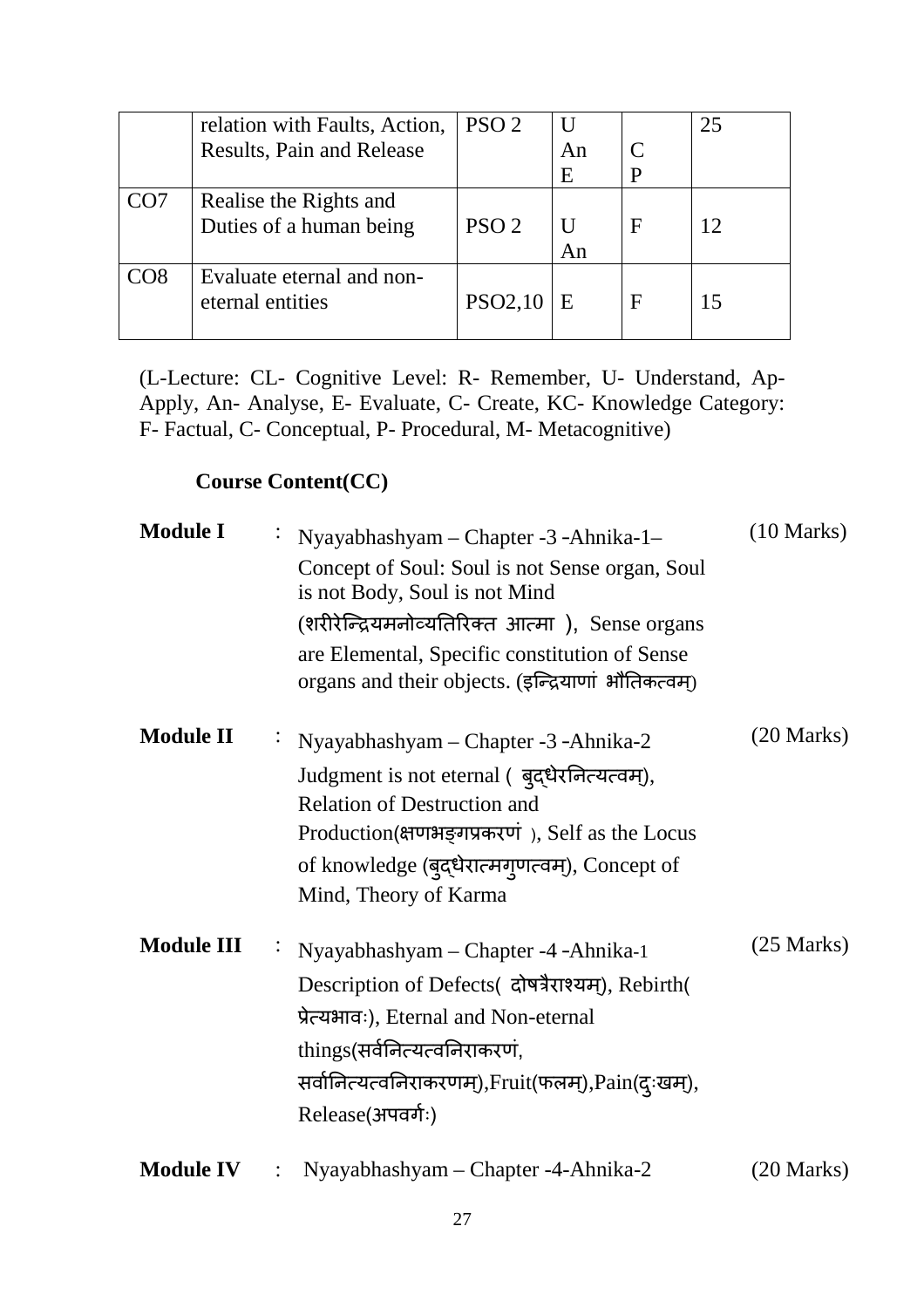Removal of Defects by true knowledge ( तत्त्वज्ञानोपयोगित्वम), Whole and Part(12.5), Atomic Theory (परमाणूसिद्धान्तः), Existence of the External world, The falsity of everything refuted (तत्त्वज्ञानविवृदधिः)

# **ERT--Nyayasutra with Vatsyayana bhashya (chapter 3 & 4)**

# **ACTIVITIES, LEARNING RESOURCES & ASSESSMENT**

# **Suggested Class Room Activities:**

- Assignments.
- Seminar Presentation on selected topics.
- Class Tests

# **ASSESSMENT**

25% Continuous / Formative Assessment (see PG Regulations). 75% End-semester/Summative Assessment: 3 hour written Exam.

# **REFERENCES**

- 1. Nyaya Darshanam, Narayana Misra (editor),Chaukhamba Snskrit Bhavan, 2014
- 2. Indian Philosophy, S Radhakrishnan, Oxford University Press, Culcutta 1923
- 3. A Critical Study of Some Problems of Logic and Metaphysics, Satish Chandra Chatterji, Motilal Banarasidass, Delhi 2017
- 4. The Nyayasutras-A new commentary on an old text, Prof. Daya Krishna,Sri Sadguru Publications, Delhi.
- 5. A History of Indian Philosophy Chapter VIII, Vol **1**  Surendranath Dasgupta, Motilal Banarasidass, 1975.

# **ADDITIONAL REFERENCES**

- 6. http://www.sanskrit.nic.in/DigitalBook/N/Nyayautra.pdf
- 7. http://www.srimatham.com/uploads/5/5/4/9/5549439/nyaya\_ph ilosophy. pdF
- 8. http://www.iep.utm.edu/nyaya/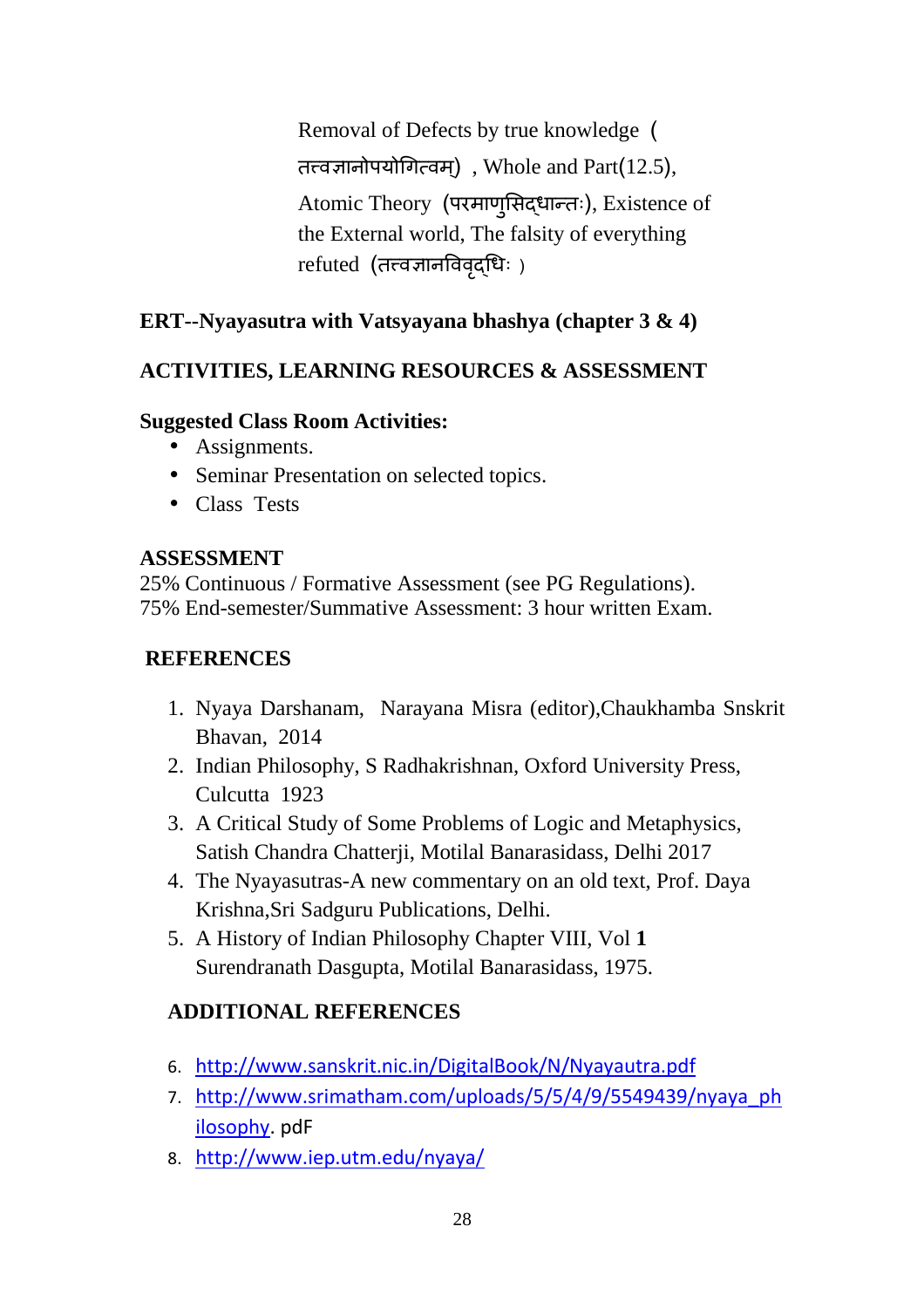#### **NAME OF THE COURSE: NYAYA V, NYAYA KUSUMANJALI (STABAKA III & IV)**

#### **Course Outcomes: (CO)**

After completion of the modules, the student should be able :

- Remember Pramanas
- Understand the validity of Pramanas
- Analyse the pramanas in view of Bouddhas and Naiyayikas
- Construct Nyayavakyas/ avayavavaakya
- Evaluate the identity of Pramanas Upamana, Sabda, Anupalabdhi , Arthapatti etc.
- Understand Udayana's stand on Bouddha's argument
- Understand Jaina concept of Jnatata
- Understand the dialogue between Jainas and Udayana
- Understand the tremendous dialectical skill of Udayana
- Realise the Philosophical and Ethical Values
- Able to Construct unambiguous statements

|                 | <b>Course Outcomes</b>                                                 | <b>PSO</b>       | CL      | <b>KC</b>                   | Class |
|-----------------|------------------------------------------------------------------------|------------------|---------|-----------------------------|-------|
|                 |                                                                        |                  |         |                             | Hour  |
| CO <sub>1</sub> | <b>Remember Pramanas</b>                                               | PSO <sub>3</sub> | U       | $\mathcal{C}$               | 10    |
| CO <sub>2</sub> | Understand the validity of<br>Pramanas                                 | PSO <sub>3</sub> | U       | C                           | 15    |
| CO <sub>3</sub> | Analyse the pramanas in<br>view of Bouddhas and<br>Naiyayikas          | PS <sub>O6</sub> | U<br>An | $\mathbf F$                 | 12    |
| CO <sub>4</sub> | Construct Nyayavakyas/<br>avayavavaakya                                | <b>PSO10</b>     | Create  | $\mathbf F$                 | 10    |
| CO <sub>5</sub> | Evaluate the identity of<br>Pramanas - Upamana,<br>Sabda, Anupalabdhi, | PSO <sub>3</sub> | AE      | $\mathcal{C}_{\mathcal{C}}$ | 10    |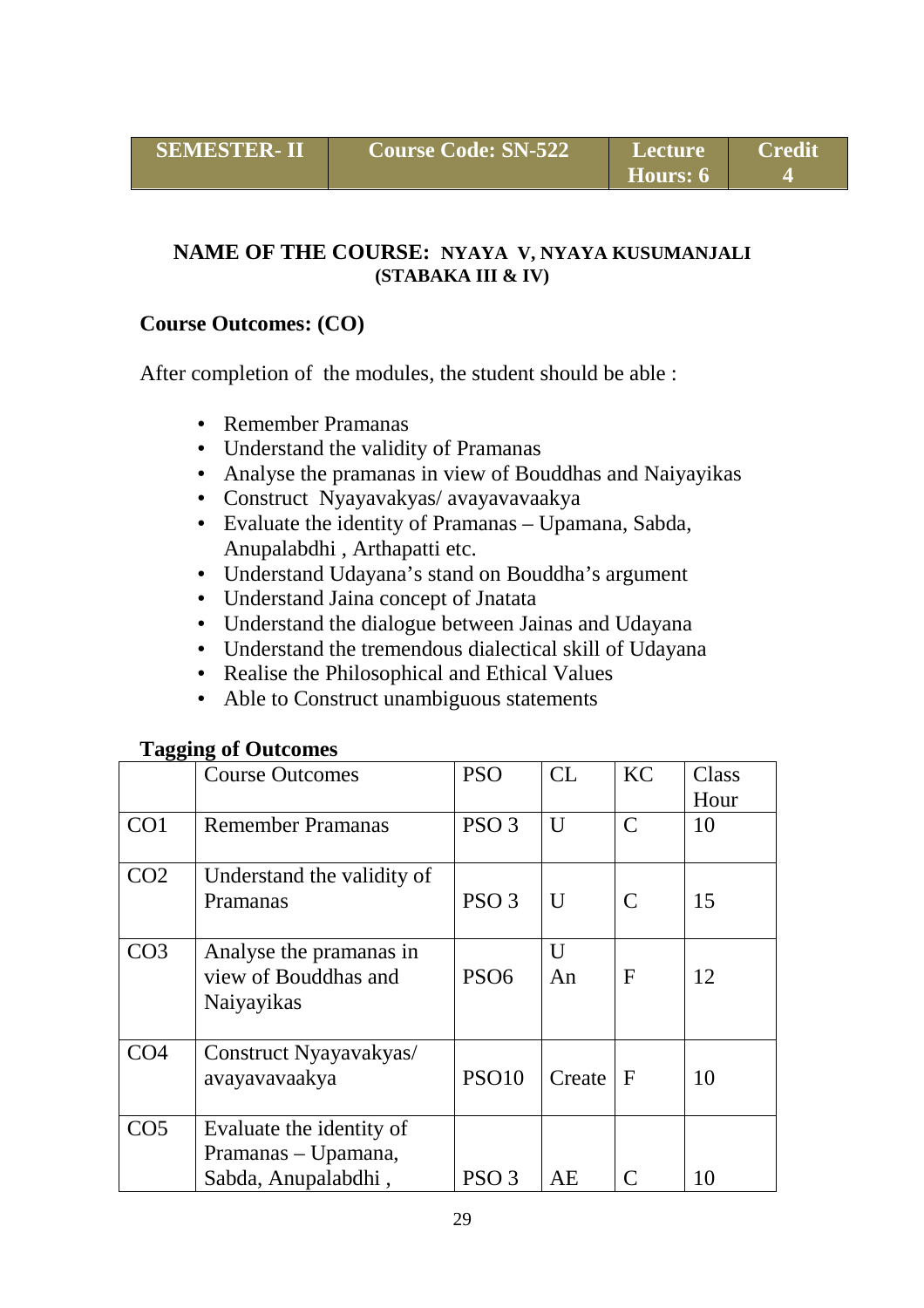|                 | Arthapatti etc.                                           |                  | S       |                             |    |
|-----------------|-----------------------------------------------------------|------------------|---------|-----------------------------|----|
| CO <sub>6</sub> | Understand Udayana's<br>stand on Bouddha's<br>argument    | PSO <sub>2</sub> | An      | $\mathcal{C}_{\mathcal{C}}$ | 8  |
| CO <sub>7</sub> | <b>Understand Jaina concept</b><br>of Jnatata             | PSO <sub>2</sub> | U       | $\mathcal{C}$               | 10 |
| CO8             | Understand the dialogue<br>between Jainas and<br>Udayana  | PSO <sub>3</sub> | U       | $\mathcal{C}_{\mathcal{C}}$ | 10 |
| CO9             | Understand the tremendous<br>dialectical skill of Udayana | PSO <sub>4</sub> | U<br>Ap | P                           | 10 |
| CO10            | Realise the Philosophical<br>and Ethical Values           | PSO <sub>2</sub> | U       | $\mathcal{C}$               | 8  |
| <b>CO</b> 11    | Able<br>Construct<br>to<br>unambiguous statements         | PSO <sub>9</sub> | Create  | $\mathbf{P}$                | 5  |

(L-Lecture: CL- Cognitive Level: R- Remember, U- Understand, Ap-Apply, An- Analyse, E- Evaluate, C- Create, KC- Knowledge Category: F- Factual, C- Conceptual, P- Procedural, M- Metacognitive)

# **Course Content (CC)**

| <b>Module I</b>   | : Pramanas of different disciplines<br>(प्रमाणचिन्ता)                                                                                                                                                                                                                                                      | $(10 \text{ Marks})$ |
|-------------------|------------------------------------------------------------------------------------------------------------------------------------------------------------------------------------------------------------------------------------------------------------------------------------------------------------|----------------------|
| <b>Module II</b>  | Bouddha's argument on the existence of<br>God. (बौदधानां विप्रतिपत्तिः) Mimamsaka<br>doctrine of all pervasiveness of mind<br>refuted, Discussion on Anupalabdhi<br>pramana, Upamana and their inability to<br>prove the non-existence of God (अनुपलब्धेः<br>तथा उपमानस्य च ईश्वराभावसाधकत्व-<br>निराकरणम) | $(20$ Marks)         |
| <b>Module III</b> | : Refutation of the Vaiseshika view of<br>Verbal testimony (शब्दप्रमाणविषये<br>वैशेषिकमतनिरासः), Defending Bhatta theory                                                                                                                                                                                   | $(20$ Marks)         |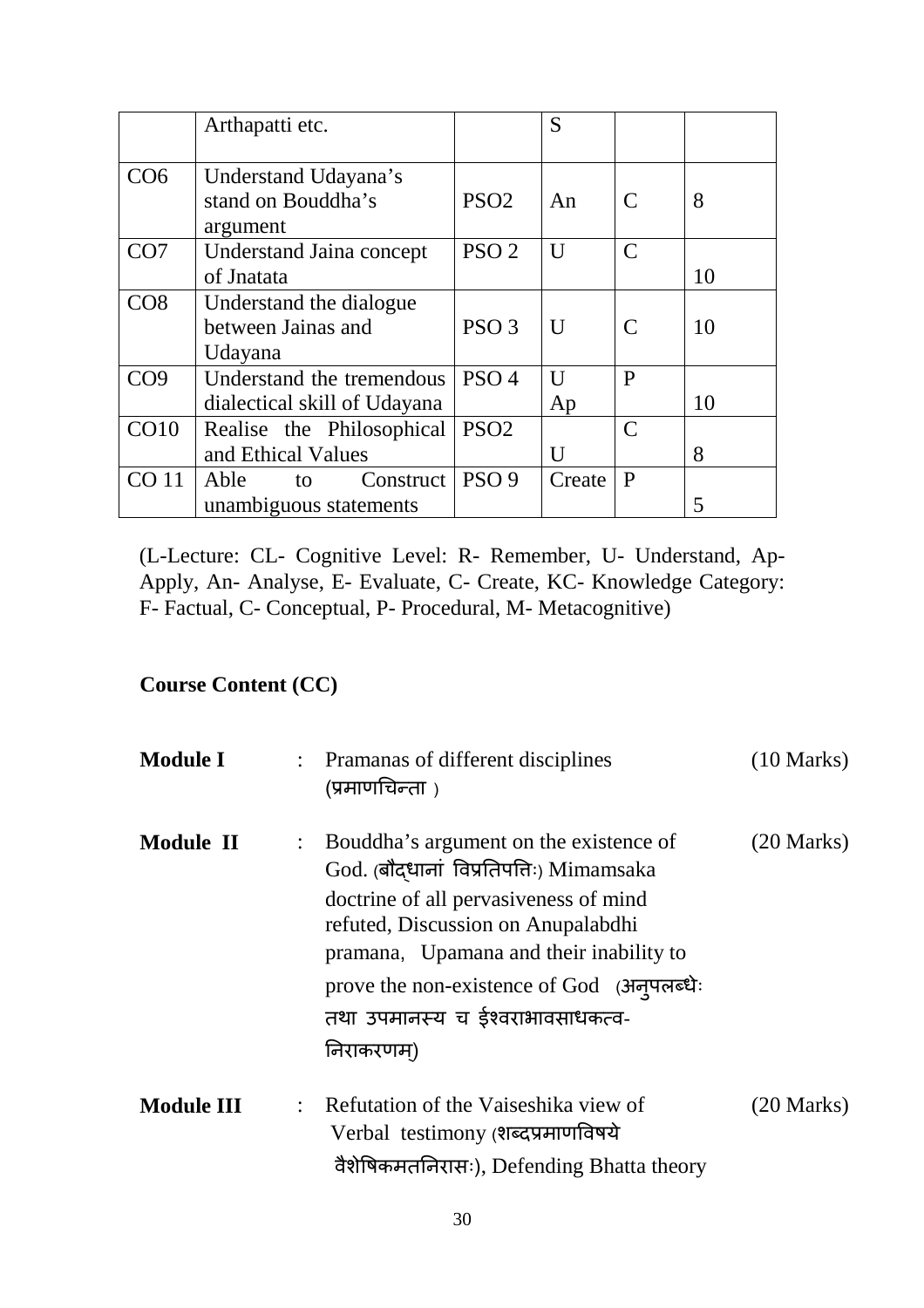|                                                                                | and Prabhakara theory. (भाट्ट- प्राभाकरमतयोः |                                                                                               |                      |  |
|--------------------------------------------------------------------------------|----------------------------------------------|-----------------------------------------------------------------------------------------------|----------------------|--|
|                                                                                |                                              | खण्डनम्) Establishment of the existence of                                                    |                      |  |
|                                                                                |                                              | God. (ईश्वरास्तित्वसमर्थनम). Inclusion of                                                     |                      |  |
| other pramana's like, Presumption, Non-<br>existence, etc. into four pramanas. |                                              |                                                                                               |                      |  |
|                                                                                |                                              | (अन्येषां प्रमाणानां चतुर्षु प्रमाणेषु अन्तर्भावः)                                            |                      |  |
| <b>Module IV</b>                                                               |                                              | : Digambara's argument of the existence of<br>God. (दिगम्बराणां विप्रतिपत्तिः) Postulation of | $(25 \text{ Marks})$ |  |
|                                                                                |                                              | Jnathata (ज्ञातता), Refutation of Jnathata(                                                   |                      |  |
|                                                                                |                                              | ज्ञातताखण्डनम), Definition of Prama                                                           |                      |  |
|                                                                                |                                              | (प्रमालक्षणम), Establishing God as                                                            |                      |  |
|                                                                                |                                              | Substractum of Valid knowledge. (सर्वज्ञत्वेन                                                 |                      |  |
|                                                                                |                                              | डेश्वरसाधनम)                                                                                  |                      |  |

#### **ERT-- Nyayakusumanjali with Vistaravyakhyana, Uttamut T Veerarakhavacharya, Kendriya Sanskrit Vidyapeetha,Delhi**

#### **ACTIVITIES, LEARNING RESOURCES & ASSESSMENT Suggested Class Room Activities:**

- Assignments.
- Seminar Presentation on selected topics.

#### **ASSESSMENT**

25% Continuous / Formative Assessment (see PG Regulations). 75% End-semester/Summative Assessment: 3 hour written Exam.

# **ADDITIONAL REFERENCES**

- 1. Nyaya kusumanjali, Vyakhyachatusthayopetah, Sampadak Padmaprasad Upadhyaya, Chaukhamba Publishers
- 2. Udayana and His Philosophy, Visweswari Amma, Nag Publications Delhi 1985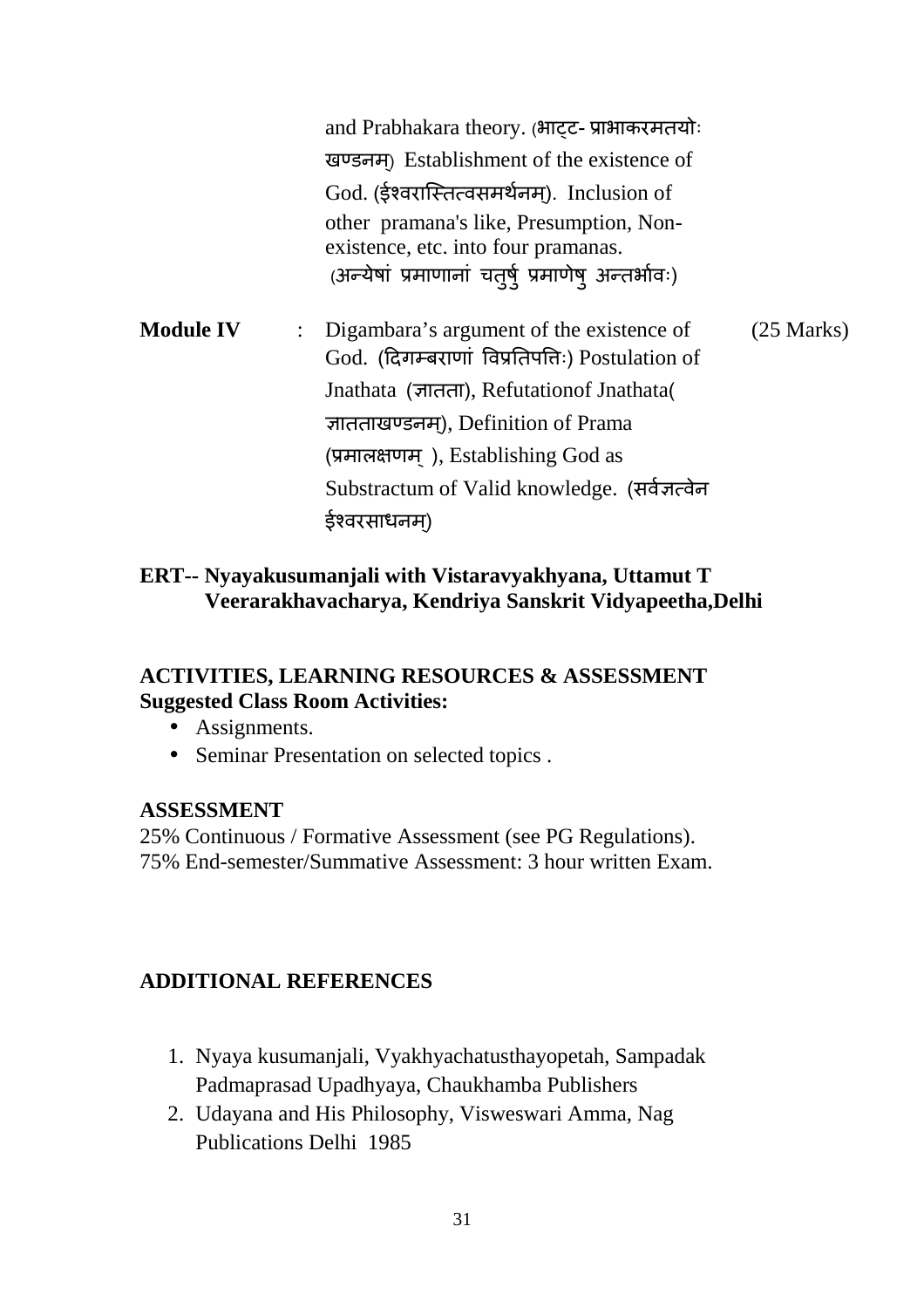- 3. A History of Indian Logic, Section II( Chapter I) Part III (The Modern School Of Indian Logic, chapter II) Satish Chandra Vidyabhushan, Motilal Banarasidass, Delhi 1988
- 4. An Indian Rational Theory- Introduction to Udayana's NyayaKusumanjali, George Chemparathy, Publication of De Nobili Research library 1972
- 5. Nyaya-Mimamsadarshanayoho Pramanavicharaha, (Means of Valid Cognition According to Nyaya and Mimamsa- A Critical Study) , Dr. R B Raghunathacharya, Padmasri Publication Tirupati
- 6. Pushpanjali, Malayalam Commentary of Nyayakusumanjal, Dr. K Ratheesh and Dr. S. Shivakumar Paridhi Publications , Thiruvananthapuram , 2016

# **ADDITIONAL REFERENCES**

- 1. http://www.srimatham.com/uploads/5/5/4/9/5549439/nyaya\_ph ilosophy. pdF
- 2. http://www.iep.utm.edu/nyaya/
- 3. www.researchgate.net
- 4. du.ac.in- Buddhiststudies
- 5. link.springer.com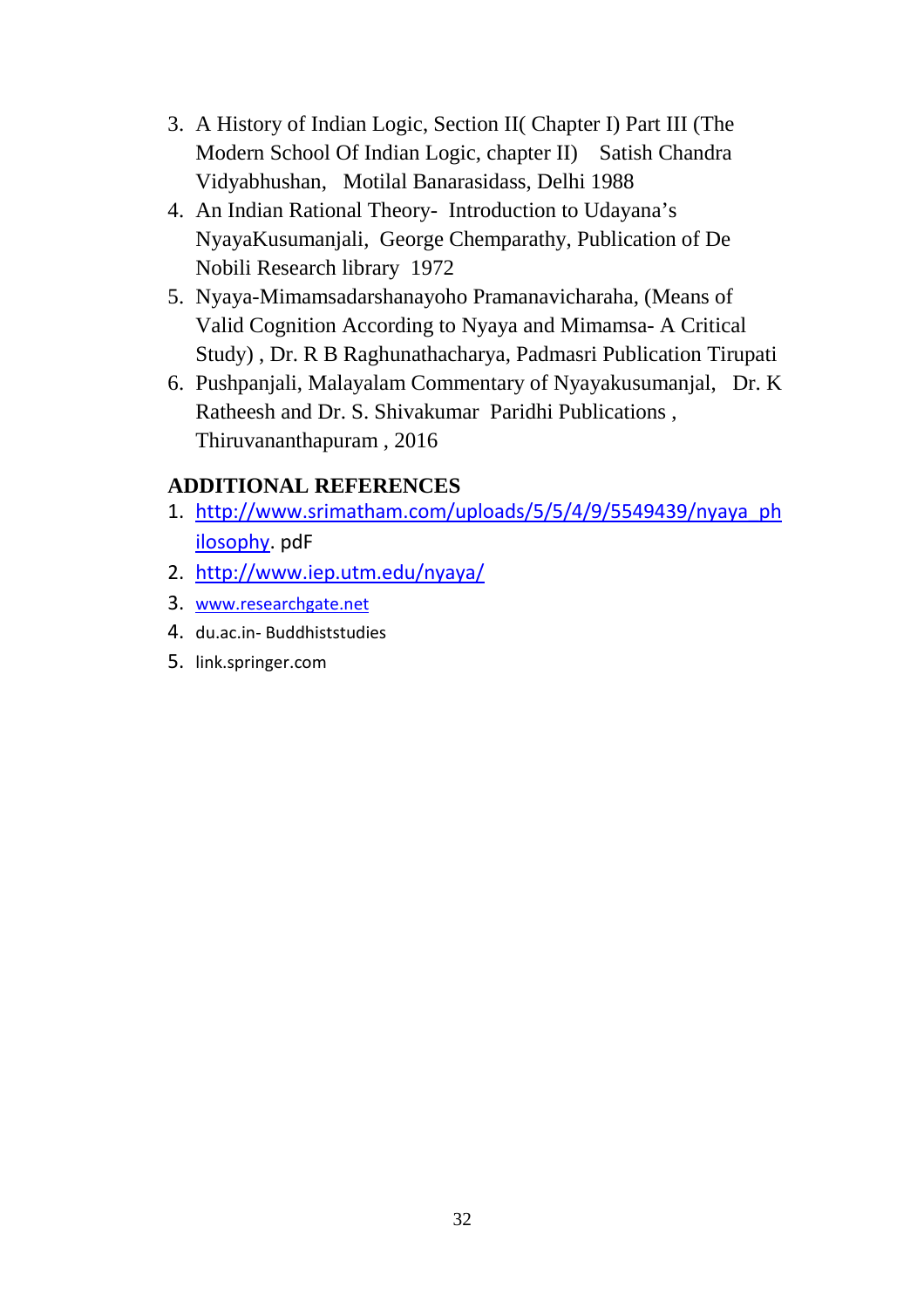**Credit 4** 

# **NAME OF THE COURSE – NYAYA VI - AVAYAVALAKSHANA**

#### **Course Outcomes: (CO)**

After completion of the modules, the student should be able :

- Remembering the theories of Inference, Definition of Paramarsa, Anumiti etc.
- Understand the importance of members of syllogism in achieving Inferential knowledge
- Categorize Paksha, Sadhya, Hetu in every Anumitivakya
- Evaluate the application of Avayava in different disciplines
- Understand the new type definition of Nyaya and Avayava
- Understand the application of Paribhashikasabdas
- Apply Navyanyaya terminology
- Construct and Explain Anumitivakyas

#### **Tagging of Outcomes**

|                 | <b>Course Outcomes</b>                                                                                   | <b>PSO</b> | CL                | KC                                                                                                                            | Class<br>Hour |
|-----------------|----------------------------------------------------------------------------------------------------------|------------|-------------------|-------------------------------------------------------------------------------------------------------------------------------|---------------|
| CO <sub>1</sub> | Remembering<br>the<br>theories of Inference,<br>Definition of Paramarsa, PSO 3<br>Anumiti etc.           |            | $\mathbf{R}$      | $\mathsf{C}$                                                                                                                  | 15            |
| CO <sub>2</sub> | Understand<br>the<br>importance of members   PSO 4<br>of syllogism in achieving<br>Inferential knowledge |            | U                 | $\mathsf{C}% _{0}\!\left( \mathcal{M}\right) ^{1}\!\left( \mathcal{M}\right) ^{1}\!\left( \mathcal{M}\right)$<br>$\mathbf{P}$ | 10            |
| CO <sub>3</sub> | Categorize Paksha,<br>Sadhya, Hetu in every PSO 2,<br>Anumitivakya                                       | 4          | $\mathbf U$<br>An | $\mathsf{C}$<br>$\mathbf{P}$                                                                                                  | 12            |
| CO <sub>4</sub> | Evaluate the application<br>of Avayava in different   PSO 4<br>disciplines                               |            | E                 | C                                                                                                                             | 10            |
| CO <sub>5</sub> | Understand the new type                                                                                  |            |                   |                                                                                                                               |               |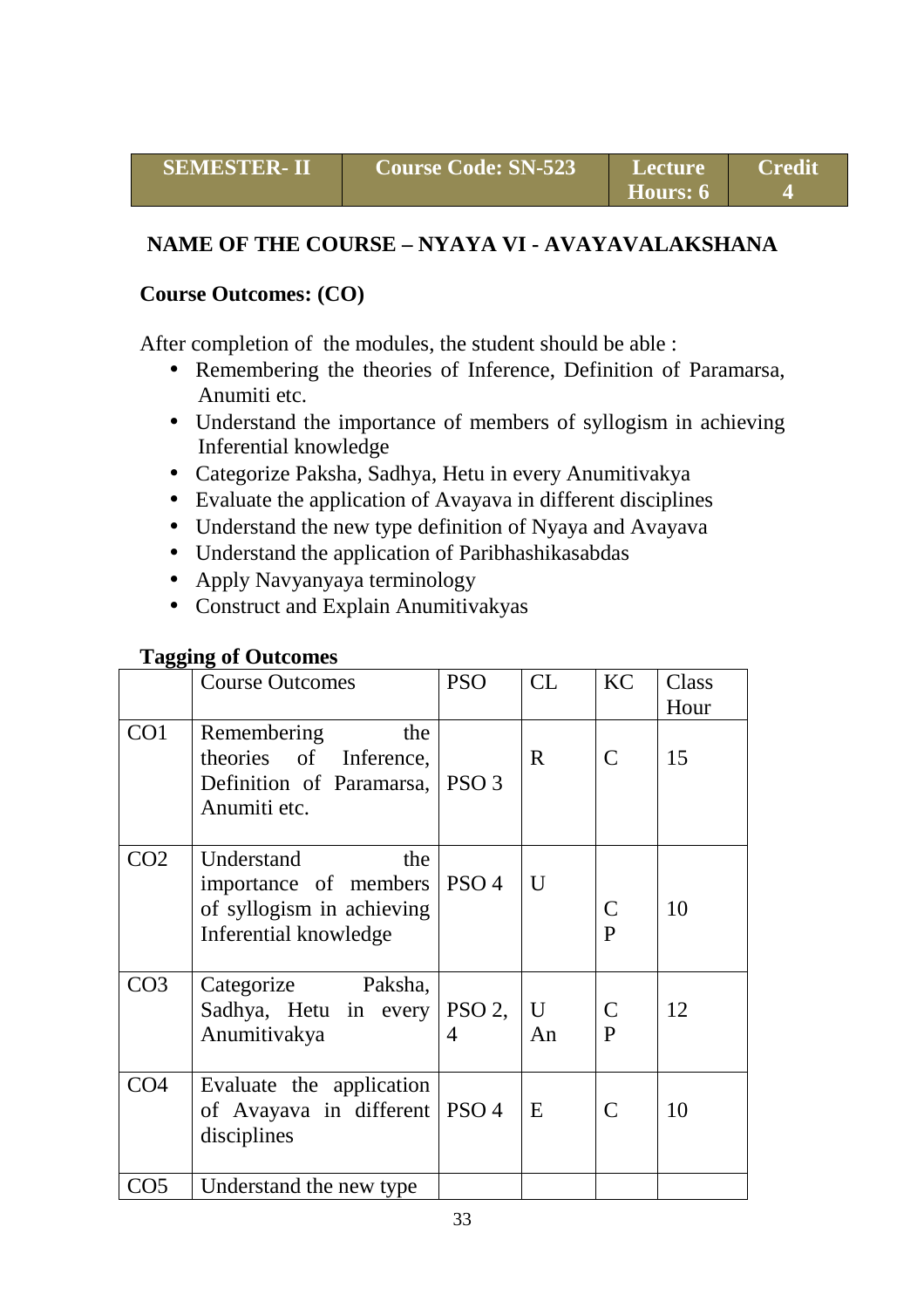|     | definition of Nyaya and                                      | PSO <sub>2</sub> | U       | C             | 15 |
|-----|--------------------------------------------------------------|------------------|---------|---------------|----|
|     | Avayava                                                      |                  |         |               |    |
| CO6 | Understand<br>the<br>application<br>of<br>Paribhashikasabdas | PSO <sub>2</sub> | U<br>Ap | $\mathcal{C}$ | 15 |
| CO7 | Apply<br>Navyanyaya<br>terminology                           | PSO <sub>4</sub> | Ap      | P             | 18 |
| CO8 | Explain<br>Construct and<br>Anumitivakyas                    | PSO <sub>4</sub> | Create  | P             | 13 |

(L-Lecture: CL- Cognitive Level: R- Remember, U- Understand, Ap-Apply, An- Analyse, E- Evaluate, C- Create, KC- Knowledge Category: F- Factual, C- Conceptual, P- Procedural, M- Metacognitive)

#### **Course Content (cc)**

| <b>Module I</b>   | Navya-Nyaya Literature, Navya-Nyaya<br>Terminology | $(15 \text{ marks})$ |
|-------------------|----------------------------------------------------|----------------------|
| <b>Module II</b>  | Syllogism, Avayava in Nyaya and Other<br>systems   | $(20 \text{ marks})$ |
| <b>Module III</b> | : Nyaya-lakshana                                   | $(20 \text{ marks})$ |
| <b>Module IV</b>  | Avayava-lakshana                                   | $(20 \text{ marks})$ |

#### **ERT--Avayavaprakarana in Tatvachintamani with Didhiti and Gadadhari( upto the end of Avayavalakshana)**

#### **ACTIVITIES, LEARNING RESOURCES & ASSESSMENT**

#### **Suggested Class Room Activities:**

- Assignments.
- Seminar Presentation on selected topics.
- Class Test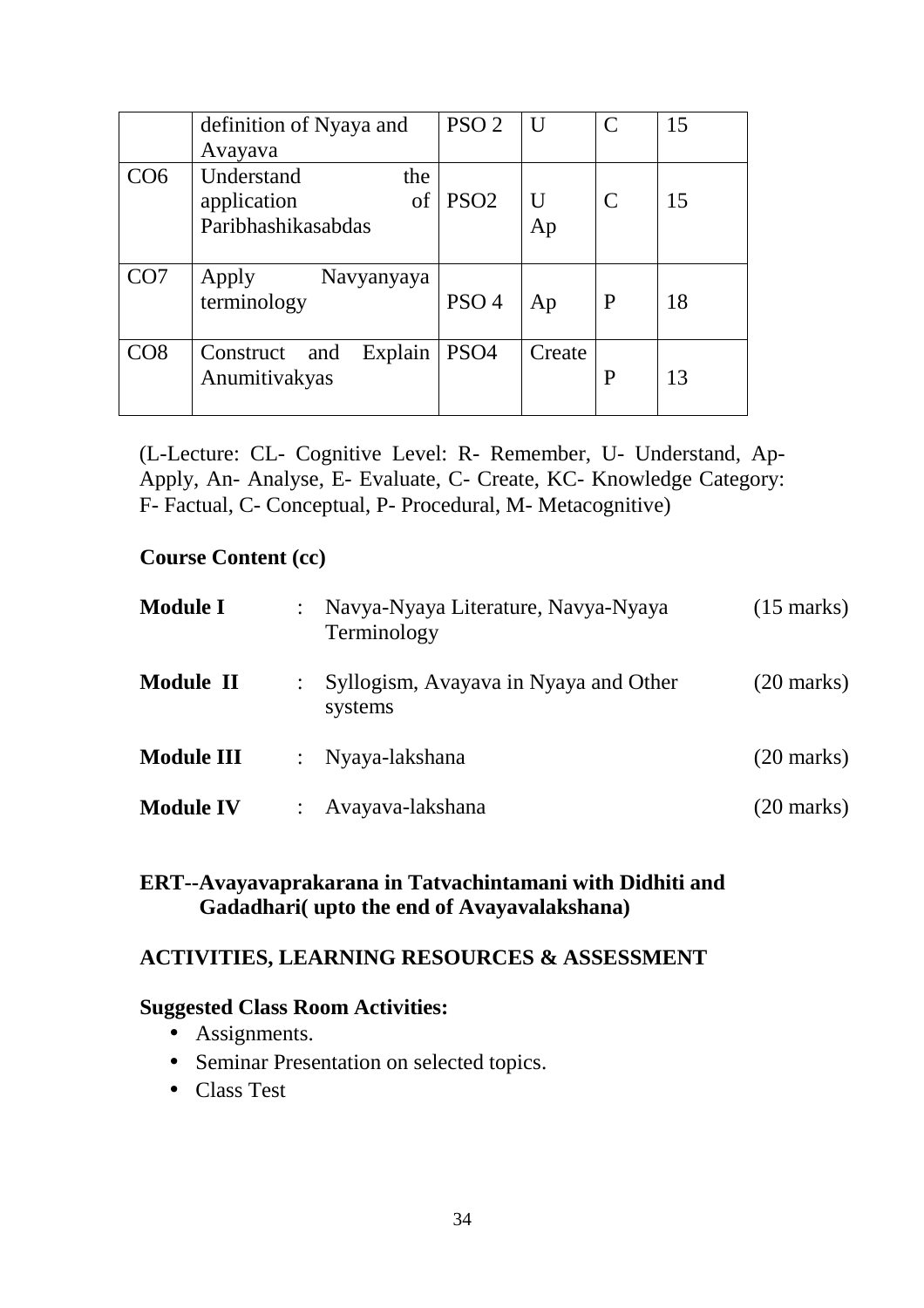# **ASSESSMENT**

25% Continuous / Formative Assessment (see PG Regulations). 75% End-semester/Summative Assessment: 3 hour written Exam.

# **ADDITIONAL REFERENCES**

- 1. History of Indian Logic Chapter **III** ( NavyaNyaya Portion & Avayava Portion) Satish Chandra Vidyabhushan, Motilal Banarasidass, 1988
- 2. Materials for the Study of NavyaNyaya Logic, Daniel H.H Ingalls Motilal Banarasidass, Delhi
- 3. Nyaya Bhashya (avayava portion)
- 4. Prasastapada Bhashya (avayava portion) Dhundirajasastri, Chaukhamba Sanskrit Series, Varanasi, 2007, Rs 150
- 5. 'Avayava' e commentary of Sri. NSR Tatacharya, RSVP Tirupati 1996 Rs 295
- 6. Navya Nyaya system of logic- Dinesh Chandra Guha, Motilal Banarasidas 1979 Rs175
- 7. Nyaya-Mimamsadarshanayoho Pramanavicharaha, (Means of Valid Cognition According to Nyaya and Mimamsa- A Critical Study) , Dr. R B Raghunathacharya, Padmasri Publication Tirupati

# **ADDITIONAL REFERENCES**

- 1. https://archive.org/details/TattvachintamaniGadadhariTika5019Al m22Shlf6
- 2. http://www.srimatham.com/uploads/5/5/4/9/5549439/nyaya\_ph ilosophy. pdf
- 3. http://www.iep.utm.edu/nyaya/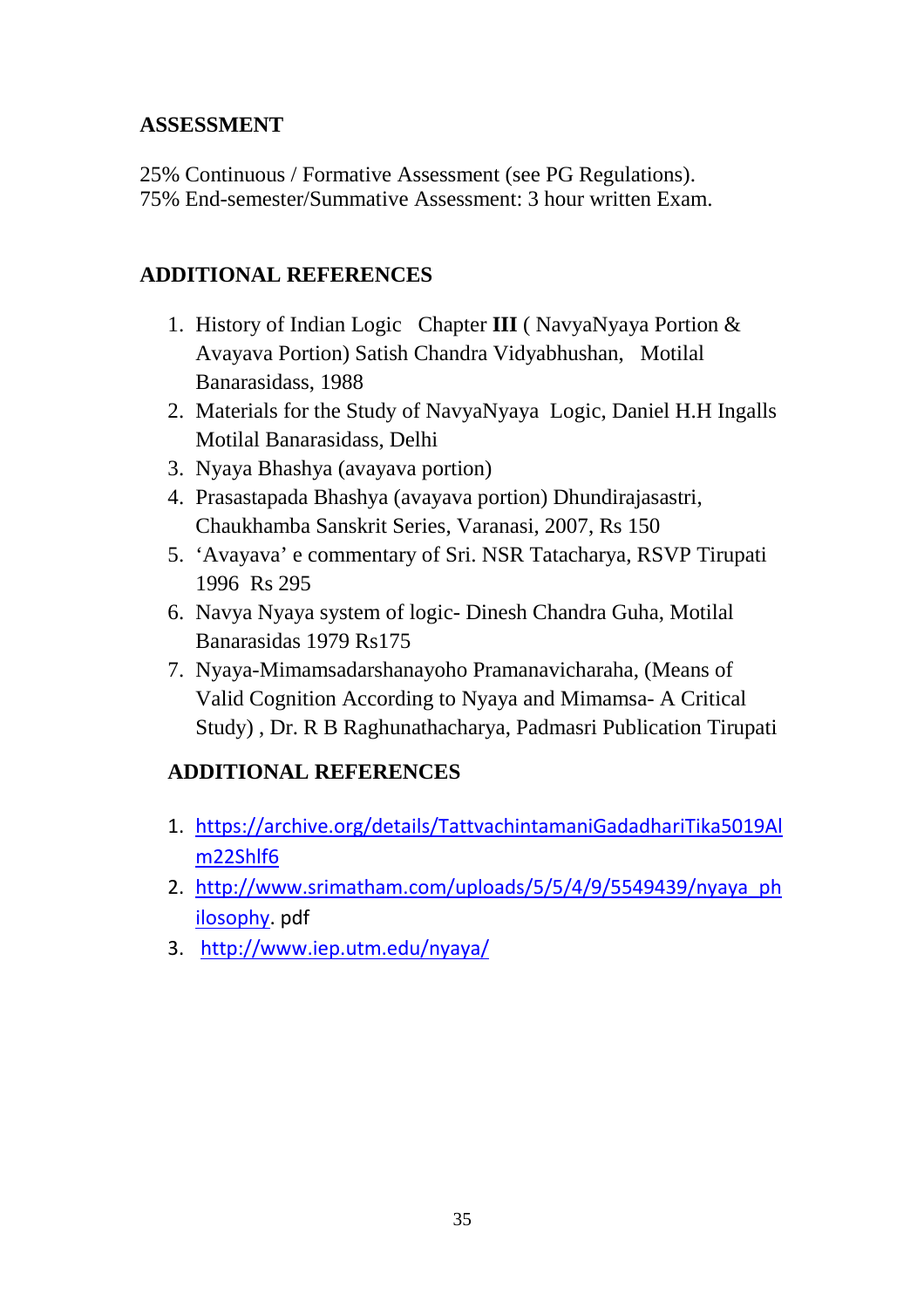#### **NAME OF THE COURSE: COMPLEMENTARY COURSE II VEDANTA- VEDANTAPARIBHASHA**

#### **Course Outcome: (CO)**

After completion of the modules, the student should be able :

- Understand the Paribhasha texts of Indian Philosophy
- Understand the epistemology of Vedanta
- Remember the definitions of Epistemology
- Analyze the epistemology of Advaita Philosophy
- Analyze the Epistemology of Advaita and Nyaya

| <u> 88</u>      | <b>Course Outcomes</b>                                                | <b>PSO</b>        | <b>CL</b>    | <b>KC</b>    | Class<br>Hour |
|-----------------|-----------------------------------------------------------------------|-------------------|--------------|--------------|---------------|
| CO <sub>1</sub> | Understand<br>the<br>Paribhasha texts of Indian   PSO 1<br>Philosophy |                   | U            | $\mathbf{F}$ | 20            |
| CO <sub>2</sub> | Understand<br>the<br>epistemology of Vedanta                          | <b>PSO</b><br>1,4 | U            | F.C          | 25            |
| CO <sub>3</sub> | Remember the definitions<br>of Epistemology                           | <b>PSO</b><br>2,4 | $\mathbf{R}$ | F, C         | 20            |
| CO <sub>4</sub> | Analyze the epistemology<br>of Advaita Philosophy                     | <b>PSO</b><br>4,5 | U            | F, C         | 20            |
| CO <sub>5</sub> | Analyze<br>the<br>Epistemology of Advaita<br>and Nyaya                | <b>PSO</b><br>4,5 | U            | $\mathbf{F}$ | 23            |

#### **Tagging of Outcomes**

(L-Lecture: CL- Cognitive Level: R- Remember, U- Understand, Ap-Apply, An- Analyse, E- Evaluate, C- Create, KC- Knowledge Category: F- Factual, C- Conceptual, P- Procedural, M- Metacognitive)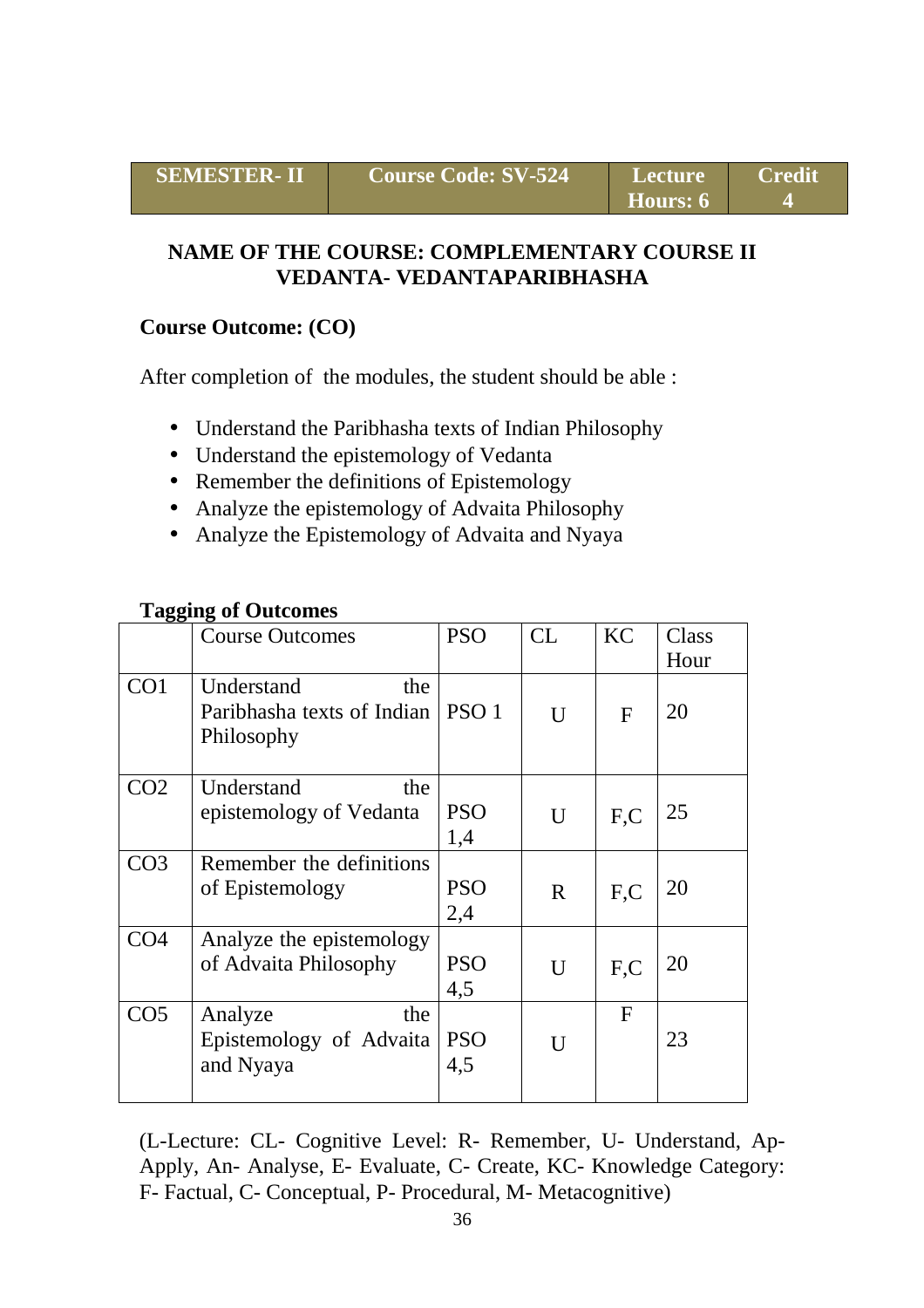**Course Content (cc)** 

| <b>Module I</b>   | : Pratyakshapramana               | $(15 \text{ marks})$ |
|-------------------|-----------------------------------|----------------------|
| <b>Module II</b>  | : Anumanapramana                  | $(20 \text{ marks})$ |
| <b>Module III</b> | : Upamanapramana and Sabdapramana | $(20 \text{ marks})$ |
| <b>Module IV</b>  | : Arthapattipramana and           | $(20 \text{ marks})$ |
|                   | Anupalabdhipramana                |                      |

#### **ERT--Vedantaparibhasha, Choukhamba Sanskrit Series, Varanasi, 1992**

# **ACTIVITIES, LEARNING RESOURCES & ASSESSMENT**

#### **Suggested Class Room Activities:**

- Assignments.
- Seminar Presentation on selected topics.
- Class Test

#### **ASSESSMENT**

25% Continuous / Formative Assessment (see PG Regulations). 75% End-semester/Summative Assessment: 3 hour written Exam.

# **REFERENCES**

- 1. Vedantaparibhasha of Dharmarajadhvareendra, Eng Tr by Swami Madhavananda, Advaita Ashrama Publication Dept. Kolkatta, 2008
- 2. 3.Vedantaparibhashasamgraha, Raja Rama Varma, The Sanskrit College Committee, Thripunithura, 1937
- 3. History of Indian Philosophy , Vol-III, Surendranatha Das Gupta, MLBD, Varanasi.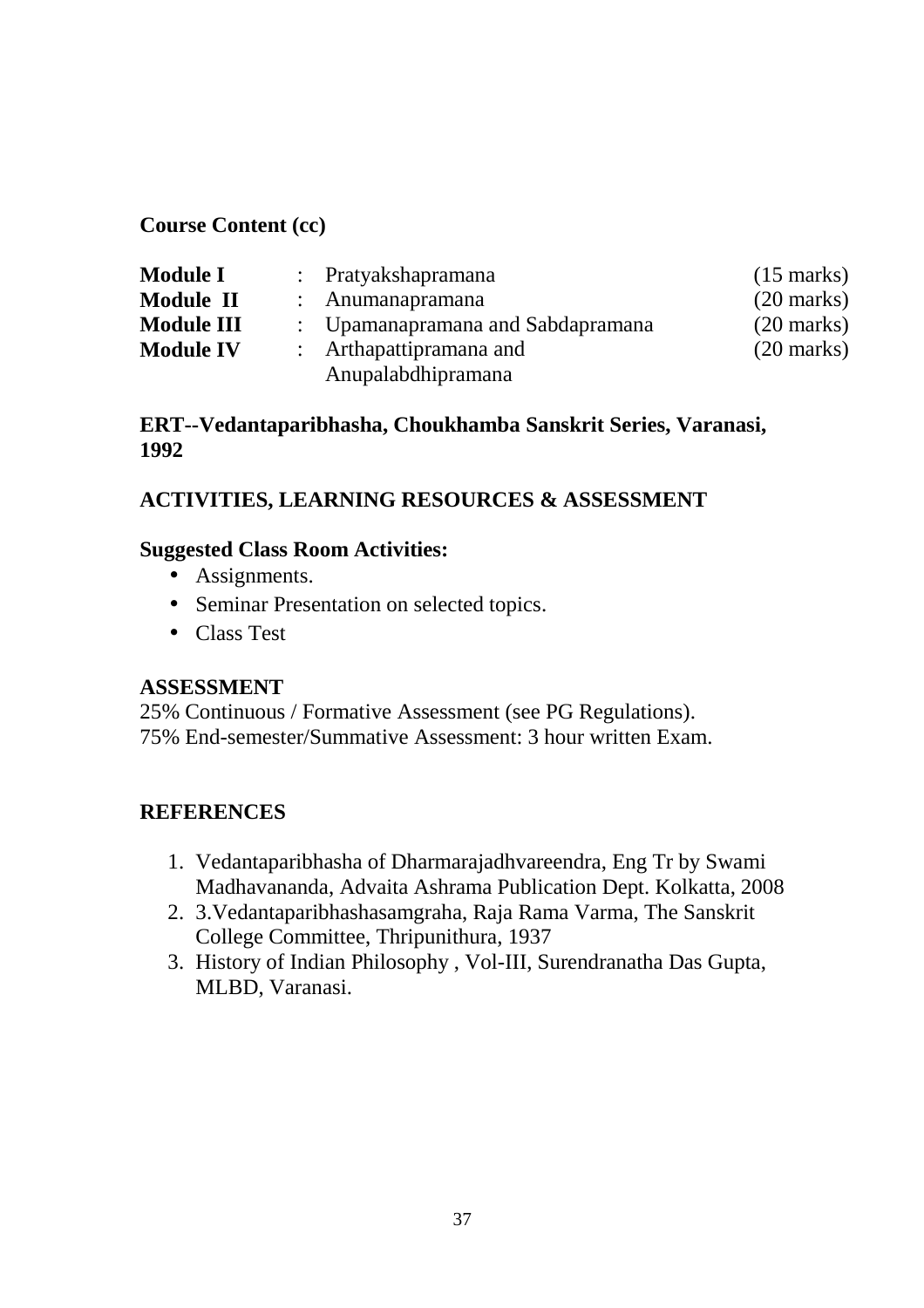# **NAME OF THE COURSE: NYAYA VII - NAVYANYAYAT HEORY ON SABDABODHA –I**

# **Course Outcomes: (CO)**

After completion of the modules, the student should be able :

- Remember the Paninian concept of Word, Vibhakti , Pratyaya
- Remember Vakyarthajnanahetu, Sakthigrahopayah
- Understand and able to define and classify Karaka
- Understand the conditions of verbal cognition.
- Understand the kinds of Relation-Abheda and Bheda
- Analyse the rules of relation of Identity
- Evaluate various theories on Sabdabodha
- Create sentential meaning using Navyanyaya methodology
- Understand the method of comprehension of syntactical relation

|                 | <b>Course Outcomes</b>                                             | <b>PSO</b>          | CL           | <b>KC</b>    | Class |
|-----------------|--------------------------------------------------------------------|---------------------|--------------|--------------|-------|
|                 |                                                                    |                     |              |              | Hour  |
| CO <sub>1</sub> | Understand the Paninian<br>concept of Word, Vibhakti<br>, Pratyaya | PSO <sub>7</sub>    | R            | $\mathsf{C}$ | 10    |
| CO <sub>2</sub> | Remember<br>Vakyarthajnanahetu,<br>Sakthigrahopayah                | PSO <sub>7</sub>    | R            | $\mathsf{C}$ | 15    |
| CO <sub>3</sub> | Understand and able to<br>define and classify Karaka               | PSO <sub>7</sub>    | $\mathbf{U}$ | P            | 20    |
| CO <sub>4</sub> | Understand the conditions<br>of verbal cognition.                  | <b>PSO</b><br>2,3,7 | $\mathbf{U}$ | P            | 12    |
| CO5             | Understand the kinds of                                            |                     |              |              |       |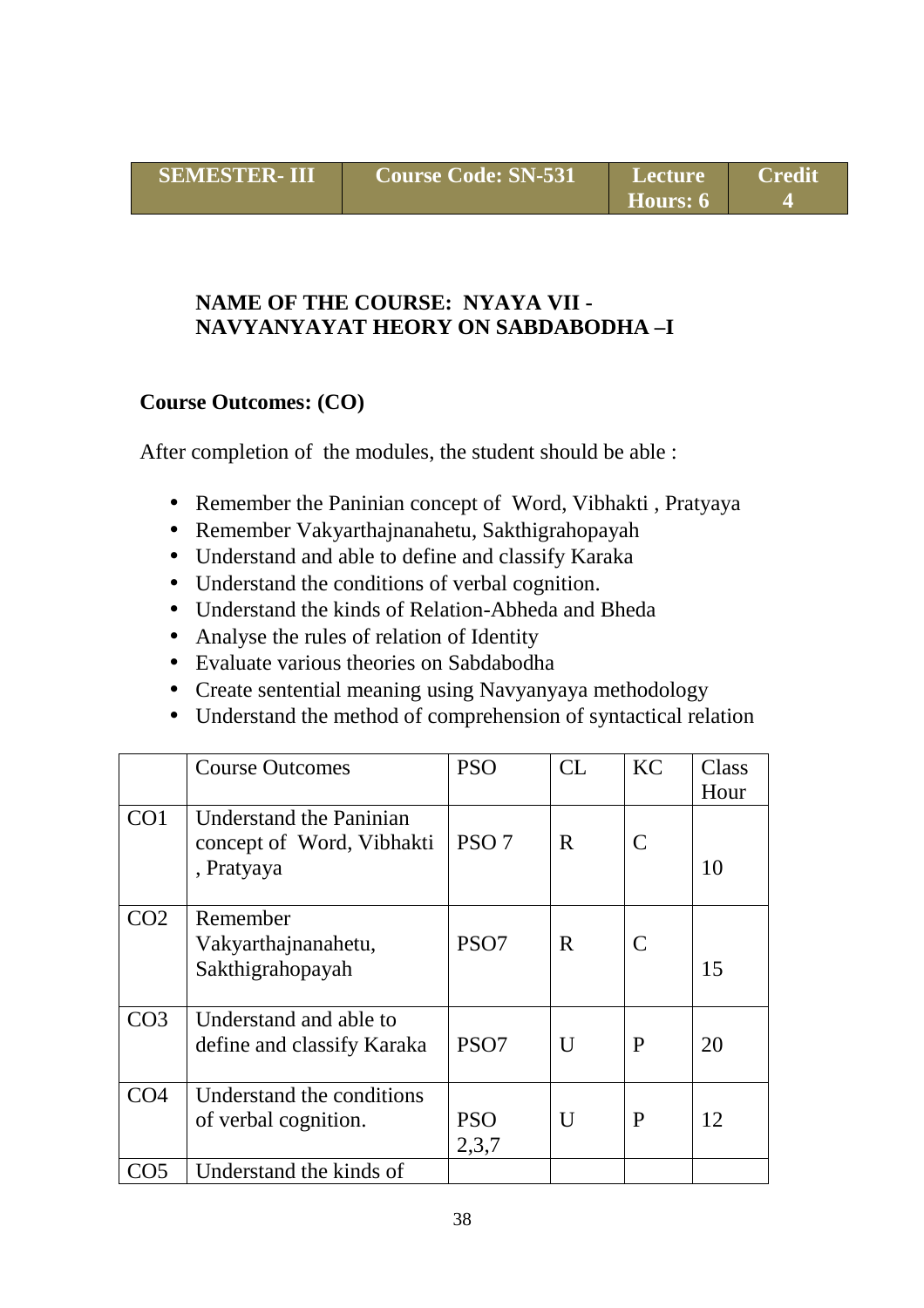|     | Relation-Abheda and<br><b>Bheda</b>                                  | <b>PSO 3,7</b>   | $\mathbf{I}$ | $\mathsf{C}$ | 10 |
|-----|----------------------------------------------------------------------|------------------|--------------|--------------|----|
| CO6 | Analyse the rules of<br>relation of Identity                         | PSO <sub>7</sub> | An           | P            | 10 |
| CO7 | Evaluate various theories<br>on Sabdabodha                           | <b>PSO 3.7</b>   | An<br>E      | C            | 25 |
| CO8 | Create sentential meaning<br>using Navyanyaya<br>methodology         | <b>PSO 10</b>    | Ap<br>Create | p            | 12 |
| CO9 | Understand the method of<br>comprehension of<br>syntactical relation | PSO <sub>7</sub> | $\mathbf{U}$ | P            | 12 |

(L-Lecture: CL- Cognitive Level: R- Remember, U- Understand, Ap-Apply, An- Analyse, E- Evaluate, C- Create, KC- Knowledge Category: F- Factual, C- Conceptual, P- Procedural, M- Metacognitive)

# **Course Content (CC)**

| <b>Module I</b>   | Concept of Pada both in Nyaya and                                                     | $(15 \text{ Marks})$ |
|-------------------|---------------------------------------------------------------------------------------|----------------------|
|                   | Vyakarana, Sup Pratyaya, Thingpratyaya,                                               |                      |
|                   | Karaka, Vakyarthajnanahetu,                                                           |                      |
|                   | Saktigrahopaya                                                                        |                      |
| <b>Module II</b>  | Cognition of Sentence meaning                                                         | $(20 \text{ Marks})$ |
|                   | (शाब्दबोधप्रक्रिया). Division of relations(                                           |                      |
|                   | भेदाभेदसम्बन्धौ), Essential conditions for the                                        |                      |
|                   | cognition of Identity (अभेदसम्बन्धप्रकारः),                                           |                      |
|                   | Definition of Pocession of same case                                                  |                      |
|                   | ending(स्वसमानविभक्तिकत्वम)                                                           |                      |
| <b>Module III</b> | Similarity of class (साजात्यम्), Similar case                                         | $(20$ Marks)         |
|                   | ending and dissimilar case ending, Positive<br>and negative definition of Syntactical |                      |
|                   | Expetancy(आकांक्षाविचारः), Case ending of                                             |                      |
|                   | qualifier word(विशेषणविभक्तेरर्थः), Nature of                                         |                      |
|                   | Identity(तादात्म्यविचार:.प्रकारतावादिमतम,                                             |                      |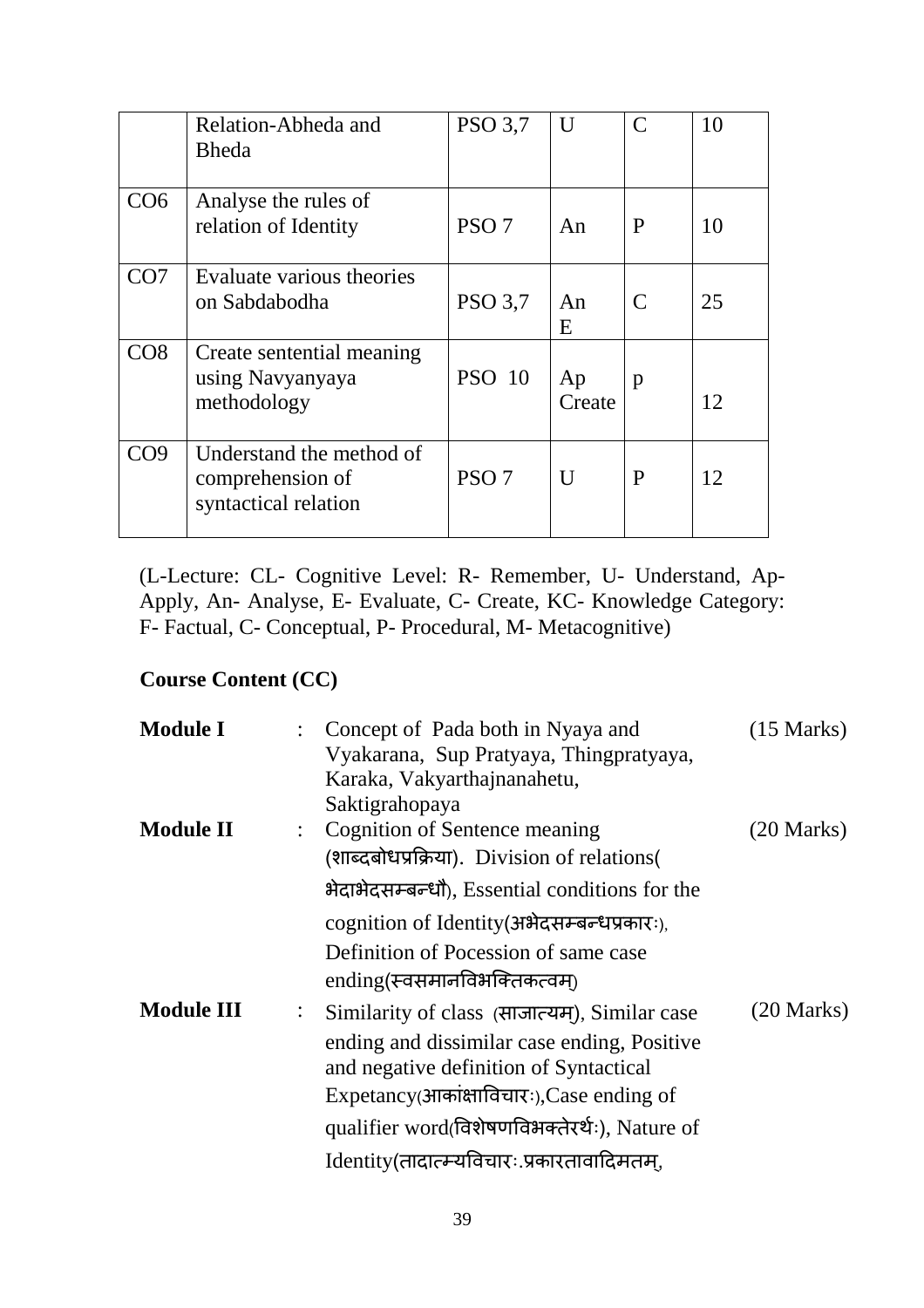संसर्गतावादिमतम)

**Module IV** : Explanation of cognition in compound expression(समासे शाब्दबोधः), Avoidence of cognition of identity in (सःसः, दण्डवान दण्डवान, etc)Semantic convention regarding the cognition of Identity( अभेदान्वयबाधश्च विरूपोपस्थितयोरेव) (20 Marks)

# **ERT--Vyutpattivada of Gadadhara Bhattacharya with Adarsha commentary**

# **ACTIVITIES, LEARNING RESOURCES & ASSESSMENT**

# **Suggested Class Room Activities:**

- Assignments.
- Seminar Presentation on selected topics.
- Class Test

# **ASSESSMENT**

25% Continuous / Formative Assessment (see PG Regulations). 75% End-semester/Summative Assessment: 3 hour written Exam.

# **REFERENCES**

- 1. Saabdabodha,Ramanujacharya, Pondicherry University Sabdatarangini-Subbayya Sastrikal
- 2. Navyanyaya Theory on Verbal Cognition (Critical study of Gadadhara's Vyutpattivada with introduction , English translation and explanatory notes) by V.P.Bhatta, Vol-I, Eastern Book Linkers

- 1. https://archive.org/details/TattvachintamaniGadadhariTika5019Al m22Shlf6
- 2. http://www.srimatham.com/uploads/5/5/4/9/5549439/nyaya\_philo sophy. pdf
- 3. http://www.iep.utm.edu/nyaya/
- 4. https://sreenivasaraos.com/tag/vakyapadiya/
- 5. www.willbourhall.org/pdfs/Mahabhashya.pd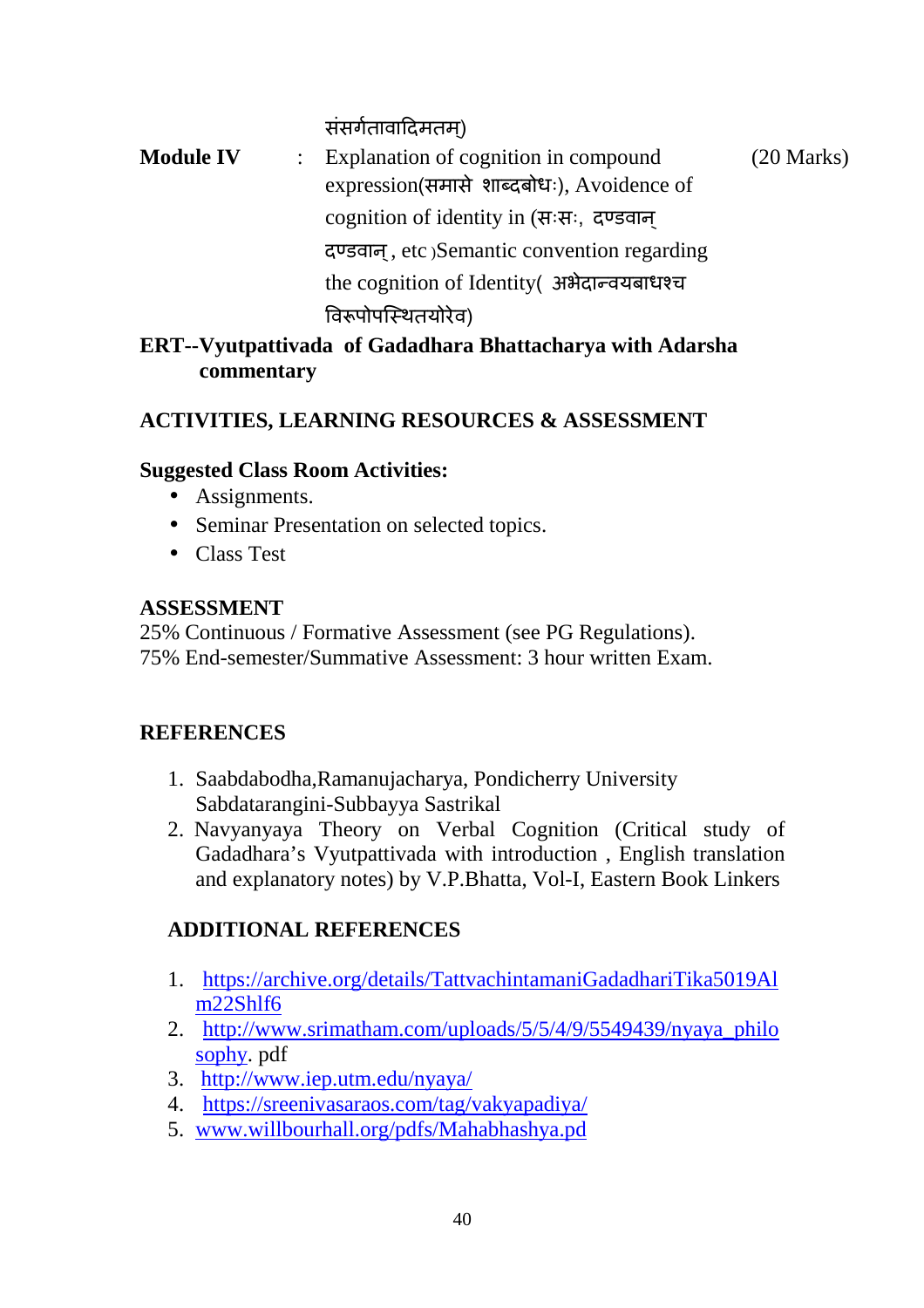| <b>SEMESTER- III</b> | <b>Course Code: SN-532</b> | Lecture         | <b>Credit</b> |
|----------------------|----------------------------|-----------------|---------------|
|                      |                            | <b>Hours: 6</b> |               |

# **NAME OF THE COURSE: NYAYA VIII-NYAYAKUSUMANJALI AND ATMATATVAVIVEKA**

### **Course Outcomes: (MO)**

After completion of the modules, the student should be able :

- Remember the concept of God and Self
- Understand the major arguments and counter argument in respect of the existence of God
- Realise the concept of Soul/Self
- Understand the the law of causality in its various aspects
- Understand the ethical values , rights and duties of a human being
- Analyse different argumentation theories
- Analyse the concept of Supreme Soul with the individual Soul
- Devlop the defending skill
- Capacity of presenting Valid statements
- Thourough understanding of Dialectical method

### **Tagging of Outcomes**

| -00-            |                                                                                                                           |                  |         |               |       |
|-----------------|---------------------------------------------------------------------------------------------------------------------------|------------------|---------|---------------|-------|
|                 | <b>Course Outcomes</b>                                                                                                    | <b>PSO</b>       | CL      | <b>KC</b>     | Class |
|                 |                                                                                                                           |                  |         |               | Hour  |
| CO <sub>1</sub> | Remember the concept of<br>God and Self                                                                                   | PSO1,2           | $\bf U$ | $\mathcal{C}$ | 5     |
|                 |                                                                                                                           |                  |         |               |       |
| CO <sub>2</sub> | Understand the<br>major<br>arguments and counter<br>argument in respect of the $\vert$ PSO 4<br>existence of God and Self |                  | R       | $\mathcal{C}$ | 8     |
| CO <sub>3</sub> | Realise the concept of<br>Soul/Self                                                                                       | PSO <sub>2</sub> | U<br>Ap | $\mathsf{C}$  | 20    |
| CO <sub>4</sub> | Understand the the law of<br>causality in its various   PSO 3<br>aspects                                                  |                  | U       | $\mathcal{C}$ | 20    |
| CO <sub>5</sub> | ethical<br>Understand<br>the                                                                                              |                  |         |               |       |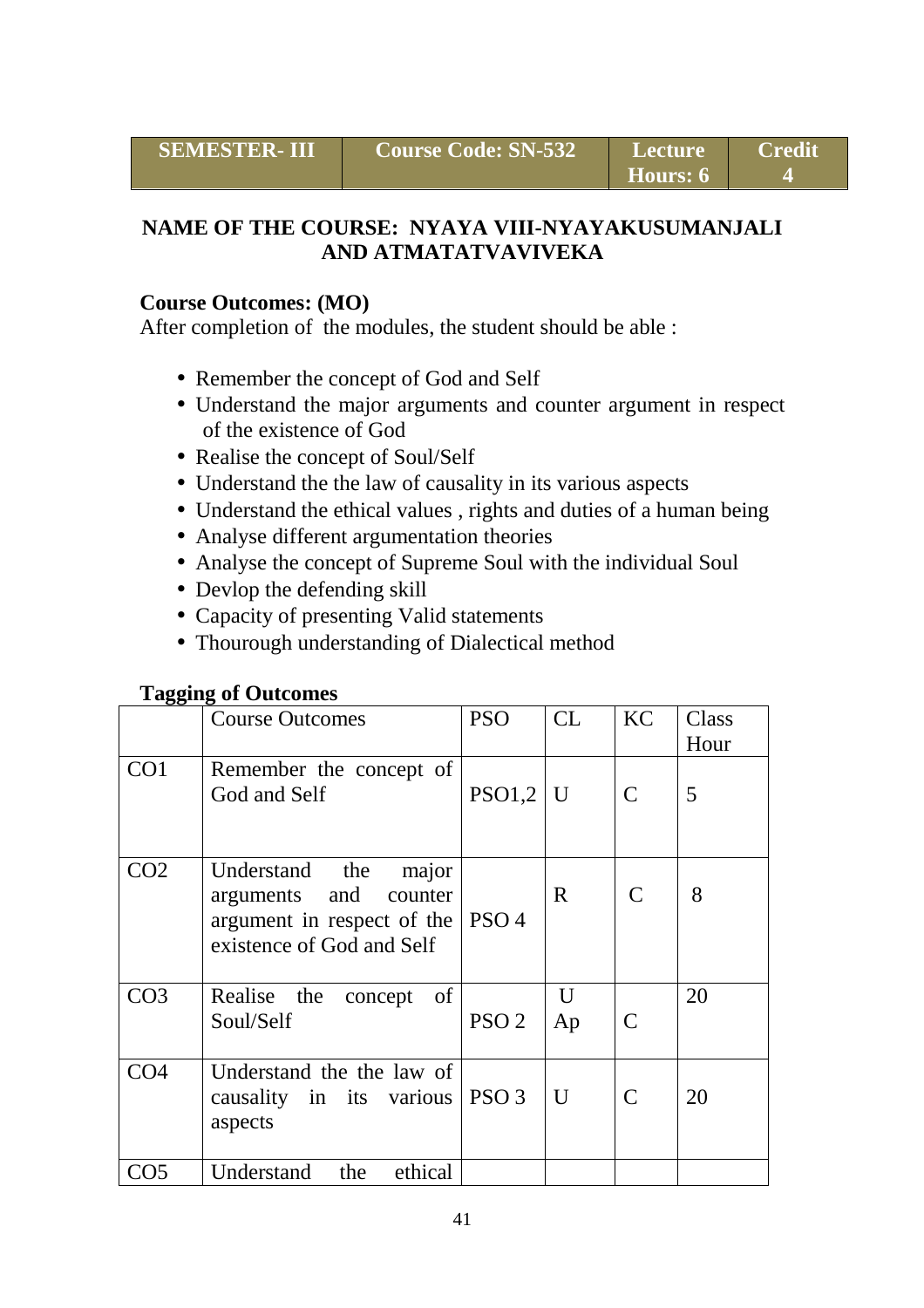|                 | values, rights and duties of   PSO 2<br>a human being                        |                  | U              | $\mathcal{C}$<br>$\mathbf{F}$ | 10 |
|-----------------|------------------------------------------------------------------------------|------------------|----------------|-------------------------------|----|
| CO6             | different<br>Analyse<br>argumentation theories                               | PSO <sub>3</sub> | U<br>An<br>E   | $\mathsf{C}$<br>$\mathbf{P}$  | 10 |
| CO <sub>7</sub> | Analyse the concept<br>of<br>Supreme Soul with the $PSO5$<br>individual Soul |                  | U<br>An        | $\mathcal{C}_{\mathcal{C}}$   | 10 |
| CO8             | Devlop the defending skill                                                   | PSO <sub>4</sub> | E<br>Ap        | $\mathcal{C}$                 | 10 |
| CO9             | Capacity of presenting<br>Valid statements                                   | PSO <sub>4</sub> | U<br>S         | $\mathcal{C}$<br>M            | 5  |
| CO10            | Thourough understanding<br>of Dialectical method                             | PSO 2,<br>10     | $\overline{U}$ | M                             | 10 |

(L-Lecture: CL- Cognitive Level: R- Remember, U- Understand, Ap-Apply, An- Analyse, E- Evaluate, C- Create, KC- Knowledge Category: F- Factual, C- Conceptual, P- Procedural, M- Metacognitive)

# **COURSE CONTENT (CC)**

| <b>Module I</b>   |                | : Establishment of God, Nine proofs for the<br>Existence of God (कार्यात्, आयोजनात्,                                  | $(15 \text{ Marks})$ |
|-------------------|----------------|-----------------------------------------------------------------------------------------------------------------------|----------------------|
|                   |                | धृत्यादेः)                                                                                                            |                      |
| Module II         |                | : Proofs for the Existence of God (पदात,                                                                              | $(20$ Marks)         |
|                   |                | प्रत्ययतः, श्रुतेः)                                                                                                   |                      |
| <b>Module III</b> |                | : Proofs for the Existence of God (वाक्यात्,                                                                          | $(20 \text{ marks})$ |
|                   |                | संख्याविशेषात)                                                                                                        |                      |
| <b>Module IV</b>  | $\ddot{\cdot}$ | Introducing Atmatatyaviveka-, Important<br>Buddhist Doctrines discussed and their<br>refutal by Udayana-(क्षणभङ्गवाद, | $(20 \text{arks})$   |
|                   |                | बाह्यार्थभङ्गवाद, गुणगुणिभेदभङ्गवाद,                                                                                  |                      |
|                   |                | अन् <i>लम्भवाद</i> )                                                                                                  |                      |

**ERT --Nyayakusumanjali of Udayanacharya ( Fifth Chapter Only) with Vistaravyakhyana, Uttamur T Veerarakhavacharya,**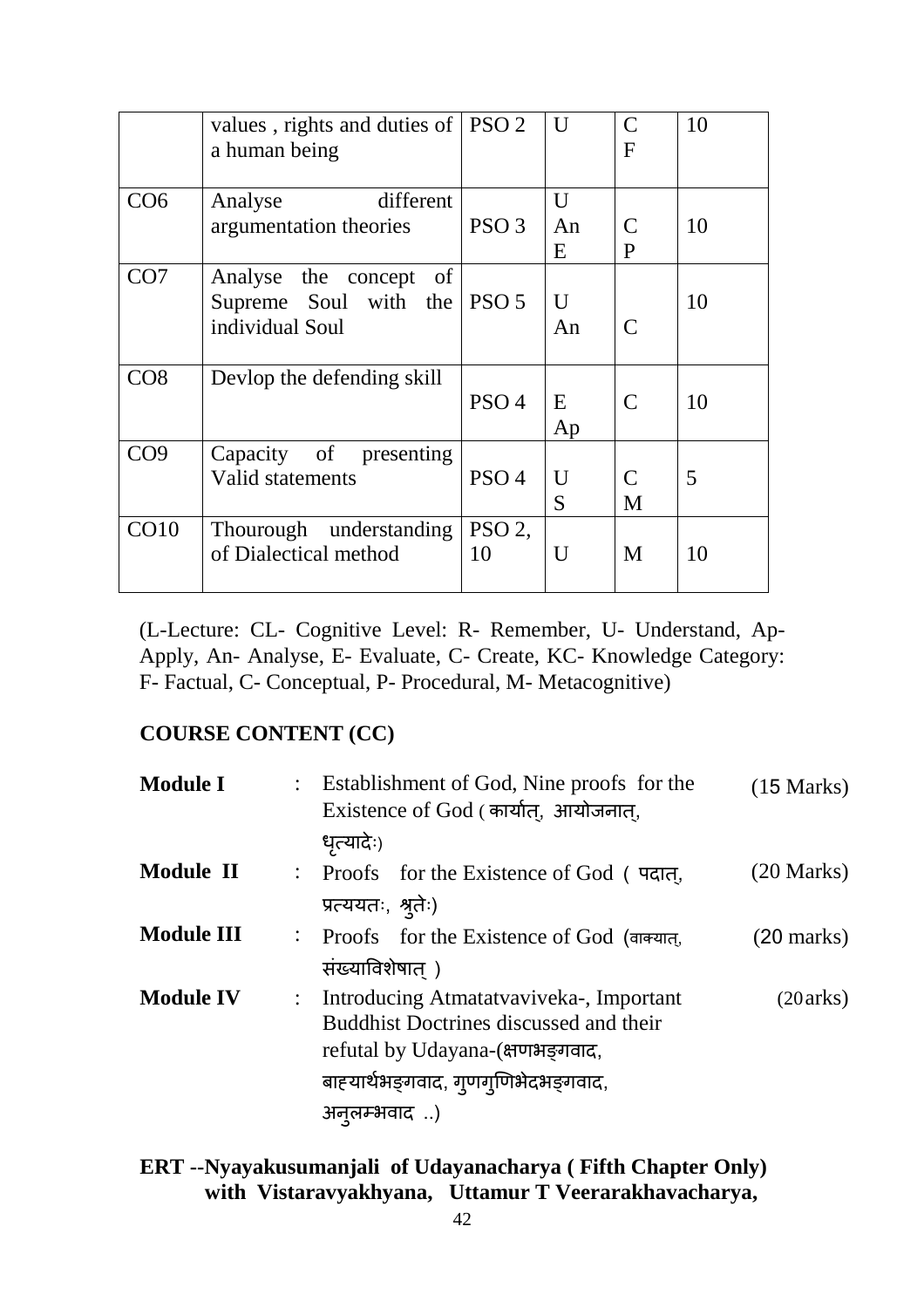# **Kendriya Sanskrit Vidyapeetha Atmatattvaviveka of Udayanacharya (Relevant Parts)**

# **\ACTIVITIES, LEARNING RESOURCES & ASSESSMENT**

## **Suggested Class Room Activities:**

- Assignments
- Seminar Presentation on selected topics
- Class Test

# **ASSESSMENT**

25% Continuous / Formative Assessment (see PG Regulations). 75% End-semester/Summative Assessment: 3 hour written Exam.

# **REFERENCES**

- 1. Nyaya kusumanjali, Vyakhyachatusthayopetah, Sampadak Padmaprasad Upadhyaya, Chaukhamba Publishers
- 2. Udayana and His Philosophy, Visweswari Amma, Nag Publications Delhi 1985
- 3. A History of Indian Logic, Section II( Chapter I) Part III (The Modern School Of Indian Logic, chapter II) Satish Chandra Vidyabhusha, Motilal Banarasidass, Delhi 1988
- 4. An Indian Rational Theory- Introduction to Udayana's NyayaKusumanjali, George Chemparathy, Publication of De Nobili Research library 1972
- 5. Nyaya-Mimamsadarshanayoho Pramanavicharaha, (Means of Valid Cognition According to Nyaya and Mimamsa- A Critical Study) , Dr. R B Raghunathacharya, Padmasri Publication Tirupati
- 6. Pushpanjali, Malayalam Commentary of Nyayakusumanjal, Dr. K Ratheesh and Dr. S. Shivakumar Paridhi Publications , Thiruvananthapuram , 2016

# **ADDITIONAL REFERENCES**

1. www.researchgate.net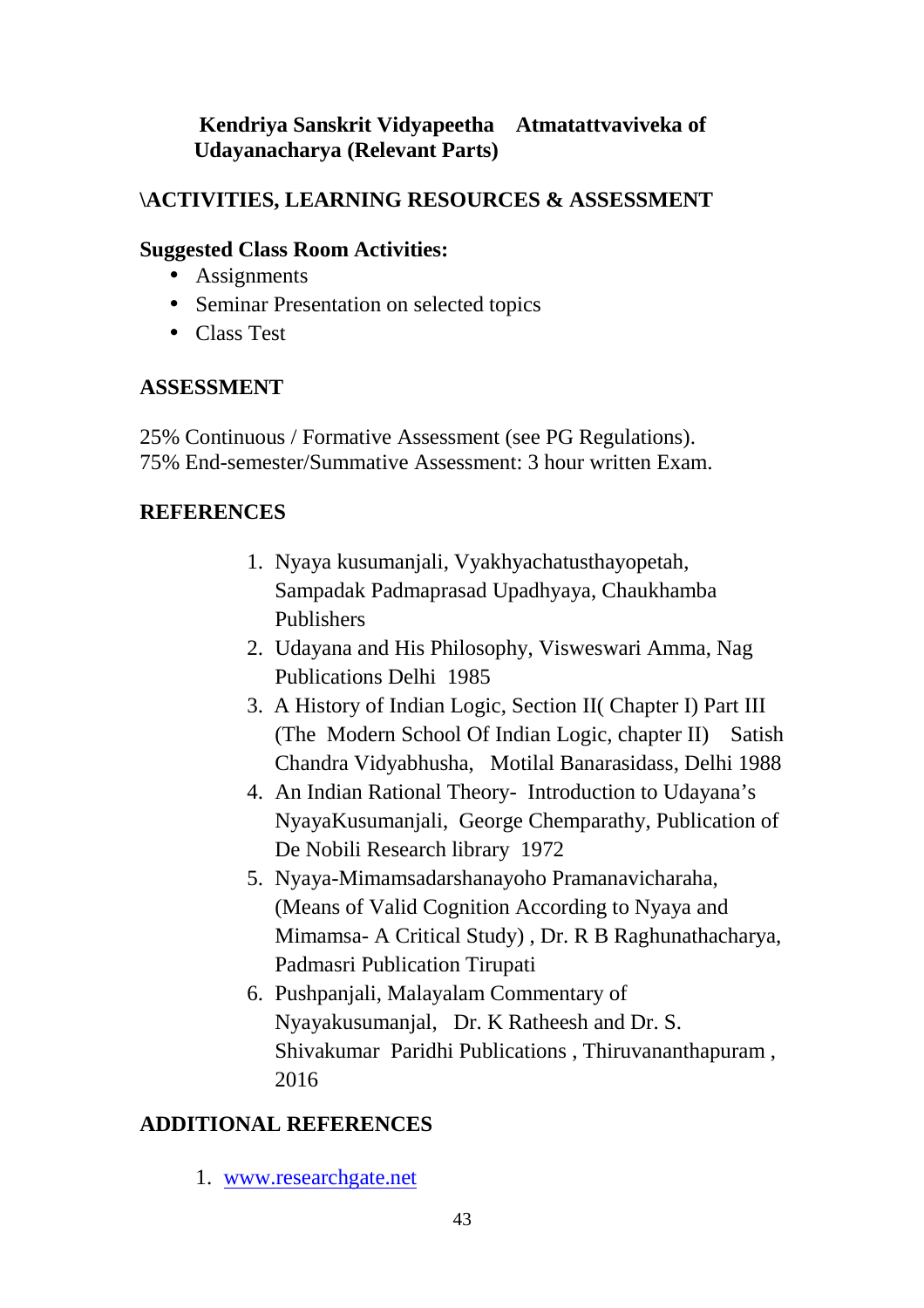# **NAME OF THE COURSE: NYAYA IX -HISTORY OF MEDIEVAL LOGIC AND INTRODUCTION TO WESTERN LOGIC**

# **Course Outcomes: (CO)**

After completion of the modules, the student should be able :

- Remember the Logical concepts
- Understand the Indian Logical traditions
- Understand and familiarize the logical treatises of Jainas
- Understand the Buddhist Logical treatises
- Familarize the basic theories described in both Jaina and Bauddha canonical works
- Understand the argumentation procedure
- Understand the logical importance and its relevance in day to day life
- Apply syllogistic method in making conclusion on an issue.
- Understand the fundamental principles of Western Logic

|                 | <b>Course Outcomes</b>                                           | <b>PSO</b>              | CL             | KC           | Class<br>Hour |
|-----------------|------------------------------------------------------------------|-------------------------|----------------|--------------|---------------|
| CO <sub>1</sub> | Remember the Logical<br>concepts                                 | PSO <sub>5</sub>        | $\mathbf{R}$   | C            | 8             |
| CO <sub>2</sub> | Understand the Indian<br>Logical traditions                      | PSO <sub>5</sub>        | U              | $\mathsf{C}$ | 15            |
| CO <sub>3</sub> | Understand and<br>familiarize the logical<br>treatises of Jainas | PSO <sub>1</sub> ,<br>5 | U              | $\mathbf{F}$ | 10            |
| CO <sub>4</sub> | <b>Understand the Buddhist</b><br>Logical treatises              | PSO <sub>5</sub>        | $\overline{U}$ | $\mathbf F$  | 10            |
|                 | Familarize the basic                                             |                         |                |              |               |

# **Tagging of Outcomes**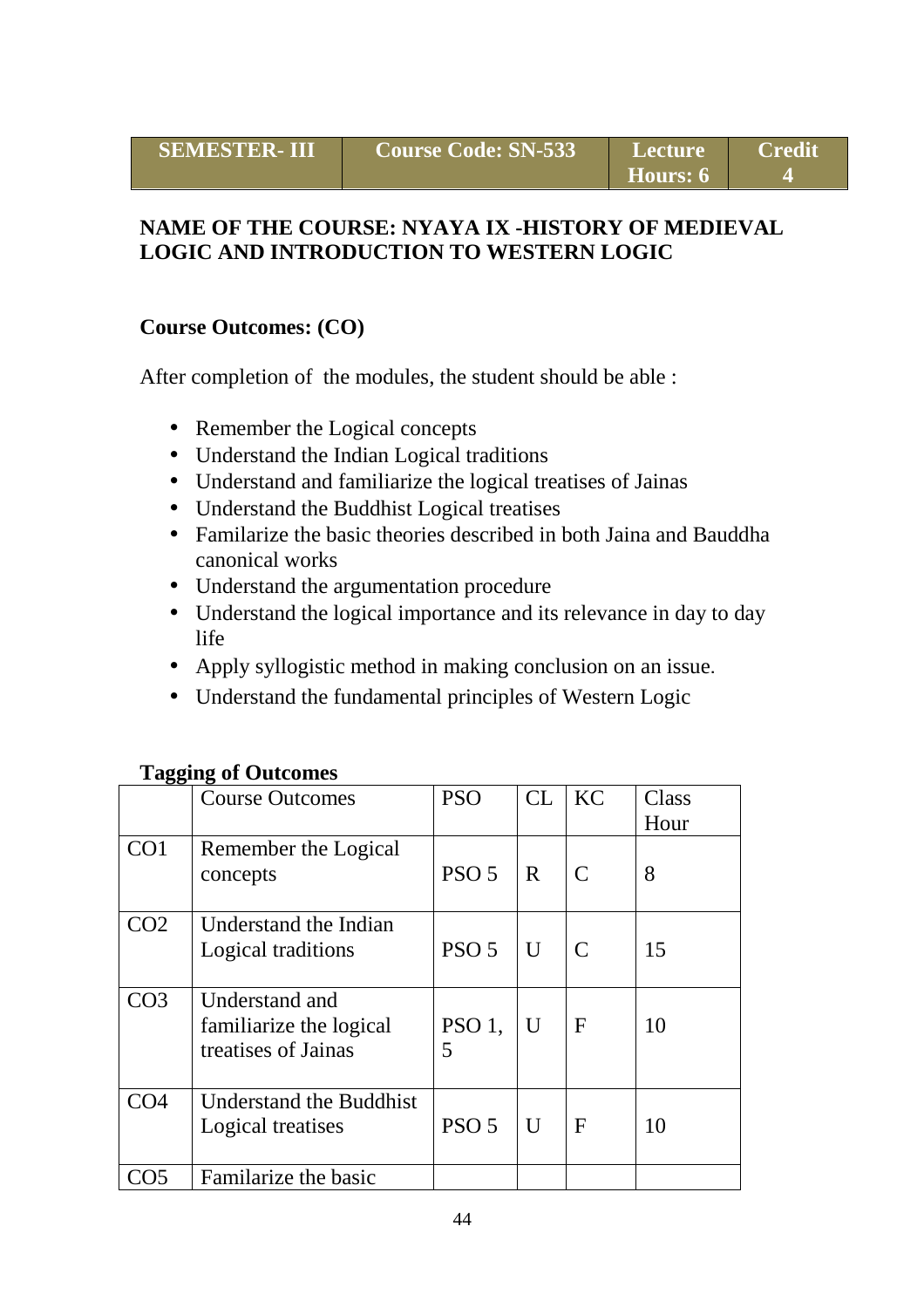|     | theories described in both<br>Jaina and Bauddha<br>canonical works              | <b>PSO</b><br>4,5     | U                 | $\mathcal{C}_{\mathcal{C}}$ | 10 |
|-----|---------------------------------------------------------------------------------|-----------------------|-------------------|-----------------------------|----|
| CO6 | Understand the<br>argumentation procedure                                       | PSO <sub>4</sub>      | $\mathbf{U}$      | P                           | 15 |
| CO7 | Understand the logical<br>importance and its<br>relevance in day to day<br>life | PSO <sub>4</sub><br>5 | $\mathbf U$<br>Ap | C                           | 10 |
| CO8 | Apply syllogistic method<br>in making conclusion on<br>an issue.                | <b>PSO 10</b>         | Ap                | P                           | 10 |
| CO9 | Understand the<br>fundamental principles of   PSO 5<br>Western Logic            |                       | $\mathbf{U}$      | C                           | 20 |

(L-Lecture: CL- Cognitive Level: R- Remember, U- Understand, Ap-Apply, An- Analyse, E- Evaluate, C- Create, KC- Knowledge Category: F- Factual, C- Conceptual, P- Procedural, M- Metacognitive)

# **COURSE CONTENT (CC)**

| <b>Module I</b>   | Special features of Medieval Indian Logic                                                                                                                          | $(10 \text{ Marks})$ |
|-------------------|--------------------------------------------------------------------------------------------------------------------------------------------------------------------|----------------------|
| Module II         | : Jaina Logic- Early writers on Jaina Logic,<br>Writers on systematic Jaina Logic, Basic<br>Tenets on Jaina Logic, Jaina Epistemology                              | $(20$ Marks)         |
| <b>Module III</b> | Buddhist Logic- Old Buddist Literature-<br>Vasubandhu, Asanga,<br>Nagarjuna,,Systematic Buddhist writers –<br>Dignaga, Dharmakirthi                                | (20 marks)           |
| <b>Module IV</b>  | Western Logic-Formal and Informal Logic,<br>Categorical Proposition, Categorical<br>Syllogizm, Syllogistic arguments,<br>Hypothesis, Dilemma, Fallacies, Deductive | $(25 \text{ Marks})$ |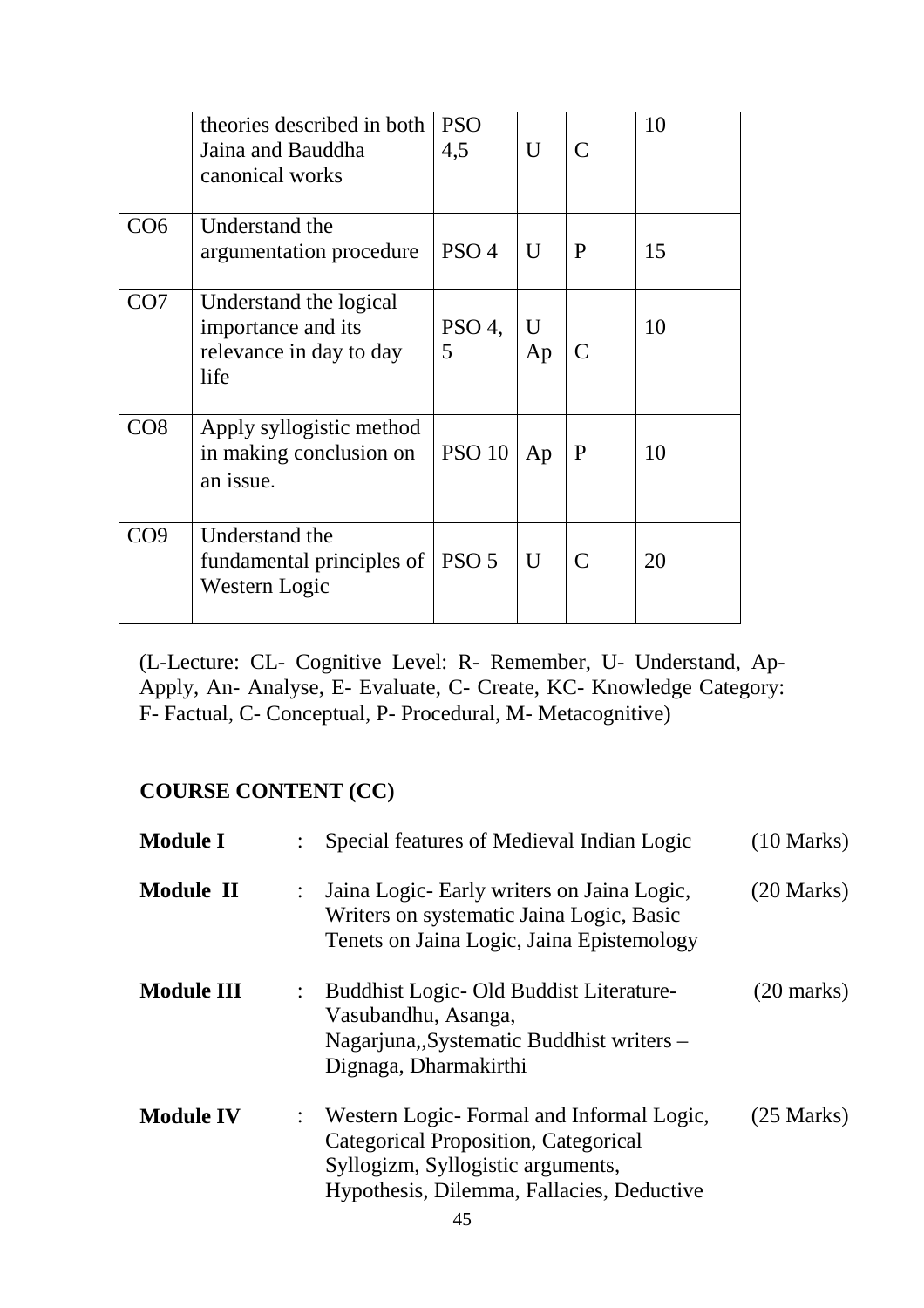### and Inductive Logic

### **ERT**

- **History of Indian Logic, Part II , Medieval Indian Logic, Satish Chandra Vidyabhushan, MLBD publications, Varanasi**
- **Introduction to Logic Irving. M.Copi & Carl Cohen**

# **ACTIVITIES, LEARNING RESOURCES & ASSESSMENT**

### **Suggested Class Room Activities:**

- Assignments
- Seminar Presentation on selected topics

## **ASSESSMENT**

25% Continuous / Formative Assessment (see PG Regulations). 75% End-semester/Summative Assessment: 3 hour written Exam.

# **REFERENCES**

- 1. Indian Philosophy Vol-I , Dr. S. Radhakrishnan
- 2. An Introduction to Logic, Oxford University Press, 1935
- 3. An Introduction to Philsophical Logic, by Paul Newall
- 4. An Introductio t formal logic, P.D. Magnus
- 5. Logic –Internet Encyclopedia of Philosophy
- 6. An outline of Verbal Logic
- 7. History and Philosophy of Logic: Vol 15, No-2-Taylor & Francis Online

- 1. www.slideshare.net
- 2. www.researchgate.net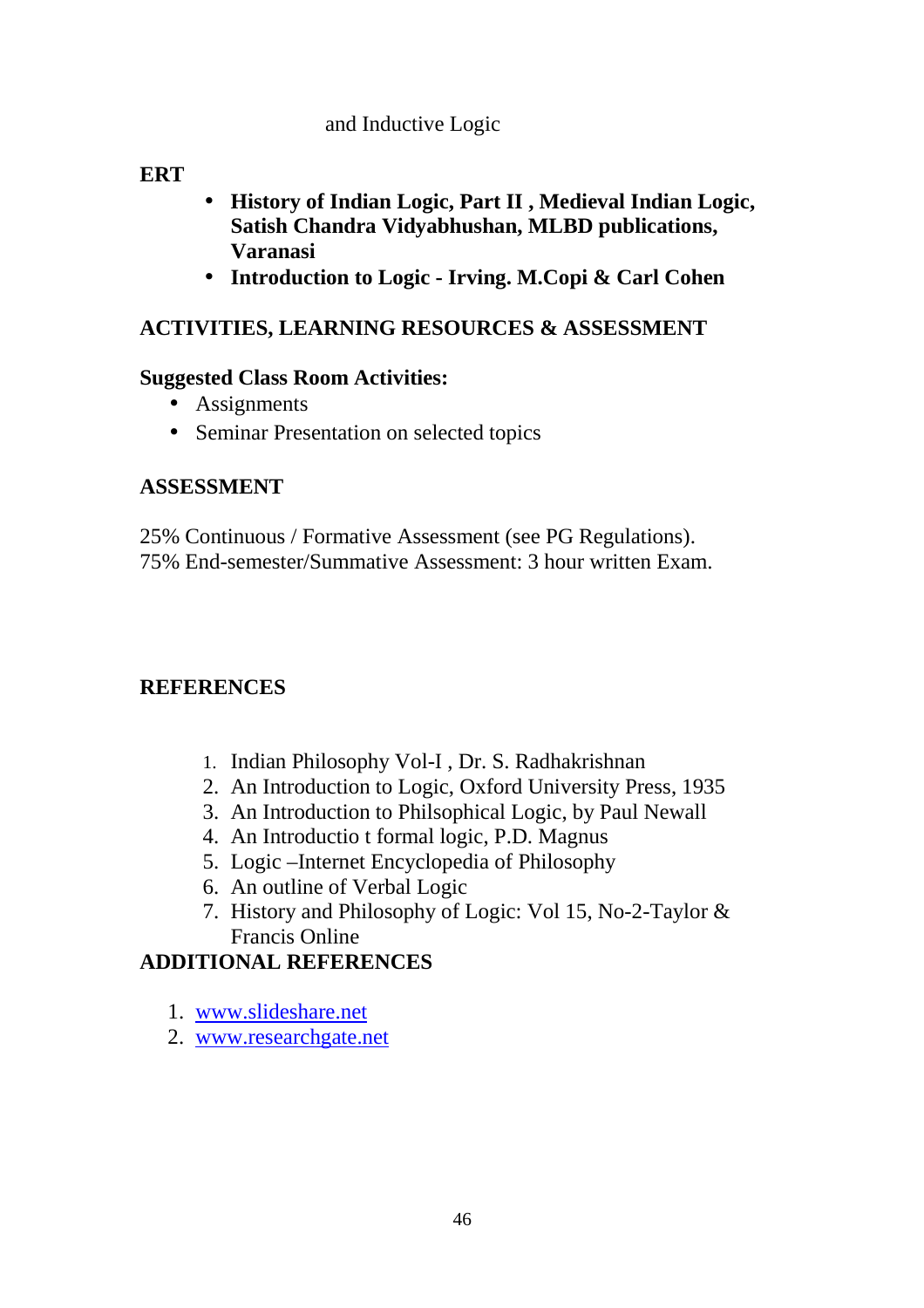# **NAME OF THE COURSE: COMPLEMENTARY COURSE III SAHITHYA - POETICS & POETRY**

### **Course Outcomes: (CO)**

After completion of the modules, the student should be able :

- Understand Eight Schools in Sanskrit Poetics.
- Create knowledge about Concept of Kavya according to major Poeticians.
- Analyse the Concept Of Kavya in Kavyadarsa.
- Create Knowledge about Sanskrit Kavyas.
- Understand various aspects of Sisupalavada.
- Apply the Dialectical Skill in understanding the Sastrakavyas
- Analyse the Alankaraprayoga with the epistemological perspectives

### **Tagging of outcomes**

| oo.             | o<br><b>Course Outcomes</b>                                                 | <b>PSO</b>         | CL            | <b>KC</b>     | Class<br>Hour |
|-----------------|-----------------------------------------------------------------------------|--------------------|---------------|---------------|---------------|
| CO <sub>1</sub> | Understand Eight Schools in<br><b>Sanskrit Poetics</b>                      | <b>PS07</b>        | U, R          | F, C          | 15            |
| CO <sub>2</sub> | Create knowledge about Concept<br>of Kavya according to major<br>Poeticians | <b>PSO8.9</b>      | $\mathcal{C}$ | $\mathcal{C}$ | 15            |
| CO <sub>3</sub> | Analyse the Concept of Kavya in<br>Kavyadarsa                               | <b>PSO</b><br>8,10 | An            | C.P           | 15            |
| CO <sub>4</sub> | Create Knowledge about Sanskrit<br>Kavyas                                   | <b>PS07</b>        | $\mathsf{C}$  | $\mathcal{C}$ | 15            |
| CO <sub>5</sub> | Understand various aspects of<br>Sisupalavada                               | <b>PSO</b><br>710  | $\mathcal{C}$ | $\mathcal{C}$ | 20            |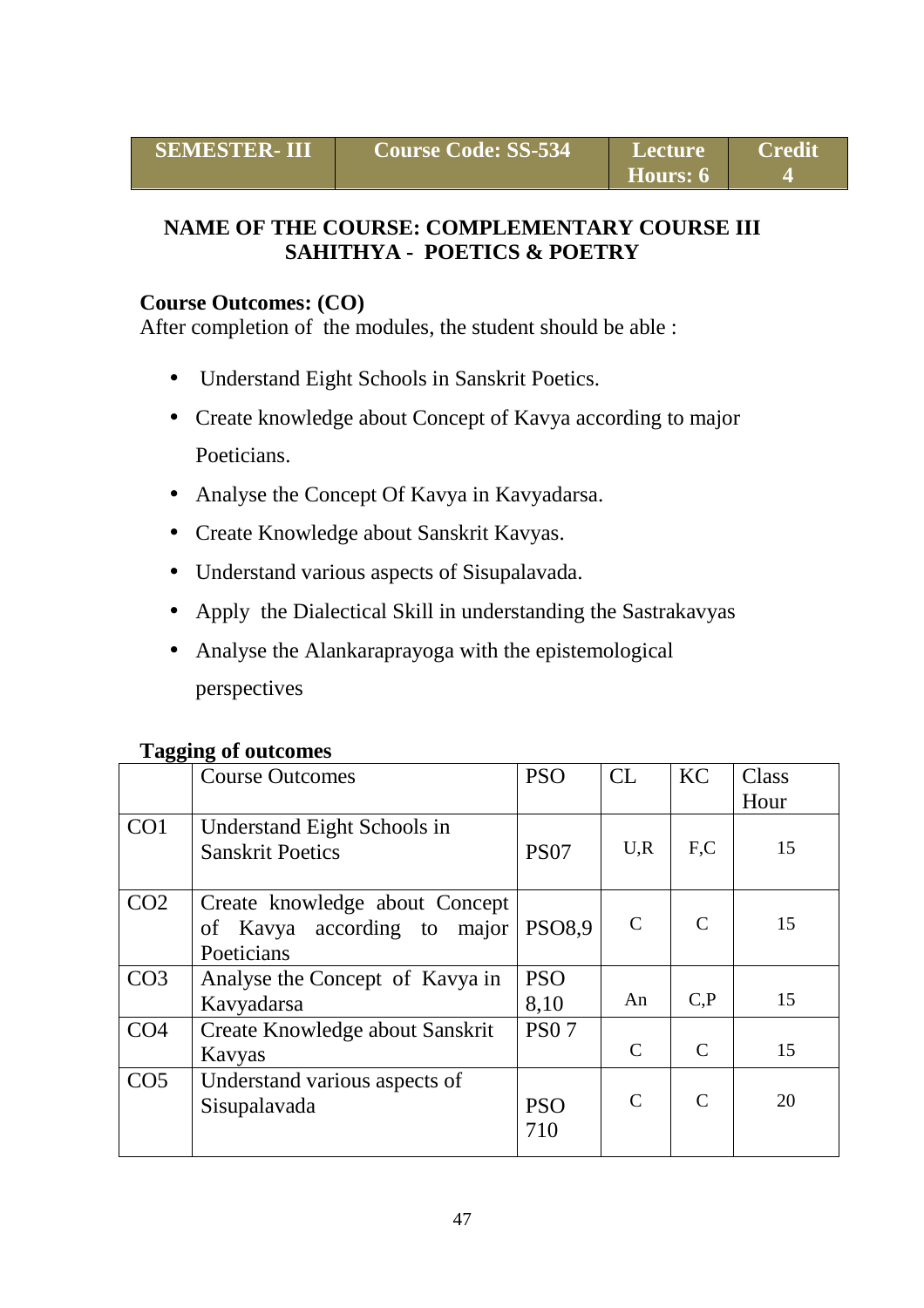| CO <sub>6</sub> | Apply the Dialectical Skill in                                       | PSO <sub>10</sub> | Ap      | P |  |
|-----------------|----------------------------------------------------------------------|-------------------|---------|---|--|
|                 | understanding the Sastrakavyas                                       |                   |         |   |  |
| CO <sub>7</sub> | Analyse the Alankaraprayoga with<br>the epistemological perspectives |                   | An<br>E | P |  |

(L-Lecture: CL- Cognitive Level: R- Remember, U- Understand, Ap-Apply, An- Analyse, E- Evaluate, C- Create, KC- Knowledge Category: F- Factual, C- Conceptual, P- Procedural, M- Metacognitive)

# **Course Content (CC)**

| <b>Module I</b>   | : Kavyadarsa of Dandin- Chapter I,<br>Kavyalakshana and Kavyabheda                                                       | (20 Marks)           |
|-------------------|--------------------------------------------------------------------------------------------------------------------------|----------------------|
| Module II         | : Kavyadarsa of Dandin-ChapterI,<br>Margavichara, Gunavicharah, Kavyakarana                                              | (20 Marks)           |
| <b>Module III</b> | : General Introduction to Sisupalavadha of<br>Magha Canto $-1$ , 1-20 verses with<br>Mallinatha Commentary Naradavarnana | $(20$ Marks)         |
| <b>Module IV</b>  | Sisupalavadha of Magha Canto $-1$ , 21-45<br>verses with Mallinatha Commentary<br>Naradavarnana                          | $(15 \text{ Marks})$ |

### **ERT**

- Kavyadarsa of Dandin
- Sisupalavadha of Magha

# **ACTIVITIES, LEARNING RESOURCES & ASSESSMENT**

### **Suggested Class Room Activities:**

- Assignments
- Seminar Presentation on selected topics
- Class Test

### **ASSESSMENT**

25% Continuous / Formative Assessment (see PG Regulations).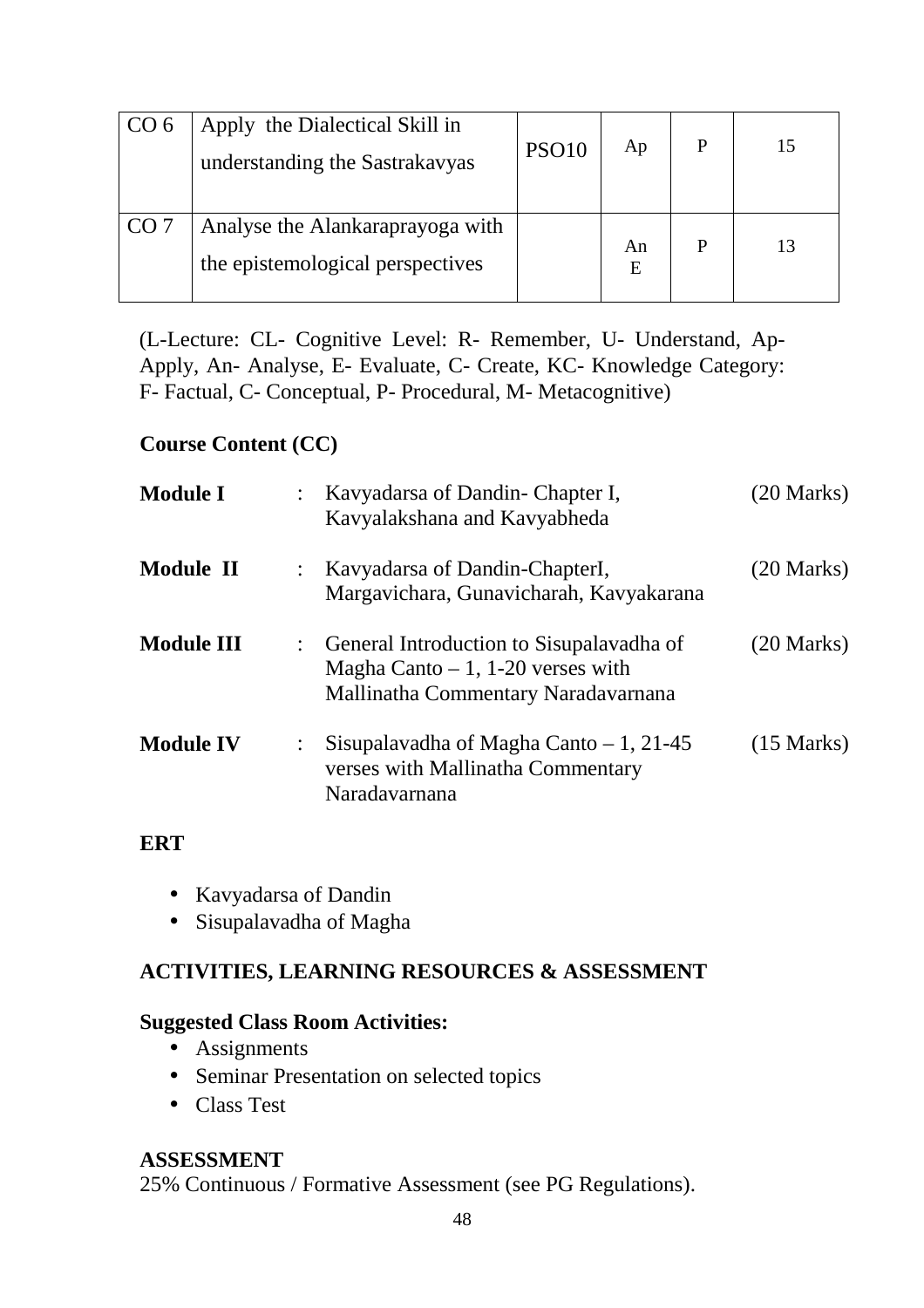75% End-semester/Summative Assessment: 3 hour written Exam.

### **REFERENCES**

- 1. History of Sanskrit poetics P.V Kane, MLBD, New- Delhi ,1987.
- 2. History of Sanskrit Poetics Sushil Kumar De, Firma KLM Pvt. Ltd., Culcutta,1976.
- 3. Kavyatatvaloka, Dr.Sujnanakumaramahanti, Rastriyasamskrita Vidyapeedham, Thiruppathi,2010.
- 4. Samskrithasahityavimarsa (s) Pandit. Dvijendranathasastri, Motilal Banarsidass Publishers Pvt. Ltd, New Delhi, 2004.
- 5. Indian Kavya Literatute A.K.Warder,Vol. I to 8, Motilal Banarsidass Publishers Pvt. Ltd, New Delhi, 1989.
- 6. History of Sanskrit Literature A.B. Keith, Motilal Banarsidass Publishers Pvt. Ltd, New Delhi, 1990.
- 7. Sisupalavadha of Magha , Chaukhambha Orientalia,Varanasi, 1983.
- 8. Kavyamimasa, Dr. K. Sukumara Pillai, State Institute of Languages, Kerala,1993.
- 9. Samskrithasahitya charitram Etd. By Kunjunniraja &M.S.menon, Kerala Sahitya Academy, Thrissur, 1991.
- 10.Samskritasahityavimarsanam Dr.N.V.P Unittiri, State Institute of Languages, Thiruvananthapuram, 1990.

- 1 www.archive.org
- 2 www.wisdomlib.org
- 3 www.wikipedia.org
- 4 www.wikiwand.com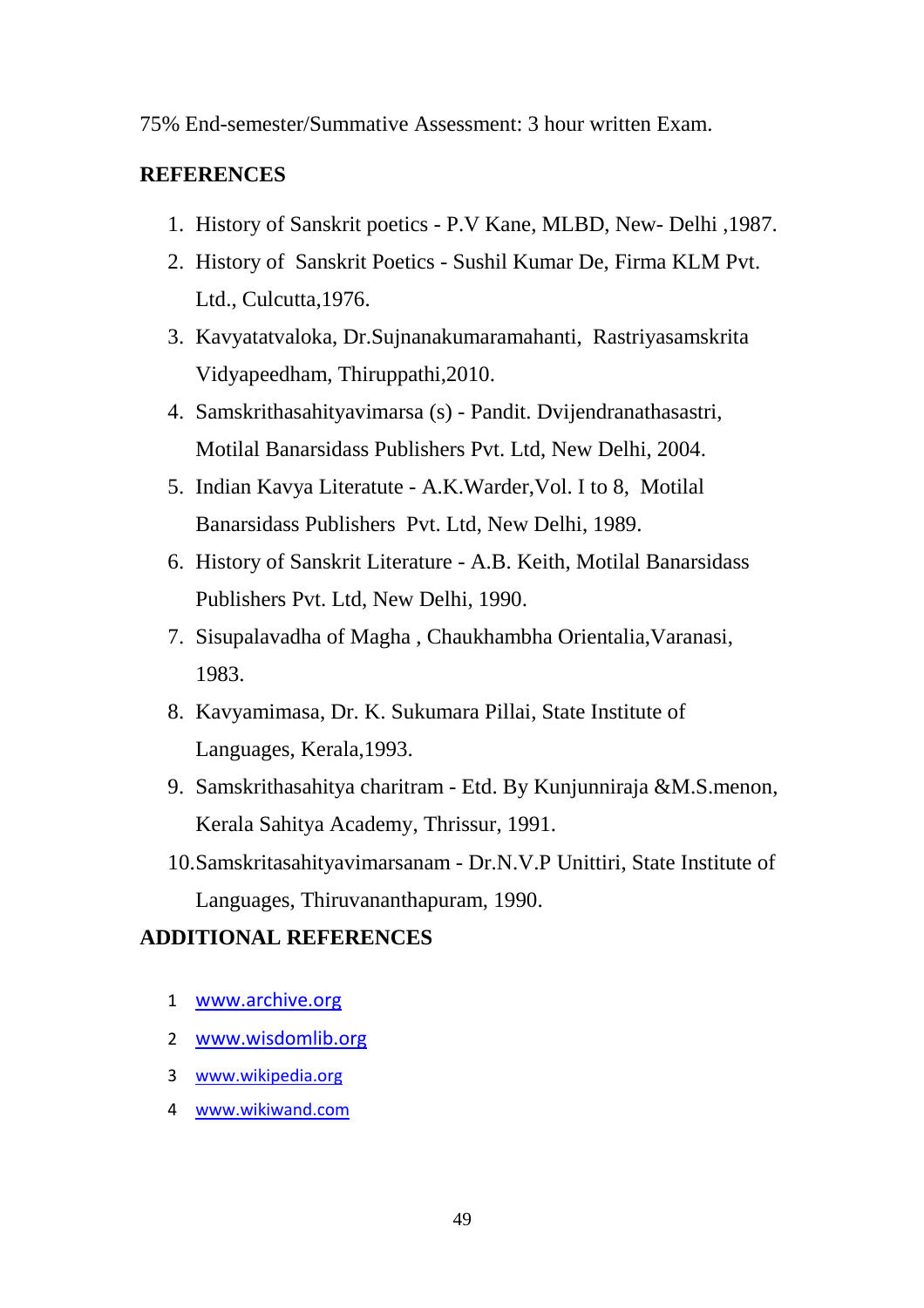# **NAME OF THE COURSE: NYAYA X - NAVYANYAYA THEORY OF SABDABODHA –II**

# **Course Outcomes: (CO)**

After completion of the modules, the student should be able :

- Remember the Paninian concept of Karakas
- Understand and able to define and classify Karaka
- Analyse the meaning of each Karaka
- Understand the problems and their solutions regarding the ancient Nyaya view on dvitiya karaka.
- Evaluate the meaning of Dwitiya in Nyayasastra
- Analyse and critically evaluate the meaning of Dwitiya in Pracina and Naveena Nyaya
- Understand and Explain meaning of Dwitiya used in various sentences
- Create sentence using the word ending with dwitiya
- Understand Navyanya methodology used in making sentences
- Understand the method of comprehension of syntactical relation

|     | <b>Course Outcomes</b>        | <b>PSO</b>       | CL           | KC            | Class |
|-----|-------------------------------|------------------|--------------|---------------|-------|
|     |                               |                  |              |               | Hour  |
|     | Remember the Paninian         |                  |              |               |       |
|     | concept of Karakas            | PSO <sub>7</sub> | R            | $\mathcal{C}$ | 10    |
| CO1 |                               |                  |              |               |       |
|     | Understand and able to define | PSO <sub>7</sub> |              |               |       |
|     | and classify Karaka           |                  | U            | $\mathcal{C}$ | 10    |
| CO2 |                               |                  |              |               |       |
|     | Analyse the meaning of each   |                  |              |               |       |
| CO3 | Karaka                        | PSO7,9           | $\mathbf{U}$ | $\mathcal{C}$ | 10    |
|     |                               |                  |              |               |       |
|     | Understand the problems and   |                  |              |               |       |
|     | their solutions regarding the | <b>PSO</b>       | U            |               |       |
|     | ancient Nyaya view on dvitiya | 2,3,9            |              | $\mathcal{C}$ | 20    |
|     | karaka.                       |                  |              |               |       |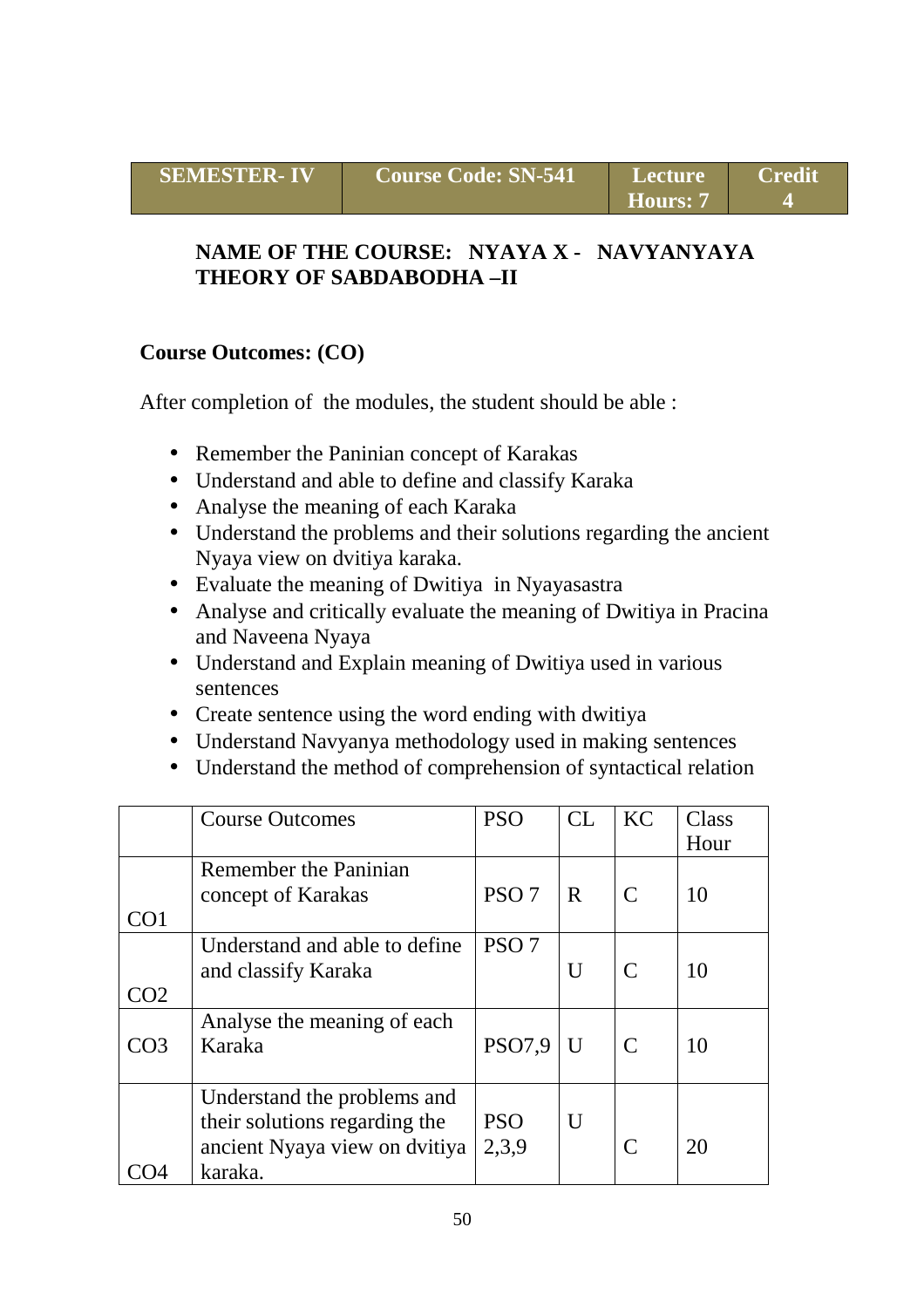|                 | Evaluate the meaning of       | PSO <sub>2</sub> | U  |               |    |
|-----------------|-------------------------------|------------------|----|---------------|----|
| CO <sub>5</sub> | Dwitiya in Nyayasastra        | 3, 9             | E  | $\mathcal{C}$ | 5  |
|                 |                               |                  |    |               |    |
|                 | Analyse and critically        | <b>PSO</b>       |    |               |    |
|                 | evaluate the meaning of       | 2,3,4            | An | $\mathcal{C}$ | 20 |
| CO <sub>6</sub> | Dwitiya in Pracina and        |                  | E  |               |    |
|                 | Naveena Nyaya                 |                  |    |               |    |
|                 |                               |                  |    |               |    |
|                 | Understand and Explain        | <b>PSO</b>       |    |               |    |
| CO7             | meaning of Dwitiya used in    | 3,7              | U  | $\mathcal{C}$ | 10 |
|                 | various sentences             |                  |    |               |    |
|                 | Construct sentences using the | PSO 4            |    |               |    |
| CO8             | word ending with dwitiya      |                  | Ap | $\mathbf{P}$  | 10 |
|                 |                               |                  |    |               |    |
|                 | <b>Understand Navyanya</b>    | <b>PSO</b>       |    |               |    |
| CO <sub>9</sub> | methodology used in making    | 2,3              | U  | P             | 8  |
|                 | sentences                     |                  |    |               |    |
|                 |                               |                  |    |               |    |
|                 | Understand the method of      | <b>PSO 10</b>    |    |               |    |
| CO10            | comprehension of syntactical  |                  | U  | P             | 5  |
|                 | relation                      |                  |    |               |    |
|                 |                               |                  |    |               |    |

(L-Lecture: CL- Cognitive Level: R- Remember, U- Understand, Ap-Apply, An- Analyse, E- Evaluate, C- Create, KC- Knowledge Category: F- Factual, C- Conceptual, P- Procedural, M- Metacognitive)

# **Course Content (CC)**

| <b>Module I</b>   |                | General Awareness of Karaka                                                                                                                                                         | $(15 \text{ Marks})$ |
|-------------------|----------------|-------------------------------------------------------------------------------------------------------------------------------------------------------------------------------------|----------------------|
| <b>Module II</b>  | $\ddot{\cdot}$ | Meaning of Accusative case endings<br>दवितीयकारकार्थविचारः), Akanksha is not sequential<br>utterance of any two works( आकाइक्षा न<br>समभिव्याहारः ), $Discussion$ on गमनं न स्पन्दः | (20 Marks)           |
| <b>Module III</b> |                | Definitions of other sutras of Karma (अकथितं च,<br>गतिबुद्धि)                                                                                                                       | $(20 \text{ Marks})$ |
| <b>Module IV</b>  |                | Meaning of Karmaakhyata, Meaning of the                                                                                                                                             | 20 Marks)            |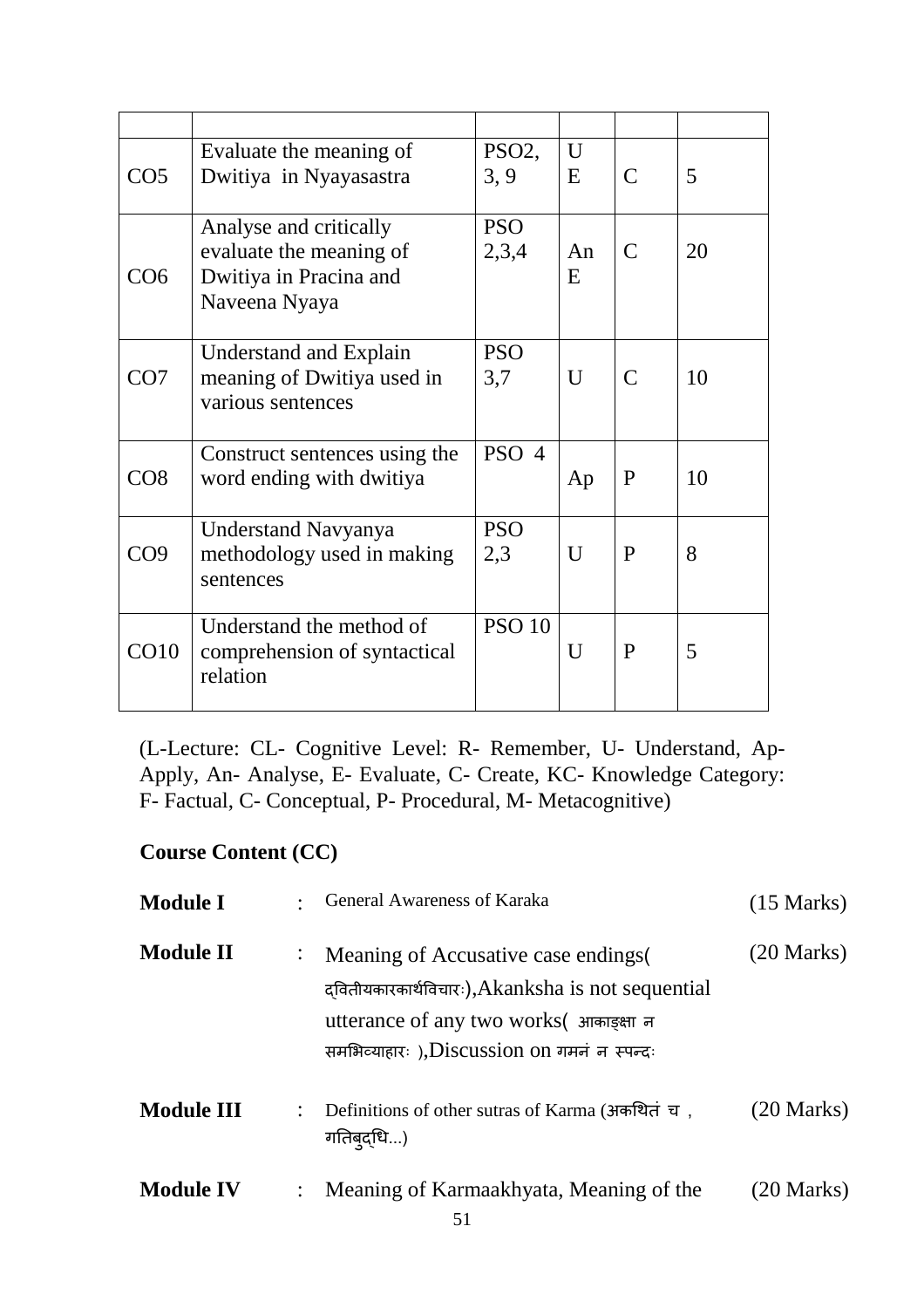roots पच् and भुज् , Difference between याच् and भिक्ष etc

# **ERT--Vyutpattivada of Gadadhara Bhattacharya with Adarsha commentary**

# **ACTIVITIES, LEARNING RESOURCES & ASSESSMENT**

## **Suggested Class Room Activities:**

- Assignments.
- Seminar Presentation on selected topics.
- Class Test

### **ASSESSMENT**

25% Continuous / Formative Assessment (see PG Regulations). 75% End-semester/Summative Assessment: 3 hour written Exam.

# **REFERENCES**

- 1. Nyayasiddhantamuktavali of Viswanathapanchanana ( Sabda khanda) , Chowkhamba, Varanasi
- 2. Critical study of Gadadhara's Vyutpattivada( with introduction , English translation and explanatory notes) by V.P.Bhatta

- 3. https://archive.org/details/TattvachintamaniGadadhariTika5019A lm22Shlf6
- 4. http://www.srimatham.com/uploads/5/5/4/9/5549439/nyaya\_p hilosophy. pdf
- 5. http://www.iep.utm.edu/nyaya/
- 6. https://sreenivasaraos.com/tag/vakyapadiya/
- 7. www.willbourhall.org/pdfs/Mahabhashya.pd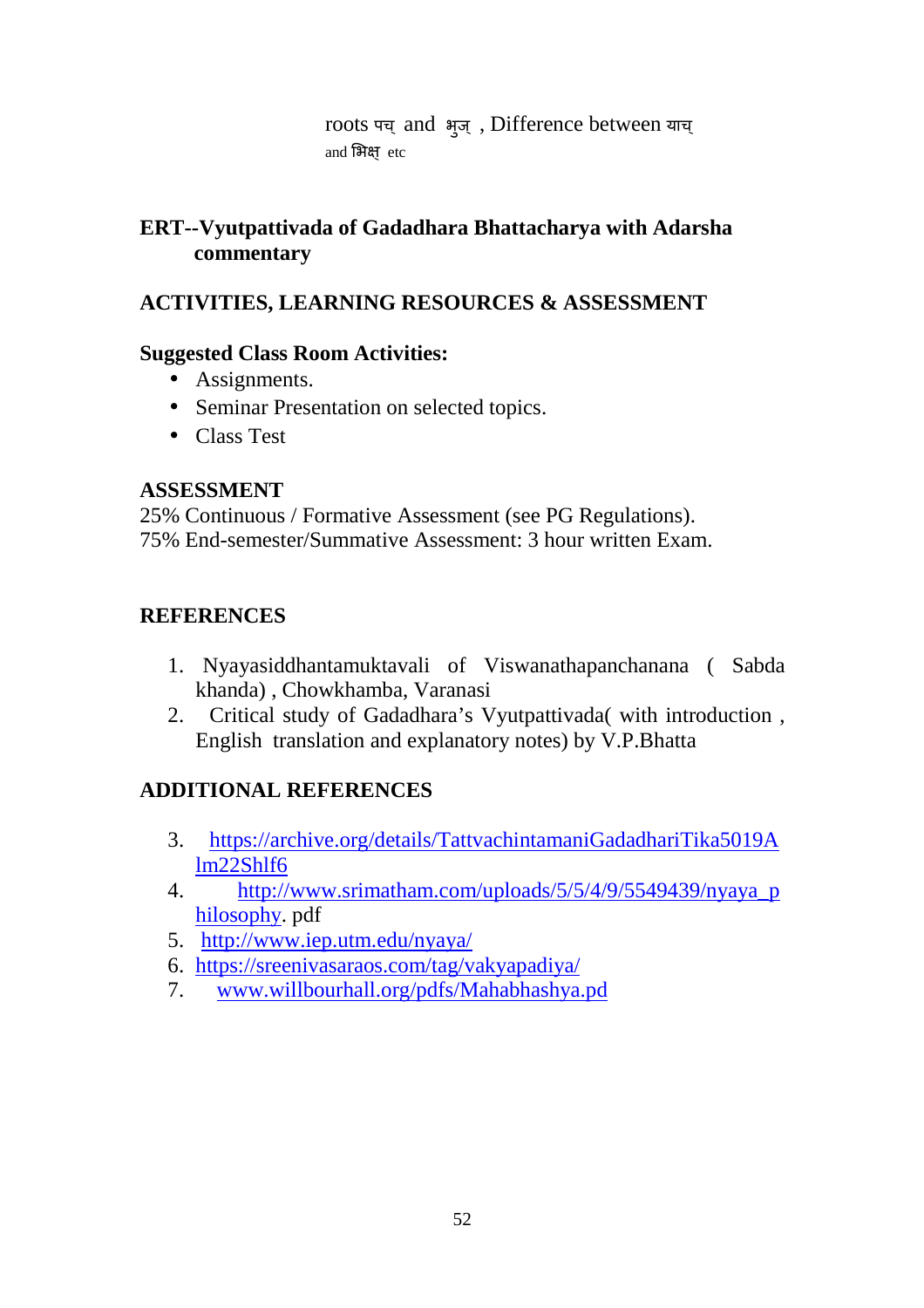| <b>SEMESTER-IV</b> | <b>Course Code: SN-542</b> | 'Lecture | \Credit\ |
|--------------------|----------------------------|----------|----------|
|                    |                            | Hours: 6 |          |

### **NAME OF THE COURSE : NYAYA-XI HETVABHASA SAMANYANIRUKTI**

### **Course Outcomes: CO**

After Completion of the modules, the student should be able to:

- Remember the Fallacies of Reason in Nyaya
- Analyze the Logical Fallacies of Different Schools of Logic
- Understand and critically analyse the Definition of Hetvabhasa
- Analyse the word meaning in the definition
- Understand and develop the skill of applaying fallacies of reason
- Create statements using Hetvabhasas.
- Analyse and practice refuting the arguments
- To critically examine the meaning of the word 'Yathartha' in the definition of Hetvabhasa

|                 | <b>Course Outcomes</b>                                                                        | <b>PSO</b>       | CL      | KC            | Class     |
|-----------------|-----------------------------------------------------------------------------------------------|------------------|---------|---------------|-----------|
| CO <sub>1</sub> | <b>Remember the Fallacies</b><br>of Reason in Nyaya                                           | PSO <sub>3</sub> | R       | $\mathcal{C}$ | Hour<br>8 |
| CO <sub>2</sub> | Analyse the Logical<br><b>Fallacies of Different</b><br>Schools of Logic                      | <b>PSO 4,5</b>   | U<br>An | $\mathcal{C}$ | 10        |
| CO <sub>3</sub> | Understand<br>and<br>critically analyse the<br>Definition<br>$\circ$ of $\vert$<br>Hetvabhasa | PSO2,3,4         | An      | $\mathsf{C}$  | 20        |
| CO <sub>4</sub> | the word<br>Analyse<br>meaning in<br>the<br>definition                                        | <b>PSO 2.4</b>   | An      | P             | 10        |
| CO <sub>5</sub> | Understand<br>and<br>develop the skill of $ PSO 7$<br>applaying fallacies<br>of               |                  | U<br>Ap | P             |           |

### **Tagging of Outcomes**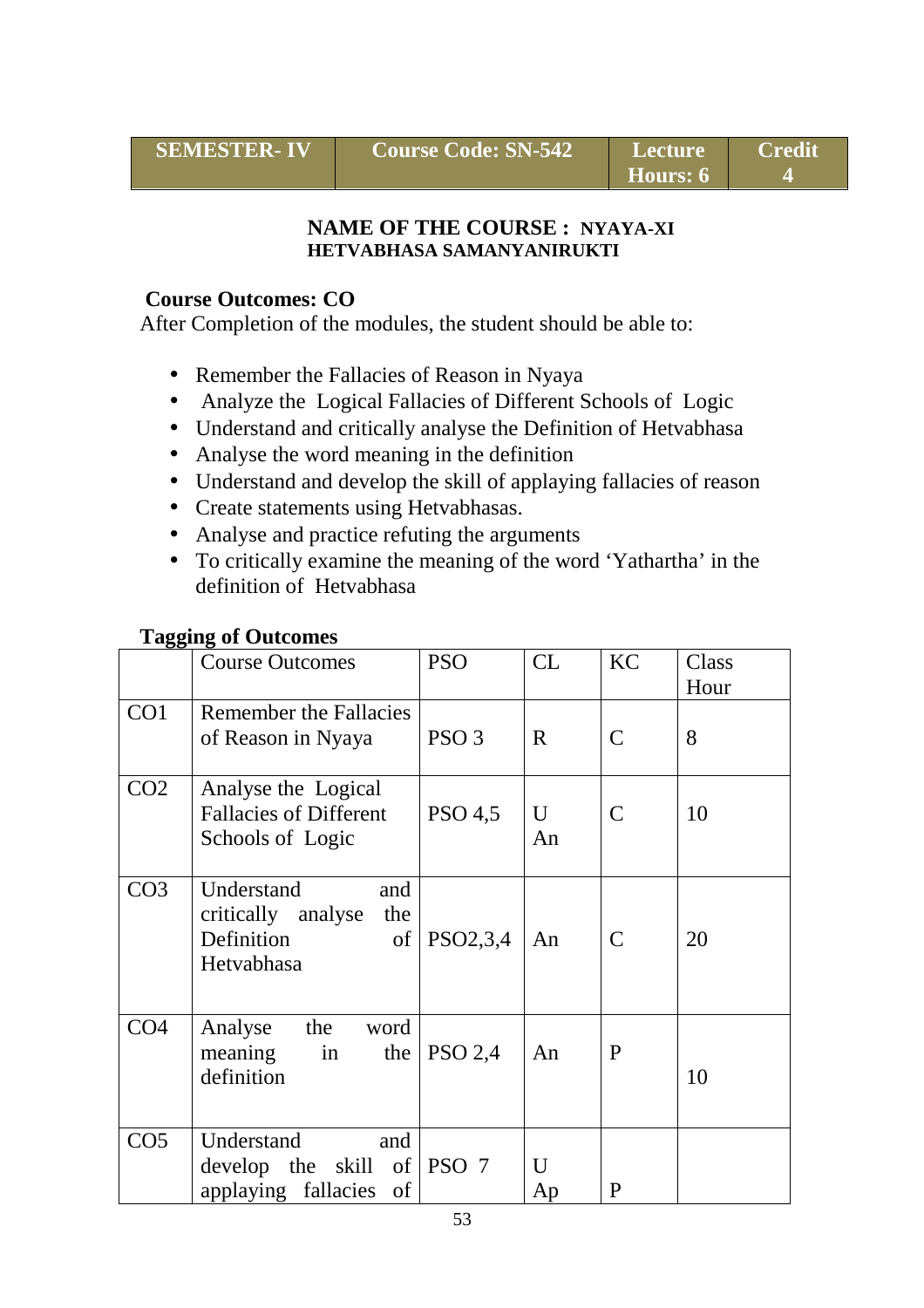|     | reason                                                                                                                  |                  |         |   | 25 |
|-----|-------------------------------------------------------------------------------------------------------------------------|------------------|---------|---|----|
| CO6 | Create statements using<br>Hetvabhasas.                                                                                 | PSO <sub>9</sub> | Create  | P | 10 |
| CO7 | Analyse and practice<br>refuting the arguments                                                                          | <b>PSO 10</b>    | An<br>Ε | P | 10 |
| CO8 | To critically examine<br>meaning of the<br>the<br>word 'Yathartha' in the   Pso $7.9$<br>definition<br>of<br>Hetvabhasa |                  | E       |   | 25 |

(L-Lecture: CL- Cognitive Level: R- Remember, U- Understand, Ap-Apply, An- Analyse, E- Evaluate, C- Create, KC- Knowledge Category: F- Factual, C- Conceptual, P- Procedural, M- Metacognitive)

### **COURSE CONTENT**

**Module I:** Hetvabhasa in Navya Nyaya and Other Systems of philosophy(15 Marks )

Module II : Definition of Nyaya and Anumiti( न्यायलक्षण,

अवयवलक्षणम् ) Tattvanjanopayogitva, (तत्वज्ञानस्योपयोगित्वम)

Discussion on the the meaning of the word Hetvabhasa (हेत्वाभासशब्दस्यार्थविचारः)  $(20 \text{ Marks})$ 

**Module III :**. Hetvabhasa Samanya Nirukti – Definition of Hetvabhasa (हेवाभासल"णम)् Discussion on the meaning of the word Anumiti occurring in the definition

of logical fallacy. (अनुमितिपदसार्थक्यम) (20 Marks)

**Module IV :** Hetvabhasa Prathama Lakshana -Discussing the view Lingopadhana, Truthfullness of the word Yathartha (यथार्थपदसार्थक्यम) (20 Marks)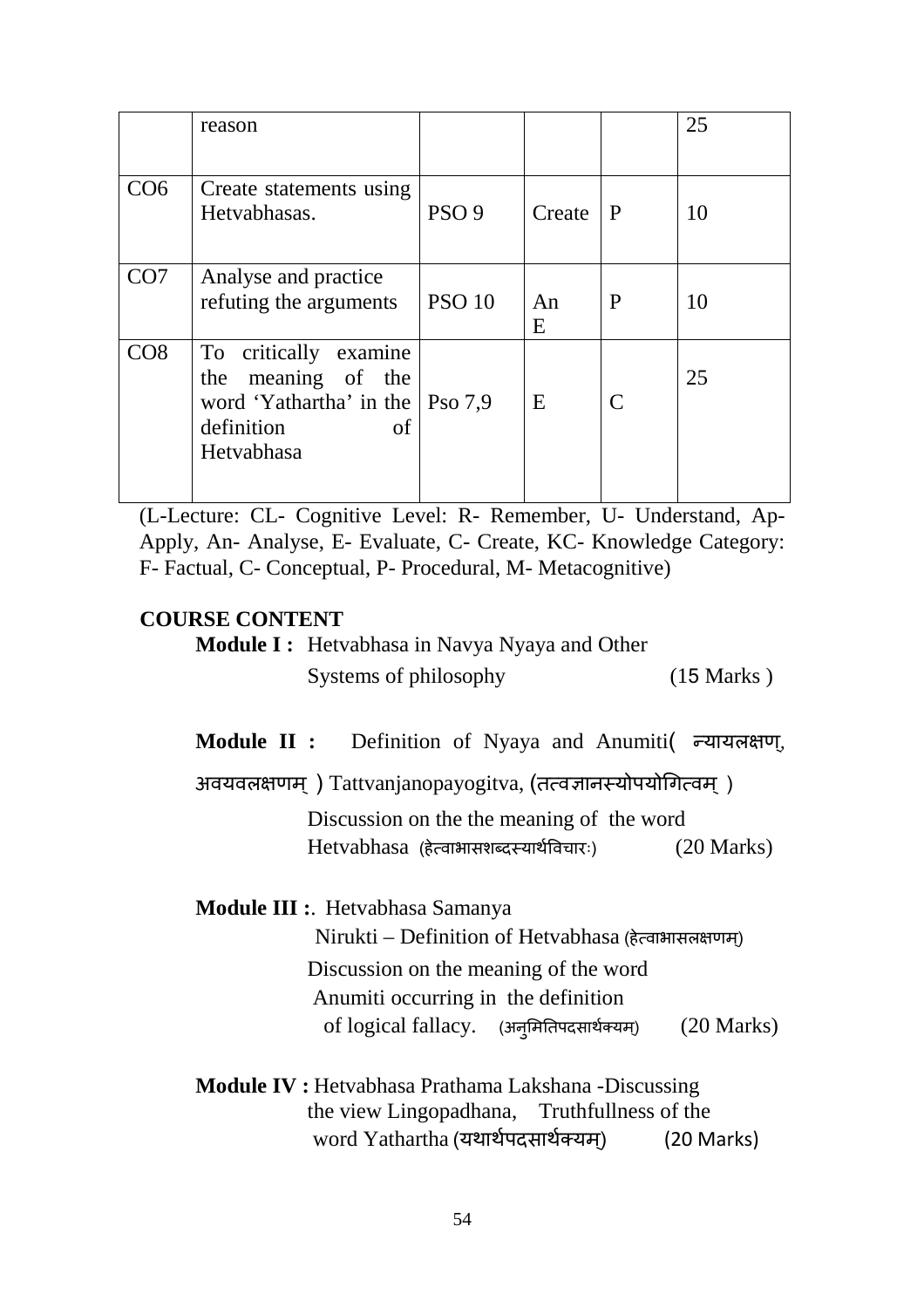# **ERT--Hetvabhasaprakarana in Tattvachintamani of Gangesopadhyaya with Samanya Nirukti commentary (Prathama Lakshana only)**

# **ACTIVITIES, LEARNING RESOURCES & ASSESSMENT Suggested Class Room Activities:**

- Assignments
- Seminar Presentation on selected topics
- Class Test

# **ASSESSMENT**

25% Continuous / Formative Assessment (see PG Regulations). 75% End-semester/Summative Assessment: 3 hour written Exam.

# **REFERENCES**

- 1. Nyaya Siddanta Muktavali (Hetvabhasa), Viswanatha Panccanana Bhatta, Chaukhaba Prakasan, Varanasi, 2012 Rs255
- 2. NyayaSutra Bhasyam (Hetvabhasa portion)
- 3. Vaiseshika Sutram (Hetvabhasa portion III-I), Dhundhiraja Sastri-Chaukhambha Sanskrit Sansthan, 1969, Rs 35
- 4. Prasasthapada Bhasyam (Hetvabhasa portion in Anumana Khanda), Dhundhiraja Sastri, Chaukhambha Sanskrit Series, 2007, Rs 150
- 5. Vedanta Saram (Hetvabhasa in Anumana Khanda)
- 6. Manameyodaya (Hetvabhasa Chapter) ,Prof.S.Kuppuswami Sastri, The Adayar Library and Research Centre ,The Theosophical Society,Adayar,Chennai,1993,Rs.340.

- 1. http://www.sanskrit.nic.in/DigitalBook/N/Nyayasiddhantamuktaval i.pdf
- 2. https://archive.org/details/TattvachintamaniGadadhariTika5019Al m22Shlf6
- 3. http://www.srimatham.com/uploads/5/5/4/9/5549439/nyaya\_philos ophy. pdf
- 4. http://www.iep.utm.edu/nyaya/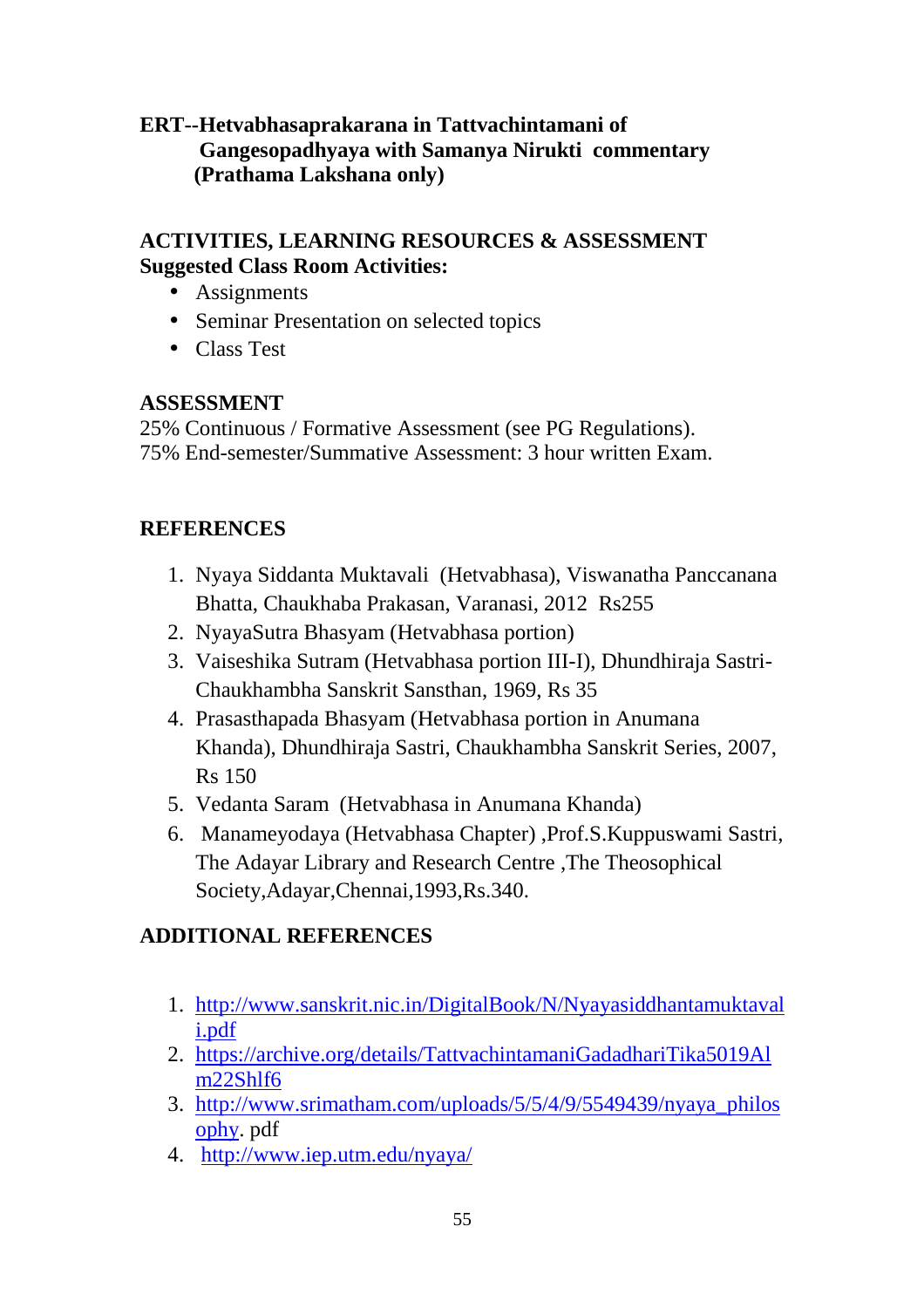# **NAME OF THE COURSE: NYAYA XII - RESEARCH METHODOLOGY AND MANUSCRIPTOLOGY**

### **Course Outcomes: CO**

- Understand the fundamentals of research.
- Understand the basics of documentation.
- Understand the techniques of the presentation of a research report.
- Apply the techniques of syllogism in presentation of a thesis
- Understand the elements of research methodology in Sanskrit .
- Create Research articles using the techniques of research
- Understand method of conservation and preservation of Manuscripts .
- Understand the cataloging of Manuscripts.
- Evaluate the relevance of Manuscriptology in modern education system.
- Analyse the importance of Indian Manuscripts .

|                 | <b>Course Outcomes</b>                                                    | <b>PSO</b>          | CL          | <b>KC</b>    | Class<br>Hour |
|-----------------|---------------------------------------------------------------------------|---------------------|-------------|--------------|---------------|
| CO <sub>1</sub> | Understand the<br>fundamentals of research.                               | PSO <sub>8</sub>    | U           | $\mathbf F$  | 8             |
| CO <sub>2</sub> | Understand the basics of<br>documentation.                                | PSO <sub>8</sub>    | U           | P            | 8             |
| CO <sub>3</sub> | Understand the techniques<br>of the presentation of a<br>research report. | <b>PSO4,8</b>       | $\mathbf U$ | P            | 9             |
| CO <sub>4</sub> | Apply the techniques of<br>syllogism in presentation of<br>a thesis       | <b>PSO</b><br>3,4,8 | Ap          | P            | 15            |
| CO <sub>5</sub> | Understand the elements of<br>research methodology in<br>Sanskrit.        | PSO <sub>8</sub>    | U           | $\mathbf{F}$ | 10            |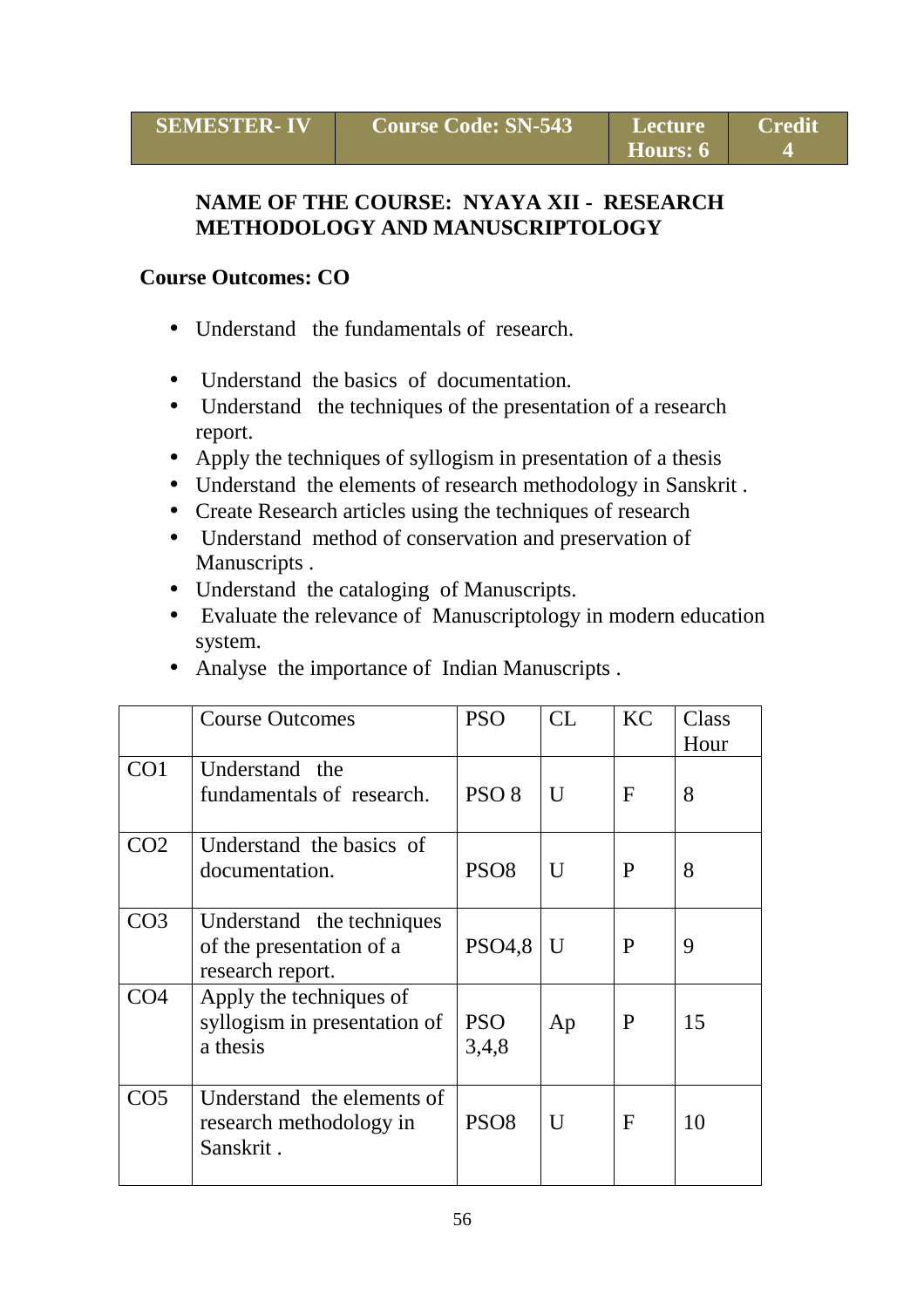| CO6              | <b>Create Research articles</b><br>using the techniques of<br>research      | PSO <sub>8</sub> | Create       | $\mathbf{P}$ | 15 |
|------------------|-----------------------------------------------------------------------------|------------------|--------------|--------------|----|
| CO <sub>7</sub>  | Understand method of<br>conservation and<br>preservation of<br>Manuscripts. | <b>PSO7,8</b>    | U            | P            | 15 |
| CO8              | Understand the cataloging<br>of Manuscripts.                                | PSO <sub>8</sub> | U            | P            | 10 |
| CO9              | Evaluate the relevance of<br>Manuscriptology in modern<br>education system. | PSO <sub>8</sub> | An<br>E      | $\mathbf{F}$ | 10 |
| CO <sub>10</sub> | Analyse the importance of<br>Indian Manuscripts.                            | PSO <sub>8</sub> | $\mathbf{U}$ | $\mathbf F$  | 8  |

(L-Lecture: CL- Cognitive Level: R- Remember, U- Understand, Ap-Apply, An- Analyse, E- Evaluate, C- Create, KC- Knowledge Category: F- Factual, C- Conceptual, P- Procedural, M- Metacognitive)

# **COURSE CONTENT (CC)**

| Module I            | $\mathbb{R}^2$       | Research – Characteristics, aim, scope and (Marks 20)<br>problem.                                                                                                       |               |
|---------------------|----------------------|-------------------------------------------------------------------------------------------------------------------------------------------------------------------------|---------------|
| Module II           | $\mathcal{L}$        | <b>Structure of Research Thesis - Research</b><br>Design-Selection of Topic, Chapter divisin,<br>Content Analysis, Footnotes, End notes,<br>Bibliography, Abbreviations | (Marks 20)    |
| Module<br>Ш         | $\ddot{\phantom{a}}$ | Scope of Manuscriptology-Collection and<br>Preservation                                                                                                                 | (Marks 20)    |
| Module<br>IV<br>ERT | $\ddot{\cdot}$       | Descriptive Catalogue-Critical Edition-<br>Editor-Appendix                                                                                                              | (Marks $15$ ) |

• Elements of Research Methodology in Sanskrit,Dr Keshab Chandra Dash,Chaukhambha Sanskrit Sansthan,Varanasi,2009.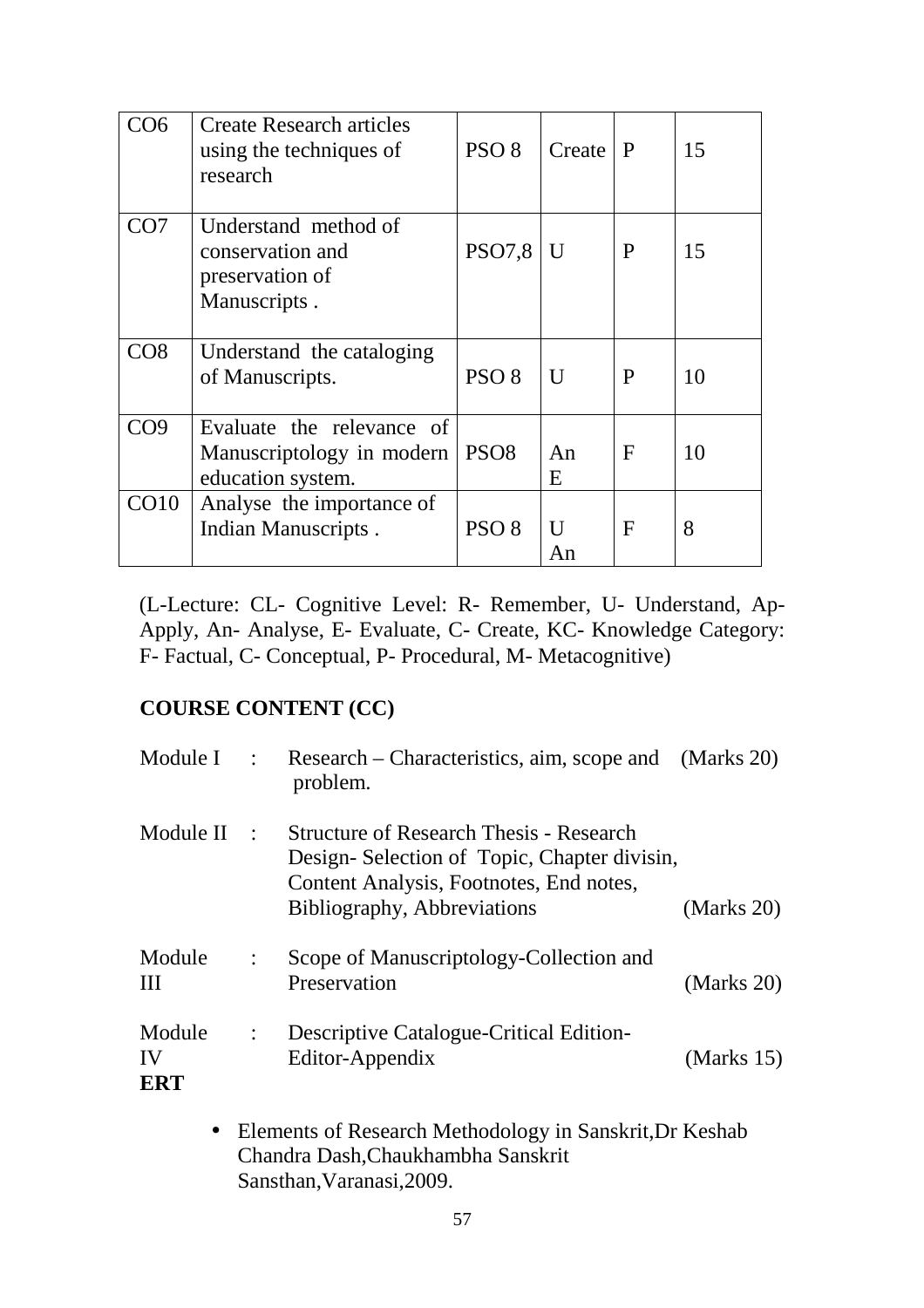• Manuscriptology - Dr. K. Maheswaran Nair

# **ACTIVITIES, LEARNING RESOURCES & ASSESSMENT**

### **Suggested Class Room Activities:**

- Assignments
- Seminar Presentation on selected topics
- Class Test

# **ASSESSMENT**

25% Continuous / Formative Assessment (see PG Regulations). 75% End-semester/Summative Assessment: 3 hour written Exam.

# **REFERENCES**

- 1. An Introduction to Indological Research Methodology,Srimannarayana Murti.
- 2. The fundamentals of Manuscriptology,Dr. P. Visalakshi, Dravidian Linguistic Association, St.Xavier's College, Trivandrum, 2003

- 1. http://shodhaganga.inflibnet.ac.in
- 2. http://sanskritbooks.org
- 3. http://www.learnsanskrit.org/tools/sanscripts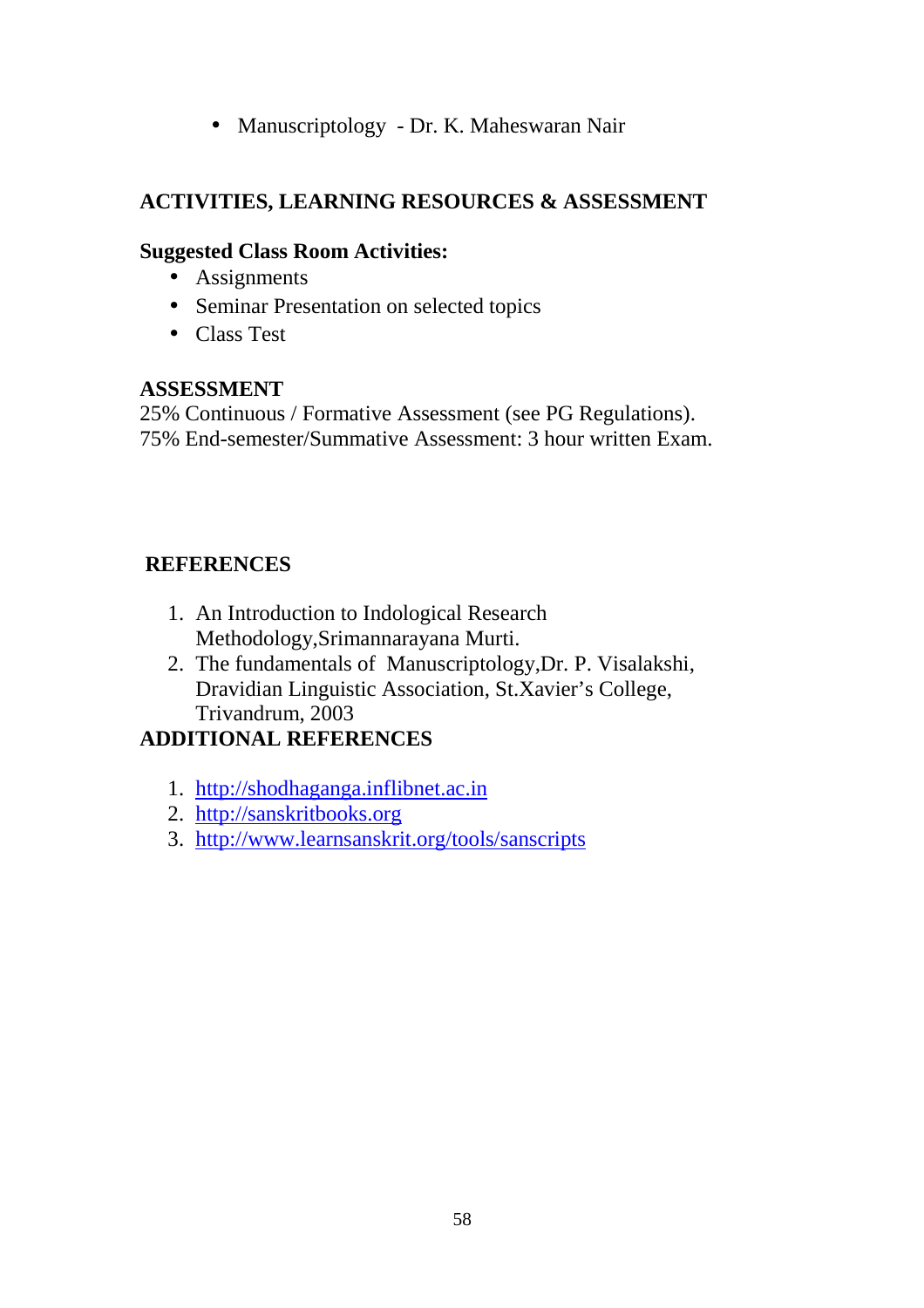# **NAME OF THE COURSE: COMPLEMENTARY COURSE IV VYAKARANA- VYAKARANAMAHABHASHYA AND VAIYAKARANASIDDHANTAKAUMUDI**

## **Course Outcomes: (CO)**

After completion of the modules, the student should be able :

- Understand the importance of the study of Sabdaanusasana
- Understand the Taadatmyasambandha in between Sabda and Artha
- Understand the background of writing Ashtaadhyayi
- Understand the Defects of utterance of words
- Develop skill in applying 'Sthree Pratyaya'

| 88              | <b>Course Outcomes</b>                                                   | <b>PSO</b>        | CL          | <b>KC</b>    | Class<br>Hour |
|-----------------|--------------------------------------------------------------------------|-------------------|-------------|--------------|---------------|
| CO <sub>1</sub> | Understand the importance<br>study<br>the<br>of<br>Sabdaanusasana        | of   PSO7         | U           | C            | 5             |
| CO <sub>2</sub> | Understand<br>the<br>Taadatmyasambandha<br>in<br>between Sabda and Artha | PSO 5.<br>7       | U           | $\mathsf{C}$ | 8             |
| CO <sub>3</sub> | Understand the background<br>of writing Ashtaadhyayi                     | PSO <sub>7</sub>  | U,AN        | $\mathbf{F}$ | 20            |
| CO <sub>4</sub> | Understand the Defects of<br>utterance of words                          | PSO <sub>7</sub>  | U, An       | $\mathbf{F}$ | 20            |
| CO <sub>5</sub> | Develop skill in applying<br>'Sthree Pratyaya'                           | <b>PSO</b><br>5,7 | U, An<br>AP | M            | 10            |

### **Tagging of Outcomes**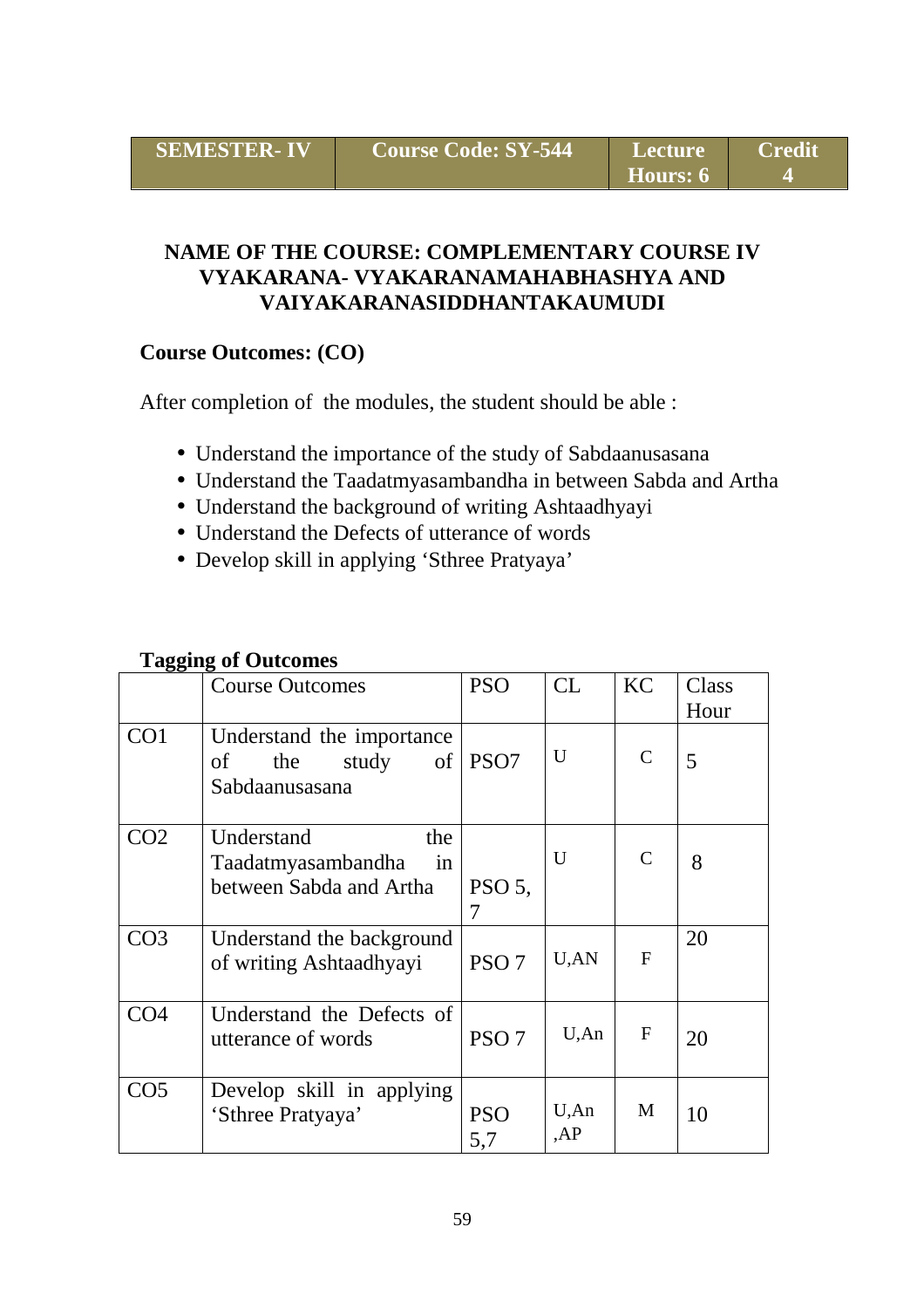(L-Lecture: CL- Cognitive Level: R- Remember, U- Understand, Ap-Apply, An- Analyse, E- Evaluate, KC- Knowledge Category: F- Factual, C- Conceptual, P- Procedural, M- Metacognitive)

# **COURSE CONTENT (CC)**

| <b>Module I</b>   | Vyakaranamahabhashya- Paspasaahnika<br>upto the end of Aanushankika-<br>$prayojanatvam$ (महाभाष्यम् – पस्पशाहिनकं<br>व्याकरणाध्ययनस्य आनुषङ्गिकप्रयोजनपर्यन्तम्)                                                                                                                                                                                                                                                                                                                                                                                                                                         | $(15 \text{ Marks})$ |
|-------------------|----------------------------------------------------------------------------------------------------------------------------------------------------------------------------------------------------------------------------------------------------------------------------------------------------------------------------------------------------------------------------------------------------------------------------------------------------------------------------------------------------------------------------------------------------------------------------------------------------------|----------------------|
| <b>Module II</b>  | (महाभाष्यम्– पस्पशाहिनकंवर्णोपदेशप्रयोजनपर्यन्तम्)                                                                                                                                                                                                                                                                                                                                                                                                                                                                                                                                                       | $(20$ Marks)         |
| <b>Module III</b> | Selected Sutras from sthripratyayaprakarana<br>(Vaiyakaranasiddhanthakoumudi) -1.<br>सुप्तिङ्गन्तं पदम् । 2.अजाद्यतष्टाप् । 3. .<br>ऋन्नेभ्यो डीप्।,4. उगितश्च। 5. वनो र च। 6.<br>पादोSन्यतरस्याम्। 7. टाबृचि। 8. मन:। 9. अनो<br>बह्व्रीहे:। 10. प्रत्ययस्थात्कात्पूर्वस्यात इदाप्यस्प:।<br>11. अभाषितपुंस्काच्च।12. अनुपसर्जनात्। 13.<br>टिड्ढाणञ्दवयसज्दध्नञ्-<br>मात्रच्तयप्ठक्ठञ्कञ्क्वरप:। 14.<br>नञ्स्नत्रीकक्युङ्तरुणतल् नानाम् पसंख्यानम् ।<br>(वा)।15. यजश्च। 16. हलस्तद्धितस्य। 17. प्राचां<br>ष्फ तद्धित:।18. ष: प्रत्ययस्य। 19.<br>आयनेयीनीयिय: फढखछघां प्रत्यायादीनाम्। 20.<br>वयसि प्रथमे। | $(20 \text{ marks})$ |
| <b>Module IV</b>  | : Selected Sutras from sthripratyayaprakarana (20 Marks)<br>(Vaiyakaranasiddhanthakoumudi). 21.<br>द्विगो:। 22. प्रत्युर्नो यज्ञसंयोगो ।23.विभाषा स<br>पूर्वस्य । 24. नित्यं स पत्न्यादिषु । 25. अन्यतो<br>डीष् । 26. षिद्गौरादिभ्यस्श्च । 27.वोतो<br>गूणवचनात् । 28. बहवादिभ्यस्श्च । 29.<br>प्ंयोगादाख्यायाम्। 30. इन्द्रवरुणभवशर्वरुद्र-<br>मृडहिमारण्ययवयवनमातुलाचार्याणामानुक् । 31.<br>$\epsilon$                                                                                                                                                                                                  |                      |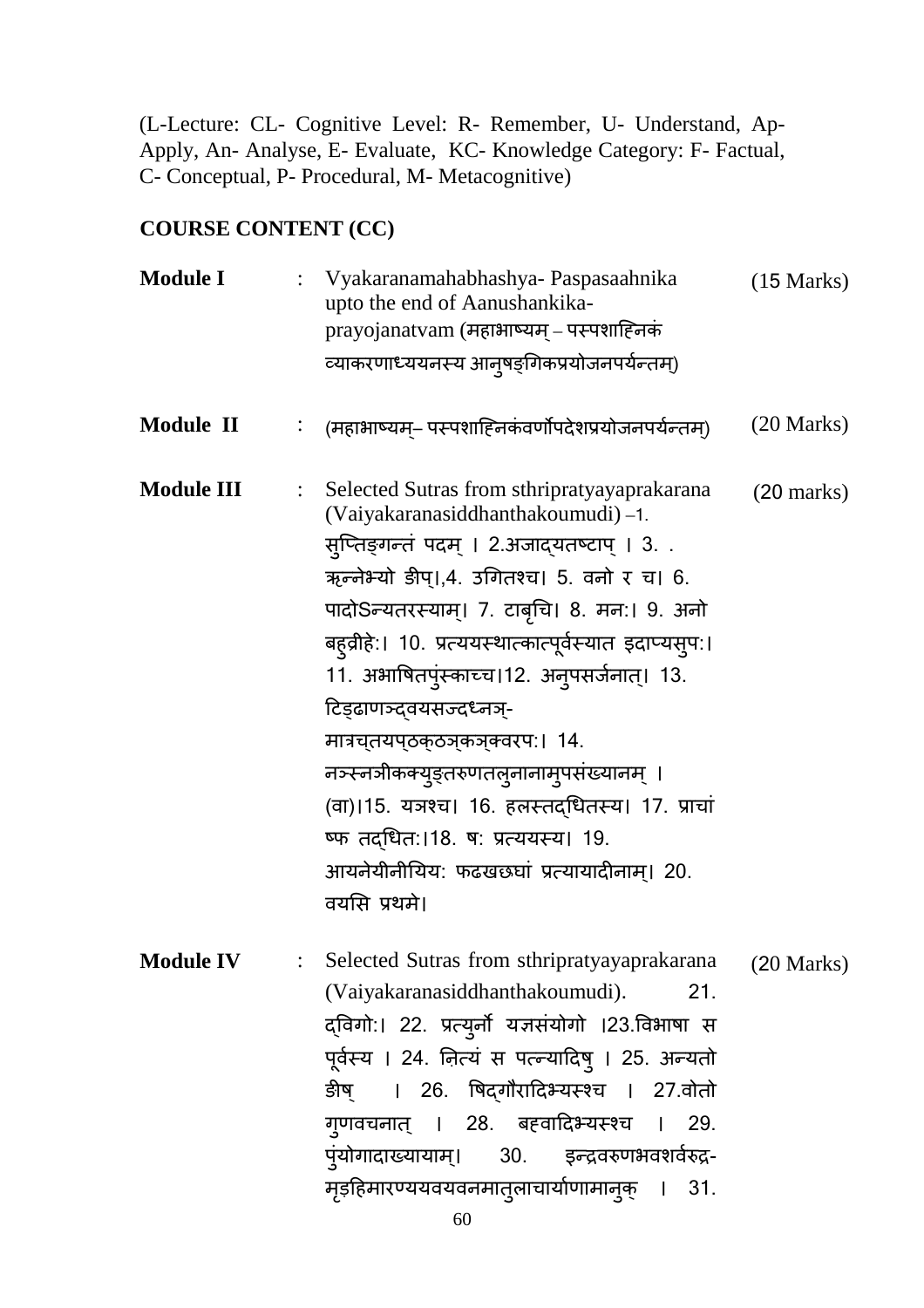नखमुखात् संज्ञायाम् । 32. दिक्पूर्वपदान्ङीप् । 33. इतो मनु6यजातेः ।34. ऊडुतः । 35. पड्गोश्च । 36. शार्ड्गरवाद्यञो ङीन् । 37. यङश्चाप् । 38. यूनस्तिः ।

**ERT** 

- **Vyakaranamahabhashya (Paspasahnikam) of Patanjali**
- **Vaiyakaranasiddhantakaumudi of Bhattojideekshita**

## **ACTIVITIES, LEARNING RESOURCES & ASSESSMENT**

### **Suggested Class Room Activities:**

- Assignments
- Seminar Presentation on selected topics
- Class Test

### **ASSESSMENT**

25% Continuous / Formative Assessment (see PG Regulations). 75% End-semester/Summative Assessment: 3 hour written Exam.

### **REFERENCES**

- **1.** Vyakaranamahabhashya of Patanjali- Pradyotasasahitham, Prathamakhanda, Chowkhamba Sanskrit Series,Delhi,1992
- 2. Mahabhashyarthadeepika (Navahnikantha), Part-I, Prof. Krishnakumar, Chinmaya International Foundation. , Kerala,2015
- 3. Vyakaranamahabhasya with Malayalam commentary Punarnava, Translation and Commentary Prof. O .Vatsala, Published by Chinmaya International Foundation shodha Sansthan.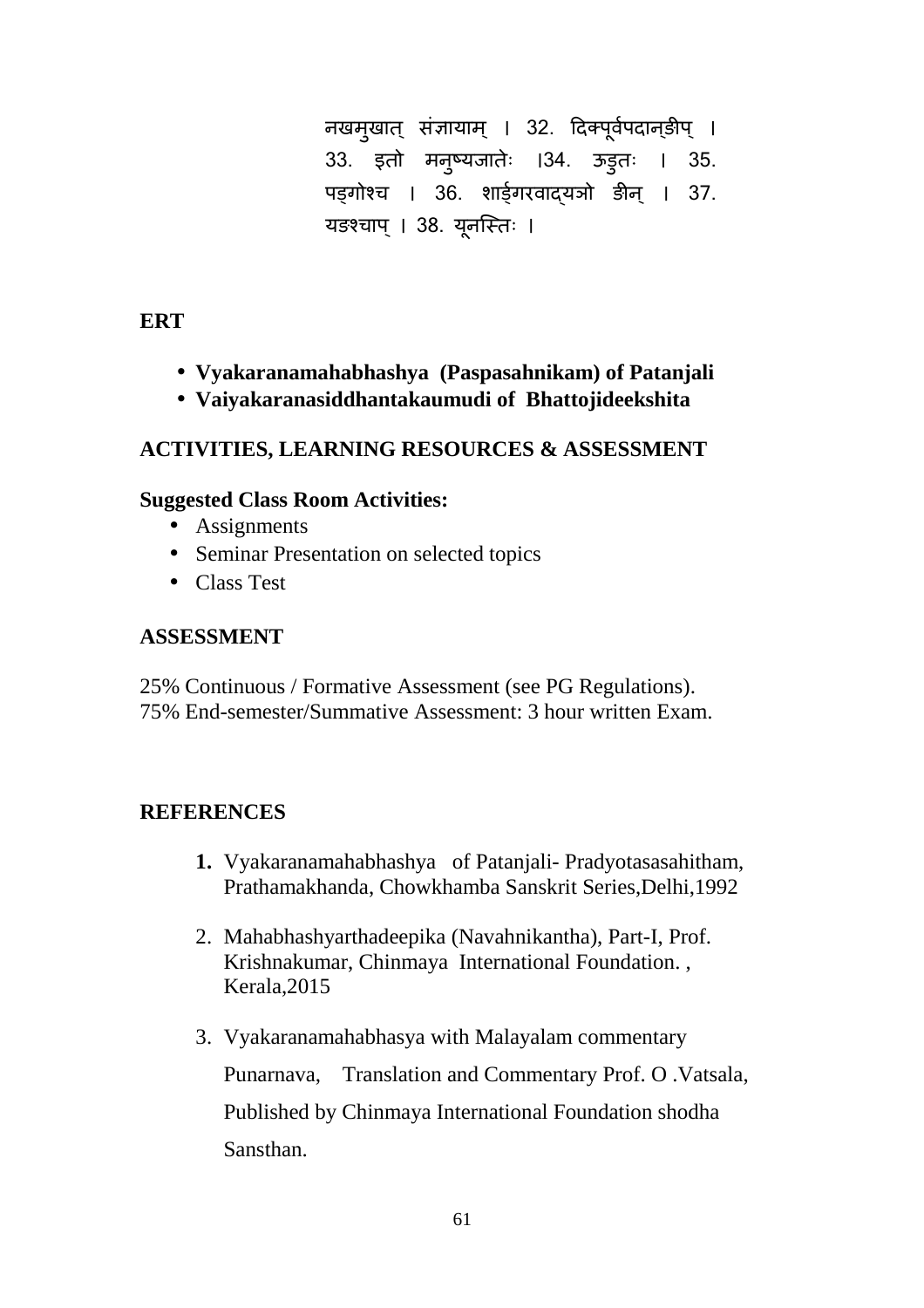- 4. Vyakaranamahabhasya with Hindi commentary, MLBD,Varanasi
- 5. Vaiyakaranasiddhatakaumudi, with Balamanorama commentary, Part-4, Pandithasree Gopalasasthri, 2018

- 1. https://sreenivasaraos.com/tag/vakyapadiya/
- 2. http://www.vedabhoomi.org/SiddhantaKaumudi.html
- 3. www.researchgate.net
- **4. www.indianculture.gov.in**
- **5. www.examveda.com**
- **6. en.m.wikipedia.org**
- 7. **www.cambridge.org**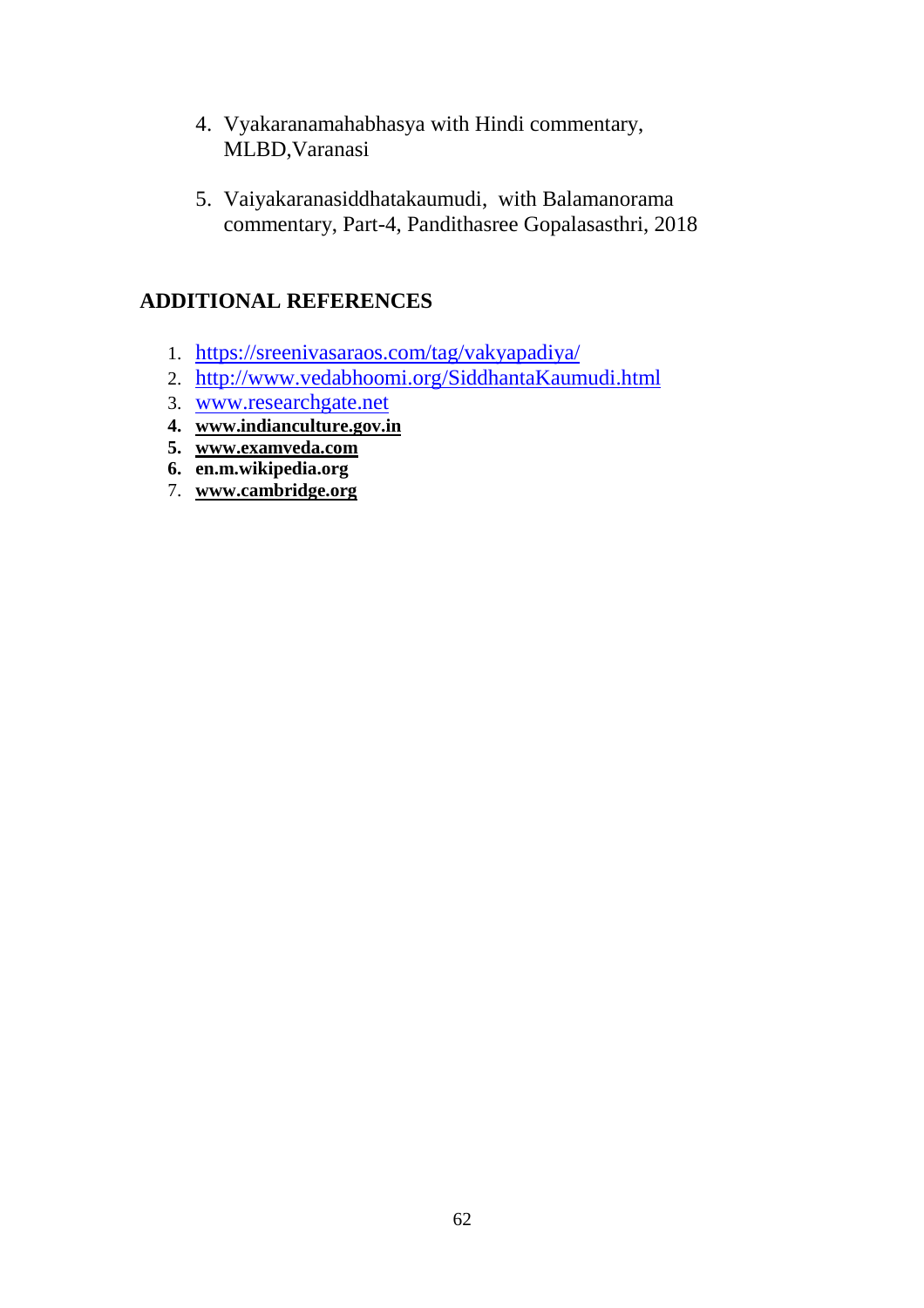# **NAME OF THE COURSE : DISSERTATION AND VIVA VOCE**

Course Outcomes**:** 

The student should be able :

- To prepare a dissertation on a chosen topic followed by a comprehensive viva-voce to evaluate the work carried out by him/her.
- To collect data on a chosen title and classify the data in accordance with the chapters in the dissertation .
- To analyse and to find out some facts not discussed earlier in the chosen topic and to reach certain conclusions.

# **COURSE CONTENT**

A dissertation with multiple chapters which include introduction to

the study, main content, analysis , findings and conclusion.

Dissertation 80+ Viva Voce  $20 = 100$  Marks. Comprehensive Viva Voce =100 Marks.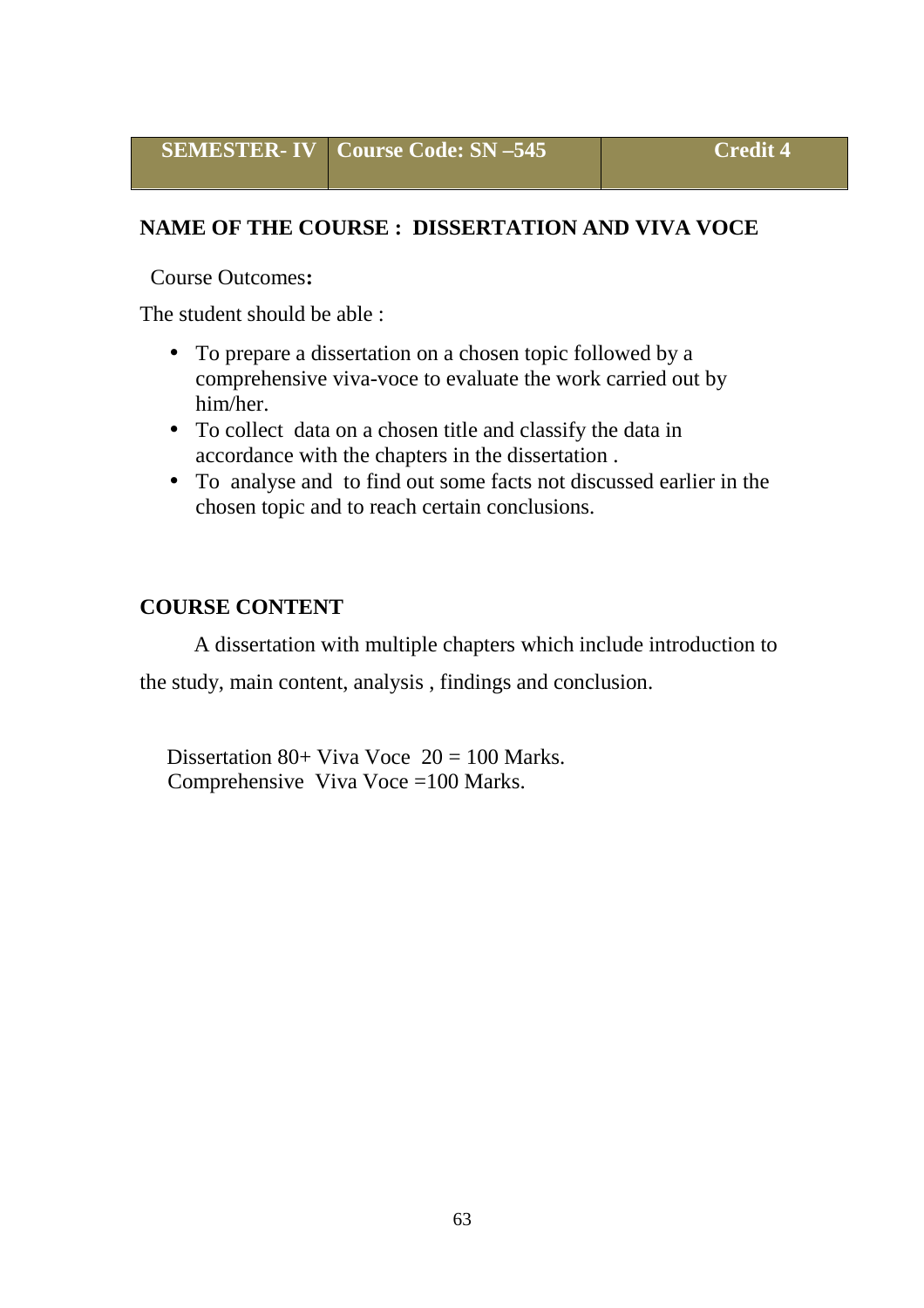# **M.A SANSKRIT NYAYA**

### **Instructions to candidates for Dissertation**

Prescribed Format of Dissertation

- 1. Physical Format
	- (i) The Dissertation should be hardbound or spiral bound with no emblem or advertisement of any kind.
	- (ii) The candidate should submit Three bound copies and one CD (soft copy) of the Dissertation.
	- (iii) Only A4 size paper should be used.
	- (iv) Printing may be done in one side only.
	- (v) The minimum number of pages 80 and maximum number of pages should not exceed 150, including appendices etc.
	- (vi) Dissertation should be in one volume.
- 2. Title Page
	- (i) Title of the thesis
	- (ii) Dissertation submitted to the University of Kerala for the Partial fulfillment of the Degree of Master of Arts in Sanskrit Special Nyaya.
	- (iii) Register no of the Candidate.
	- (iv) Name of the College.
	- (v) Year of submission.
- 3. Declaration by the candidate

I hereby declare that the Dissertation entitled ………………… is an independent work carried out by me and it has not been submitted anywhere else for any other degree, diploma. The Declaration to be followed by name and signature of the candidate. 4. Certificate

This is to certify that the work embodied in the thesis entitled …………. Has been carried out by (name of the candidate) under my Guidance. It should be followed by Name and Address of the Teacher.

 Both Declaration and Certificate should be in a single page. The copy of dissertation submitting to the University should not have names of students and the guide.

- 5. Preface
- 6. Acknowledgement
- 7. Contents Page
- 8. List of Abbreviations
- 9. Body of the thesis
	- (i) Spacing (Before 6pt. After 6pt) 1.5 line spacing.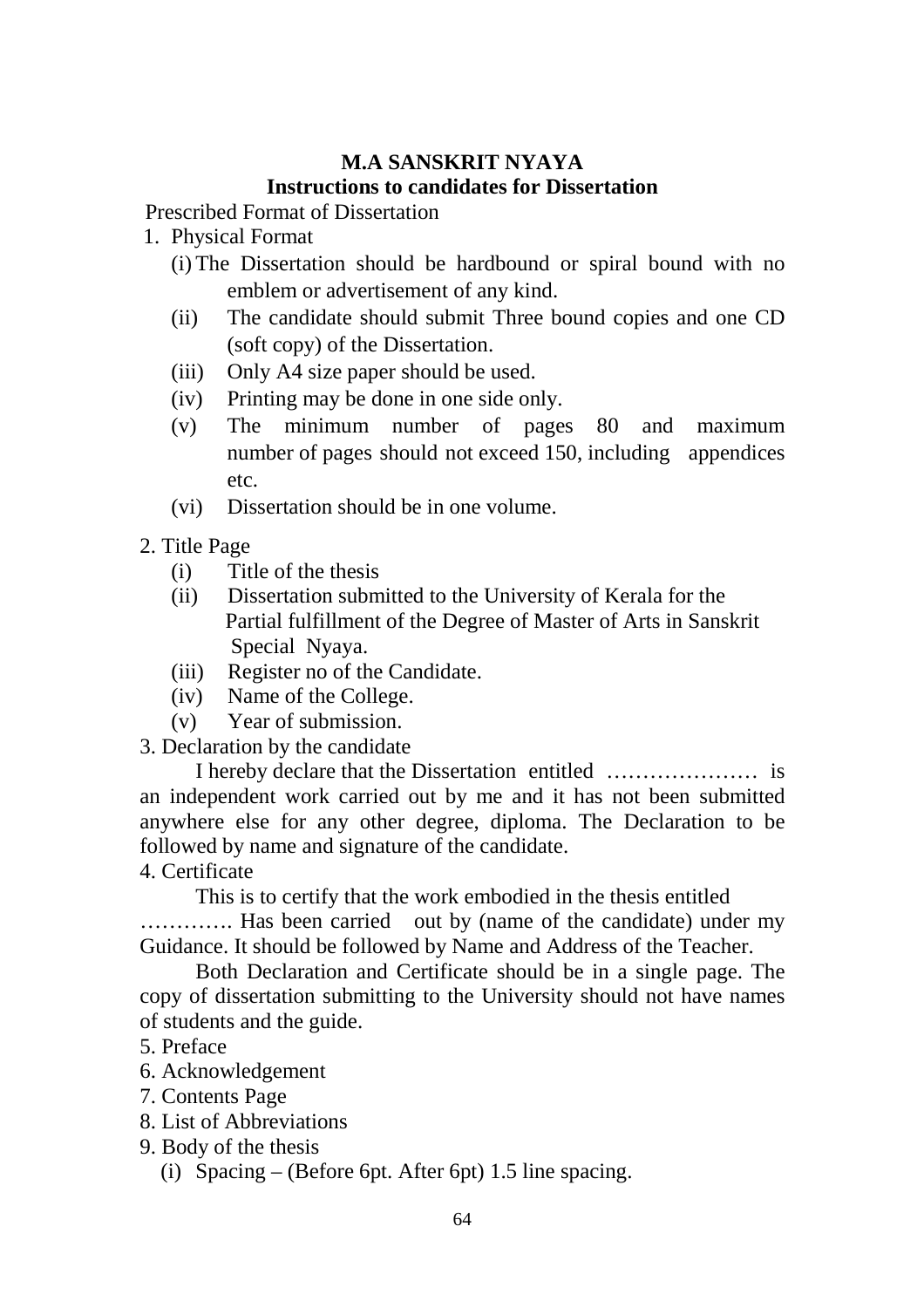- (ii) Normal margin (Left 3.54 cm, Right, top and bottom 2.54 cm)
- (iii) Page Numbers shown in Top Right side, use Roman figure up to Acknowledgment.
- (iv) Use Times New Roman font, Font size 14
- (v) Foot notes or End notes may be used (font size 10)
- (vi) Side Heading should be in Bold format not underlined and Should be Numbered.
- (vii) Appendices (if any)
- (viii) Bibliography & References

References should be arranged in alphabetical order the following details

have to be given

1. Journals – Name of author, Name of Article, Journal, Volume

number, Year, Pages.

2. Books -Name of book, Publisher's name, Publisher's place, Year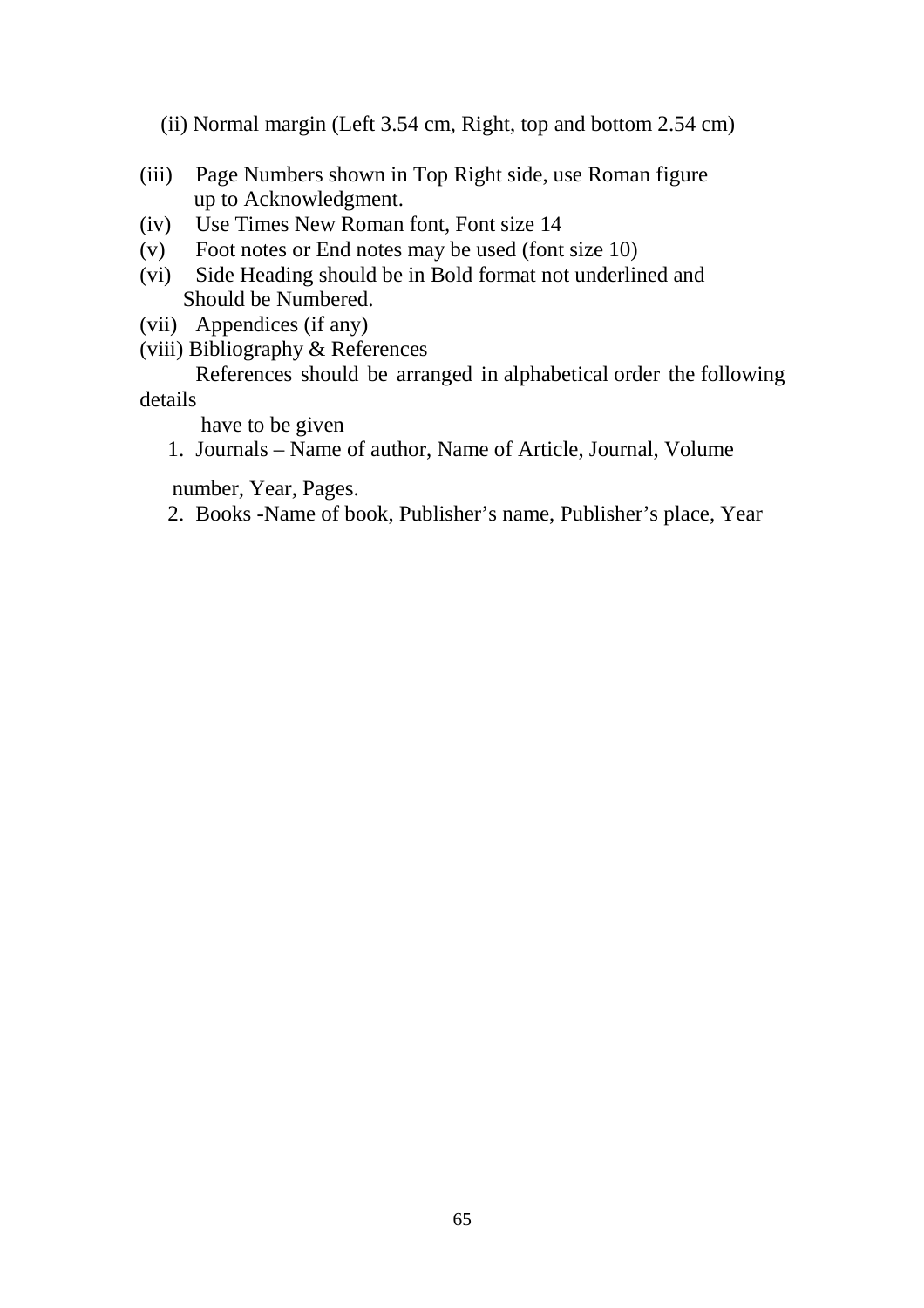### **COMPLEMNTARY PAPERS TO OTHER DEPARTMENTS**

**SEMESTER I-VYAKARANA** 

#### **SEMSTER II- JYOTISHA**

#### **SEMESTER III- VEDANTA**

**SEMESTER IV- SAHITYA**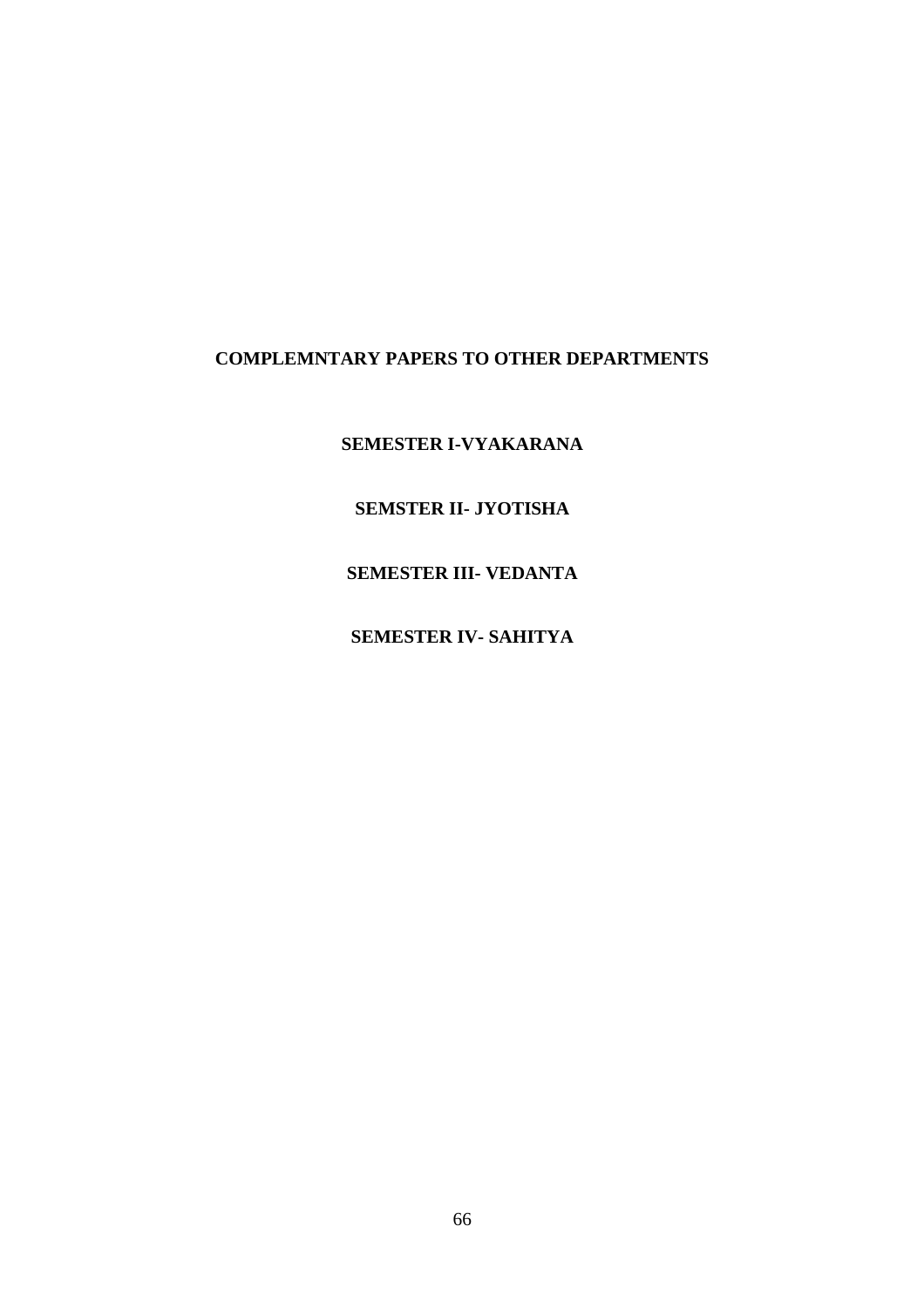#### **NAME OF THE COURSE: COMPLENTARY COURSE NYAYA I TO VYAKARANA - VERBAL TESTIMONY IN NYAYA**

### **Course Outcome: (CO)**

After completion of the modules, the student should be able to :

- Get introduced the Manuals of Logic and understand the Epistemology of Nyayavaiseshika
- Familarize the theory of Verbal testimony in various schools of Philosophy
- Understand the Nyayavaiseshika concept of Verbal testimony
- Remember the Vyakarana doctrine of verbal knowledge
- Understand the process of Verbal knowledge
- Understand the classification of Words and Analyse the Nyaya and Vyakarana concept of 'word'
- Understand the means of verbal knowledge (vakyarthanjanahetu)
- Understand the difference between Nyaa and Vyakarana theory of verbal knowledge
- Apply Nyaya theory of Sabdabodha in Vyakarana
- Analyse and Apply Navyanyaya terminology in decoding sentences
- Construct sentences using the means of verbal knowledge

### **Tagging of Outcomes**

| oo              | <b>Module Outcomes</b>                                                                          | <b>PSO</b> | CI                 | KC            | Class<br>Hour |
|-----------------|-------------------------------------------------------------------------------------------------|------------|--------------------|---------------|---------------|
| CO <sub>1</sub> | Get introduced the Manuals of<br>Logic and understand the<br>Epistemology of<br>Nyayavaiseshika | <b>PSO</b> | U                  | C             | 8             |
| CO <sub>2</sub> | Familarize the theory of Verbal<br>testimony in various schools of<br>Philosophy                |            | $\overline{U}$     | $\mathcal{C}$ | 10            |
| CO <sub>3</sub> | Understand the Nyayavaiseshika<br>concept of Verbal testimony                                   |            | $\mathbf{U}$<br>An | $\mathcal{C}$ | 10            |
|                 | Remember the Vyakarana                                                                          |            |                    |               |               |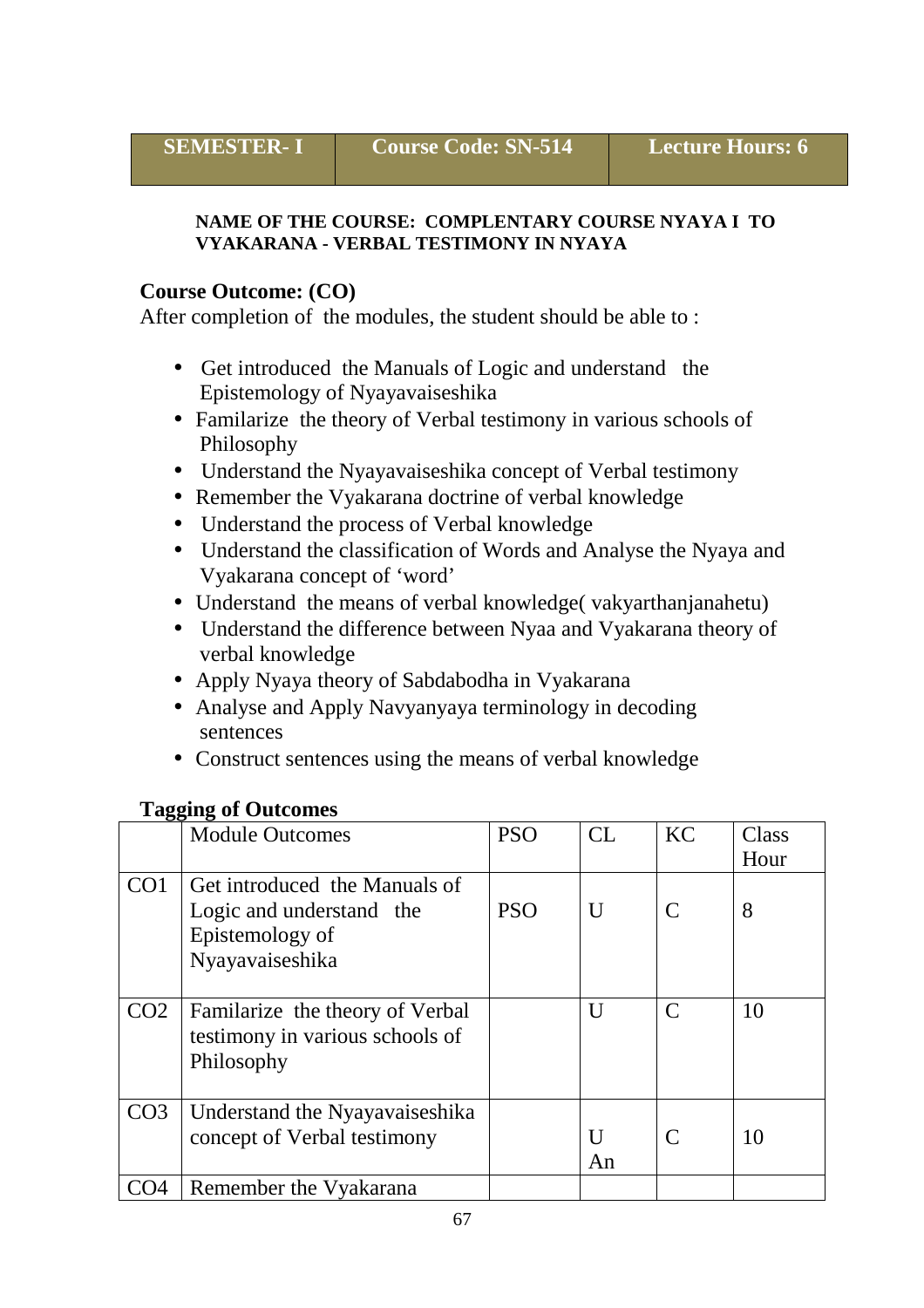|                 | doctrine of verbal knowledge                                                                          | $\mathbf R$ | $\mathcal{C}$      | 10 |
|-----------------|-------------------------------------------------------------------------------------------------------|-------------|--------------------|----|
| CO <sub>5</sub> | Understand the process of<br>Verbal knowledge according to<br>Nyayavaiseshika                         | U           | $\mathcal{C}$<br>p | 12 |
| CO6             | Understand the classification of<br>Words and Analyse the Nyaya<br>and Vyakarana concept of<br>'word' | An<br>E     | $\mathcal{C}$      | 12 |
| CO7             | Understand the means of verbal<br>knowledge(vakyarthanjanahetu)                                       | U<br>An     | $\mathbf{p}$       | 8  |
| CO8             | Understand the difference<br>between Nyaa and Vyakarana<br>theory of verbal                           | An<br>E     | $\mathcal{C}$      | 10 |
| CO<br>9         | Apply Nyaya theory of<br>Sabdabodha in Vyakarana                                                      | Ap          | $\mathbf{P}$       | 10 |
| CO<br>10        | Analyse and Apply Navyanyaya<br>terminology in decoding<br>sentences                                  | Ap          | P                  | 10 |
| CO<br>11        | Construct sentences using the<br>means of verbal knowledge                                            | Create      | $\mathbf{P}$       | 8  |

| <b>CL</b> -Cogcitive Level U-Understand <b>R</b> -Remember Ap-Apply |                   |                  |
|---------------------------------------------------------------------|-------------------|------------------|
| <b>An-Analyze E-Evaluate</b>                                        |                   |                  |
| <b>KC</b> – Knowledge Category <b>C</b> – Conceptual                | <b>F</b> -Factual | $\mathbf{P}_{-}$ |
| Procedural                                                          |                   |                  |

# **COURSE CONTENT (CC)**

| <b>Module I</b>  | : Manuals of Logic(प्रकरणग्रन्थाः),                | $(10 \text{ Marks})$ |
|------------------|----------------------------------------------------|----------------------|
|                  | Nyayasiddhantamuktavali(                           |                      |
|                  | न्यायसिद्धान्तमुक्तावली, Nyayavaiseshika           |                      |
|                  | Epistemology (न्यायवैशेषिकयोः प्रमाणविचारः)        |                      |
| <b>Module II</b> | : Process of Verbal cognition (शाव्दबोधप्रक्रिया – | $(25 \text{ Marks})$ |
|                  | Word( □दम), Sentence(वाक्यम) Means of              |                      |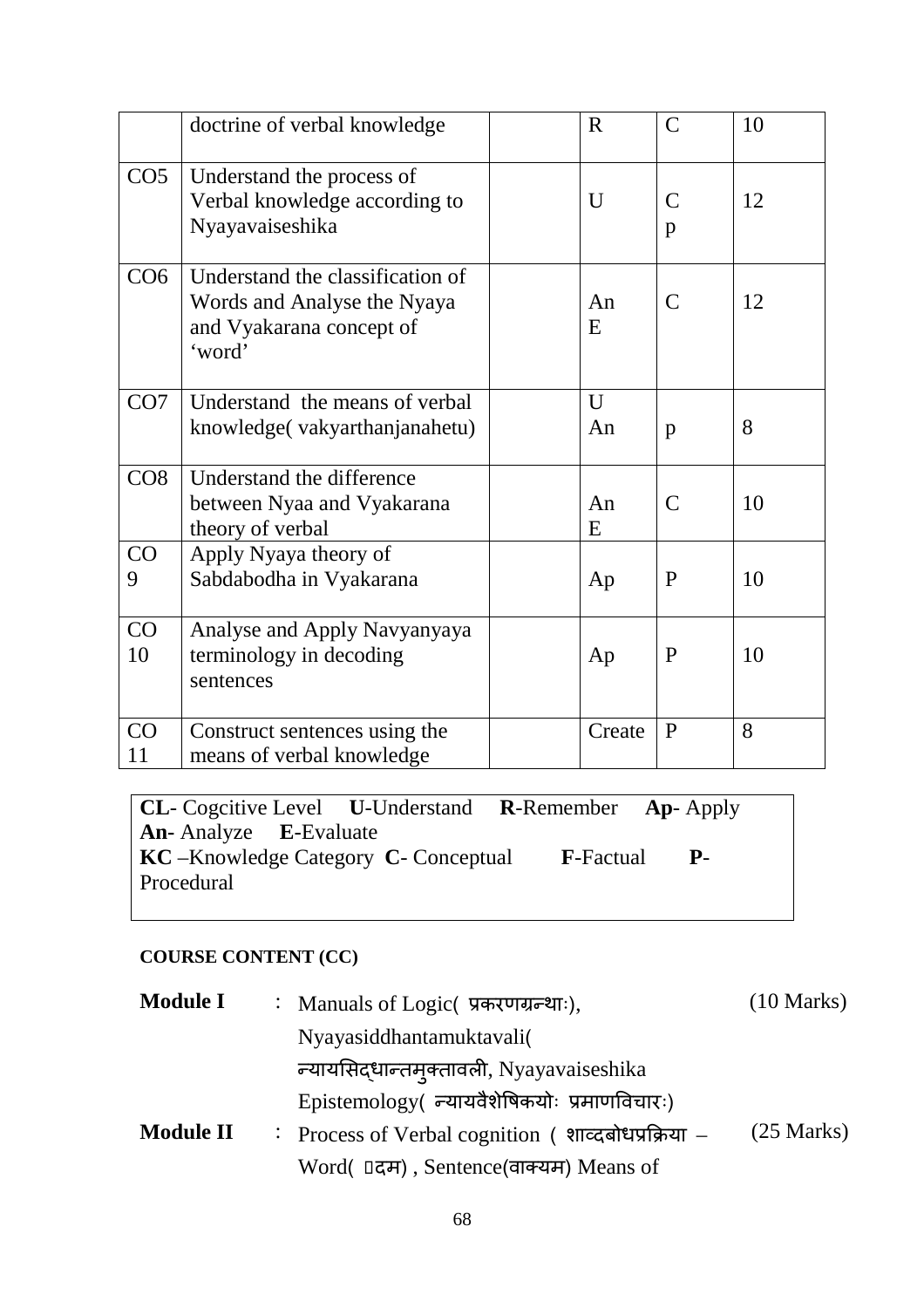|                   | Verbal comprehension (वाक्यार्थज्ञानहेतुः):        |                      |
|-------------------|----------------------------------------------------|----------------------|
| <b>Module III</b> | : Familarize the theory of Sakthi and              | $(25 \text{ Marks})$ |
|                   | Implication (लक्षणा) Means of understanding the    |                      |
|                   | power of Word to express its meaning               |                      |
|                   | (शक्तिग्रहोपायाः)                                  |                      |
| <b>Module IV</b>  | : Definition of $-$ and illustration of Contiguity | $(15 \text{ Marks})$ |
|                   | आसति), Consistency(योग्यता), Expectancy(आकांक्षा), |                      |
|                   | and Intension(तात्पर्यज्ञानम), Classification of   |                      |
|                   | words (पदचात्र्विध्यम्)                            |                      |

**ERT--Karikavali with Nyaya Siddhantamuktavali, (Sabdakhanda only) Viswanathapanchanana, Chowkamba, Varanasi**

## **ACTIVITIES, LEARNING RESOURCES & ASSESSMENT**

### **Suggested Class Room Activities:**

- Assignments.
- Seminar Presentation on selected topics.

## **ASSESSMENT**

25% Continuous / Formative Assessment (see PG Regulations). 75% End-semester/Summative Assessment: 3 hour written Exam.

# **REFERENCES**

- 1. Sabdabodhamimamsa, Vol II & II NSR Tatacharya, Frech Istitute , Pondicherry
- 2. Tarkasangraha , Annambhatta, Chowkamba, Varanasi
- 3. Outlines of Indian Philosophy, jadunath Sinha, New Central Book Agency,Culcutta, 1992, Rs 50
- 4. History of Indian Logic, ( Part-III Modern Logic) , Satish Chandra Vidyabhushan, MLBD, Delhi
- 5. Encyclopedia of Indian Philosophies, Karl.H.Potter, Vol II, Motilal Banarasidas, Delhi 1977 Rs 250.
- 6. Sabdapramanavicharam, Dr.T. Arya Devi, Saparya publication,Thrissur, 1997

- 1. http://www.sanskrit.nic.in/DigitalBook/N/Nyayasiddhantamuktaval i.pdf
- **2.** https://archive.org/details/NyayaSiddhantaMuktavaliGadadhariTik a5019Alm22Shlf6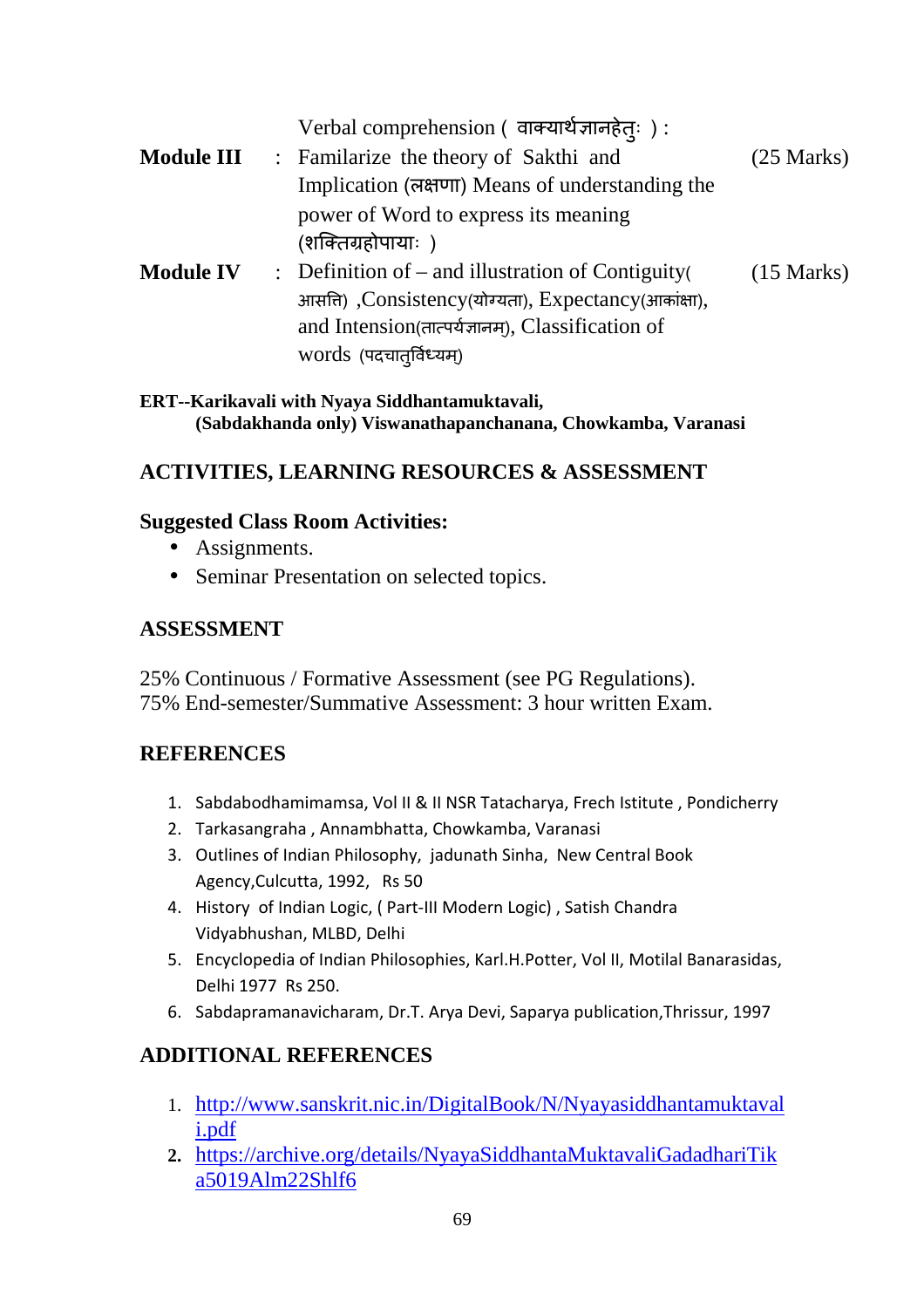#### **NAME OF THE COURSE: COMPLENTARY COURSE NYAYA II TO JYOTISHA -PRELEMINARIES OF NYAYA VAISESHIKA**

### **Course Outcome: (CO)**

After completion of the modules, the student should be able to :

- Get introduced the Ontology and Epistemology of Nyaya
- Understand the importance of knowledge of nyayavaiseshika categoriology in day to day life
- Familarize the Pramanas and their special features according to Nyaya
- Understand the application of Pramanas in the study of Jyotisha
- Get introduced the Manuals of Logic
- Critical Evaluation of Pramanas and apply the logical theories in practicing Jyotisha
- Apply the Nyaya terminology in understanding the Vedanta treatises
- Make out inferential sentences and categorise it logically
- Build up the capacity of Logical thinking

### **Tagging of Outcomes**

|                 | <b>Module Outcomes</b>                                                                           | <b>PSO</b> | CL.            | KC            | Class<br>Hour |
|-----------------|--------------------------------------------------------------------------------------------------|------------|----------------|---------------|---------------|
| CO1             | Get introduced the Ontology<br>and Epistemology of Nyaya                                         |            | U              | $\mathcal{C}$ | 10            |
| CO <sub>2</sub> | Understand the importance of<br>knowledge of nyayavaiseshika<br>categoriology in day to day life |            | U              | $\mathcal{C}$ | 5             |
| CO <sub>3</sub> | Familarize the Pramanas and<br>their special features according<br>to Nyaya                      |            | $\overline{U}$ | $\mathcal{C}$ | 15            |
| CO <sub>4</sub> | Understand the application of<br>Pramanas in the study of<br>Jyotisha                            |            | An<br>E        | $\subset$     | 14            |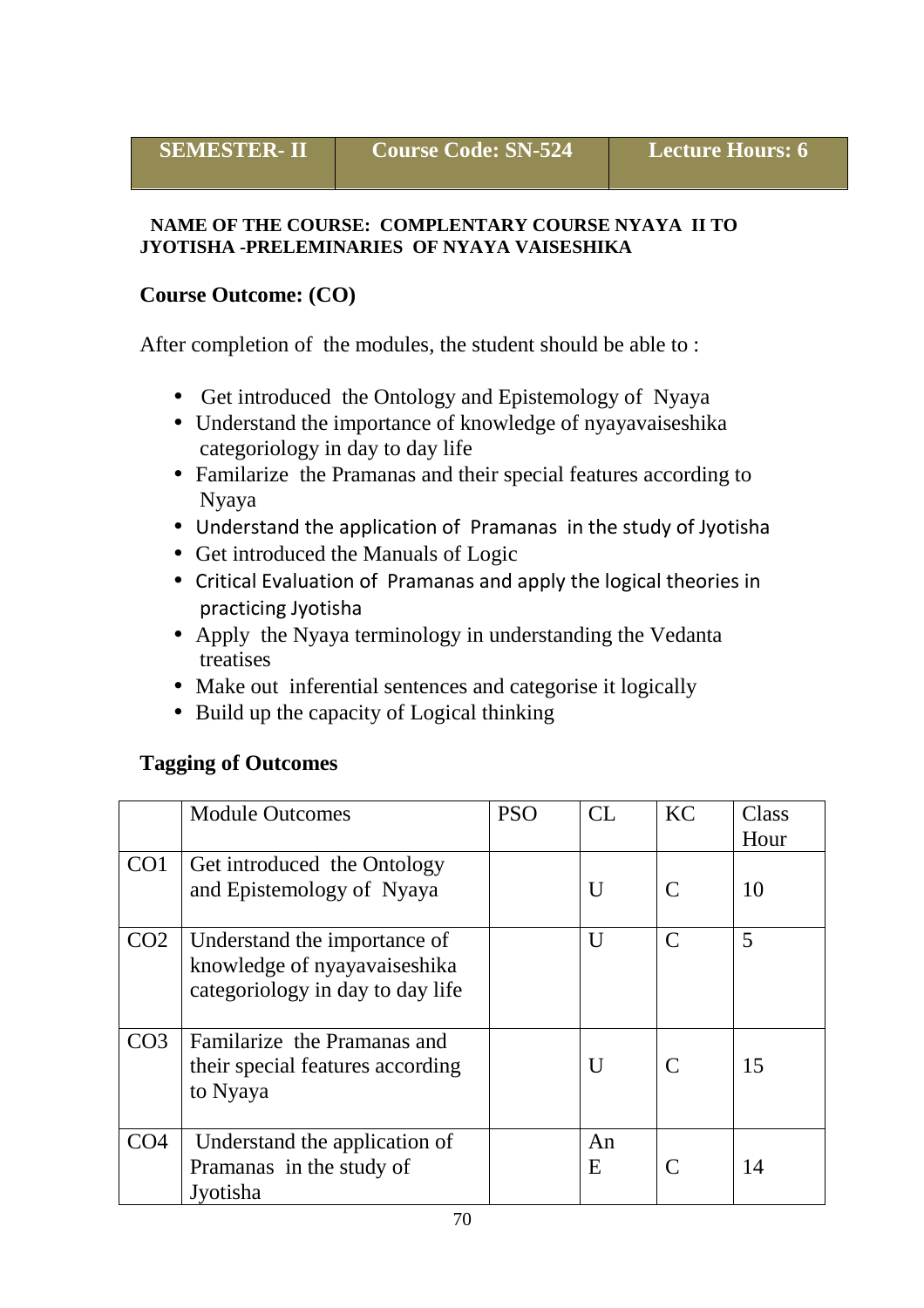| CO <sub>5</sub> | Get introduced the Manuals of<br>Logic                                                      | U            | $\mathcal{C}$ | 12 |
|-----------------|---------------------------------------------------------------------------------------------|--------------|---------------|----|
| CO6             | Critical Evaluation of Pramanas<br>and apply the logical theories in<br>practicing Jyotisha | E<br>Ap      | p             | 15 |
| CO7             | Apply the theory of inference in<br>understanding Jyotisha                                  | Ap           | p             | 15 |
| CO<br>8         | Make out inferential sentences<br>and categorise it logically                               | Ap<br>Create | P             | 12 |
| CO<br>9         | Build up the capacity of Logical<br>thinking                                                | Create       | P             | 10 |

| <b>CL</b> -Cogcitive Level U-Understand <b>R</b> -Remember Ap-Apply |  |  |
|---------------------------------------------------------------------|--|--|
| <b>An-Analyze E-Evaluate</b>                                        |  |  |
| $KC$ –Knowledge Category $C$ -Conceptual $F$ -Factual $P$ -         |  |  |
| Procedural                                                          |  |  |
|                                                                     |  |  |

# **COURSE CONTENT (CC)**

| <b>Module I</b>   | : Nyayavaiseshika categories in general, Sixteen<br>categories of Nyaya philosophy, Seven<br>categories of Vaiseshika, Amalgamation of<br>Nyayavaiseshika, Manuals of | $(15 \text{ Marks})$ |
|-------------------|-----------------------------------------------------------------------------------------------------------------------------------------------------------------------|----------------------|
|                   | $Logic(\overline{3}$ फुरणग्रन्थाः)                                                                                                                                    |                      |
| <b>Module II</b>  | : Importance of the category Pramana (प्रमाणस्य                                                                                                                       | $(20$ Marks)         |
|                   | प्राधान्यम), Definition and classification of                                                                                                                         |                      |
|                   | Pramanas( प्रमाणलक्षणम तदभेदांश्च)                                                                                                                                    |                      |
| <b>Module III</b> | : Perception- Three types of causes( त्रिविध                                                                                                                          | $(20 \text{ Marks})$ |
|                   | कारणम्), Definition and types of Sannikarsha (                                                                                                                        |                      |
|                   | षट्सन्निकर्षाः), Inference (अनुमानम्-,                                                                                                                                |                      |
|                   | त्रिविधलिङ्गानि, अन् मानद्वैविध्यम्, व्याप्तिः,                                                                                                                       |                      |
|                   | हेत्वाभासः)                                                                                                                                                           |                      |
| <b>Module IV</b>  | Comparision (उपमानम्), Verbal Testimony                                                                                                                               | (20 Marks)           |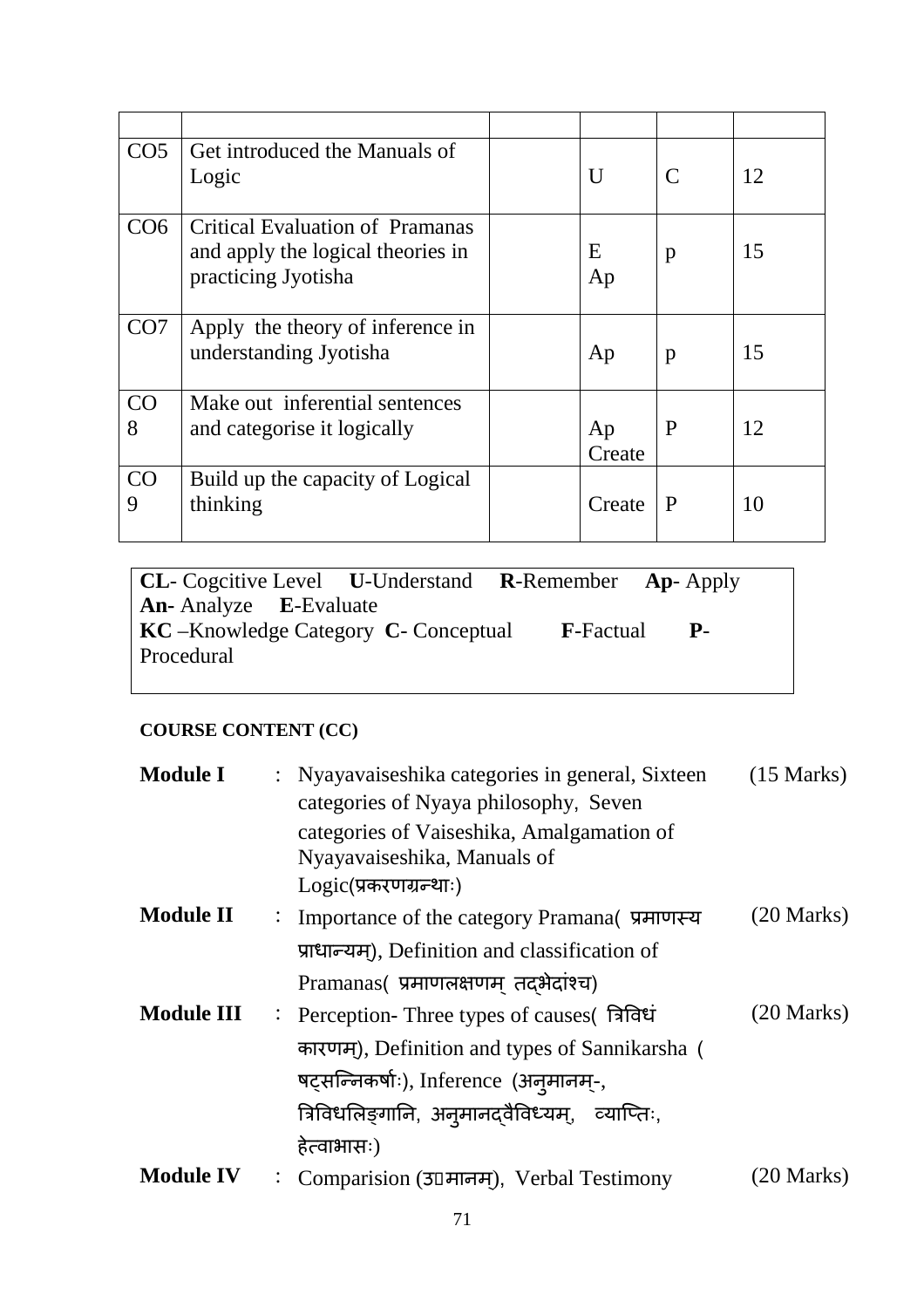(शब्दः-आप्तः, पदं,वाक्यम), Inclusion of other pramanas in the four pramanas (अन्येषां प्रमाणानां पृथक्प्रमाणत्वखण्डम्)

### **ERT--. Tarkabhasha( Mana portion only), Kesavamsra , Chowkhamba Sanskrit Series, Varanasi**

## **ACTIVITIES, LEARNING RESOURCES & ASSESSMENT**

### **Suggested Class Room Activities:**

- Assignments.
- Seminar Presentation on selected topics.

### **ASSESSMENT**

25% Continuous / Formative Assessment (see PG Regulations). 75% End-semester/Summative Assessment: 3 hour written Exam.

# **REFERENCES**

1. . Karikavali 13 karika only ( without Siddhantmuktavali), Viswanathapanchanana,

Chowkamba, Varanasi, 1997

- 3. Tarkasangraha , Annambhatta, Chowkamba, Varanasi
- 4. Outlines of Indian Philosophy, jadunath Sinha, New Central Book Agency,Culcutta, 1992, Rs 50
- 5. History of Indian Logic, ( Part-III Modern Logic) , Satish Chandra Vidyabhushan, MLBD, Delhi
- 6. Encyclopedia of Indian Philosophies, Karl.H.Potter, Vol II, Motilal Banarasidas, Delhi 1977 Rs 250.

- 1. http://www.srimatham.com/uploads/5/5/4/9/5549439/nyaya\_phi losophy. pdf
- 2. http://www.iep.utm.edu/nyaya/
- 3. http://www.sanskrit.nic.in/DigitalBook/N/Nyayasiddhantamukt avali.pdf
- **4.** https://archive.org/details/NyayaSiddhantaMuktavaliGadadhari Tika5019Alm22Shlf6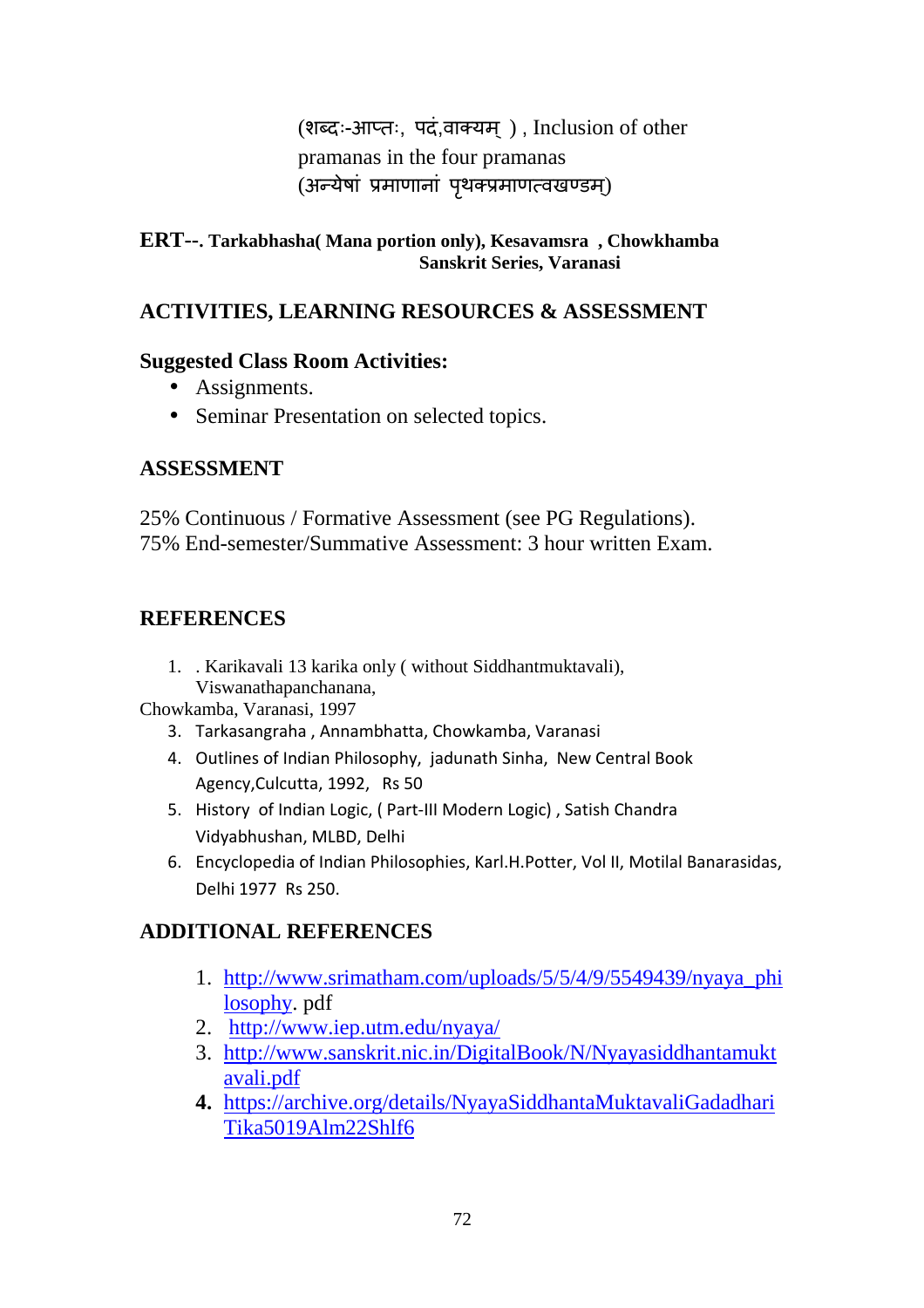### **NAME OF THE COURSE: COMPLENTARY COURSE NYAYA III TO**

### **VEDANTA-FUNDAMENTALS OF NYAYAVAISESHIKA**

#### **Course Outcome: (CO)**

After completion of the modules, the student should be able to :

- Get introduced the Ontology and Epistemology of Nyaya
- Understand the importance of knowledge of nyayavaiseshika categoriology in day to day life
- Familarize the Pramanas and their special features according to Nyaya
- Understand the similarities and dissimilarities of Nyaya and Vedanta concepts of Pramanas
- Get introduced the Manuals of Logic
- Analyse the theory of epistemology of Nyaya and Vedanta
- Critical Evaluation of Pramanas of Vedanta system
- Apply the Nyaya terminology in understanding the Vedanta treatises
- Make out inferential sentences and categorise it logically
- Build up the capacity of Logical thinking

### **Tagging of Outcomes**

|                 | <b>Module Outcomes</b>                                                                                 | <b>PSO</b> | CL.     | KC            | Class<br>Hour |
|-----------------|--------------------------------------------------------------------------------------------------------|------------|---------|---------------|---------------|
| CO <sub>1</sub> | Get introduced the Ontology<br>and Epistemology of Nyaya                                               |            | U       | $\mathsf{C}$  | 10            |
| CO <sub>2</sub> | Understand the importance of<br>knowledge of nyayavaiseshika<br>categoriology in day to day life       |            | U       | $\mathsf{C}$  | 5             |
| CO <sub>3</sub> | Familarize the Pramanas and<br>their special features according<br>to Nyaya                            |            | U       | $\mathcal{C}$ | 15            |
| CO <sub>4</sub> | Understand the similarities and<br>dissimilarities of Nyaya and<br><b>Vedanta concepts of Pramanas</b> |            | An<br>Ε | $\mathcal C$  | 14            |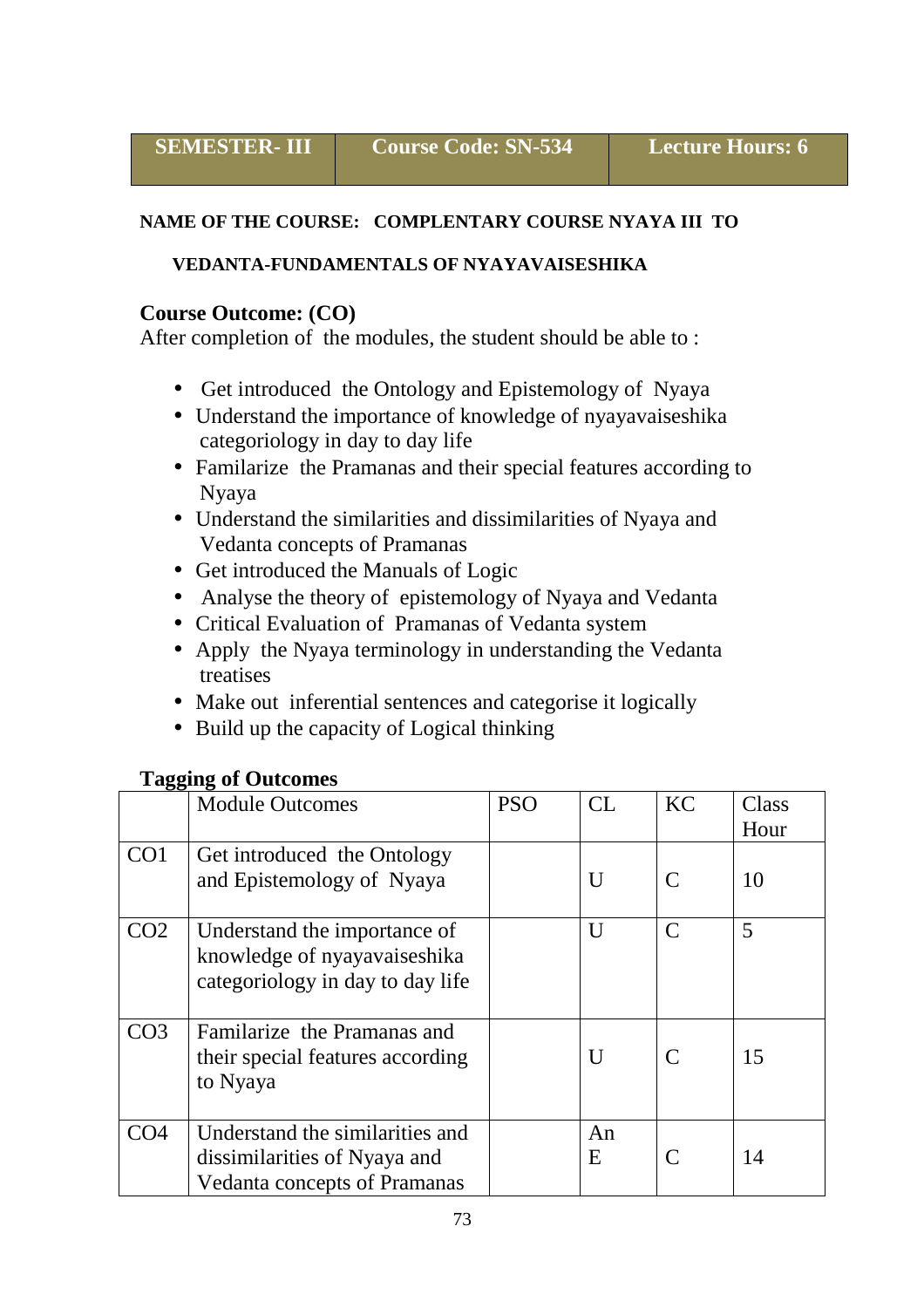| CO <sub>5</sub> | Get introduced the Manuals of<br>Logic                                   | U            | $\mathcal{C}$ | 12 |
|-----------------|--------------------------------------------------------------------------|--------------|---------------|----|
| CO <sub>6</sub> | Analyse the theory of<br>epistemology of Nyaya and<br>Vedanta            | An<br>E      | $\mathcal{C}$ | 12 |
| CO <sub>7</sub> | Critical Evaluation of<br>Pramanas of Vedanta system                     | An<br>E      | p             | 10 |
| CO8             | Apply the Nyaya terminology<br>in understanding the Vedanta<br>treatises | An<br>E      | p             | 10 |
| CO <sub>9</sub> | Make out inferential sentences<br>and categorise it logically            | Ap<br>Create | P             | 10 |
| CO<br>10        | Build up the capacity of Logical<br>thinking                             | Create       | P             | 10 |

**CL**- Cogcitive Level **U**-Understand **R**-Remember **Ap**- Apply **An-** Analyze **E**-Evaluate **KC** –Knowledge Category **C**- Conceptual **F**-Factual **P**-Procedural

# **COURSE CONTENT (CC)**

| <b>Module I</b>   | : Nyayavaiseshika categories in general, Sixteen<br>categories of Nyaya philosophy, Seven | $(15 \text{ Marks})$ |
|-------------------|-------------------------------------------------------------------------------------------|----------------------|
|                   | categories of Vaiseshika, Amalgamation of<br>Nyayavaiseshika, Manuals of                  |                      |
| <b>Module II</b>  | $Logic(\overline{3}$ फरणग्रन्थाः)<br>: Importance of the category Pramana(प्रमाणस्य       | $(20 \text{ Marks})$ |
|                   | प्राधान्यम), Definition and classification of<br>Pramanas(प्रमाणलक्षणम् तदभैदांश्च)       |                      |
| <b>Module III</b> | : Perception- Three types of causes( त्रिविध                                              | (20 Marks)           |
|                   | कारणम), Definition and types of Sannikarsha (                                             |                      |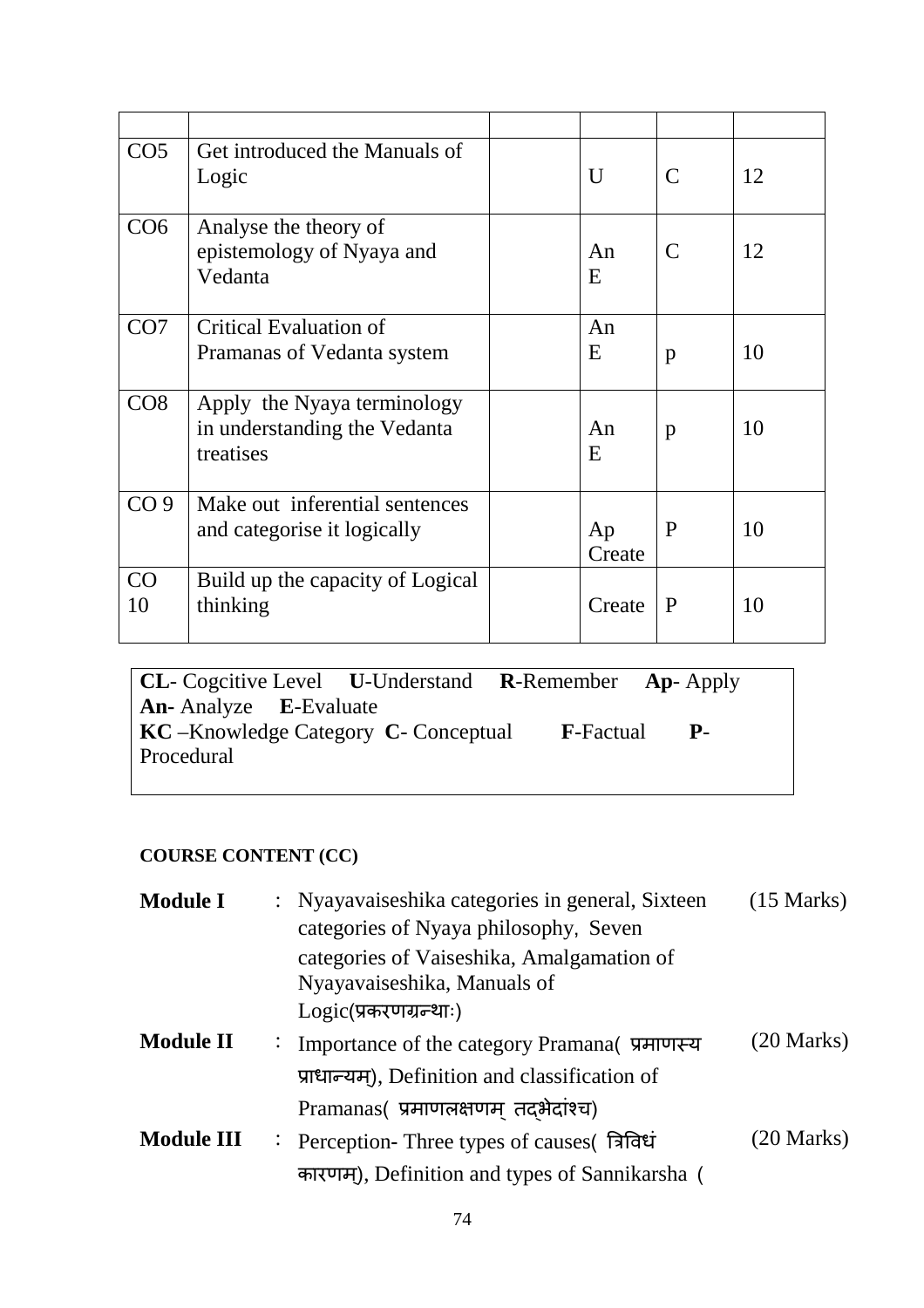षट्सन्निकर्षाः), Inference (अनुमानम-, त्रिविधलिङ्गानि, अनुमानदवैविध्यम $\Box$  व्याप्तिः, हेवाभासः)

**Module IV** : Comparision (उपमानम)्, Verbal Testimony (शब्दः-आप्तः, पदं,वाक्यम $\Box$ ), Inclusion of other pramanas in the four pramanas (अन्येषां प्रमाणानां पथक्प्रमाणत्वखण्डम)

(20 Marks)

# **ERT--. Tarkabhasha( Mana portion only), Kesavamsra , Chowkhamba Sanskrit Series, Varanasi**

# **ACTIVITIES, LEARNING RESOURCES & ASSESSMENT**

# **Suggested Class Room Activities:**

- Assignments.
- Seminar Presentation on selected topics.

# **ASSESSMENT**

25% Continuous / Formative Assessment (see PG Regulations). 75% End-semester/Summative Assessment: 3 hour written Exam.

# **REFERENCES**

- 1. Karikavali 13 karika only ( without Siddhantmuktavali), Viswanathapanchanana, Chowkamba, Varanasi, 1997
- 2. Tarkasangraha , Annambhatta, Chowkamba, Varanasi
- 3. Outlines of Indian Philosophy, jadunath Sinha, New Central Book Agency,Culcutta, 1992, Rs 50
- 4. History of Indian Logic, ( Part-III Modern Logic) , Satish Chandra Vidyabhushan, MLBD, Delhi
- 5. Encyclopedia of Indian Philosophies, Karl.H.Potter, Vol II, Motilal Banarasidas, Delhi 1977 Rs 250.

# **ADDITIONAL REFERENCES**

- 1. http://www.srimatham.com/uploads/5/5/4/9/5549439/nyaya\_phi losophy. pdf
- 2. http://www.iep.utm.edu/nyaya/
- 3. http://www.sanskrit.nic.in/DigitalBook/N/Nyayasiddhantamukt avali.pdf
- **4.** https://archive.org/details/NyayaSiddhantaMuktavaliGadadhari Tika5019Alm22Shlf6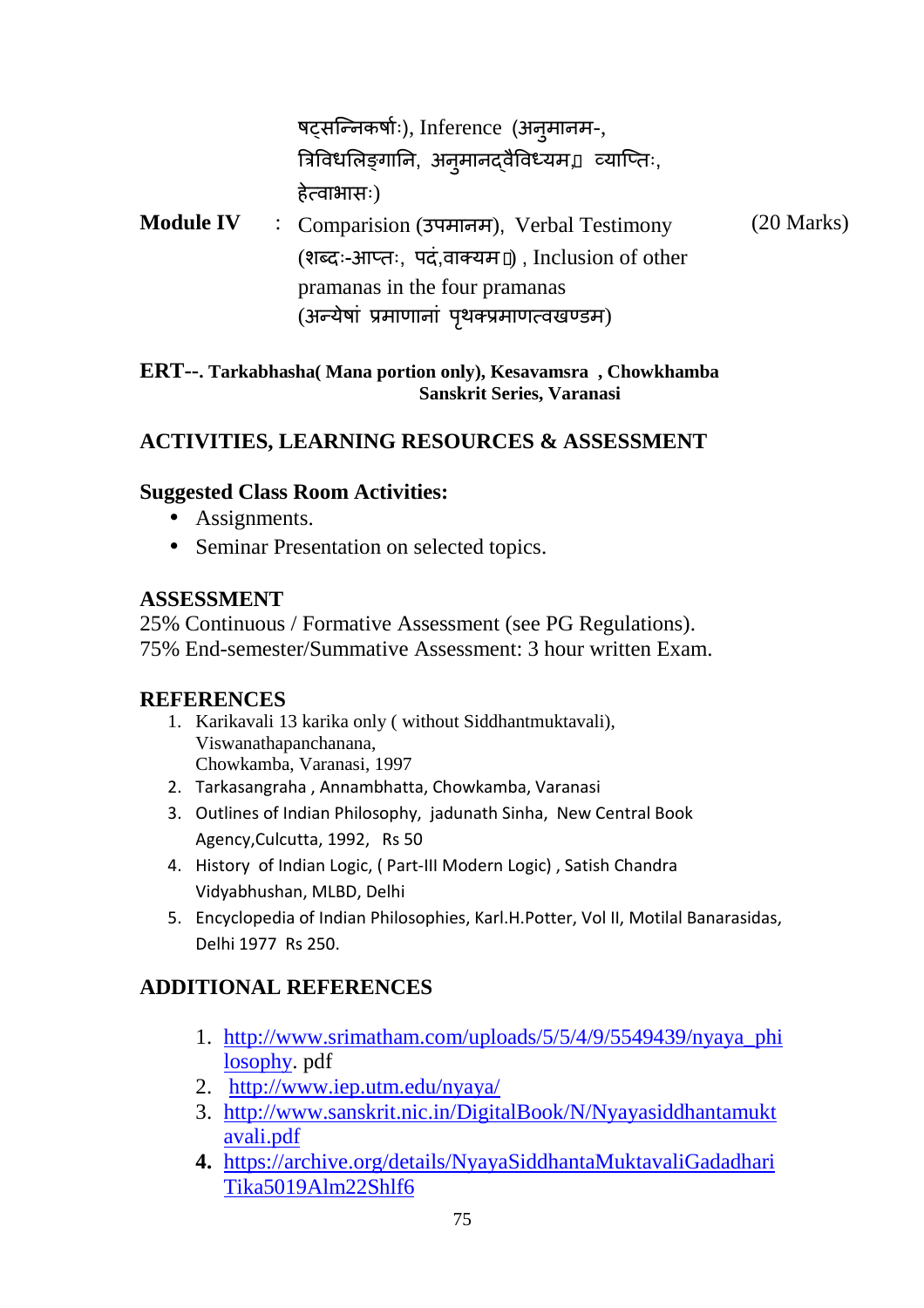### **NAME OF THE COURSE: COMPLENTARY COURSE NYAYA IV TO SAHITHYA- NYAYA THEORY OF COMMUNICATION**

# **Course Outcome: (CO)**

After completion of the modules, the student should be able to :

- Get introduced the Manuals of Logic and understand the Epistemology of Nyayavaiseshika
- Familarize the theory of Verbal testimony in various schools of Philosophy
- Understand the Nyayavaiseshika concept of Verbal testimony
- Understand the application of Vakyarthajnana in Kavya literature
- Apply the the nyaya theories of Sabdabodha in converting slokas into prose order
- Apply the Navyanyaya terminology in easy understanding of Sastrakavyas
	- knowledge
- Develop the translation skills
- Analyse and Apply Navyanyaya terminology in decoding sentences
- Construct sentences using the means of verbal knowledge

# **Tagging of Outcomes**

|                 | <b>Module Outcomes</b>                                                                          | <b>PSO</b> | CI      | <b>KC</b>     | Class<br>Hour |
|-----------------|-------------------------------------------------------------------------------------------------|------------|---------|---------------|---------------|
| CO <sub>1</sub> | Get introduced the Manuals of<br>Logic and understand the<br>Epistemology of<br>Nyayavaiseshika |            | U       | $\mathcal{C}$ | 8             |
| CO <sub>2</sub> | Familarize the theory of<br>Verbal comprehension in<br>various schools of Philosophy            |            | U       | $\mathcal{C}$ | 10            |
| CO <sub>3</sub> | Understand the<br>Nyayavaiseshika concept of<br>Verbal comprehension                            |            | U<br>An | $\mathcal{C}$ | 15            |
| CO4             | Understand the application of                                                                   |            |         |               |               |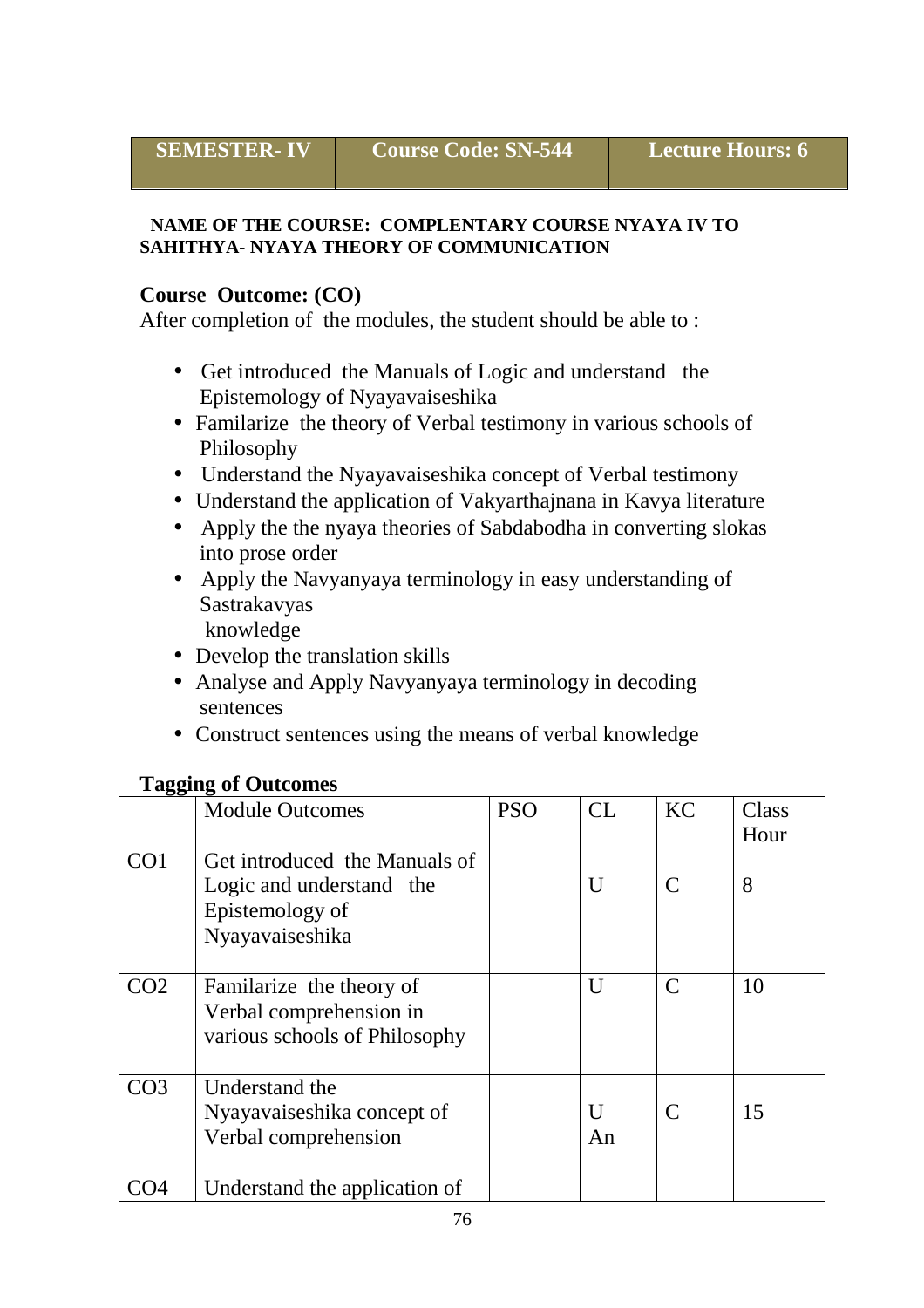|                 | Vakyarthajnana in Kavya<br>literature                                                                 | U       | $\mathcal{C}$      | 15 |
|-----------------|-------------------------------------------------------------------------------------------------------|---------|--------------------|----|
| CO <sub>5</sub> | Understand the use of the<br>nyaya theories of Sabdabodha<br>in converting slokas into prose<br>order | U       | $\mathcal{C}$<br>p | 15 |
| CO <sub>6</sub> | Apply the Navyanyaya<br>terminology in easy<br>understanding of Sastrakavyas                          | U<br>An | $\mathbf{p}$       | 15 |
| CO <sub>7</sub> | Develop the translation skills                                                                        | Ap      | P                  | 10 |
| CO 8            | Analyse and Apply<br>Navyanyaya terminology in<br>decoding sentences                                  | Ap      | P                  | 10 |
| CO <sub>9</sub> | Construct sentences using the<br>means of verbal knowledge                                            | Create  | P                  | 10 |

**CL**- Cogcitive Level **U**- Understand **R** -Remember **Ap**- Apply **An-** Analyze **E**- Evaluate **KC** –Knowledge Category **C**- Conceptual **F**- Factual **P**-Procedural

# **COURSE CONTENT (CC)**

| <b>Module I</b>  | : Manuals of Logic(प्रकरणग्रन्थाः),                | $(10 \text{ Marks})$ |
|------------------|----------------------------------------------------|----------------------|
|                  | Nyayasiddhantamuktavali (                          |                      |
|                  | न्यायसिद्धान्तमुक्तावली, Nyayavaiseshika           |                      |
|                  | Epistemology( न्यायवैशेषिकयोः प्रमाणविचारः)        |                      |
| <b>Module II</b> | : Process of Verbal cognition (शाव्दबोधप्रक्रिया - | $(25 \text{ Marks})$ |
|                  | Word( □दम), Sentence(वाक्यम) Means of              |                      |
|                  | Verbal comprehension (वाक्यार्थज्ञानहेत्ः):        |                      |
|                  | Definition of Potency (आकांक्षा), Implication      |                      |
|                  | (योग्यता), (सन्निधिः)                              |                      |
|                  |                                                    |                      |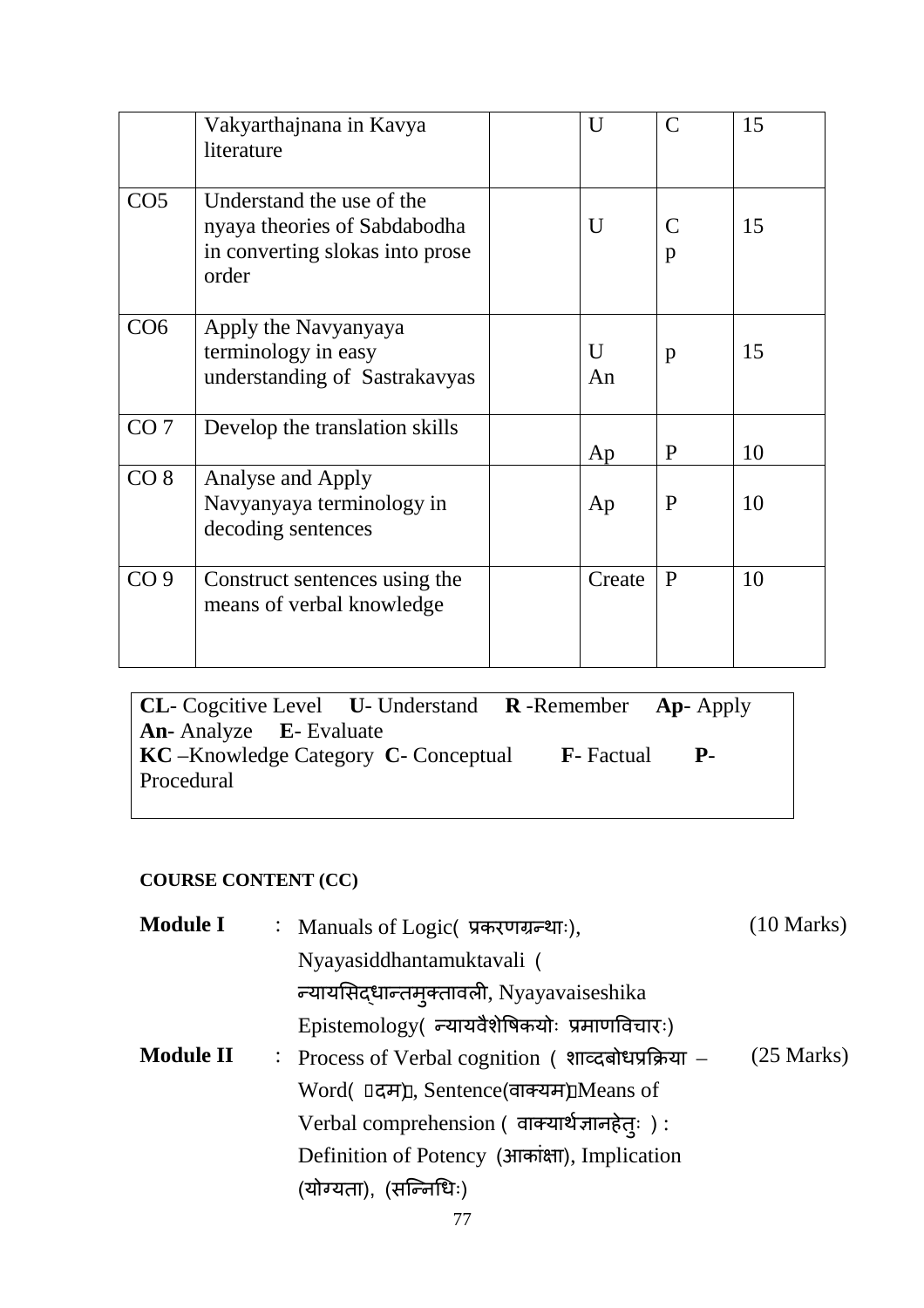| <b>Module III</b> | : Familarize the concepts of Potency (शक्तिः)             | $(25$ Marks)         |
|-------------------|-----------------------------------------------------------|----------------------|
|                   | and Implication (लक्षणा) Means of                         |                      |
|                   | understanding the potency of Word to express              |                      |
|                   | its meaning (शक्तिग्रहोपायाः)                             |                      |
| <b>Module IV</b>  | : Definition of – and illustration of Proximity (         | $(15 \text{ Marks})$ |
|                   | आसत्ति), Compatibility (योग्यता), Expectancy              |                      |
|                   | (आकांक्षा), and Intension(तात्पर्यज्ञानम), Classification |                      |
|                   | of words (पदचात्र्विध्यम्)                                |                      |

**ERT- Karikavali with Nyaya Siddhantamuktavali (Sabdakhanda only), Viswanathapanchanana, Chowkamba, Varanasi, 1997, Rs.200**

# **ACTIVITIES, LEARNING RESOURCES & ASSESSMENT**

## **Suggested Class Room Activities:**

- Assignments.
- Seminar Presentation on selected topics.

## **ASSESSMENT**

25% Continuous / Formative Assessment (see PG Regulations). 75% End-semester/Summative Assessment: 3 hour written Exam.

# **REFERENCES**

- 7. Sabdabodhamimamsa, Vol II & II NSR Tatacharya, Frech Istitute , Pondicherry
- 8. Tarkasangraha , Annambhatta, Chowkamba, Varanasi
- 9. Outlines of Indian Philosophy, jadunath Sinha, New Central Book Agency,Culcutta, 1992, Rs 50
- 10. History of Indian Logic, ( Part-III Modern Logic) , Satish Chandra Vidyabhushan, MLBD, Delhi
- 11. Encyclopedia of Indian Philosophies, Karl.H.Potter, Vol II, Motilal Banarasidas, Delhi 1977 Rs 250.
- 12. Sabdapramanavicharam, Dr.T. Arya Devi, Saparya publication,Thrissur, 1997

# **ADDITIONAL REFERENCES**

- 13. http://www.sanskrit.nic.in/DigitalBook/N/Nyayasiddhantamuktaval i.pdf
- **14.** https://archive.org/details/NyayaSiddhantaMuktavaliGadadhariTik a5019Alm22Shlf6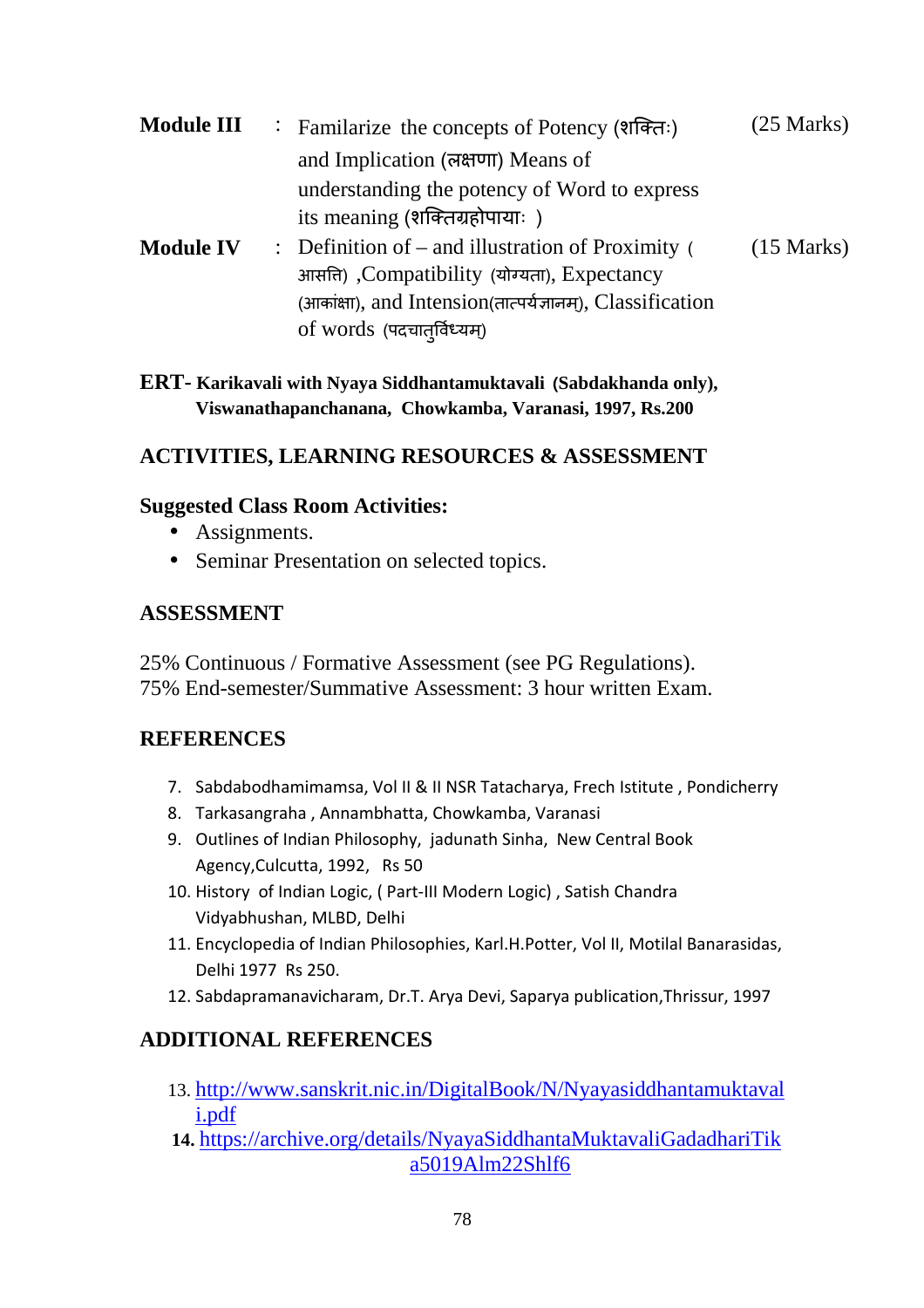# **MODEL QUESTION PAPERS MA SANSKRIT SPECIAL NYAYA 2021 ADMISSION ONWARDS**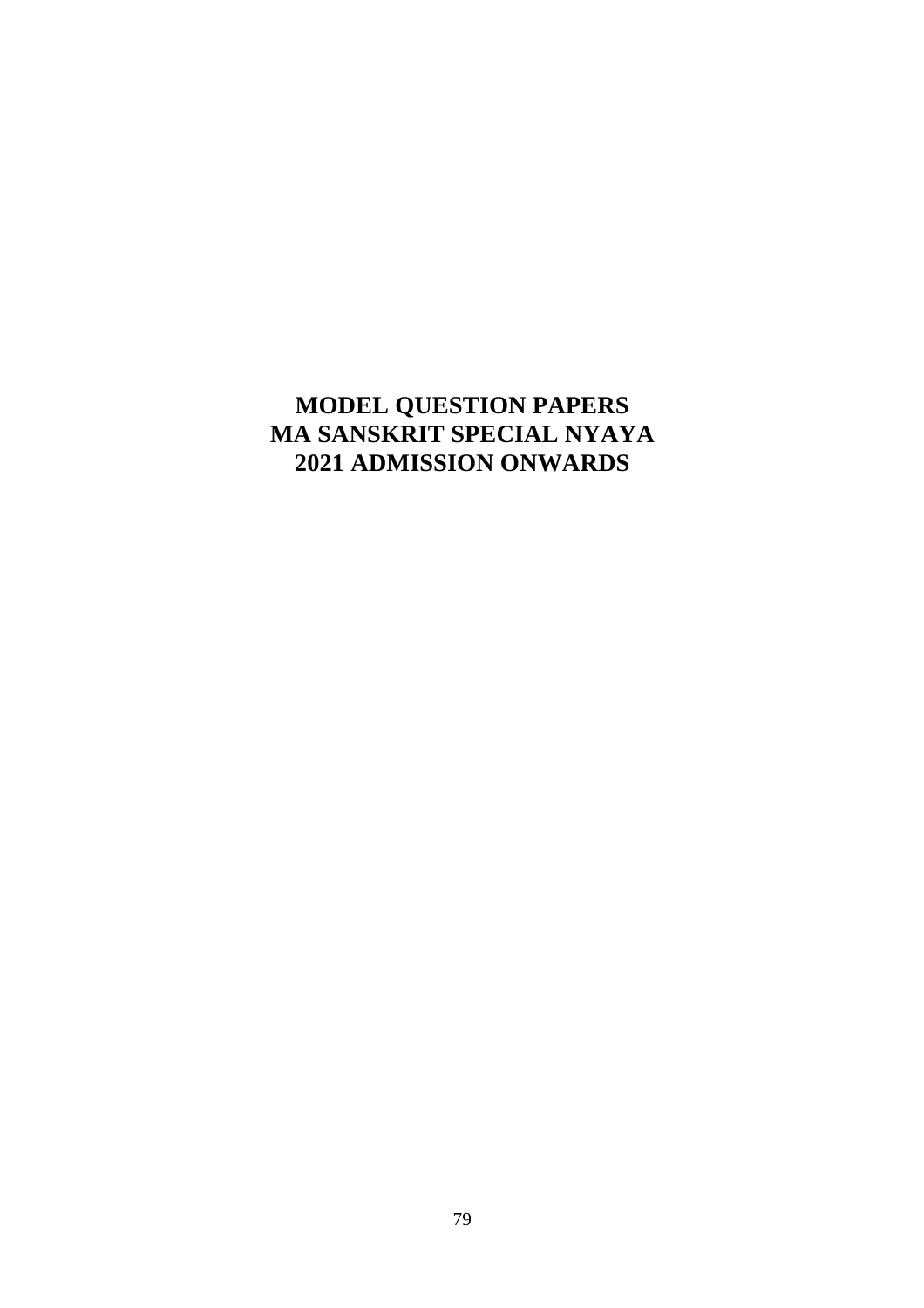### **University of Kerala First Semester MA Sanskrit Nyaya Examination 2021 Admission onwards Pattern of Question paper**

### **Title : NYAYA-I VAISESHIKASUTROPASKARA Subject Code: SN-511 (Chapter 3 & 4)**

**Time : 3 Hrs** Total Marks : 75 सूचना - देवनागरीलिपिरुपयुज्य संस्कृतभाषया उत्तराणि लेखनीयानि **Part A (Answer all questions. Each Question carries 1 mark) I.** सवषां नानाम उरं लखत ् **। (10 x 1 = 10)**   $1.$  वैशेषिकसूत्रकारेण कति पदार्थाः प्रतिपादिताः ?

- $2.$  तर्कसंग्रहस्य कर्ता कः ?
- $3.$  पील्पाकवादिनः के ?
- $4.$   $\overline{r}$ स्यायकन्दली नाम ग्रन्थः केन विरचितः ?
- $5.$  वैशेषिकसूत्रस्य भाष्यरूपं व्याख्यानं किम ?
- 6. श्रीधराचार्येण रचितं वैशेषिकसूत्रव्याख्यानस्य नाम ?
- $7.$  कणादमहर्षिणा कण्ठतः उक्ताः गृणाः के ?
- 8. सप्तपदार्थी केन रचितम्  $?$
- $9.$  अभ्युदयः नाम किम्?
- $10.$  को धर्मः ?

### **Part B (Answer any 5 questions. Each Question carries 2 marks)**

- **II.** पचानां शनानाम उराण लखत ् **\* (5 x 2 = 10)**
- $11.$  शरीरं कतिविधम ? के च ते ?
- $12.$  आत्मनः विशेषग्णाः के ? विशदयत ।
- $13.$  कर्मलक्षणं किम ? पञ्चकर्माणि कानि ?
- 14. पृथिवीलक्षणं किम् ? निरूपयत ।
- $15.$  अनित्यद्रव्याणि कानि ?
- $16.$  एतेन उष्णता व्याख्याता । केन ?
- $17$  मनसः लिङ्गं किम् ?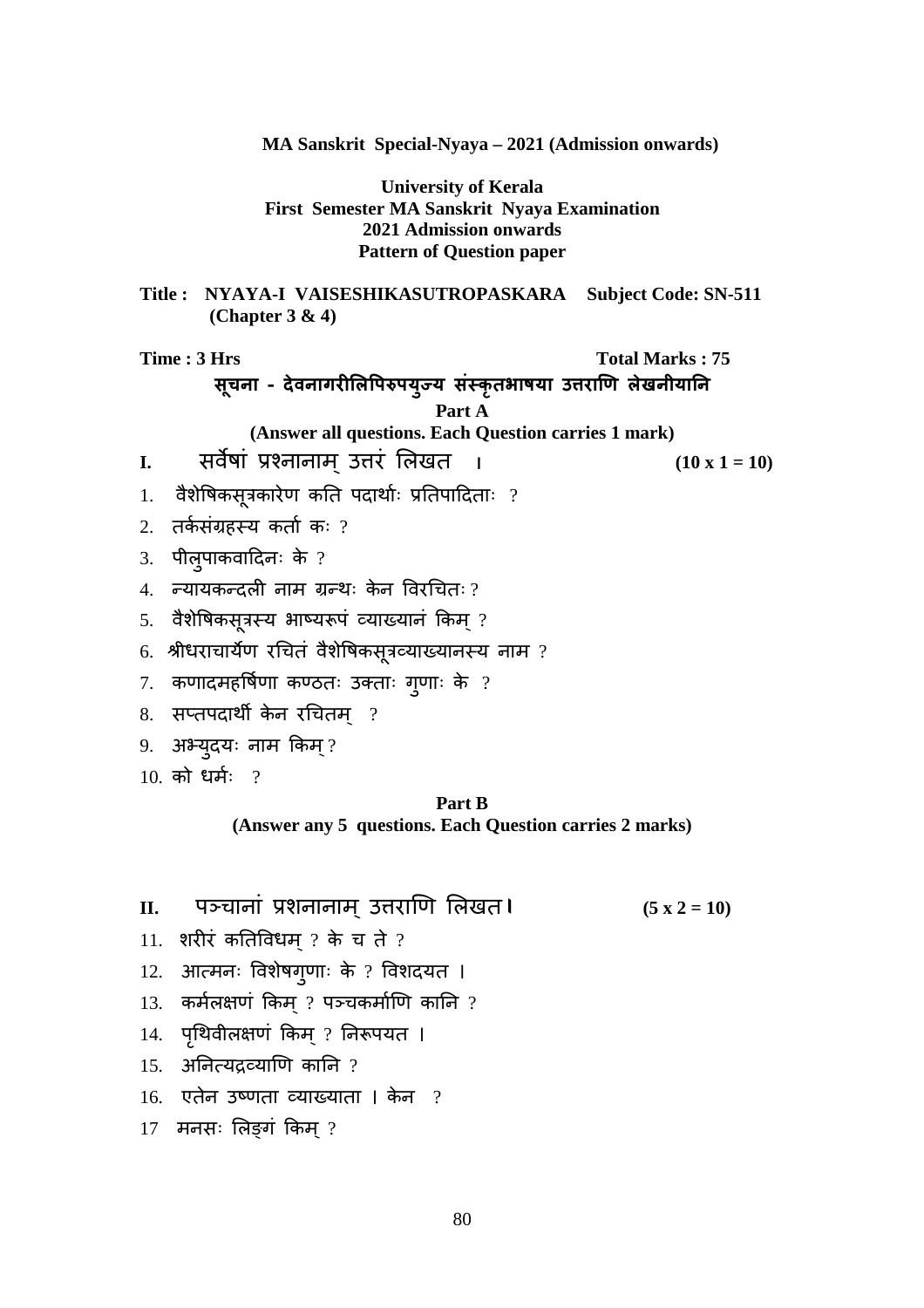- **III.** पञ्चानां प्रश्नानां पुटात्मकरूपमुत्तराणि लिखत (5 x 5 = 25)
- 18. शब्दलिङ्गाविशेषाद्विशेषलिङ्गाभावाच्च ।
- 19. तद्वचनादाम्नायस्य प्रामाण्यम् ।
- 20. क्रियागुणवत् समवायिकारणमिति द्रव्यलक्षणम् ।
- 21. रूपरसगन्धरूपर्शवती पृथिवी ।
- 22. प्रसिद्धाः इन्द्रियार्थाः ।
- 23. कारणाभावात्कार्याभावः ।
- 24 तेजो रुपस्पर्शवत् ।

### **Part D**

# **(Answer any 2 questions. Each Question carries 15 marks)**

- IV. दवयोः निबन्धात्मकमुत्तरं लिखत **(2x 15 = 30)** 
	-
- 
- 25. आत्मानुमानं सविस्तरं प्रतिपादयत ।
- 26. हेत्वाभासान् यथाग्रन्थं विशदयत ।
- $27.$  मनसः अणुत्वं स्थापयत ।
- 28. वायोः अतीन्द्रियत्वं उपपादयत ।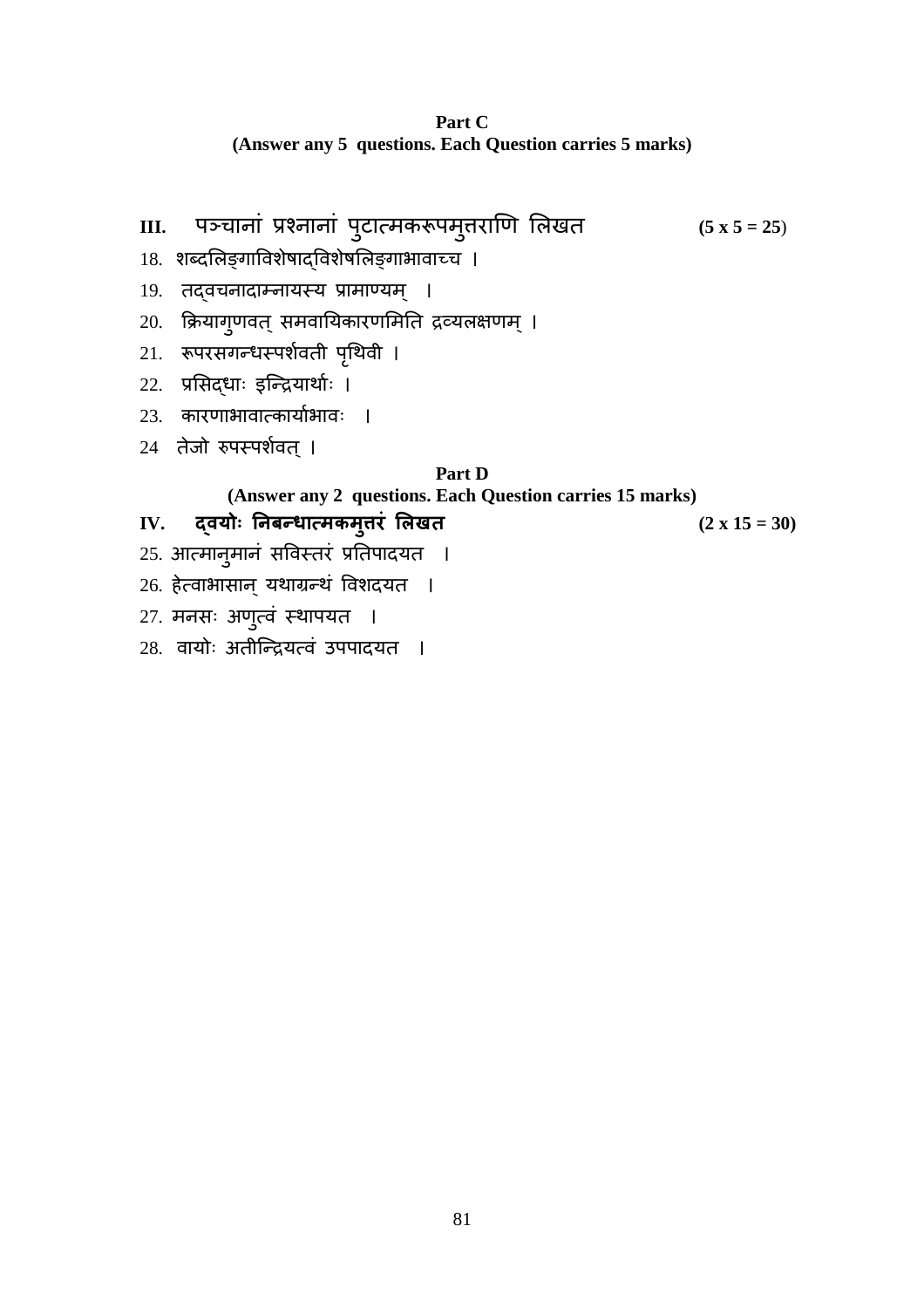**2021 Admission onwards Pattern of Question paper Title : NYAYA-II NYAYAKUSUMANJALI Subject Code: SN-512 ( STABAKA I & II) Time : 3 Hrs** Total Marks : 75 सूचना - देवनागरीलिपिरुपयुज्य संस्कृतभाषया उत्तराणि लेखनीयानि **Part A (Answer all questions. Each Question carries 1 mark) I.** सवषां नानाम उरं ल ् खत **। (10 x 1 =**   $1.$  न्यायकुसुमाञ्जलौ प्रतिपद्यविषयः कः ?  $2.$  ईश्वरसाधकप्रमाणं किम् ?  $3.$  लक्षणावली केन विरचिता  $2$ 4.  $\epsilon$ यायकुसुमाञ्जलौ मङ्गलव्याख्याने पक्षद्वयं किम् ?

**MA Sanskrit Special-Nyaya – 2021 (Admission onwards)** 

**University of Kerala First Semester MA Sanskrit Nyaya Examination** 

- $5.$  प्रत्यक्षमात्रप्रमाणवादी कः ?
- $6.$  वैशेषिकमते उपमानं कुत्र अन्तर्भवति ?
- $7.$  अपोहो नाम किम्  $?$

**10)** 

 $8.$  कादाचित्कत्वं नाम किम  $?$ 

9. सर्वकार्यद्रव्यध्वंसः कः ?

 $10.$  तदभावावेदकप्रमाणसद्भावाद् इति कस्य विप्रतिपतिः ?

### **Part B (Answer any 5 questions. Each Question carries 2 marks)**

# **II.** पचानां शनानाम उराण लखत ् **\* (5 x 2 = 10)**

- $11.$  मनीषिणः परमात्मनः उपासनार्थं कयोः मार्गमामनन्ति ?
- 12. बुदधैः नित्यत्वे को दोषः आपादितः।
- 13. इन्द्रियाणां मनसः अहङ्कारस्य बुद्धैः च व्यापाराः के ?
- 14. कारणात् कार्यानुमानस्य एकमुदाहरणं लिखत ? ।
- $15.$  पञ्चविप्रतिपत्तीः लिखत ?
- $16.$  परतःप्रामाण्यवादं निरूपयत ?
- $17$  मीमांसकाभिमतं शक्तिसिद्धान्तं निराकुरुत ?

# **Part C**

82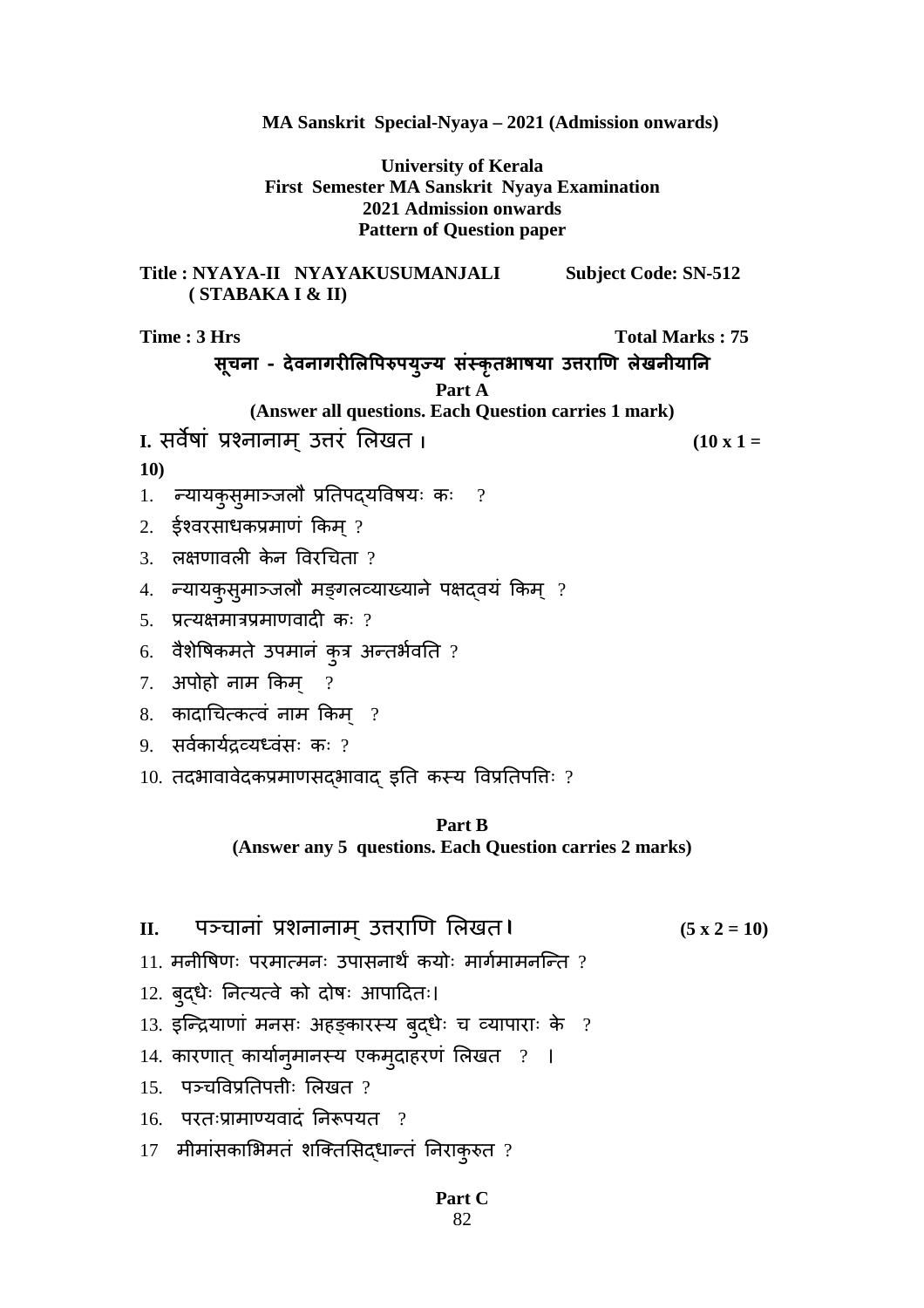- III. पञ्चाना कारिकाणा व्याख्यान कु
- 18. सापेक्षत्वादनादित्वाद् वैचित्र्याद् विश्ववृत्तितः। प्रत्यात्मनियमाद् भुक्तेरस्ति हेतुरलौकिकः ।।
- 19. हेतुभूतिनिषेधो न स्वानुपाख्यविधिर्न च । स्वभाववर्णना नैवमवधेर्नियतत्वतः ।।
- $20.$  विफला विश्ववृत्तिर्नो न दुःखैकफलापि वा ।  $550$ टलाभफला नापि विप्रलम्भो $f$ पि नेदृशः ।।
- 21. वर्षादिवद्भवोपाधिर्वृत्तिरोधः सुषुप्तिवत् । उद्भिद्वृश्चिकवद् वर्णा मायावत् समयादयः ।।
- 22. कर्तृधर्मा नियन्तारश्चेतिता च स एव नः । अन्यथा $f$ नपवर्गः स्यादासंसारो $f$ थवा ध्रुवः
- 23. न वैजात्यं विना तत्स्यान्न तस्मिन्ननुमा भवेत् । विना तेन न तत्सिद्धिर्नाध्यक्षं निश्चयं विना ।।
- 24 हेतुशक्तिमनादृत्य नीलादपि न वस्तु सत् । तद्युक्तं तत्र तच्छक्तिमिति साधारणं न किम् ।।

### **Part D (Answer any 2 questions. Each Question carries 15 marks)**

IV. दवयोः निबन्धात्मकमुत्तरं लिखत **(2x 15 = 30)** 

 $(5 x 5 = 25)$ 

- 25. चार्वाकस्य शरीरात्मवादं कुसुमाञ्जलिदिशा निराकुरुत ।
- 26. अनादित्वपक्षमाश्रित्य अलौकिकं परलोकसाधनं विशदयत ।
- 27. प्रमा ज्ञानहेत्वतिरिक्तहेत्वधीना, कार्यत्वे सति तद्विशेषात् अप्रमावत्-विशदयत ।
- 28. सम्प्रदायस्य ह्रासं व्यवस्थाप्य आचारस्य श्रुतिमूलकत्वं प्रतिपादयत ।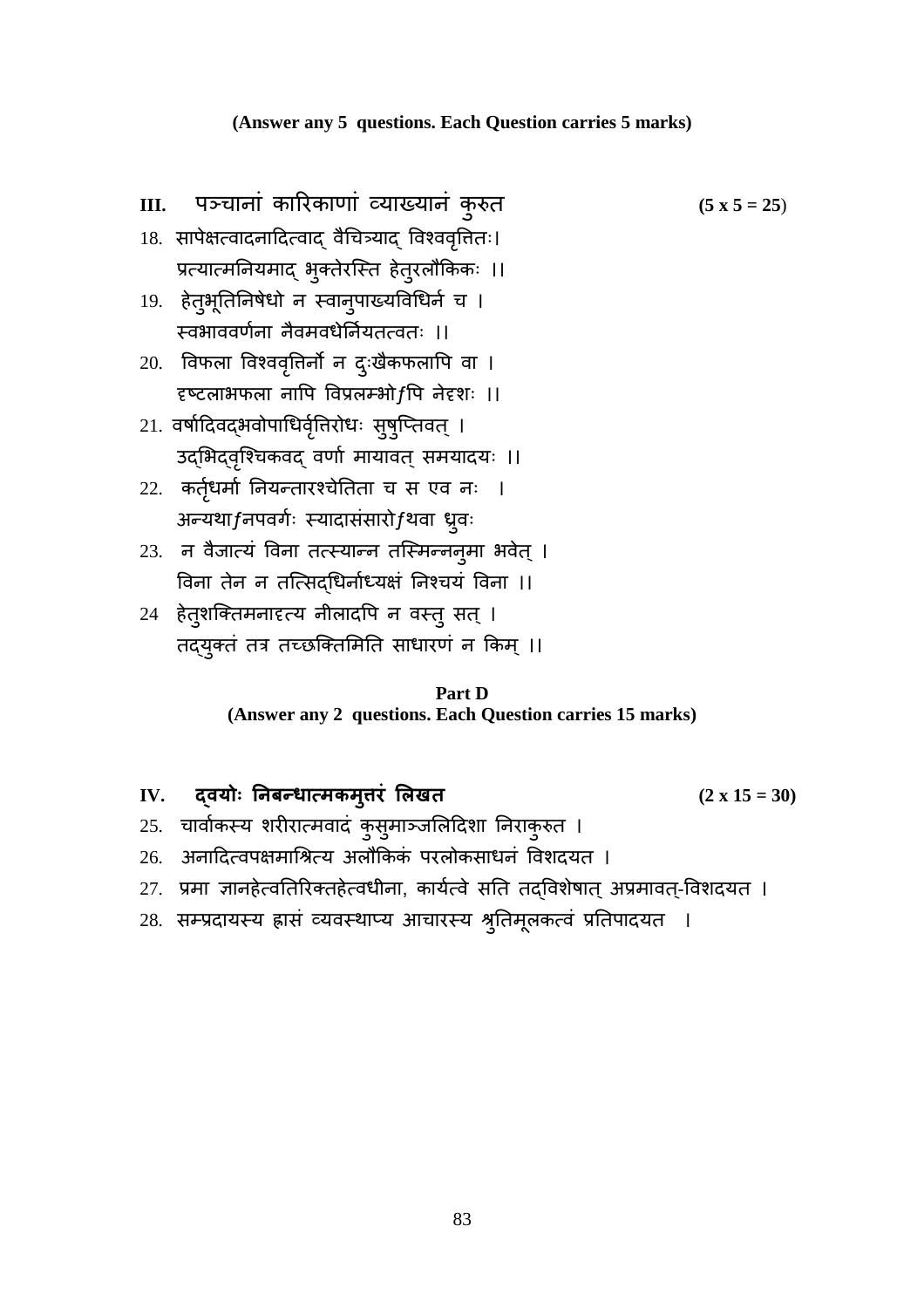### **University of Kerala First Semester MA Sanskrit Nyaya Examination 2021 Admission onwards Pattern of Question paper**

**Title: NYAYA-III TECHNICAL LITERATURE Subject Code: SN-513 IN SANSKRIT Time : 3 Hrs** Total Marks : 75

### **Part A I.** Answer all questions. Each Question carries 1 mark  $(10 \times 1 = 10)$

- 1. Who is known as Kerala Vyasa ?
- 2. Who is the author of Mukundamala ?
- 3. The last part of Vedic Literature is known as ......... ?
- 4. Ayurveda is known as the upaveda of…………… ?
- 5. Who wrote Ashtanga Sangraha ?
- 6. Which is known as 'Mukha' among the Vedangas ?
- 7. Which is the longest and one of the important Upanishad ?
- 8. Name the author of Natyasastra ?
- 9. Specify the number of Vedangas ?
- 10. What is Dharma ?

### **Part B**

### **II.** Answer any 5 questions. Each Question carries  $2 \text{ marks}$  ( $5 \text{ x } 2 = 10$ )

- 11. What is meant by Vastu ?
- 12. What is the concept of Ayurveda ?
- 13. What are the four stages of Vedic Literature ?
- 14. Which Upanishads are known as 'Dasopanishad' in Ancient India ?
- 15. Name the Pramanas accepted by Ayurveda ?
- 16. Name the positions of trees ?
- 17 Who is known as Kerala Panini and why ?

#### **Part C**

### **III. Answer any 5 questions. Each Question carries 5 marks (5 x 5 = 25**)

- 18. Panchabhuta Siddhanta
- 19. Aranyaka
- 20. Mushikavamsa
- 21. Charakasamhitha
- 22. Tridoshasiddhanta
- 23. Vastuvidya
- 24. Jyotisha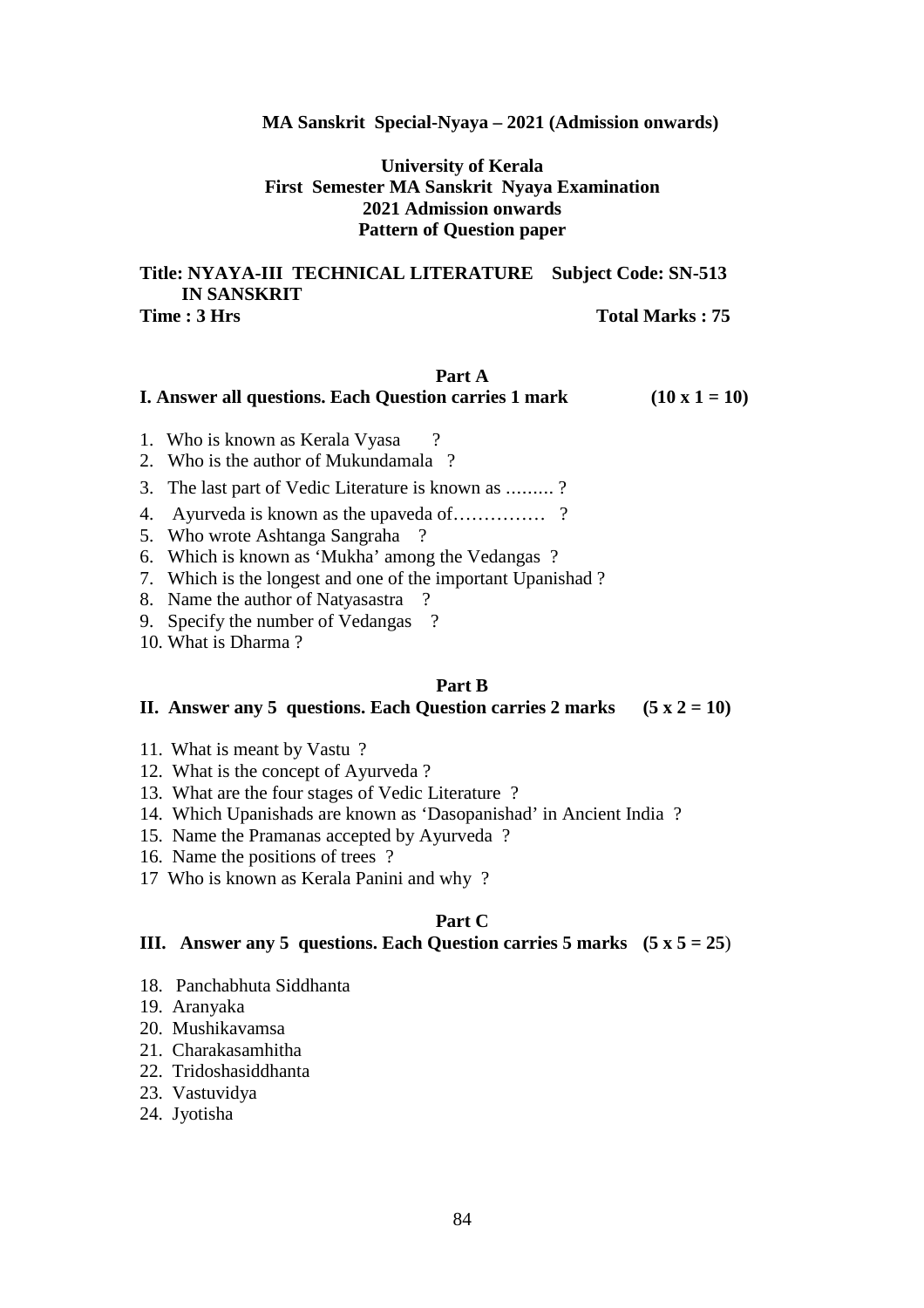### **Part D**

# **IV. Answer any 2 questions. Each Question carries 15 marks (2 x 15 = 30)**

- 25. Scope of Technical Literature in Sanskrit
- 26. Write an essay on Aranyakas
- 27. Scientific Astronomy in India
- 28. Contribution of Ramapanipada to Kerala Sanskrit Literature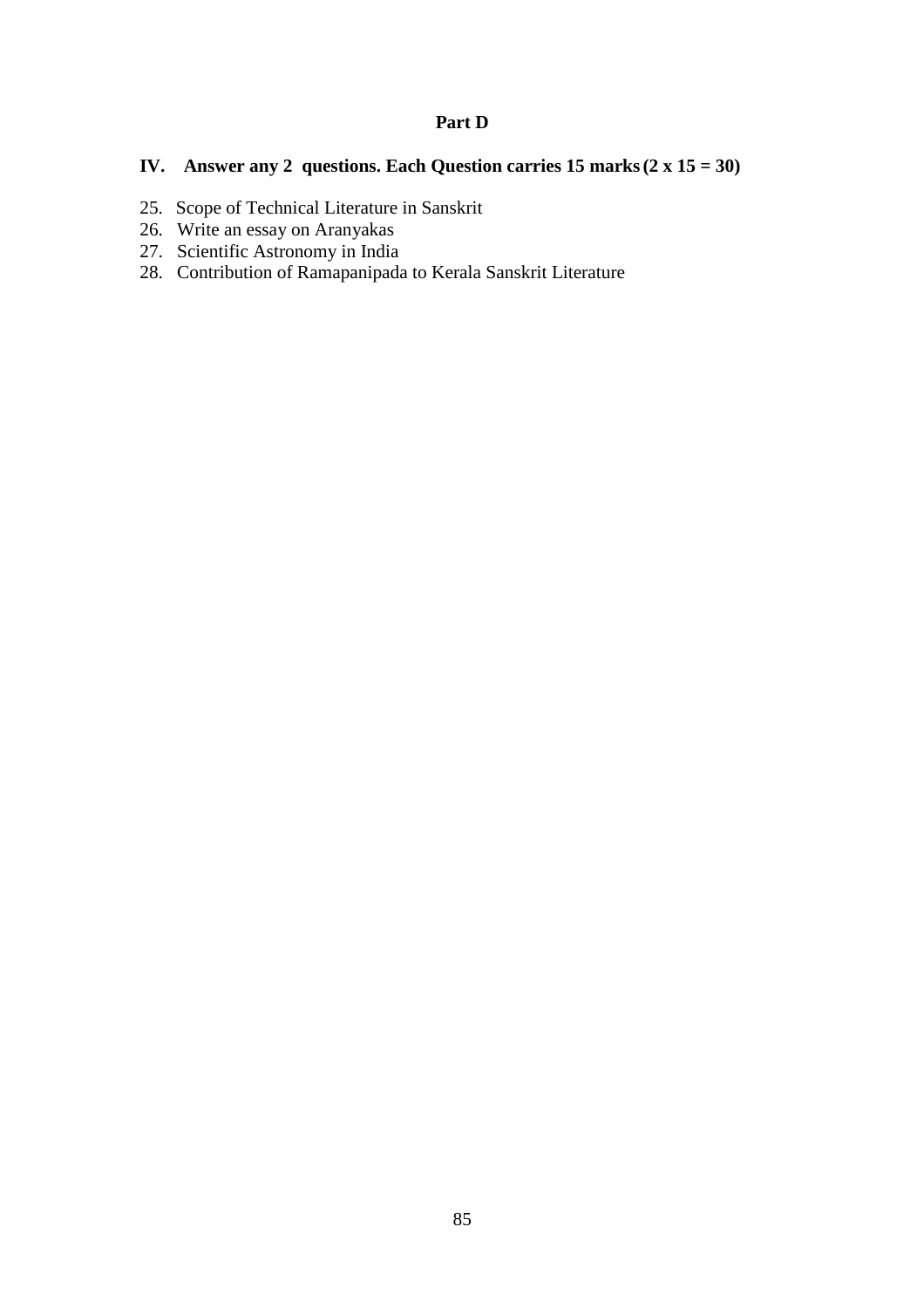**University of Kerala First Semester MA Sanskrit Nyaya Examination 2021 Admission onwards Pattern of Question paper** 

### **Title : COMPLEMENTARY I - JYOTISHA Subject Code: SJ-514 KALAMANAVICHINTHANAM**

**Time : 3 Hrs** Total Marks : 75 सूचना - देवनागरीलिपिरुपयुज्य संस्कृतभाषया उत्तराणि लेखनीयानि **Part A (Answer all questions. Each Question carries 1 mark) I.** सवषां नानाम ्उरं लखत **। (10 x 1 = 10)**   $1.$  मूर्ताः कालाः के ?  $2.$  कलियुगे कति सौरवर्षाणि सन्ति ?  $3.$  एकस्मिन् अहोरात्रे कति नाडिकाः सन्ति ?  $4.$  कालपुरुषस्य शीर्षावयवराशिः कः ? 5. जुतुमराशः कः ? 6. रवेः नीचराशः ?  $7.$  चौलमुहूर्ते चतुर्थे भौमश्चेत् किं फलम्  $2$ 8. विवाहकाले कन्यावरयोः कस्य ग्रहस्य शुद्धी आवश्यकी ? 9. जननात्परं कस्मिन् दिवसे नामकरणं शुभम् ?  $10.$  विप्राणां व्रतबन्धनं कदा ? **Part B (Answer any 5 questions. Each Question carries 2 marks)** 

**II.** पचानां नानाम उराण लखत ् **\* (5 x 2 = 10)** 

- $11.$  सूर्यमयासुरसंवादं विशदयत ?
- 12. सूक्ष्मकालं विशदयत ।
- $13.$  षड़वर्गाः के ?
- $14.$  क्रूरराशयः के ?
- $15.$  मुण्डनमुहूर्ते त्याज्याः तिथयः के ?

16. कन्यावरणमुहूर्ते युज्यनक्षत्राणि लिखत ।

17. सिप्रनक्षत्राणि कानि  $\theta$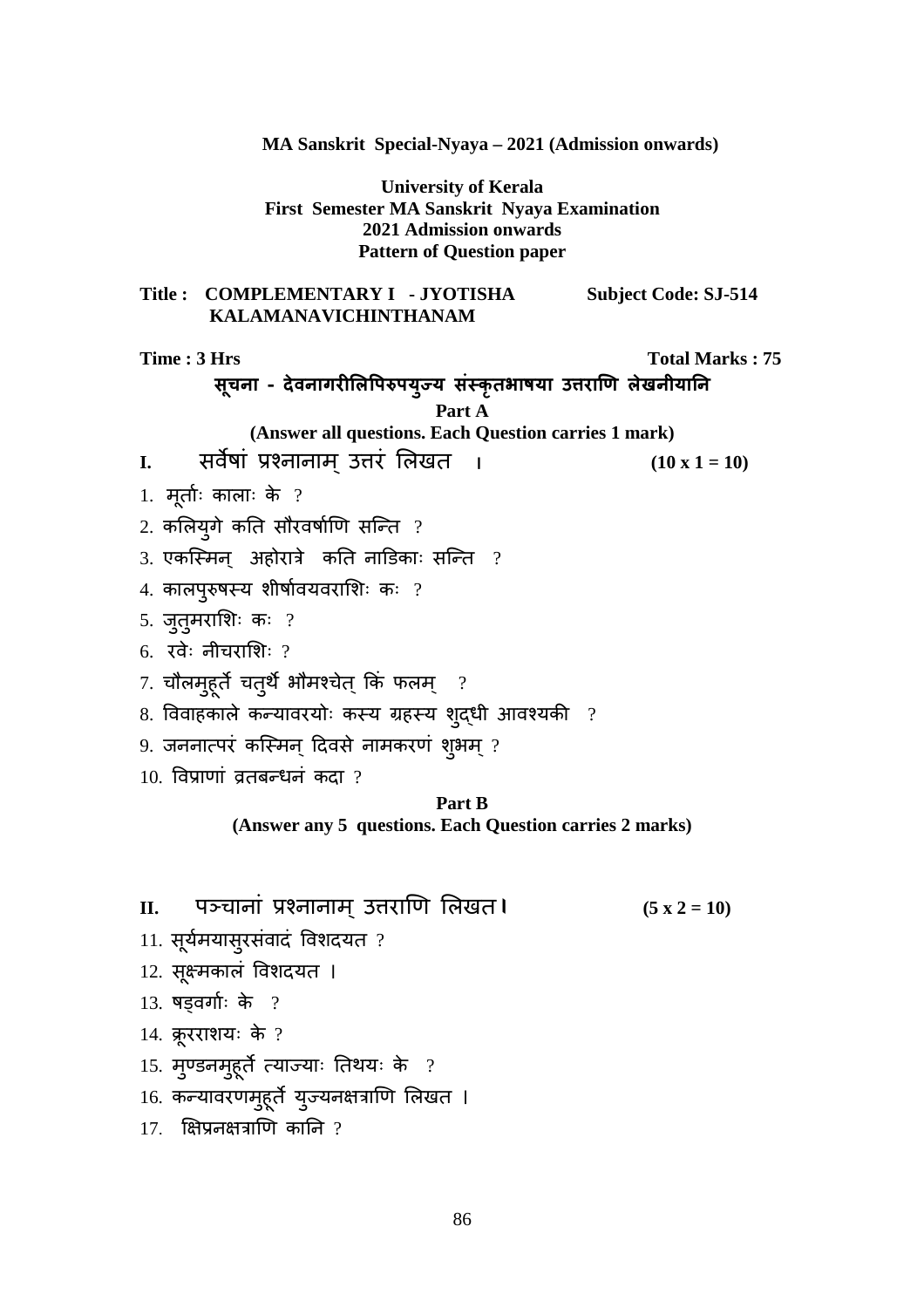- 19. मनुष्यमानानि स्पष्टयत ।
- 20. केन्द्रादिराशयः विशदयत ।
- 21. ग्रहाणाम् उच्चनीचराशयः ।
- 22. चौलकर्माणि केन्द्रस्थग्रहाणां फलं निरूपयत ।
- 23. वरवरणमुहूर्त विशदयत ।
- 24. नामकरणमुहूर्त स्पष्टयत ।

# **Part D**

### **(Answer any 2 questions. Each Question carries 15 marks)**

IV. द्**वयोः निबन्धात्मकमुत्तरं लिखत** (2 x 15 = 30)

- 25. कल्पप्रमाणं विशदयत ।
- 26. सोदाहरणं षड्वर्गानयनं विशदयत ।
- $27.$  मुण्डनमुहूर्त सप्रमाणं स्पष्टयत ।
- 28. व्रतबन्धमुहूर्तः विशदयत ।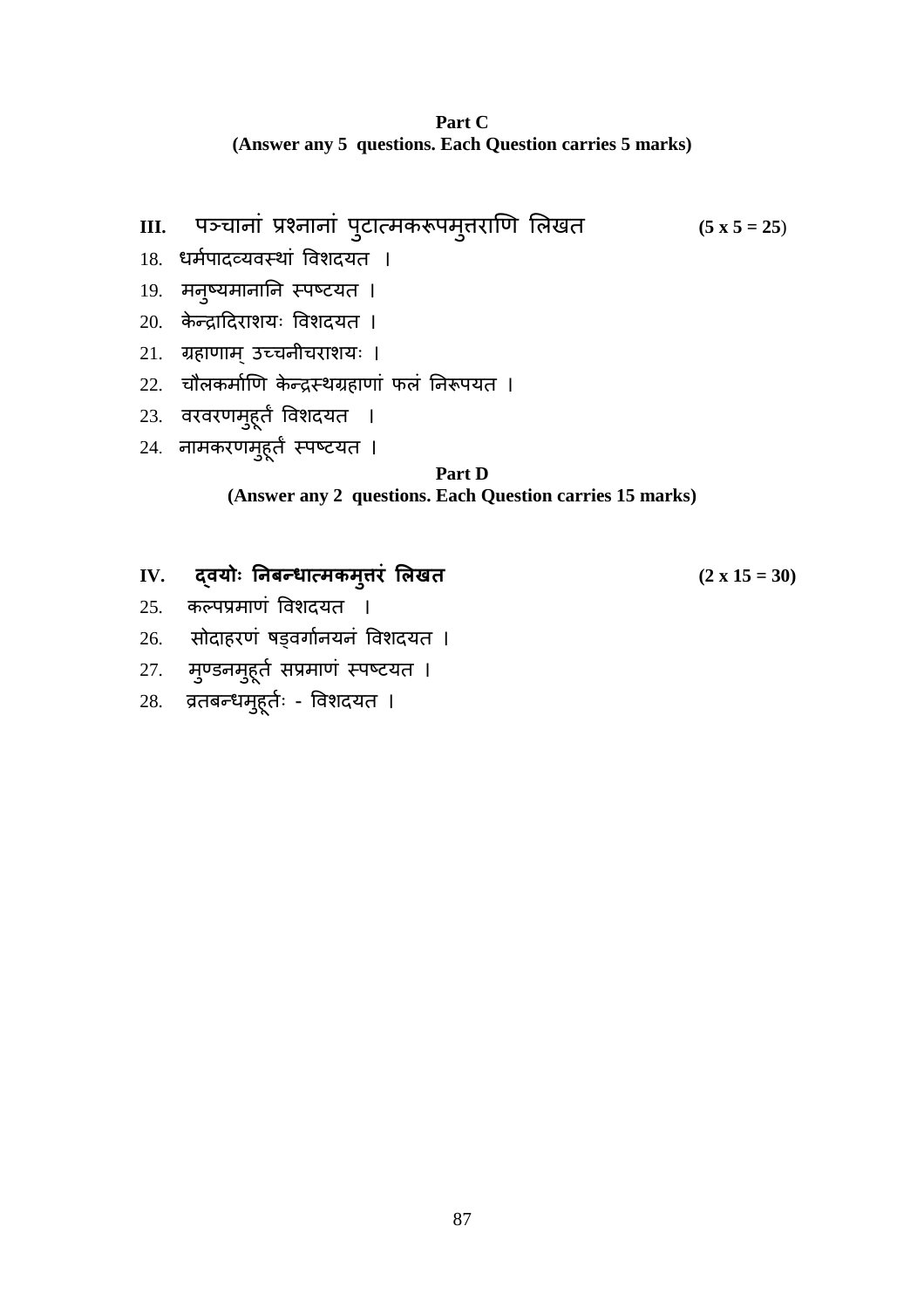### **University of Kerala Second Semester MA Sanskrit Nyaya Examination 2021 Admission onwards Pattern of Question paper**

**Title : NYAYA-IV NYAYABHASHYAM Subject Code: SN-521 (CHAPTER III & IV)** 

Time : 3 Hrs Total Marks : 75

सूचना - देवनागरीलिपिरुपयुज्य संस्कृतभाषया उत्तराणि लेखनीयानि

**Part A (Answer all questions. Each Question carries 1 mark)**

**I.** सवषां नानाम ्उरं लखत **। (10 x 1 = 10)** 

 $(5 x 2 = 10)$ 

- $1.$  केन अर्थ प्रमिणोति  $2.2$
- $2.$  व्यपदेशः कतिविधः ?
- $3.$  कति प्रमेयानि सन्ति  $2$
- $4.$  प्रेत्यभावः कः ?
- 5. सर्वमनित्यम् । कुतः ?
- $6.$  कः न्यायः ?
- $7.$  प्रयोजनं नाम किम  $\,$  ?
- $8.$  दोषस्य लक्षणं किम ?
- 9. कस्य प्रवृत्तिनिवृत्ती स्यात्  $\cdot$  ?
- $10.$  दुःखं कतिविधम् ?

**Part B (Answer any 5 questions. Each Question carries 2 marks)** 

- II. पञ्चसूत्राणि व्याख्यात ।
- 
- 11. दर्शनस्पर्शनाभ्यामेकार्थग्रहणात ।
- 12. शरीरदाहे पातकाभावाद ।
- 13. इन्द्रियान्तरविकारात ।
- 14. कर्माकाशसाधम्यात् संशयः ।
- 15. ईश्वरः कारणं पुरुषकर्माफल्यदर्शनात् ।
- 16. तेषां मोहः पापीयान्नामूढस्येतरेतरोत्पतेः ।
- 17 साध्यसमत्वादहेतुः ।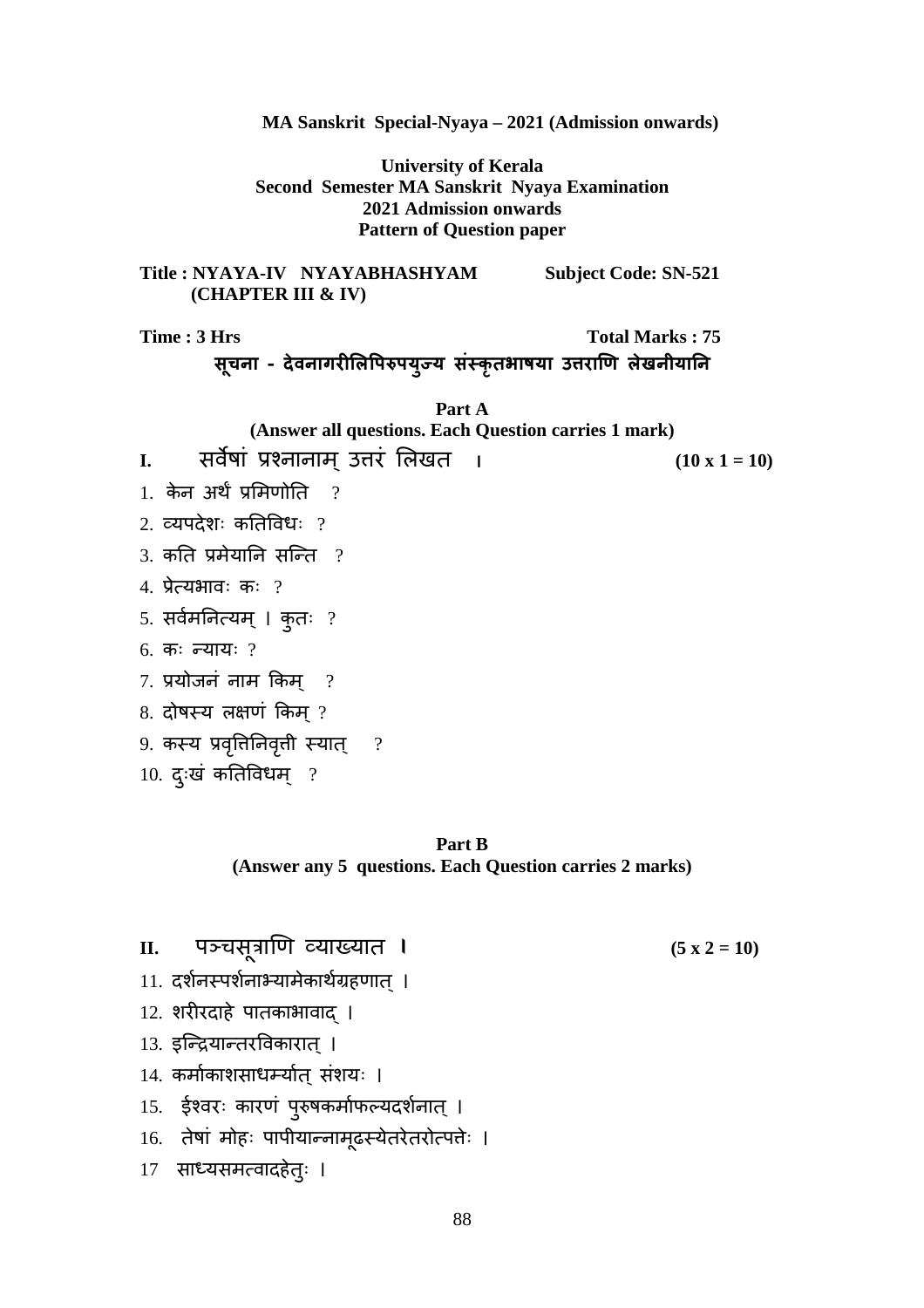- III. पञ्चानां प्रश्नानां पुटात्मकमुत्तराणि लिखत **(5 x 5 = 25**)
- 18. शरीरव्यतिरेकात्मानं निरूपयत ।
- 19. बुद्धेरनित्यत्वं स्थापयत ।
- $20$  मनोभिन्नमात्मा इति व्यवस्थापयत ।
- $21.$  केन प्रकारेण व्यक्तं शरीरादुत्पद्यते ?
- 22. चक्षुरद्वैतत्वं स्थापयत ।
- 23. फलपरीक्षामुपपादयत ।
- $24$  संसारः कथमुत्पद्यते ?

## **Part D (Answer any 2 questions. Each Question carries 15 marks)**

- IV. दवयोः निबन्धात्मकमुत्तरं लिखत **(2x 15 = 30)** 
	-
- $25.$  बुद्धैरात्मगुणत्वं स्थापयत ।
- 26. सर्वानित्यत्ववादमुपपादयत ।
- 27. दोषत्रैराश्यं उपपादयत ।
- $28.$  अपवर्गस्वरूपं किम् ? अपवर्गप्राप्तिः कथम् ?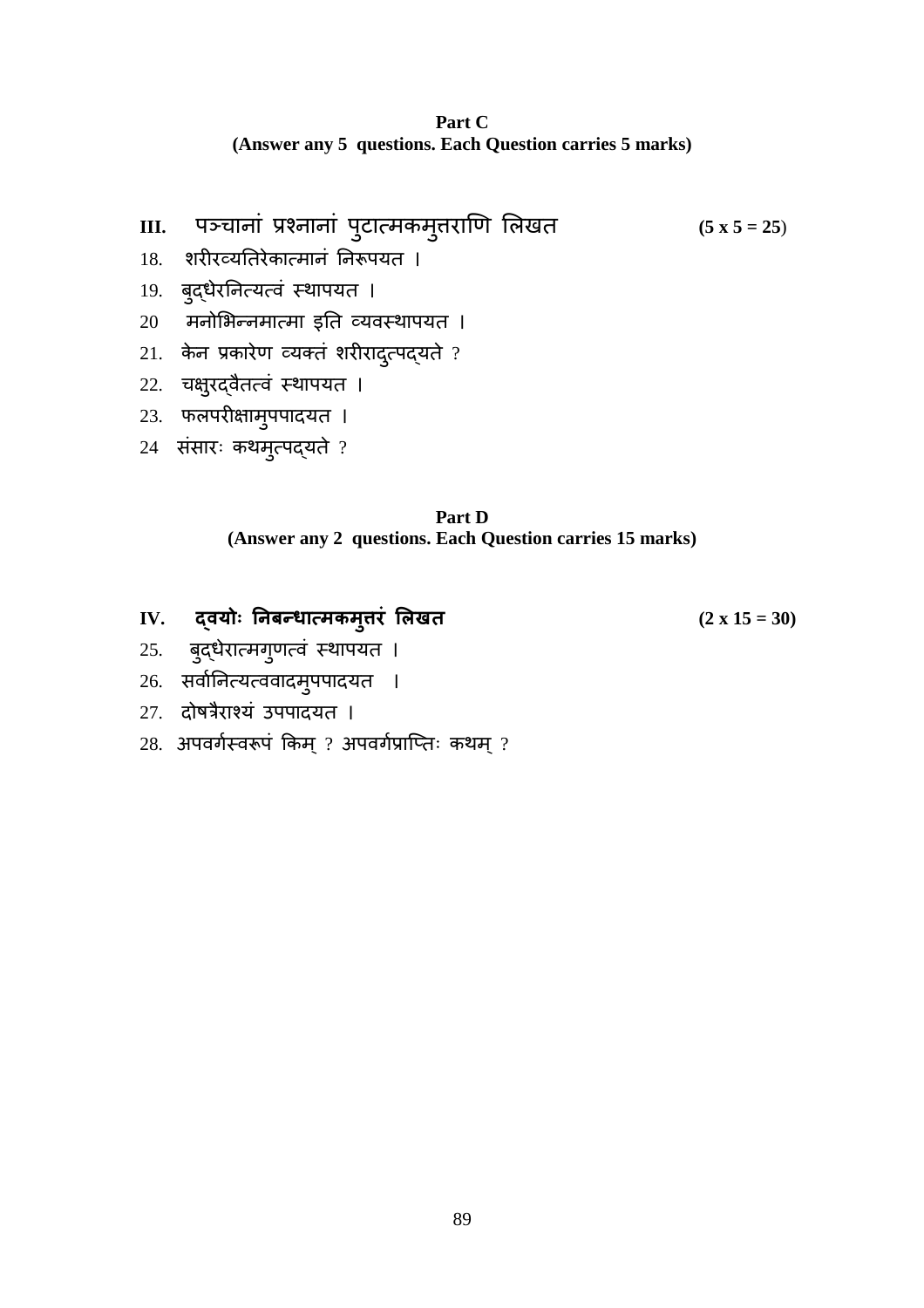### **University of Kerala Second Semester MA Sanskrit Nyaya Examination 2021 Admission onwards Pattern of Question paper**

**Title: NYAYA-V NYAYAKUSUMANJALI Subject Code:SN-522 (STABAKA III & IV) Time : 3 Hrs** Total Marks : 75 सूचना - देवनागरीलिपिरुपयुज्य संस्कृतभाषया उत्तराणि लेखनीयानि **Part A** 

**(Answer all questions. Each Question carries 1 mark)** 

**I.** सवषां नानाम उरं लखत ् **। (10 x 1 = 10)** 

- $1.$ ईश्वरविषये तृतीयाविप्रतिपतिः केषाम् ?
- $2.$  वैशेषिकाः कति प्रमाणानि अङ्गीकुर्वन्ति ?
- $3.$  भासर्वज्ञेन कति प्रमाणानि अङ्गीक्रियते ?
- $4.$  उदयनोक्तं प्रमालक्षणं किम् ?
- $5.$  ज्ञातता नाम किम  $?$
- $6.$  भाट्टानां मते इन्द्रियार्थसन्निकर्षः कतिविधः ?
- $7.$  प्रवृतेः कारणं किम्  $?$
- $8.$  तृतीयविप्रतिपत्तेः अवान्तरविप्रतिपत्तयः कति  $\,$  ?
- $9.$  उपाधिलक्षणं किम $\,$  ?
- $10.$  नभोगुणः कः ?

### **Part B (Answer any 5 questions. Each Question carries 2 marks)**

- **II.** पचानां शनानाम उराण लखत ् **\* (5 x 2 = 10)** 
	-

- $11.$  पर्वतो वहिनमान् इति निश्चयेन निषेध्यः कः ?
- $12.$  योग्यान्पलब्धिरेव अभावग्राहिका इति कस्य मतम्, क्तः ?
- $13.$  प्रत्यक्षस्य सामग्री कतिविधा ?
- $14.$  इष्टसिद्धिः प्रसिद्धें $f$ शे इत्यत्र ईश्वराभावसाधकानुमानं कथं निराकरोति ? ।
- $15.$  शब्दप्रमाणेन ईश्वरबाधकत्वं कथं भवति ?
- $16.$  शब्दध्वंसस्य प्रत्यक्षत्वं कथं ज्ञायते ?
- $17$  प्रयोजकः नाम कः ?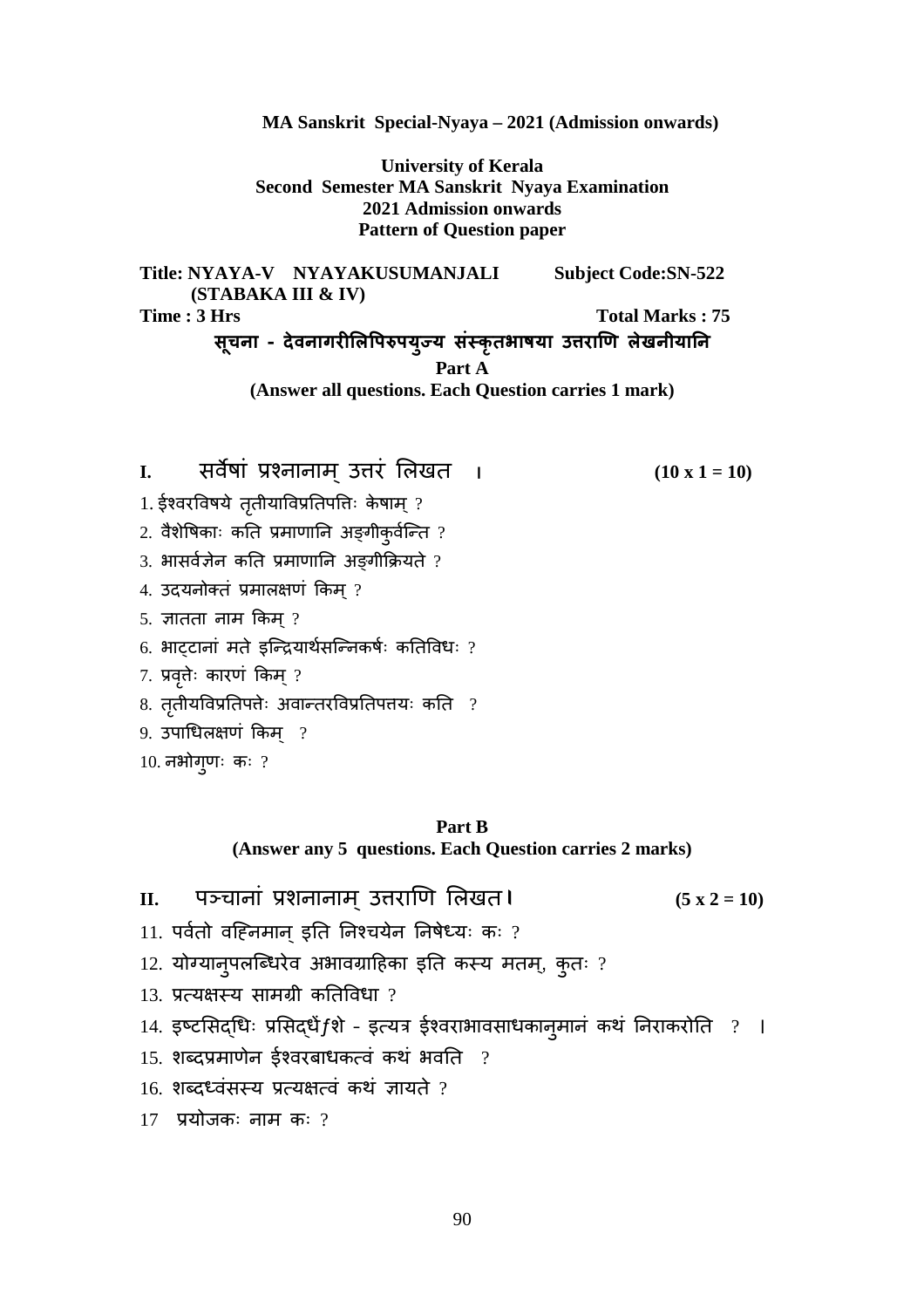**Part C (Answer any 5 questions. Each Question carries 5 marks)** 

| III.   पञ्चाना कारिकाणा व्याख्यानं कुरुत                        |
|-----------------------------------------------------------------|
| 18. योग्यादृष्टिः कृतो <i>f</i> योग्ये प्रतिबन्धिः कुतस्तराम् । |
| क्वायोग्यं बाध्यते श्रृङ्गं क्वानुमानमनाश्रयम् ।।               |
| 19. दुष्टोपलम्भसामग्री शशश्रृङ्गादियोग्यता ।                    |
| न तस्यां नोपलम्भो $f$ स्ति नास्ति सान् <b>पलम्भने</b> ॥         |
| 20.  द्रष्ट्यदृष्ट्योर्न सन्देहो भावाभावविनिश्चयात् ।           |
| अदृष्टिबाधिते हेतौ प्रत्यक्षमपि दुर्लभम् ।।                     |
| 21. अव्याप्तेरधिकव्याप्तेरलक्षणमपूर्वदृक् ।                     |
| यथार्थान्अवो मानमनपेक्षतयेष्यते ।।                              |
| २२. सादृश्यनिमित्तत्वान्निमित्तस्याप्रतीतितः ।                  |
| समयो दुर्ग्रहः पूर्वं शब्देनानुमयापि वा ।।                      |
| 23. शङ्का चेदन् <b>मा</b> fस्त्येव न चेच्छङ्का ततस्तराम् ।      |
| व्याघातावधिराशङ्का तर्कः शङ्कावधिर्मतः ।।                       |
| 24 साधर्म्यमिव वैधर्म्यं मानमेवं प्रसज्यते ।                    |
| अर्थापतिरसौ व्यक्तमिति चेत् प्रकृतं न किम् ।।                   |

IV. दवयोः निबन्धात्मकमुत्तरं लिखत **(2x 15 = 30)** 

 $(5 x 5 = 25)$ 

- 25. ईश्वराभावसाधकप्रमाणसद्भावात् इति तृतीयां विप्रतिपतिं यथाग्रन्थं निराकुरुत ।
- -<br>26. वैशेषिकमतखण्डनद्वारा उपमानस्य प्रमाणान्तरत्वं प्रतिपादयत ।
- 27. ईश्वरविषये जैनानां विप्रतिपतिं निरस्यत ।
- 28. मीमांसकाभिमतां ज्ञाततां खण्डयत ।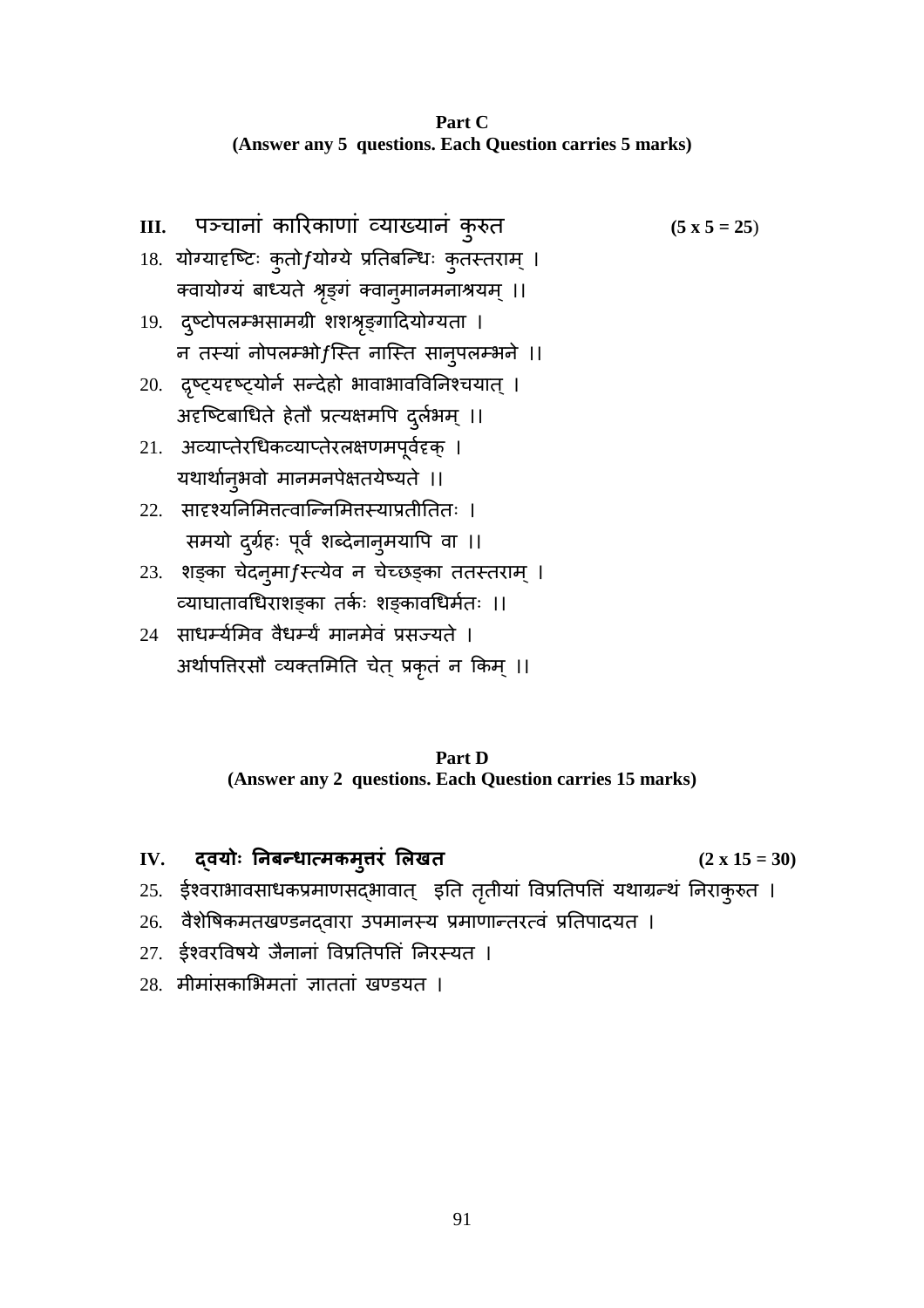**University of Kerala Second Semester MA Sanskrit Nyaya Examination 2021 Admission onwards Pattern of Question paper** 

**Title : NYAYA-VI AVAYAVALAKSHANA Subject Code: SN-523 Time : 3 Hrs** Total Marks : 75 सूचना - देवनागरीलिपिरुपयुज्य संस्कृतभाषया उत्तराणि लेखनीयानि

**Part A** 

**(Answer all questions. Each Question carries 1 mark)**

**I.** सवषां नानाम उरं लखत ् **। (10 x 1 = 10)** 

 $1$  . नव्यन्यायस्य उपज्ञाता कः ?

2. पञ्चसु अवयवेषु केन पक्षसत्वं साध्यते ?

 $3.$   $\overline{r}$ यायसूत्रवृतेः कर्ता कः ?

 $4.$  किं निरूप्य अवयवनिरूपणं प्रतिजानीते  $.2$ 

 $5.$  तत्वचिन्तामणिग्रन्थस्य अपरं नाम किम् ?

6. अवयवानां परम्परा कति श्रेणीषु विभज्यमाना दृश्यते ?

 $7.$  दीधितिः केन विरचिता ?

 $8.$  .............निरूपणानन्तरं अवयवनिरूपणं प्रतिजानीते  $2$ 

 $9.$  प्रसङ्गसङ्गत्या कस्य निरूपणं क्रियते ?

 $10.$  नैयायिकानां मते पक्षत्वसाधकमवयवम् किम् ?

**Part B (Answer any 5 questions. Each Question carries 2 marks)** 

# **II.** पचानां शनानाम उराण लखत ् **\* (5 x 2 = 10)**

 $11.$   $\overline{r}$ यायलक्षणं किम ?

 $12.$  पक्षत्वादीनि कानि ?

 $13.$  सङ्गतिः कति ? काश्च ताः ?

 $14.$  समस्तरूपोपन्नमित्यत्र समस्तरूपश्दार्थः कः ?

 $15.$  सदधेतोः धर्माः के ?

 $16.$  दशावयववाक्यं कस्य ? कानि च तानि ?

 $17$  व्याप्तेः साधारणं लक्षणं किम् ?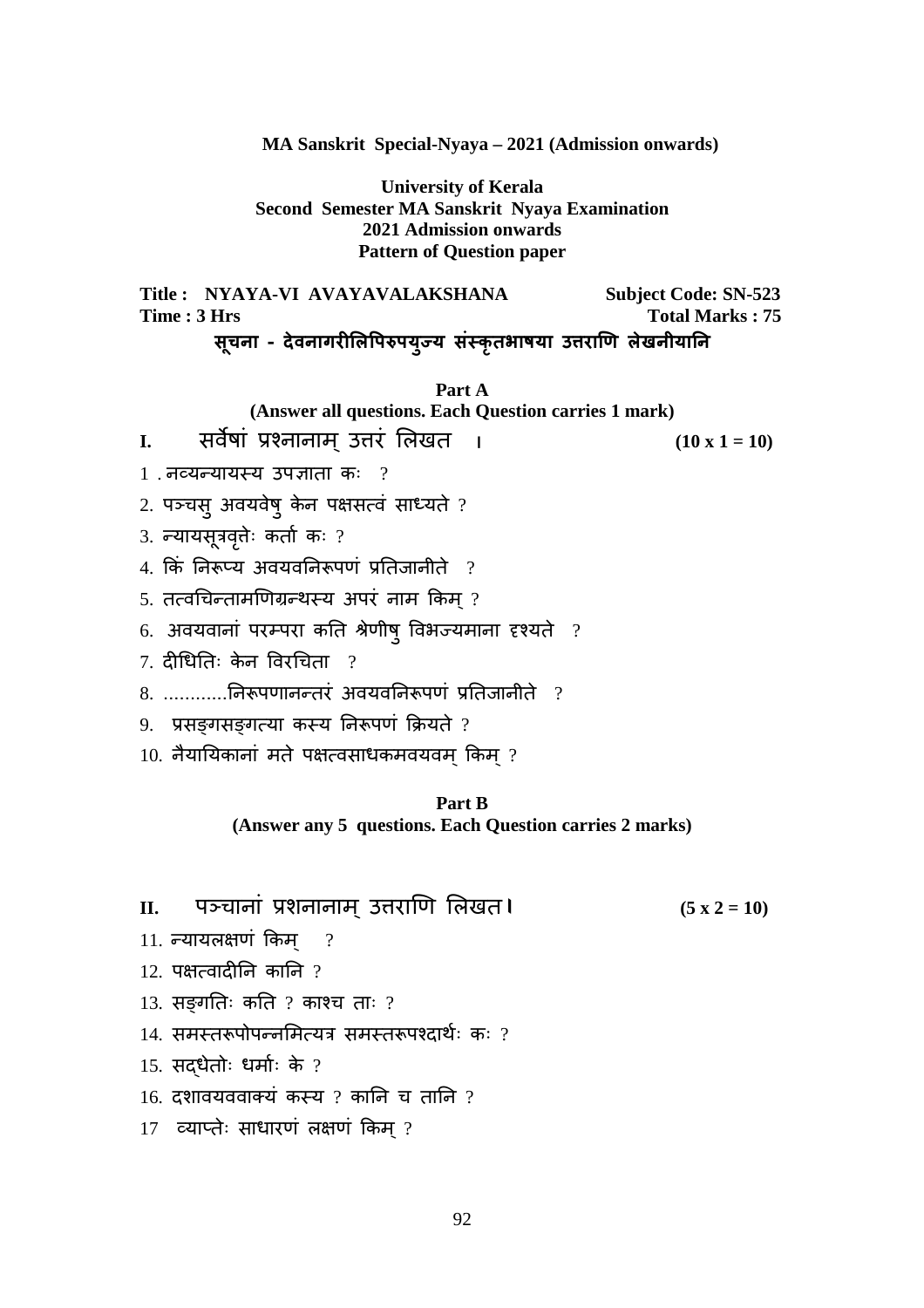III. पञ्चानां प्रश्नानां पुटात्मकरूपमुत्तराणि लिखत *(5 x 5 = 25)* 

- $18.$  अनुमानस्य पञ्चरूपोपन्नत्वं कथम्  $\,$  ?
- 19. मणिकारोक्तं अवयवलक्षणं किम् ?
- 20. पश्चाच्च वह्निव्याप्यधूमवानयमिति ज्ञानम् । प्रकरणं निर्दिशत ।
- 21. अत्रैव वाक्ये अतिव्याप्तिः ।
- $22.$  अनुमितिचरमकारणं किम् ?
- 23. परार्थानुमानस्वरूपं प्रतिपादयत ।
- 24 न्यायलक्षणे शाब्दज्ञानस्य लक्षणघटकता ।

### **Part D (Answer any 2 questions. Each Question carries 15 marks)**

IV. दवयोः निबन्धात्मकमुत्तरं लिखत **(2x 15 = 30)** 

- 25. अवयवग्रन्थोक्तः न्यायलक्षणपरिष्कारः दलप्रयोजनञ्च प्रदर्शयत ।
- 26. अवयवग्रन्थोक्तं प्रतिज्ञालक्षणम् ।
- 27. मणिकारोक्तमेकवाक्यत्वं प्रतिपादयत।
- 28. तथाविधैकैकानुपूर्व्यवच्छिन्नवाक्यपञ्चकस्य न्यायत्वानुपपतिः । विशदयत ।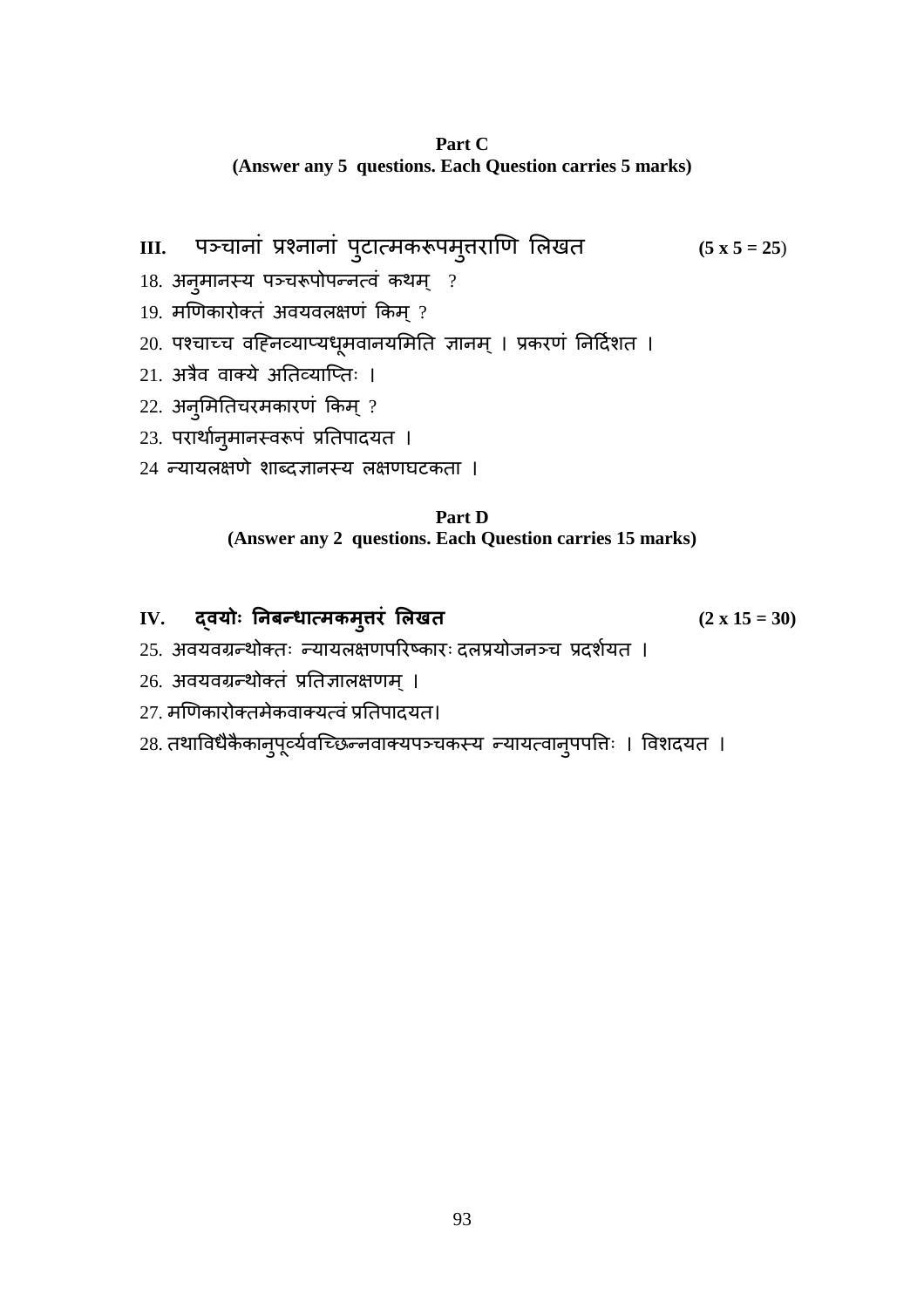### **University of Kerala First Semester MA Sanskrit Nyaya Examination 2021 Admission onwards Pattern of Question paper**

### **Title : COMPLEMENTARY II - VEDANTA Subject Code: SV-524 VEDANTAPARIBHASHA**

**Time : 3 Hrs** Total Marks : 75

सूचना - देवनागरीलिपिरुपयुज्य संस्कृतभाषया उत्तराणि लेखनीयानि **Part A (Answer all questions. Each Question carries 1 mark)** 

**I.** सवषां नानाम उरं लखत ् **। (10 x 1 = 10)** 

- 1. वेदान्तपरिभाषाकारः कः  $\frac{1}{2}$
- 2. वेदान्तपरिभाषायां कति परिच्छेदाः सन्ति ?
- $3$  वाक्यार्थजाने कति कारणानि  $2$
- $4.$  उपादानविषमसत्ताककार्यपतिः................?
- 5. अन्तःकारणावच्छिन्नं चैतन्यं............. भवति ।
- 6. पदार्थानां परस्परजीज्ञासाविषययोग्यत्वं .........भवति ।
- $7.$  तात्पर्यलिङ्गानि.......... विधानि सन्ति ?
- 8. जीवः कः ?
- 9. प्रत्यक्षं कतिविधम $\,$  ?
- $10.$  'द्विरेफ'- पदात् 'भ्रमर' इति..............लक्षणया अवगम्यते ?

### **Part B (Answer any 5 questions. Each Question carries 2 marks)**

# **II.** पचानां नानाम उराण लखत ् **\* (5 x 2 = 10)**

- $11.$  पदार्थः कतिविधः ?
- 12. वृत्तिर्नाम का  $\frac{1}{2}$
- $13.$  योग्यतालक्षणं किम $\,$  ?
- $14.$  इन्द्रियाणि कति ? कानि ?
- 15. प्रमाणानि कति ? कानि च तानि ?
- $16.$  निर्विकल्पकप्रत्यक्षस्य लक्षणं किम  $?$
- $17.$  उपाधिलक्षणं किम  $\,$  ?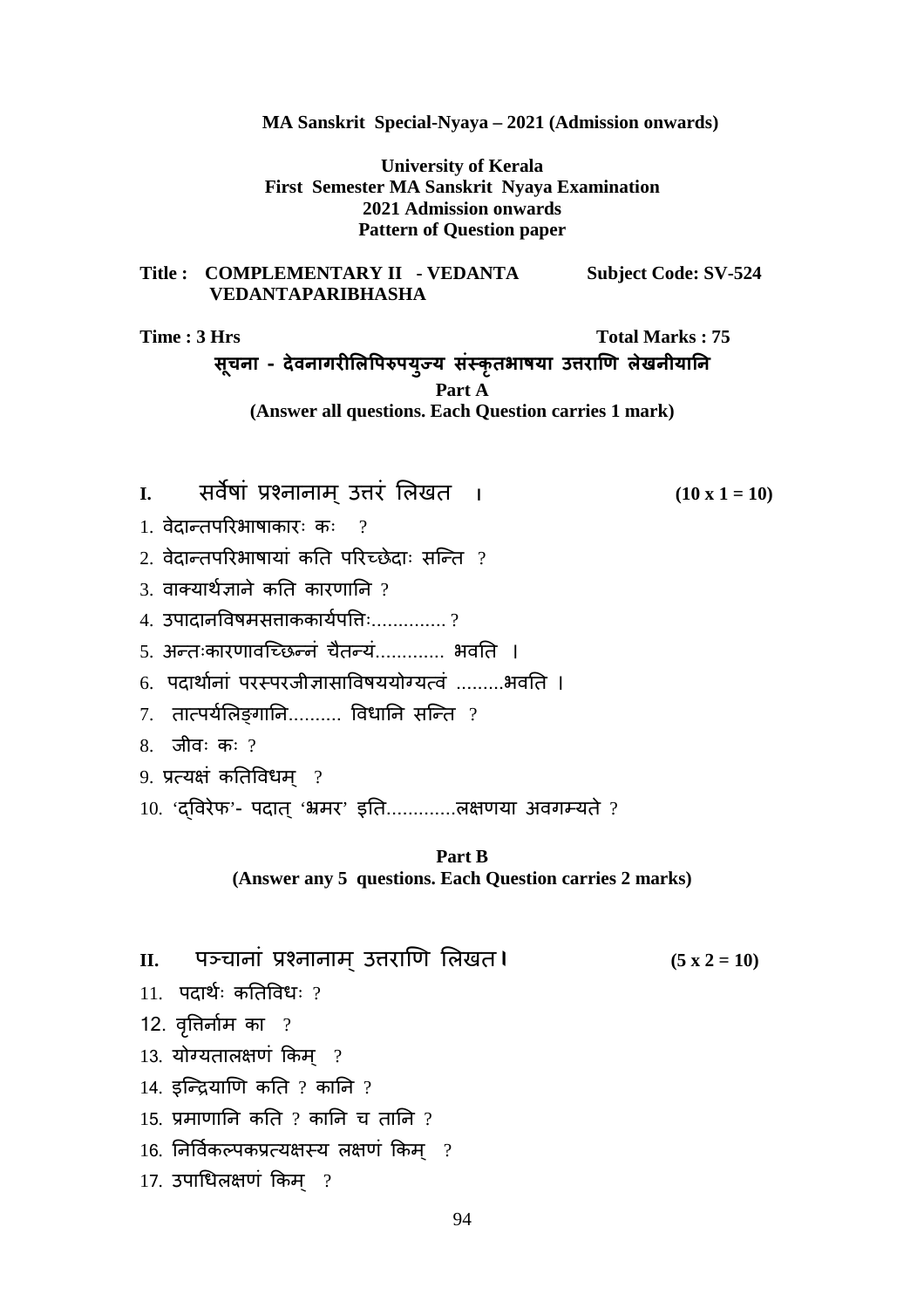III. पञ्चानां प्रश्नानां पुटात्मकरूपमुत्तराणि लिखत *(5 x 5 = 25)* 

- 18. पञ्चावयवान् निरूपयत ।
- 19. अर्थापतिप्रमाणं सभेदं विशदयत ।
- 20. अनुपलब्धि प्रमाणं विशदयत ।
- $21.$  अनुमानभेदान् प्रदर्शयत ।
- $22.$  प्रलयभैदान् विशदयत ।
- 23. उपमानप्रमाणं विशदयत ।
- 24. प्रमाणलक्षणं सदलप्रयोजनं विशदयत ।

### **Part D**

## **(Answer any 2 questions. Each Question carries 15 marks)**

- IV. दवयोः निबन्धात्मकमुत्तरं लिखत **(2x 15 = 30)** 
	-
- 25. विषयगतप्रत्यक्षत्वं विशदयत ।
- 26. वाक्यार्थज्ञाने कारणानि कति इति यथाग्रन्थं विशदयत ।
- 27. वेदान्तपरिभाषानुसारं अनुमानप्रमाणं लिखत ।
- 28. आगममाणं 0वशदयत ।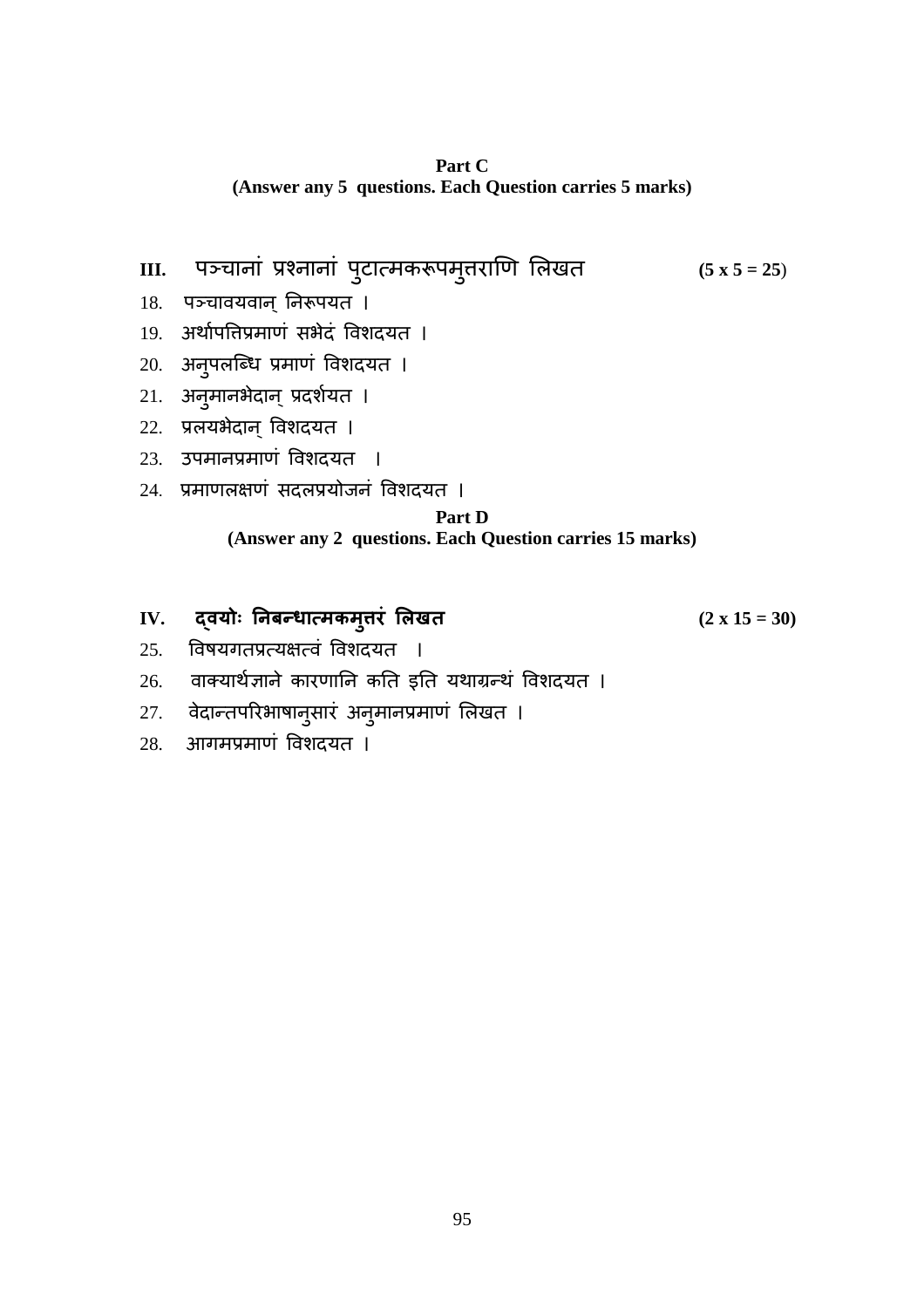### **University of Kerala Third Semester MA Sanskrit Nyaya Examination 2021 Admission onwards Pattern of Question paper**

### **Title : NYAYA-VI I NAVYANYAYA THEORY ON Subject Code: SN-531 SABDABODHA-I**

**Time : 3 Hrs** Total Marks : 75

# सूचना - देवनागरीलिपिरुपयुज्य संस्कृतभाषया उत्तराणि लेखनीयानि **Part A**

**(Answer all questions. Each Question carries 1 mark)**

**I.** सवषां नानाम उरं लखत ् **। (10 x 1 = 10)** 

- $1$  .शाबदबोधे व्यापारः कः ?
- $2.$  शाब्दबोधे च एकपदार्थ------ अत्र शाब्दबोधे इति सप्तम्याः कः अर्थः ?
- $3.$  संसर्गः कुतिविधः $2$
- $4.$  नीलो घटः इत्यत्र कः शाब्दबोधः ?
- $6.$  स्वसमानविभक्तिकत्वं नाम किम $?$
- $7.$  संपन्नो ब्रीहिः इत्यत्र एकत्वस्य कुत्र अन्वयः ?
- $8.$  स्तोकं पचति इत्यत्र दवितीयायाः को अर्थः?

 $9.$  आकांक्षा का  $?$ 

 $10.$ त्रयः समुदिताः हेतुः -इत्यत्र हेतुपदस्य अर्थः कः ?

### **Part B (Answer any 5 questions. Each Question carries 2 marks)**

# **II.** पचानां शनानाम उराण लखत ् **\* (5 x 2 = 10)**

- 11. शतम इत्यत्र कथं एकवचनत्वम ?
- $12.$  समानवचनकत्वे नियामकं किम $?$
- $13.$  नीलस्य घटः -इत्यत्र कुतो न अभेदान्वयबोधः ?
- $14.$  साजात्यं नाम किम  $?$
- $15.$  अभेदसम्बन्धः कथं जायते ?
- $16.$  पितरौ देवताः- अयं प्रयोगः साध् वा ?
- $17$  विभक्तिः का, कतिविधा च सा ?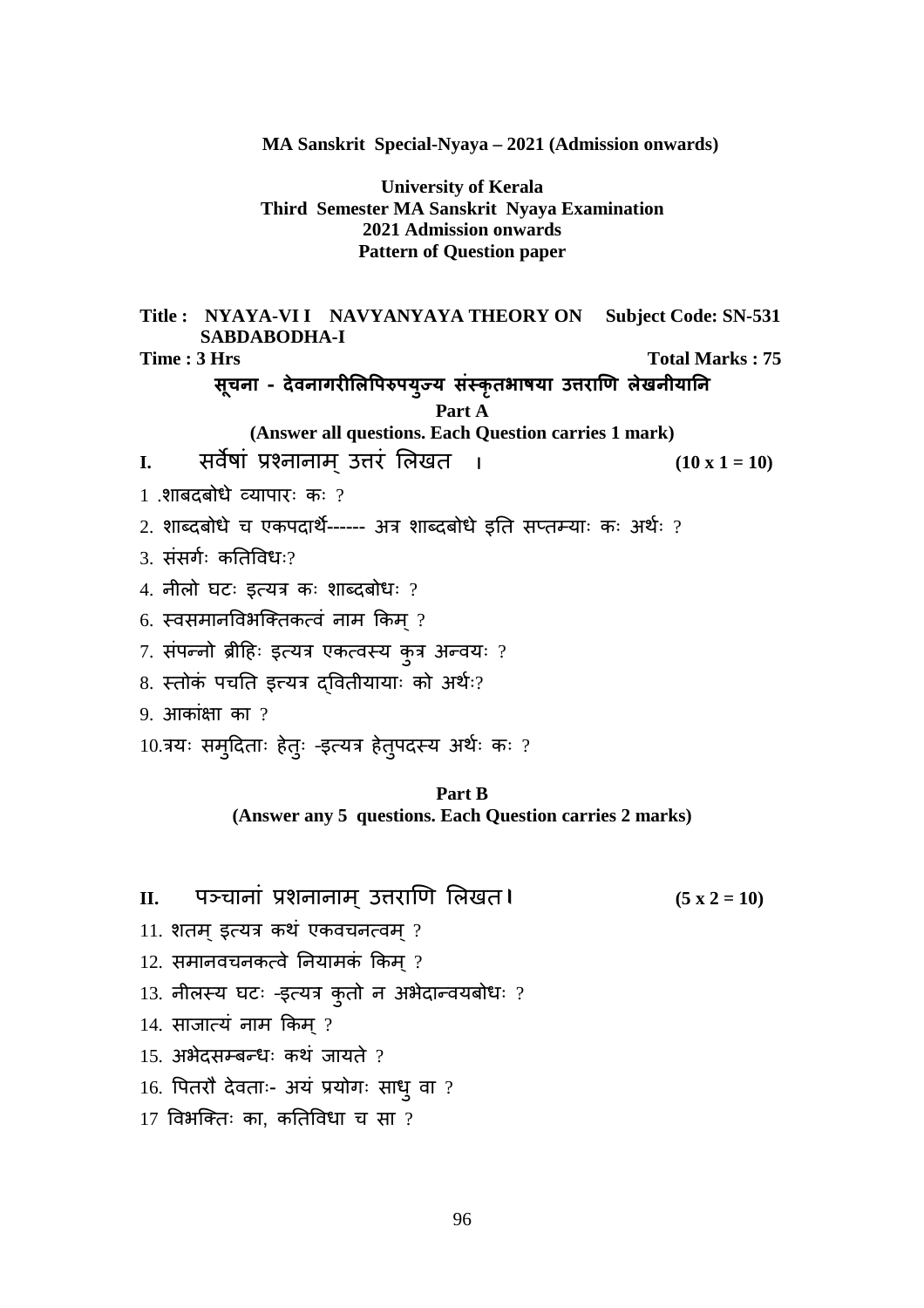III. पञ्चानां प्रश्नानां पुटात्मकरूपमुत्तराणि लिखत (5 x 5 = 25)

- $18.$  संपन्नो ब्रीहिरित्यत्र एकवचनार्थ लिखत ?
- 19. स्वसमानविभक्तिकत्वं किम?
- $20.$  वाक्यार्थज्ञानहेतुः विशदयत।
- $21.$  समासस्थले अभेदान्वयस्य का आकांक्षा ?
- $22.$  स च क्वचिदभेदः क्वचिच्च तदतिरिक्तः---- । सावतरणं व्याख्यात ?
- 23. तृणारणिमणिन्यायः ।
- 24 प्रत्यक्षानुमानोपमानशब्दाः प्रमाणानि इत्यत्र प्रयोगसाधुत्वं स्पष्टयत ।

### **Part D (Answer any 2 questions. Each Question carries 15 marks)**

IV. दवयोः निबन्धात्मकमुत्तरं लिखत **(2x 15 = 30)** 

- 25. अभेदसम्बन्धः केषां कैः सह सम्भवतीति विशदयत ।
- 26. शाब्दबोधे च एकपदार्थ अपरपदार्थस्य सम्बन्धः संसर्गमर्यादया भासते- व्याख्यात ।
- २७. वेदाः प्रमाणम् इति भिन्नवचनप्रयोगस्य साधुत्वमुपपादयत ।
- $28.$  विशेषणविभक्तेरर्थः कः ?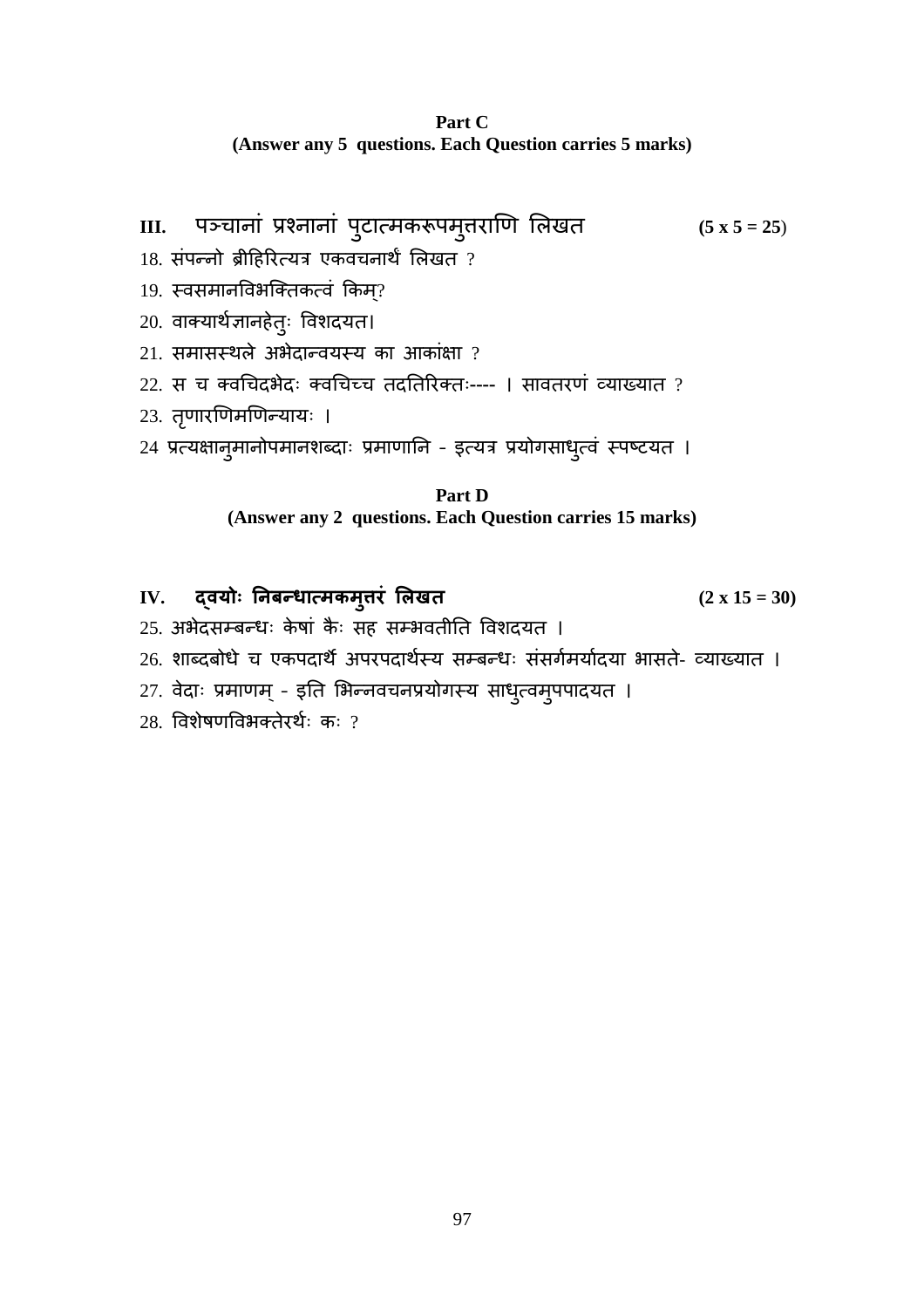**University of Kerala Third Semester MA Sanskrit Nyaya Examination 2021 Admission onwards Pattern of Question paper** 

**Title: NYAYA-V NYAYAKUSUMANJALI AND Subject Code:SN-522 ATMATATTVAVIVEKA**  Time : 3 Hrs Total Marks : 75

सूचना - देवनागरीलिपिरुपयुज्य संस्कृतभाषया उत्तराणि लेखनीयानि

**Part A (Answer all questions. Each Question carries 1 mark)** 

**I.** सवषां नानाम उरं लखत ् **। (10 x 1 = 10)** 

 $1.$ ईश्वरविषये पञ्चमी विप्रतिपतिः का ?

 $2.$  तर्कशुद्धिः अदूषणम् - कुतः ?

 $3.$  परमाणोः जडताहानिः कथं स्यात् ?

 $4.$  आयोजनं नाम किम्  $?$ 

 $5.$  तात्पर्यं किम  $?$ 

 $6.$  कृतेः कारणं किम् ?

 $7.$  बौद्धधिक्कार इति प्रसिद्धः ग्रन्थः कः ?

 $8.$  कर्तव्यता नाम किम्  $?$ 

9. आत्मतत्वविवेकस्य प्रतिपादयविषयः कः ?

 $10.$  किरणावली कस्य ग्रन्थस्य व्याख्यानं भवति ?

#### **Part B**

**(Answer any 5 questions. Each Question carries 2 marks)**

**II.** पचानां शनानाम उराण लखत ् **\* (5 x 2 = 10)** 

 $11.$  विध्यर्थः कः ?

12. क्षणभङ्गवादं प्रतिपादयत ।

 $13.$  विधिप्रत्ययवत्वेन कथमीश्वरं साध्यते ?

14. आयोजनात विश्वविदव्ययः साध्यः- कथम ? ।

15. कर्तृधर्मौ न विध्यर्थः। कुतः ?

 $16.$  धृत्यादीनां हेतूनां प्रयत्नजन्यत्वे किं मानम् ?

17 आत्मत्वविवेकस्य व्याख्यानानि कानि  $^{\eta}$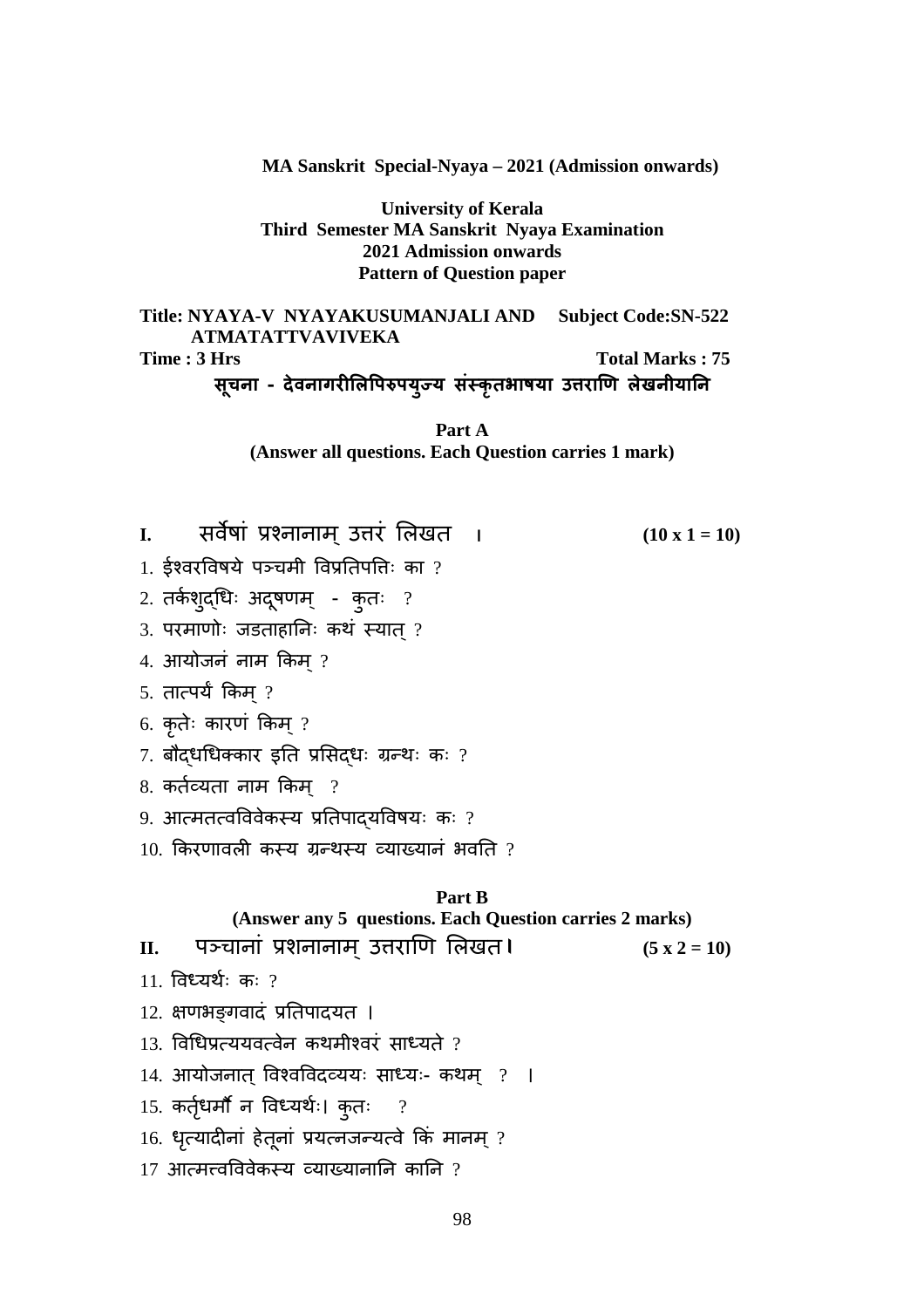# III. पञ्चानां प्रश्नानामुत्तराणि लिखत (5 x 5 = 25)

- $18.$  विधिप्रत्ययवत्वॆन कथमीश्वरं साध्यते ?
- 19. ईश्वरः न कर्ता अशरीरित्वात् इत्याक्षेपं परिशोधयत ।
- 20. ईश्वरस्य प्रमाणत्वं तज्ज्ञानस्य प्रमाणत्वसाधनञ्च ।
- $21.$  कर्मनिष्ठस्य धर्मस्य विध्यर्थत्वमस्ति वा ?
- $22.$  आत्मनः अस्तित्वे हेतवः के ?
- $23.$  बौद्धसम्मत प्रमाणानि ।
- 24. जीवात्मा न सर्वज्ञः । कुतः ?

### **Part D (Answer any 2 questions. Each Question carries 15 marks)**

# IV. दवयोः निबन्धात्मकमुत्तरं लिखत **(2x 15 = 30)**

- 25. कुसुमाञजलेः मोक्षसाधनत्वम् ।
- 26. नैयायिकेषु उदयनाचार्यस्य महत्वम् ।
- 27. कार्यायोजनधृत्यादेः पदात् प्रत्ययतः श्रुतेः । वाक्यात् संख्याविशेषाच्च साध्यो विश्वविदव्ययः ।। व्याख्याद्वयं स्पष्टयत ।
- 28. आत्मतत्वविवेकस्य प्रतिपाद्यविषयान् संगृहयोपपादयत ।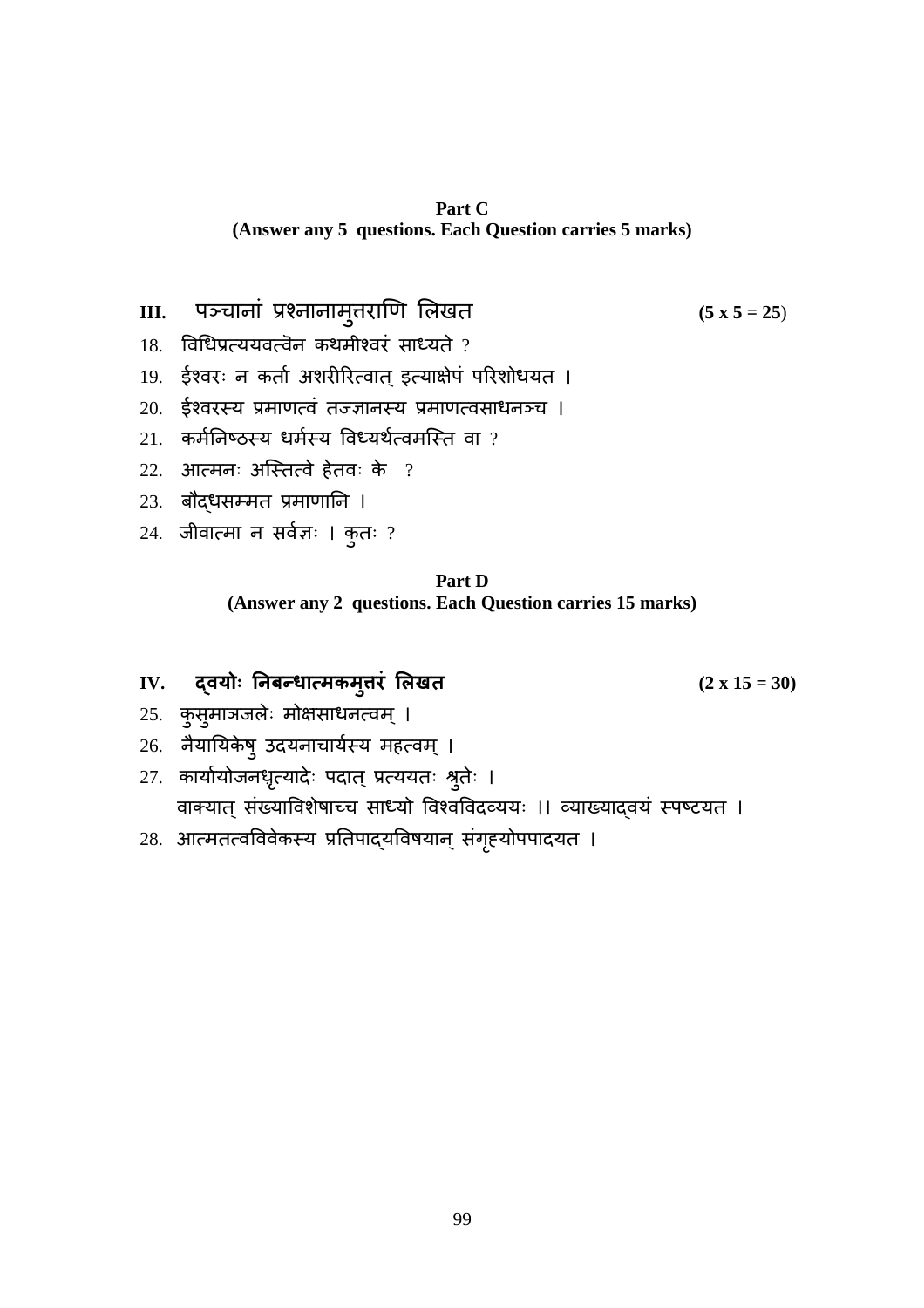### **University of Kerala Third Semester MA Sanskrit Nyaya Examination 2021 Admission onwards Pattern of Question paper**

### **Title: NYAYA-IX HISTORY OF MEDIEVAL Subject Code: SN-533 LOGIC AND INTRODUCTION TO WESTERN LOGIC**

### **Time : 3 Hrs** Total Marks : 75

#### **Part A**

### **I.** Answer all questions. Each Question carries 1 mark  $(10 \times 1 = 10)$

- 1. What are the two types of Inference in Western Philosophy ?
- 2. Which work is authored by Dharmakirti ?
- 3. Who is the founder of Jaina Philosophy ?
- 4. Name the two sectors of Jainism
- 5. Which is the treatise written by Umasvati ?
- 6. Who is known as the Father of Medieval Logic ?
- 7. Name the 23rd Tirthankara ?
- 8. Who is the author of Nyayavatara ?
- 9. What is meant by Deductive Logic ?
- 10. How many pramanas are accepted by Jainas ?

#### **Part B**

#### **II.** Answer any 5 questions. Each Question carries  $2$  marks  $(5 \times 2 = 10)$

- 11. What is meant by formal Logic ?
- 12. Write a brief note on Syadvada.
- 13. Principal subject of Tatvarthadhigamasutra
- 14. The categories accepted by Jainas ?
- 15. Pramanas according to Buddhist logicians ?
- 16. Define categorical proposition ?
- 17 What are Tripitakas ?

#### **Part C**

#### **III. Answer any 5 questions. Each Question carries 5 marks (5 x 5 = 25**)

- 18. Divisions of Buddhist Philosphy
- 19. Tripitakas
- 20. Inductive Logic
- 21. Aristotle
- 22. Importance of Pramanasamucchaya
- 23. Yasovijayagani
- 24. Importance of Lankavatarasutra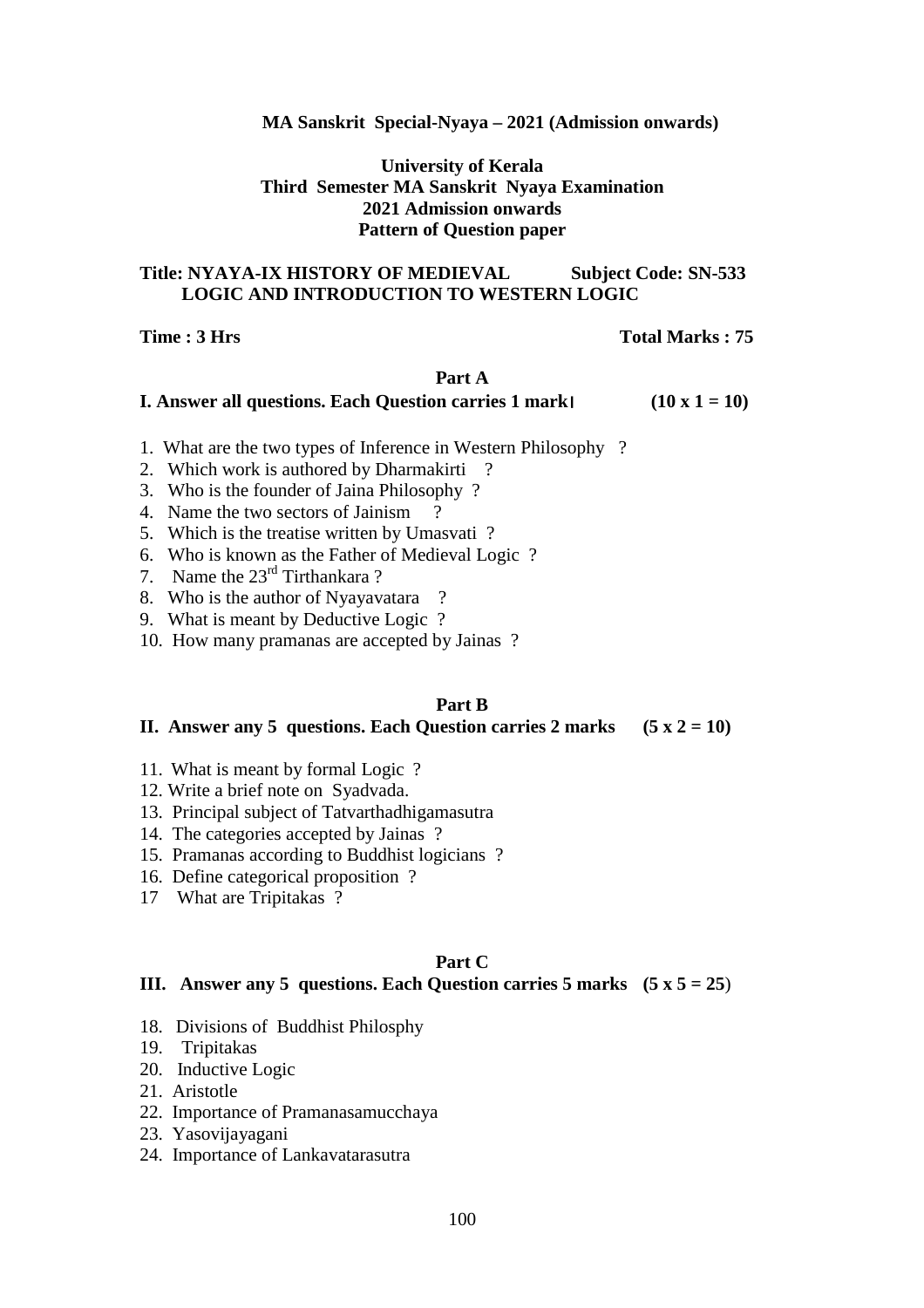### **Part D**

# **IV. Answer any 2 questions. Each Question carries 15 marks (2 x 15 = 30)**

- 25. Explain Logical fallacies in Western Logic.
- 26. Contributions of Dignaga to Buddhist Logic.
- 27. The systematic writers on Jaina Logic.
- 28. Explain the Members of syllogism in Western Logic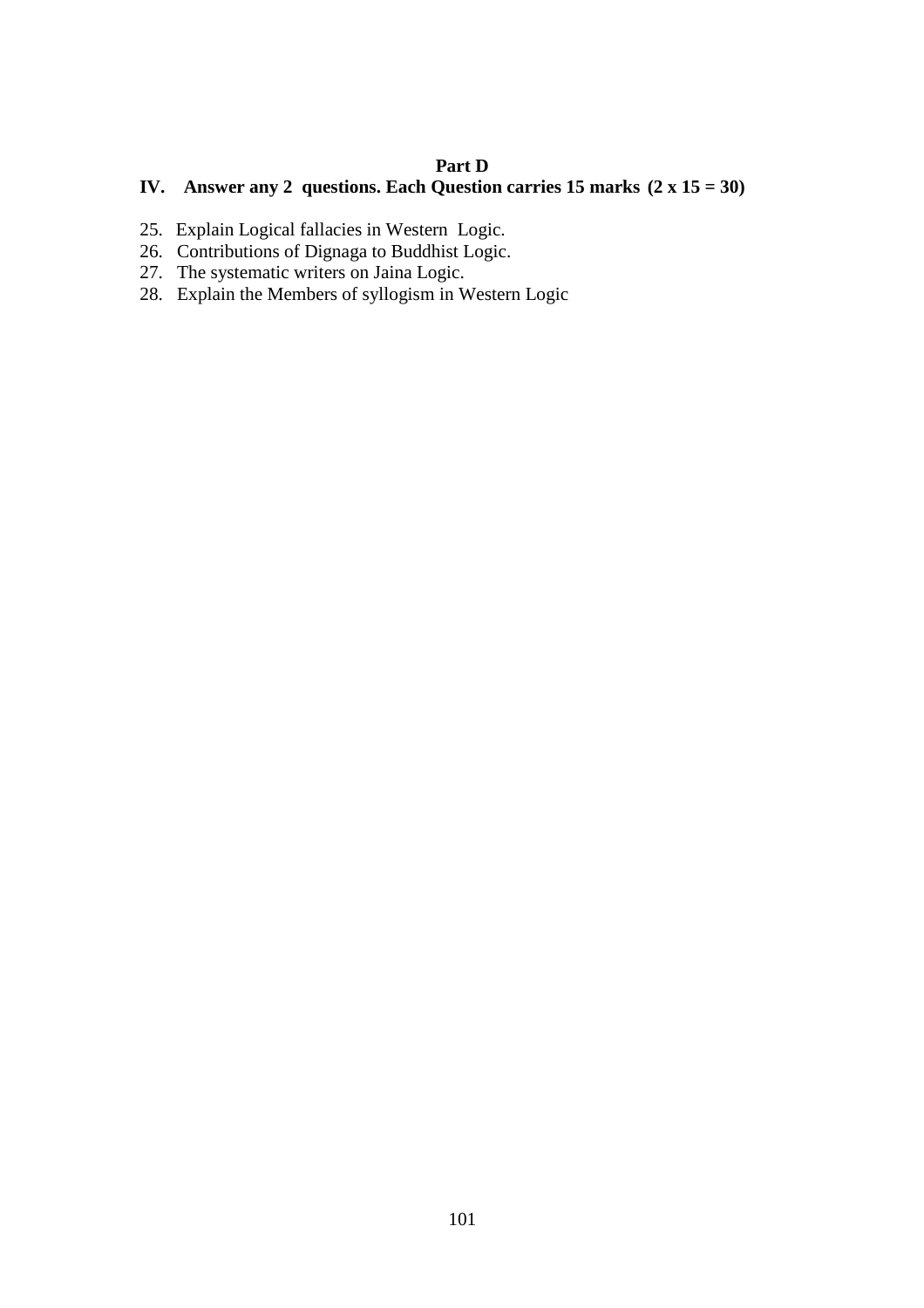**MA Sanskrit Special-Nyaya – 2021 (Admission onwards) University of Kerala First Semester MA Sanskrit Nyaya Examination 2021 Admission onwards Pattern of Question paper Title : COMPLEMENTARY III - SAHITYA Subject Code: SS-534 POETICS & POETRY Time : 3 Hrs** Total Marks : 75 सूचना - देवनागरीलिपिरुपयुज्य संस्कृतभाषया उत्तराणि लेखनीयानि **Part A (Answer all questions. Each Question carries 1 mark) I.** सवषां नानाम ्उरं लखत **। (10 x 1 = 10)**   $1.$  काव्यादर्श कति परिच्छेदाः सन्ति  $?$ 2. लोकयात्रा केन प्रवर्तते  $\overline{?}$  $3.$  कः आसंसारं दीप्यते ? 4. सुन्दरमपि वपुः केन दुर्भगं जायते ?  $5.$  गृणाः कति ? 6. शिशुपालवधमहाकाव्यस्य अपरं नाम किम् ?  $7.$  माघे सन्ति त्रयो गुणाः - के ते गुणाः ?  $8.$  पञ्चमहाकाव्यानां नामानि लिखत ?  $9.$  शिशुपालः कस्य राज्यस्य राजा आसीत् ?

 $10.$  शिशुपालवधस्य इतिवृत्तं कस्मात् स्वीकृतम् ?

### **Part B (Answer any 5 questions. Each Question carries 2 marks)**

- **II.** पचानां नानाम उराण लखत ् **\* (5 x 2 = 10)** 
	-

- $11.$  गदयकाव्यलक्षणं लिखत ?
- $12.$  दण्डिनः काव्यकारणं किम ?
- $13.$  भरतम् $\vec{a}$ : रससूत्रं लिखत ?
- $14.$  दण्डिनः काव्यलक्षणं किम?
- 15. पद्यभेदानि लिखत ।
- 16. महानुभावा हि नितान्तमर्थिनः । समर्थयत ।
- 17. क्रमादमुं नारद इत्यबोधि सः । कथम् ?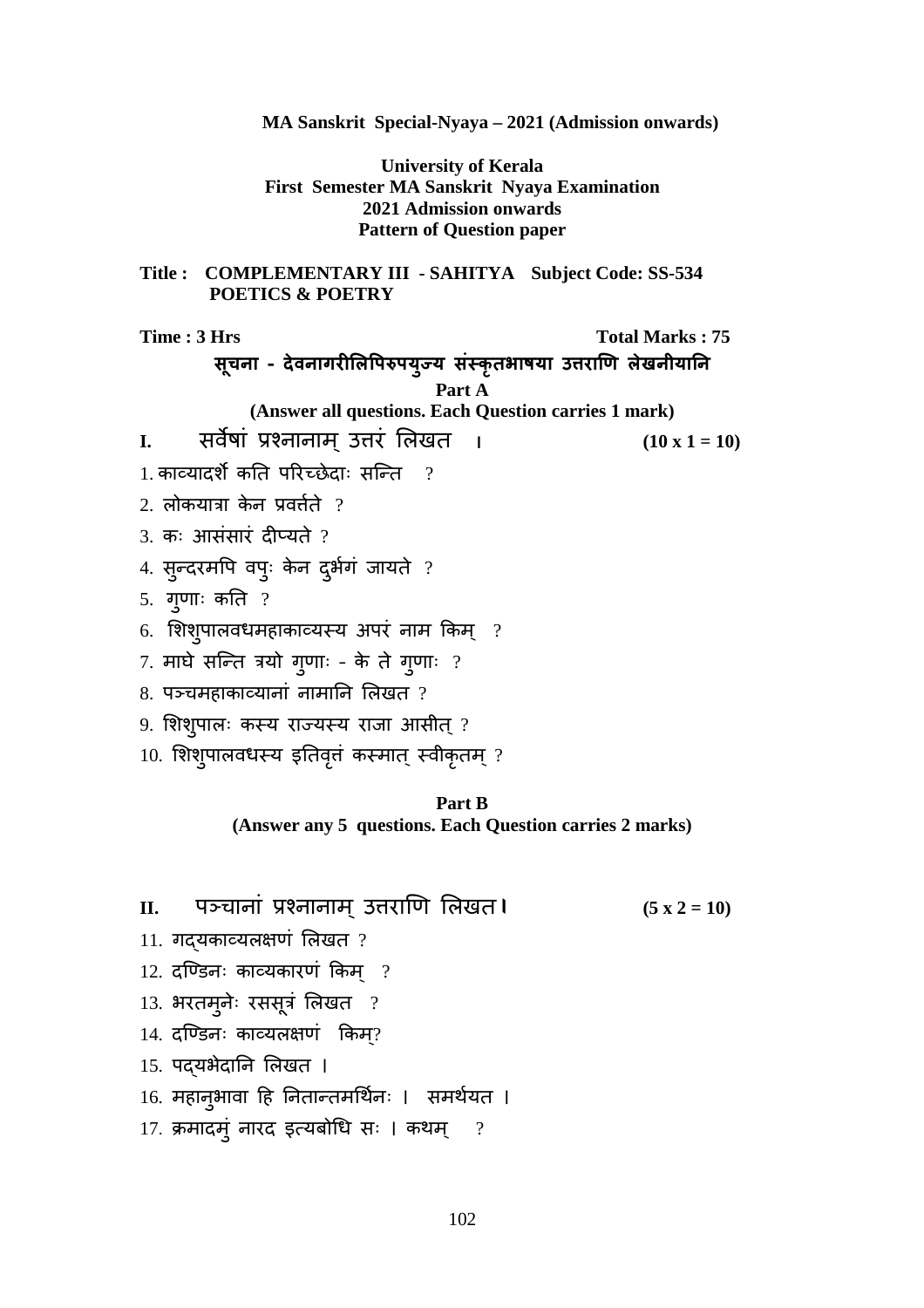III. पञ्चानां प्रश्नानां पुटात्मकरूपमुत्तराणि लिखत (5 x 5 = 25)

- $18.$  महाकाव्यलक्षणं किम् ?
- 19. सोदाहरणम् अनुप्रासं लक्षयत ।
- 20. तद्धवतत्समो देशीत्यनेकः प्राकृतक्रमः । विशदयत ।
- $21.$  रूपभेदोपलब्धिषु किमप्यन्धस्याधिकारोस्ति ?
- 22. पदं महेन्द्रालय चारुचक्रिणः ।
- 23. गुरुर्धरणी क्रियतेतरां त्वया ।
- 24. विभान्तमच्छरूफटिकाक्षमाला ।

### **Part D (Answer any 2 questions. Each Question carries 15 marks)**

IV. दवयोः निबन्धात्मकमुत्तरं लिखत **(2x 15 = 30)** 

- $25.$  दण्डिनः मते काव्यगुणान् विशदयत ।
- 26. काव्यादर्शानुसारं काव्यप्रयोजनं काव्यभेदान् च निरूपयत ।
- 27. पञ्चमहाकाव्येषु शिशुपालवधस्य वैशिष्ट्यं विशदयत ।
- 28. नारदस्य द्वारकाप्राप्ति शिशुपालवधोक्तरीत्या वर्णयत ।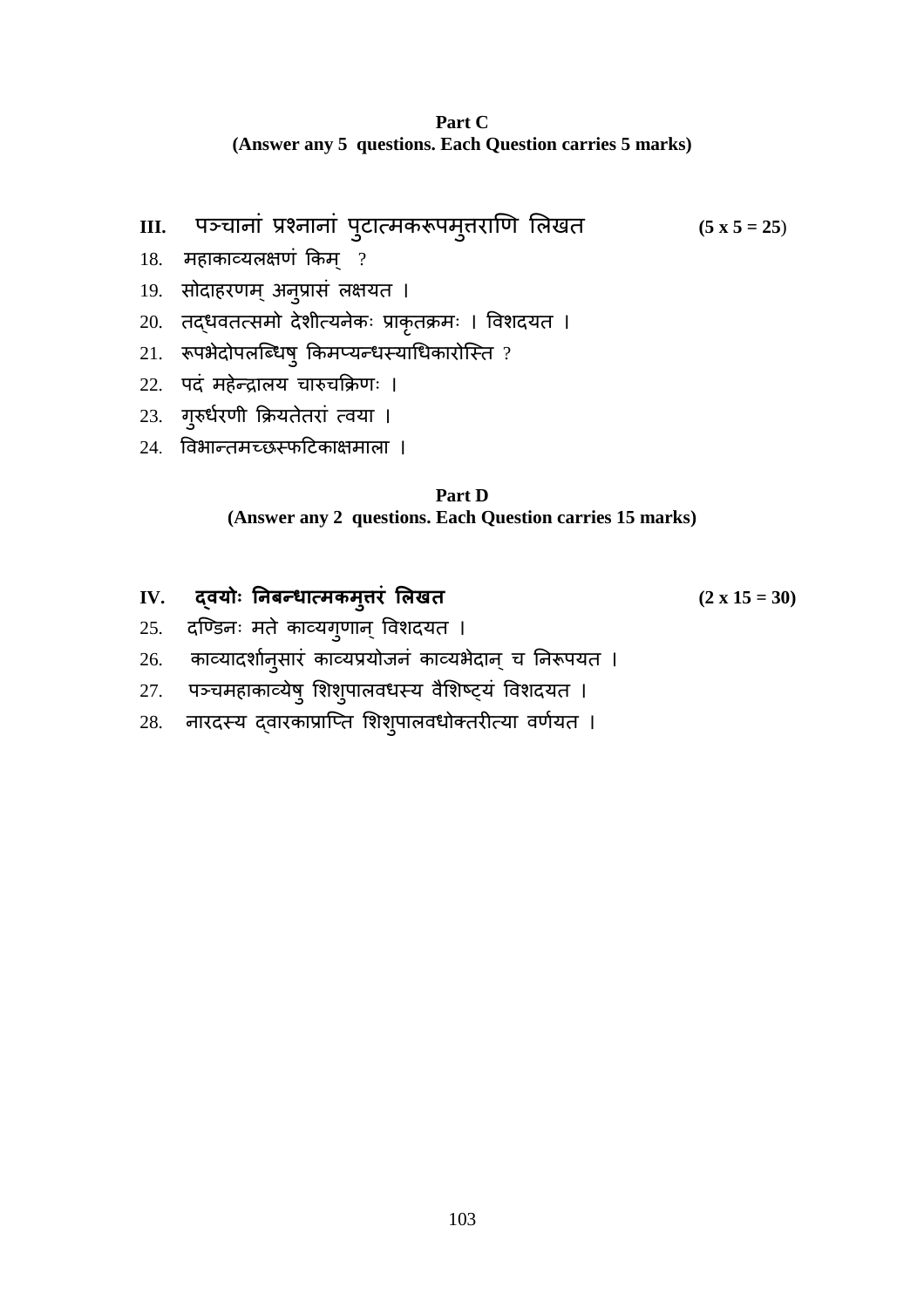### **University of Kerala Fourth Semester MA Sanskrit Nyaya Examination 2021 Admission onwards Pattern of Question paper**

### **Title : NYAYA-X NAVYANYAYA THEORY ON Subject Code: SN-541 SABDABODHA-II**

**Time : 3 Hrs** Total Marks : 75 सूचना - देवनागरीलिपिरुपयुज्य संस्कृतभाषया उत्तराणि लेखनीयानि **Part A (Answer all questions. Each Question carries 1 mark)** 

**I.** सवषां नानाम उरं लखत ् **। (10 x 1 = 10)** 

 $1.$ व्यृत्पतिः इत्यस्य को $f$ र्थः ?

- $2.$  कारकविभक्तयः कति वर्तन्ते ?
- $3.$  कर्मणि का विभक्तिः भवति  $2$
- $4.$  पञ्चमीविभक्तेः कः अर्थः ?
- $6.$  सप्तमी विभक्तिः कस्मिन अर्थ भवेत् ?
- $7.$  कर्मत्वं नाम किम $?$
- $8.$  गच्छति इत्यत्र धात्वर्थः कः ?
- $9.$  गां दोग्धि पयः इत्यत्र का विभक्तिः ?
- $10.$  अणौ यः कर्ता सः ण्यन्तावस्थायां किं भवति ?

### **Part B (Answer any 5 questions. Each Question carries 2 marks)**

# **II.** पचानां शनानाम उराण लखत ् **\* (5 x 2 = 10)**

 $11.$  तृतीयाविभक्तेः अर्थदवयं सोदाहरणं लिखत ?

- $12.$  षष्ठी विभक्तेः अर्थं निरूपयत ?
- $13.$  सम्प्रदानम नाम किम  $?$
- $14.$  वैकुण्ठं अधिशेते इत्यत्र कथं दवितीया विभक्तिः ?
- $15.$  दविकर्मकस्थलस्य उदाहरणं किम् ?

 $16.$  जुहोति इत्यस्य कः अर्थः ?

 $17$  प्राचीनमते दवितीयार्थः कः ?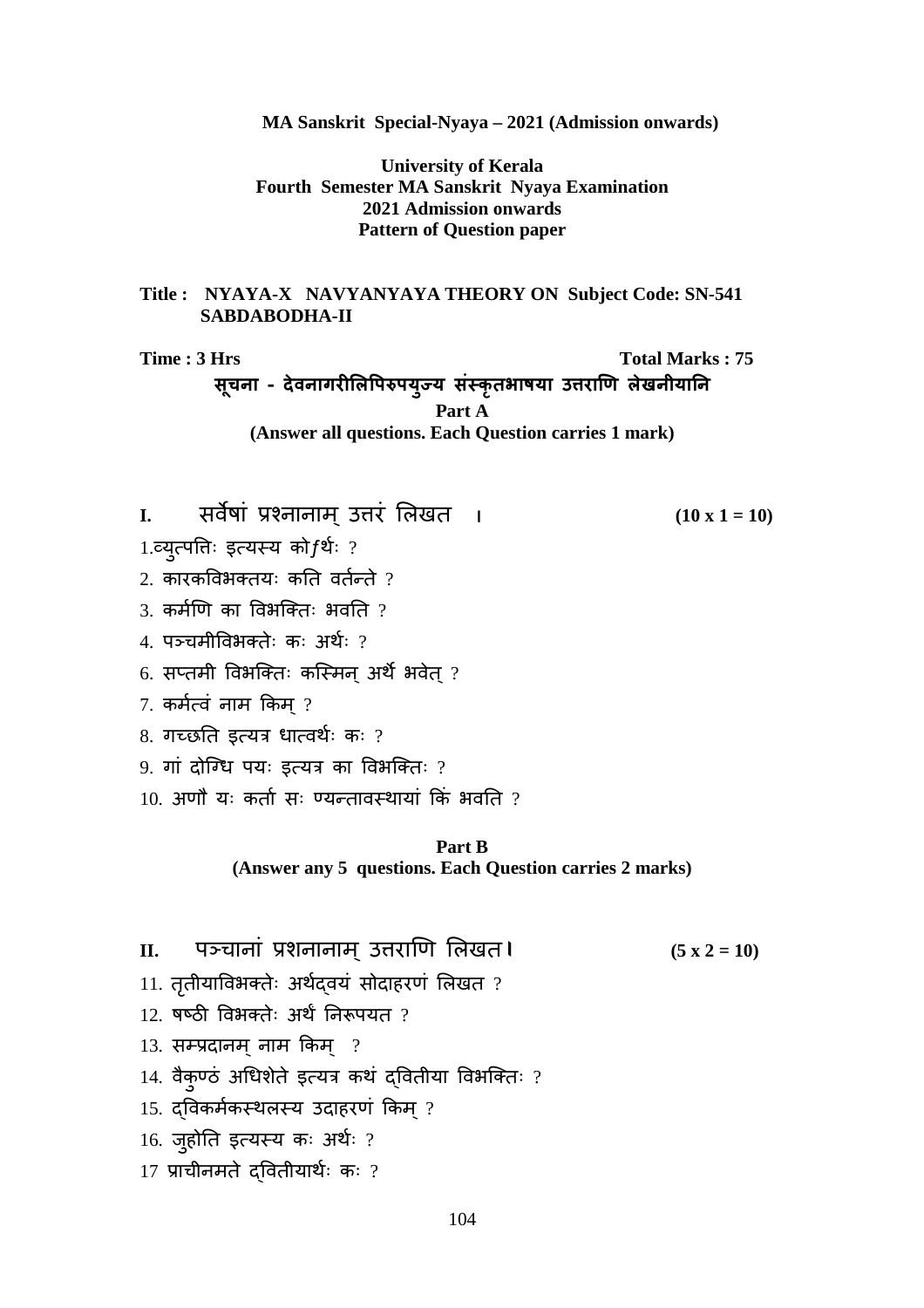**Part C (Answer any 5 questions. Each Question carries 5 marks)** 

**III.** पचानां नानां पटामकपम ु राण लखत ु **(5 x 5 = 25**)

- $18.$  रामः ग्रामं गच्छति ।
- $19.$  चैत्रः ग्रामं त्यजति ।
- $20.$  अजां ग्रामं नयति ।
- $21.$  गां दोग्धि पयः ।
- 22. भूमौ पतति ।
- 23. देवदत्तो यज्ञदत्तं गमयति ।
- $24$  आकाशं न पश्यति ।

- IV. द्वयोः निबन्धात्मकमुत्तरं लिखत **(2x 15 = 30)** 
	-
- 25. कारकविभक्तीनां परिचयं सोदाहरणं प्रदर्शयत ।
- 26. नवीनमतरीत्या कर्मत्वम् उपपाद्य शाब्दबोधं वर्णयत ।
- 27. अकथितं च इति सूत्रोक्ते द्विकर्मकस्थले विचारं प्रवर्तयत ।
- 28. आकाशं न पश्यति इत्यत्र कुतः न शाब्दबोधः ? विवृणुत ।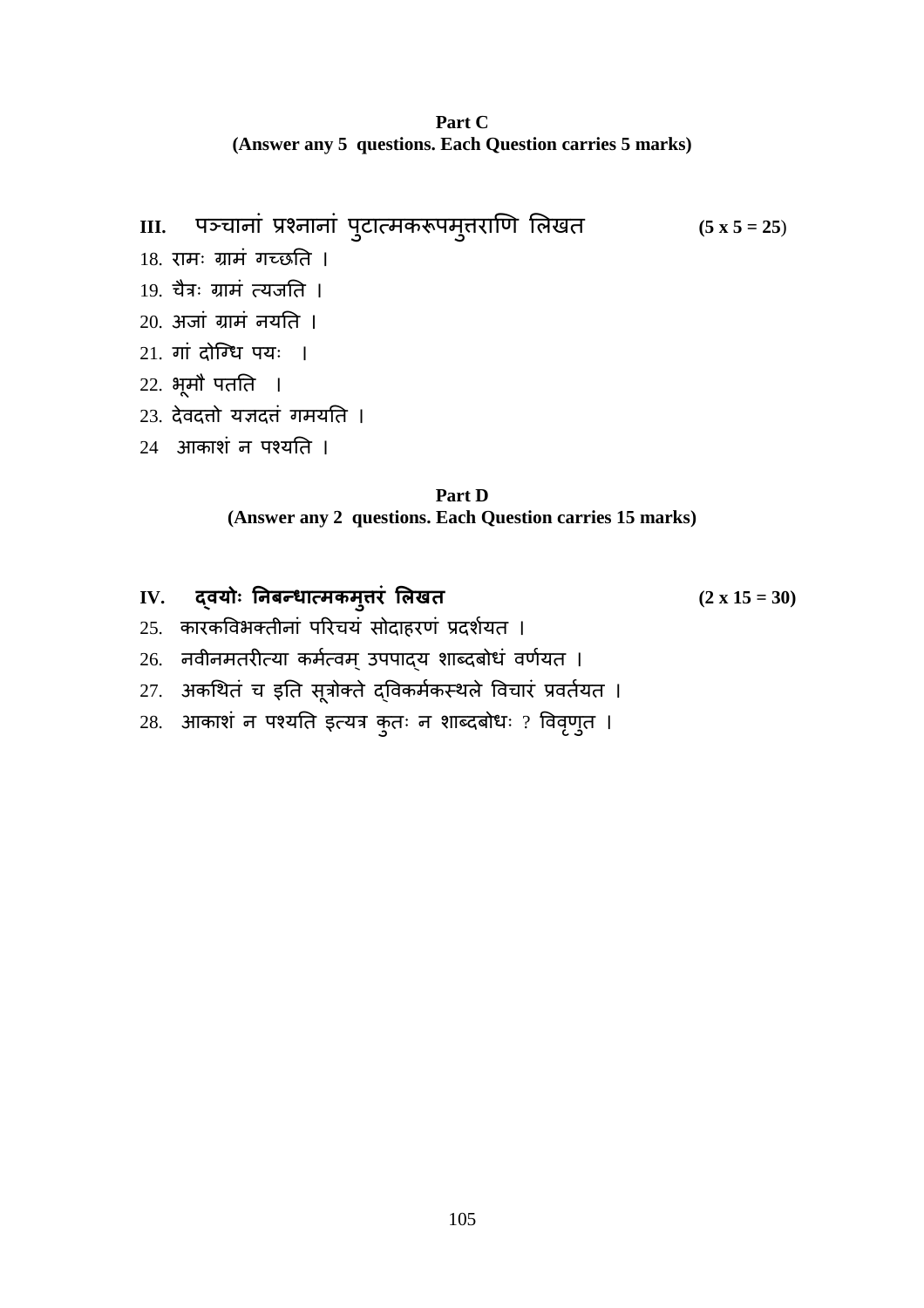### **University of Kerala Fourth Semester MA Sanskrit Nyaya Examination 2021 Admission onwards Pattern of Question paper**

**Title : NYAYA-XI I HETVABHA SA- Subject Code: SN-542 SAMANYANIRUKTI** 

**Time : 3 Hrs** Total Marks : 75

सूचना - देवनागरीलिपिरुपयुज्य संस्कृतभाषया उत्तराणि लेखनीयानि

**Part A (Answer all questions. Each Question carries 1 mark)** 

- **I.** सवषां नानाम उरं लखत ् **। (10 x 1 = 10)**
- $1.$  हेत्वाभासनिरूपणे का सङ्गतिः ?
- $2.$  नव्यन्यायसम्प्रदायक्य प्रारम्भकालः कः भवति ?
- $3.$  चिन्तामणिकारः कः  $9.$
- 4. वैशेषिकसूत्रे कति हेत्वाभासाः प्रतिपादिताः ?
- 5. दीधितेः व्याख्याकारः कः ?
- 6. न्यायसूत्रकारेण कति हेत्वाभासाः उक्ताः ?
- $7.$  गंसेशोपध्यायेन कति हेत्वाभाससामान्यलक्षणान्युक्तानि ?
- $8.$  असिदधः कतिविधः ?
- $9.$  सामान्यनिरुक्तौ प्रसङ्गसङ्गत्या किं निरुपयत्याचार्यः ?
- $10.$  पर अनुमितिहेतुः भवति ............?

### **Part B**

#### **(Answer any 5 questions. Each Question carries 2 marks)**

**II.** पचानां शनानाम उराण लखत ् **\* (5 x 2 = 10)** 

- $11.$  हेत्वाभासशब्दस्य व्युत्पतिः का ?
- $12.$  सदधेतोः लक्षणं किम् ?
- 13. पर्वतः धूमवान् वहनेः- अत्र कः हेत्वाभासः ?
- $14.$  उपाधिः नाम का ?
- $15.$  प्रकरणसमस्य लक्षणं किम् ?
- $16.$  हत्वाभाससामान्यलक्षणं किम् ?
- $17.$  सर्वमभिधेयं प्रमेयत्वात्- इति कस्य हेत्वाभासस्योदाहरणं भवति ?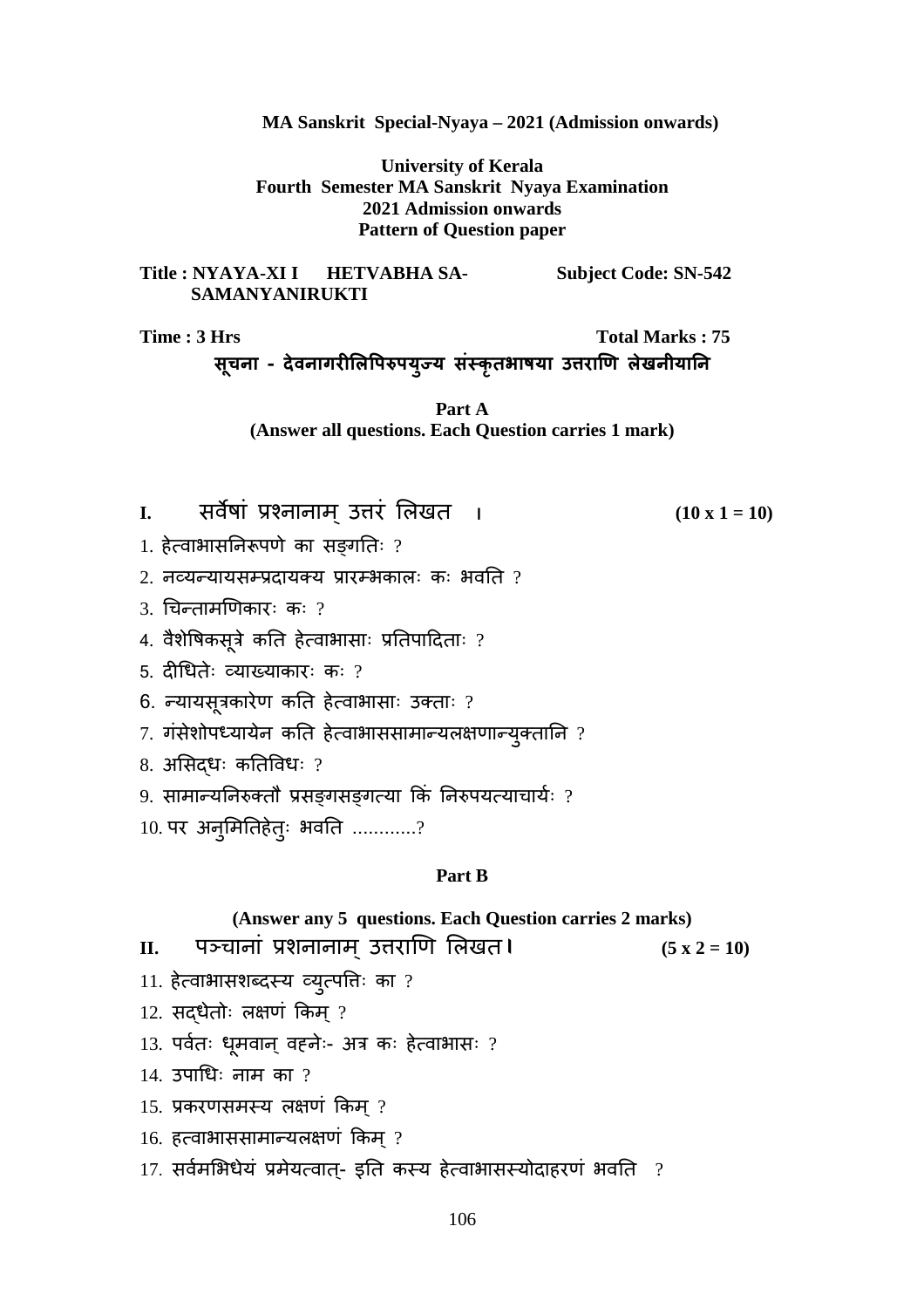III. पञ्चानां प्रश्नानां पुटात्मकरूपमुत्तराणि लिखत **(5 x 5 = 25**)

18. यद्विषयकत्वेन ज्ञानस्य अनुमितिविरोधित्वं तत्त्वं हेत्वाभासत्वम् । विशदयत

- 19. सत्प्रतिपक्षलक्षणं सोदहरणं प्रतिपादयत ।
- $20.$  तत्त्वनिर्णयविजयप्रयोजकत्वं कस्य प्रयोजनम $?$
- 21. हेत्वाभासनिरूपणाभावे मूलग्रन्थस्य न्यूनता, तत्परिहारश्च कथमिति विशदयत ।
- $22.$  हेतोः, हेत्वाभासस्य च उभयोः कथं तत्त्वनिर्णयविजयप्रयोजकत्वं सम्भवति ?

कौ $\overrightarrow{d}$  तौ सङ़गती ?

24 साध्यवताज्ञाने प्रमात्वनिश्चयः । विशदयत ।

### **Part D (Answer any 2 questions. Each Question carries 15 marks)**

# IV. दवयोः निबन्धात्मकमुत्तरं लिखत **(2x 15 = 30)**

- 25. हेत्वाभासप्रथमलक्षणं गदाधरोक्तविशा परिष्कृत्य विशदयत ।
- 26. यथाश्रुतमिदं हेतुदोषाणां लक्षणं सावतरणं आशयमाविष्कुरुत ।
- 27. अवच्छेदकत्वं चेह अनतिरिक्तवृत्तित्वम् । गादाधर्युक्तदिशा व्याख्यात ।
- 28. सङ्गतिः कतिविधः ? विशदयत ।

<sup>23.</sup> दीधितिकारमतमनुसृत्य हेतुनिरूपणानन्तरं हेत्वाभासनिरूपणे द्वयोः सङ्गत्योः सम्भवो भवति।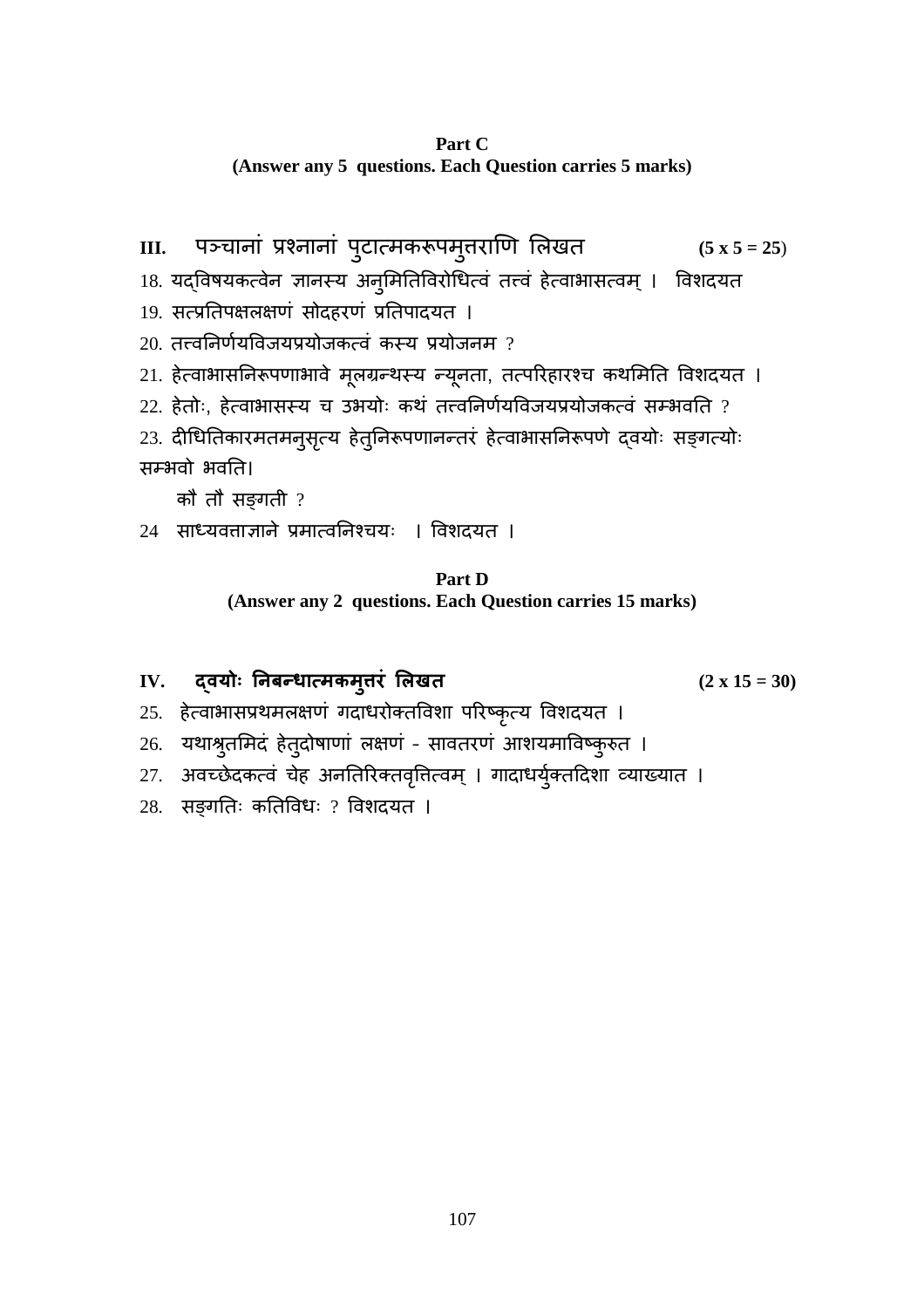### **University of Kerala Fourth Semester MA Sanskrit Nyaya Examination 2021 Admission onwards Pattern of Question paper**

### **Title: NYAYA-XII RESEARCH METHODOLOGY Subject Code: SN-543 AND MANUSCRIPTOLOGY**

### **Time : 3 Hrs** Total Marks : 75

#### **Part A**

### **I.** Answer all questions. Each Question carries  $1 \text{ mark}$  (10 x  $1 = 10$ )

- 1. Which is the earliest available illuminated MSS in India ?
- 2. Who is the first ventured to collect manuscripts, edit and publish ?
- 3. What is cataloguing ?
- 4. What is document ?
- 5. What is a transcript ?
- 6. What do you mean by a script ?
- 7. Write any two qualifications of a scribe ?
- 8. What is a textual error ?
- 9. What is an 'end note' ?
- 10. Define Research ?

### **Part B**

### **II.** Answer any 5 questions. Each Question carries 2 marks  $(5 \times 2 = 10)$

- 11. What are the types of research ?
- 12. Write about Brahmi script
- 13. Make note on any two writing materials in Ancient India
- 14. What is the difference between writing material and writing instrument ?
- 15. What is formal research ?
- 16. What is critical edition ?
- 17. What are the qualities of a good Researcher ?

#### **Part C**

#### **III. Answer any 5 questions. Each Question carries 5 marks (5 x 5 = 25**)

- 18. Write a note on manuscript custodians
- 19. Specify utility of research in Sanskrit
- 20. Write a note on Dictionaries and Encyclopedias
- 21. Which are the traditional methods in research
- 22. Primary and Secondary literature
- 23. Specify peculiar manuscripts
- 24. Write a note purpose of a research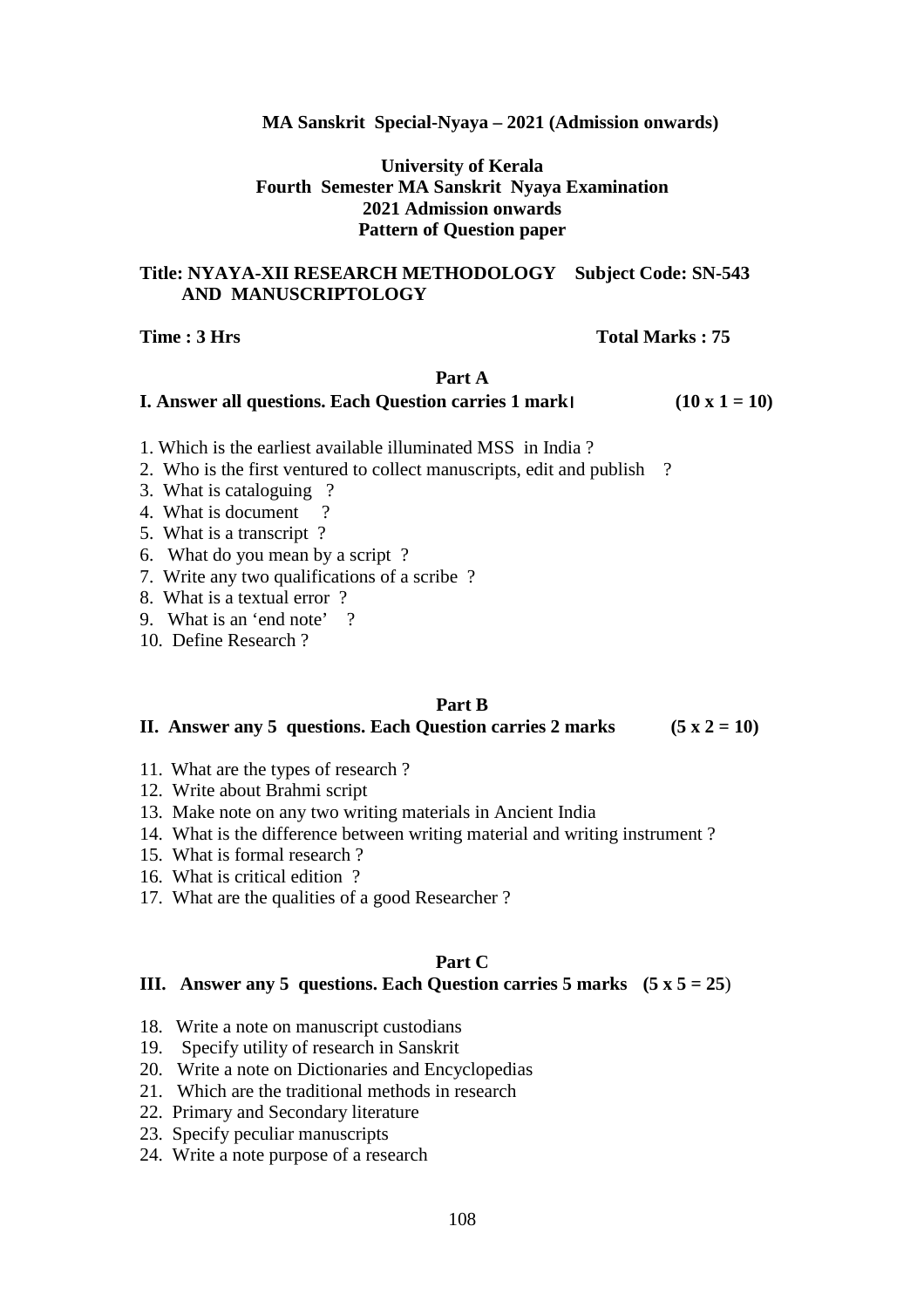### **Part D**

# **IV.** Answer any 2 questions. Each Question carries 15 marks (2 x 15 = 30)

- 25. Explain the procedures of the historical methodology
- 26. Write an essay on the tools of research
- 27. Write an essay on chief modern techniques of preserving manuscripts
- 28. Write an essay on Manuscriptology and its day to day relevance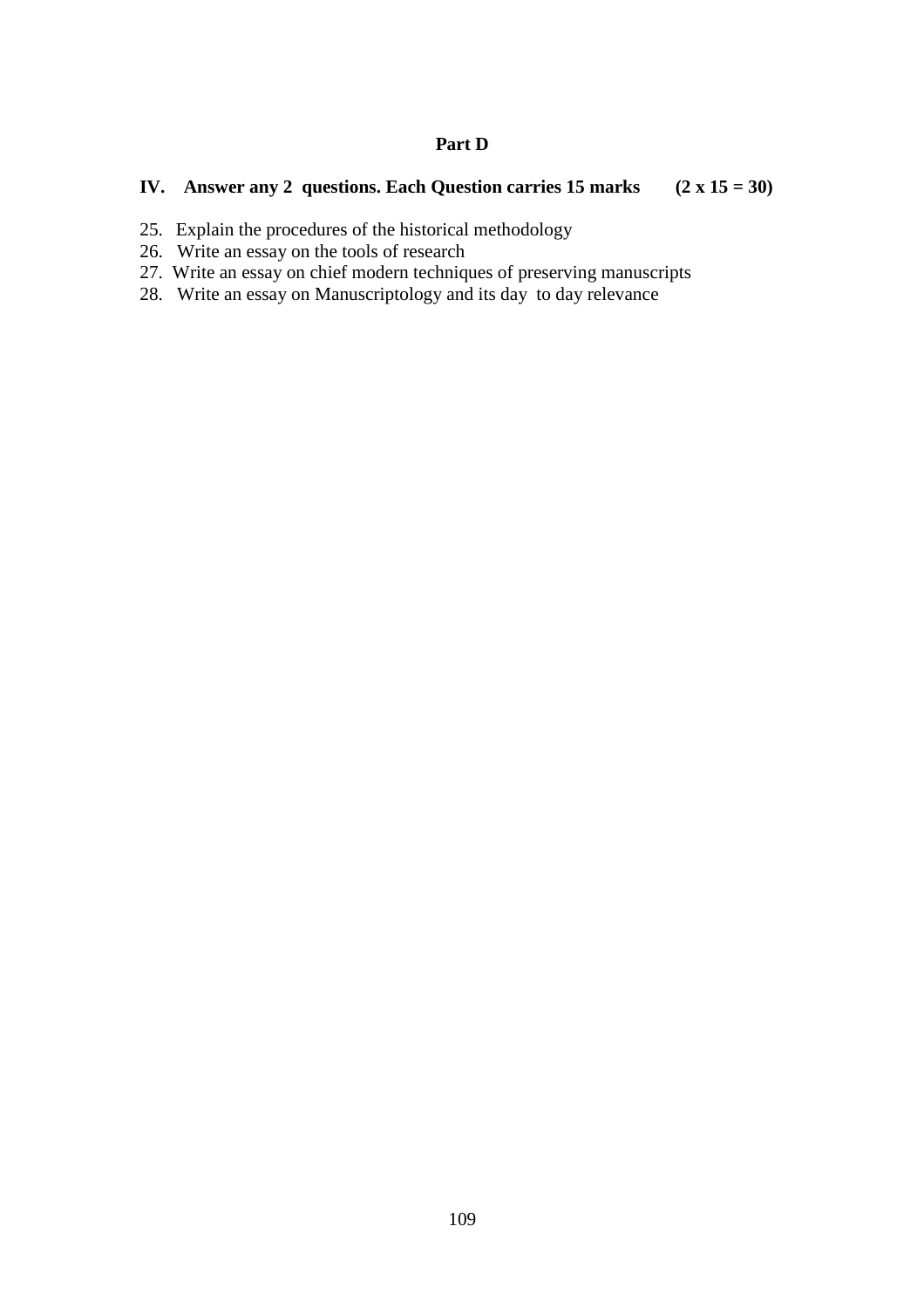**MA Sanskrit Special-Nyaya – 2021 (Admission onwards)** 

**University of Kerala First Semester MA Sanskrit Nyaya Examination 2021 Admission onwards Pattern of Question paper** 

### **Title : COMPLEMENTARY IV -VYAKARANA Subject Code: SY-544 VYAKARANAMAHABHASHYAM AND VAIYAKARANASIDDHANTAKAUMUDI**

Time : 3 Hrs Total Marks : 75 सूचना - देवनागरीलिपिरुपयुज्य संस्कृतभाषया उत्तराणि लेखनीयानि **Part A (Answer all questions. Each Question carries 1 mark) I.** सवषां नानाम उरं लखत ् **। (10 x 1 = 10)** 

- $1.$  महाभाष्यकारः कः ?
- $2.$  अथ शब्दानुशासनम् केषां शब्दानाम् ?
- $3.$  षट्स् अङ्गेषु किं प्रधानम् ?
- $4.$  प्रयोजनः इत्यस्य अर्थः कः ?
- $5.$  किं नाम काकुदम्  $?$
- 6. उगितश्च इति सूत्रस्य अर्थं विलिख्य उदाहरणं लिखत ?
- $7.$  अनो बह़्व्रीहिः इति सूत्रेण किं विधीयते ?
- 8. कुमारी इत्यत्र केन सूत्रेण डीप् ?
- $9.$  पत्युर्नो यज्ञसंयोगे इत्यस्य उदाहरणं किम् ?
- $10.$  कुरूः इत्यत्र कः प्रत्ययः ?

# **Part B**

**(Answer any 5 questions. Each Question carries 2 marks)** 

- **II.** पचानां नानाम उराण लखत ् **\* (5 x 2 = 10)** 
	-

- $11.$  भाष्यदिशा ध्वनेः शब्दत्वम्पपादयत ?
- $12.$  धर्मनियमः इति दलस्य अर्थं लिखत ?
- $13.$  भद्रैषां लक्ष्मीर्निहिताधिवाचि इत्यस्य अर्थं लिखत ?
- $14.$  व्याकरणं इति शब्दस्य कः पदार्थः ?
- 15. अजा रूपं ससूत्रं व्याख्यात ।
- 16. द्विगोः इति सूत्रं विशदयत ।
- 17. पादो $f$ न्यतरस्याम् इति सूत्रार्थं लिखित्वा उदाहरणं प्रदर्शयत ?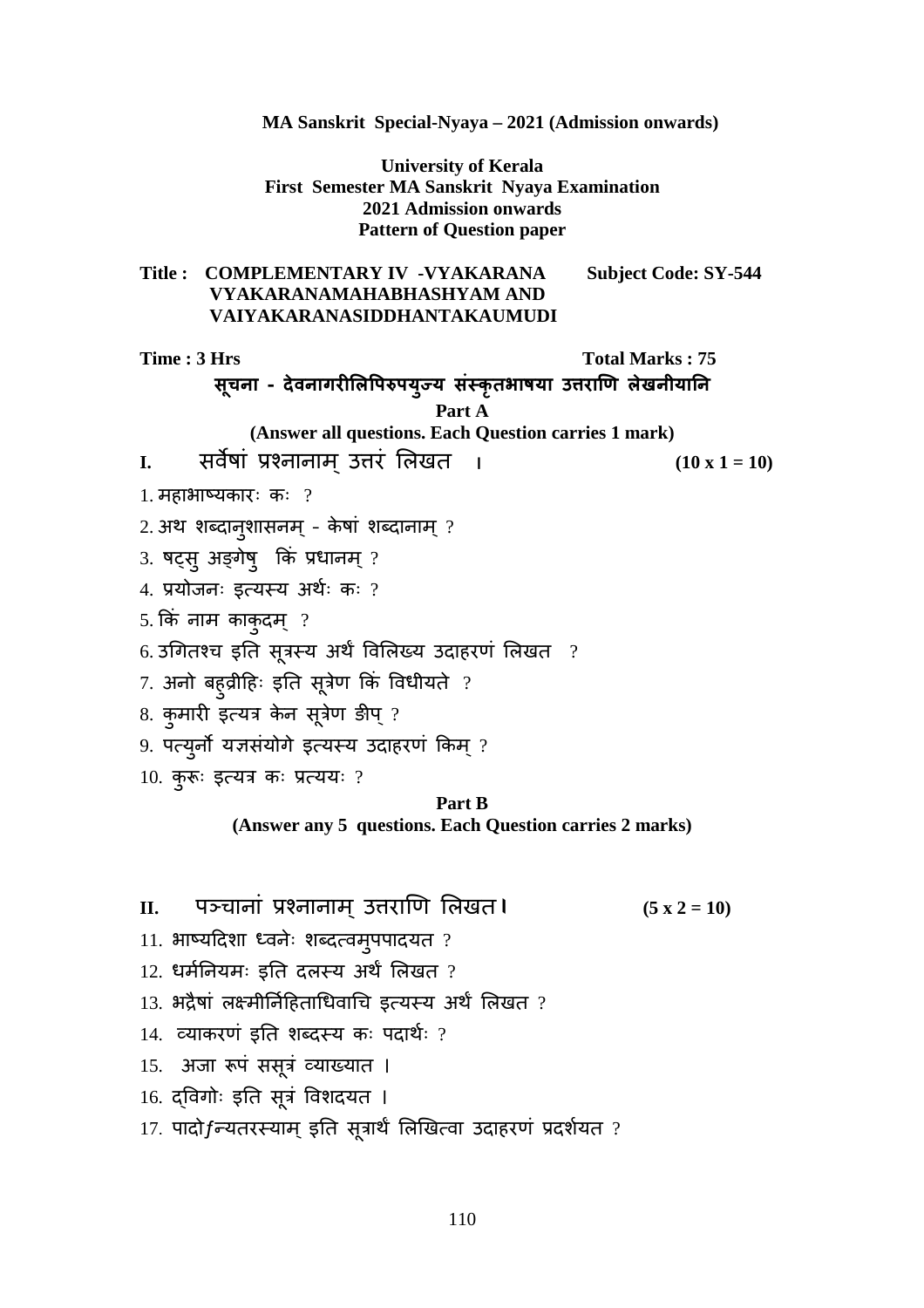# **Part C (Answer any 5 questions. Each Question carries 5 marks)**

III. पञ्चानां प्रश्नानां पुटात्मकरूपमुत्तराणि लिखत **(5 x 5 = 25**)

- $18.$  चत्वारि- विशदयत ?
- $19.$  किमर्थो वर्णानामुपदेशः ?
- 20. किं पुनः आकृतिः पदार्थः आहोस्वित् द्रव्यम् इति निरूपयत ।
- 21. आकृत्युपदेशात्सिद्धमिति चेत् संवृतादीनां प्रतिषेधः विशदयत ?
- $22.$  ज्ञाने धर्म इति चेतथा अधर्मः, इति वार्तिकस्य अर्थः कः ?
- 23. नखमुखात्संज्ञायाम् इति सूत्रं विशदयत ।
- 24. युवतिः इति रूपं ससूत्रं साधयत ।

### **Part D (Answer any 2 questions. Each Question carries 15 marks)**

# IV. दवयोः निबन्धात्मकमुत्तरं लिखत **adda (2x 15 = 30)**

- 25. व्याकरणाध्ययनस्य प्रयोजनानि कानि इति महाभाष्यानुसारं निरूपयत ।
- 26. शब्दानुशासनं कथं कर्तत्यम् इत्यत्र महाभाष्यकारशब्दः कः ?
- 27. वैयाकरणसिद्धान्तकौमुद्यनुसारं ङीप् विधायकसूत्राणि लिखत ।
- 28. अधः प्रदत्तानि सूत्राणि सोदाहरणं वैयाकरणसिद्धान्तकौमुदीदिशा विशदयत ।
	- (क) अजादयतष्टाप् ।
	- (ख) प्रत्ययस्थात्कात्पूर्वस्यात इत्यसुपः ।
	- (ग) वोतो गुणवचनात् ।
	- (घ) षिदगौरादिभ्यश्च ।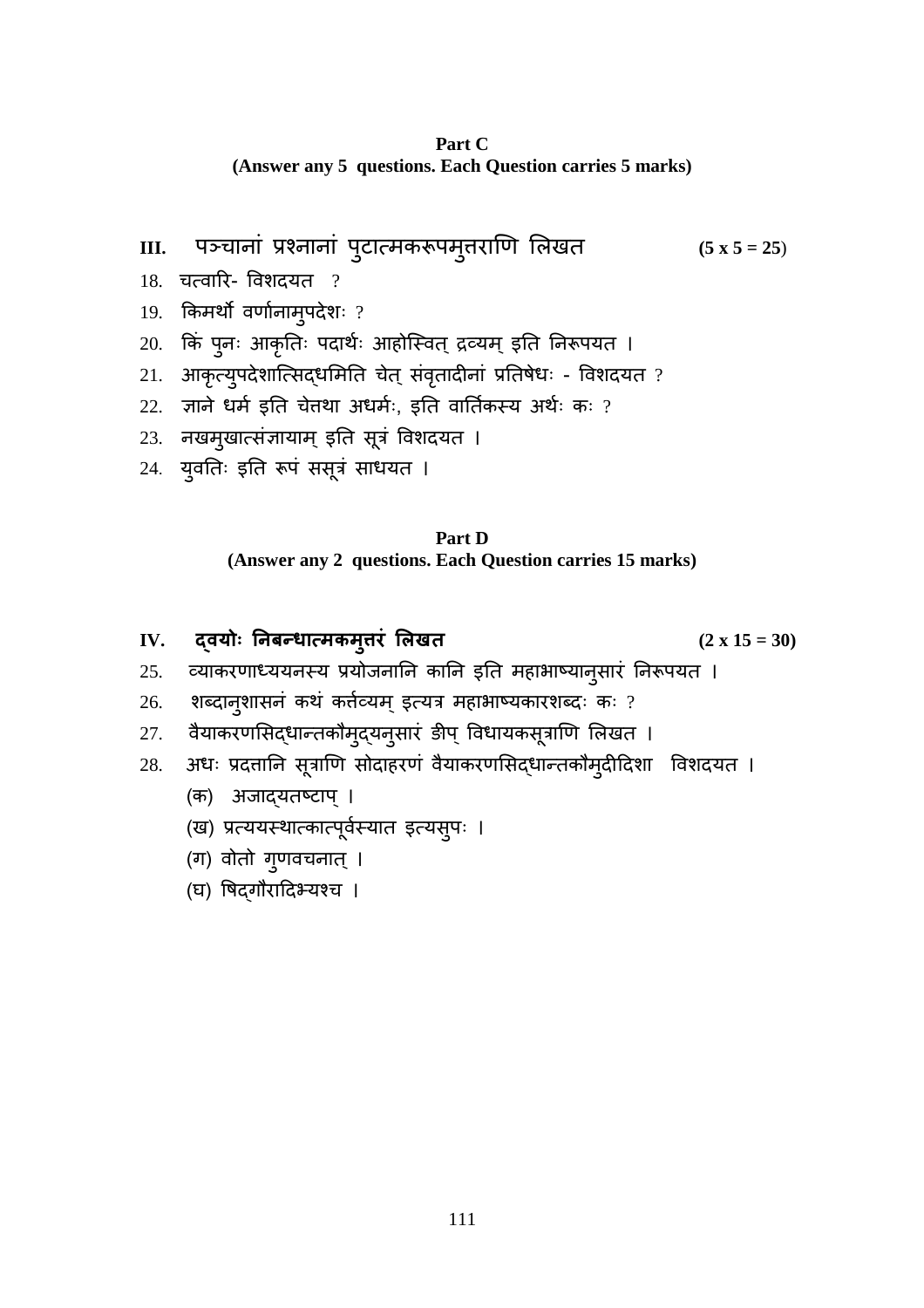# **Model Question Papers for Complimetary**

# **Cources offered to other Departments**

| <b>Semester</b> | Course code   | <b>Title of the Paper</b>              |
|-----------------|---------------|----------------------------------------|
| T               | <b>SN-514</b> | VERBAL TESTIMONY IN NYAYA              |
| $\mathbf{H}$    | SN-524        | PRELEMINARIES OF NYAYAVAISESHIKA       |
| Ш               | SN-534        | <b>FUNDAMENTALS OF NYAYAVAISESHIKA</b> |
| IV              | <b>SN-544</b> | <b>NYAYA THEORY OF COMMUNICATION</b>   |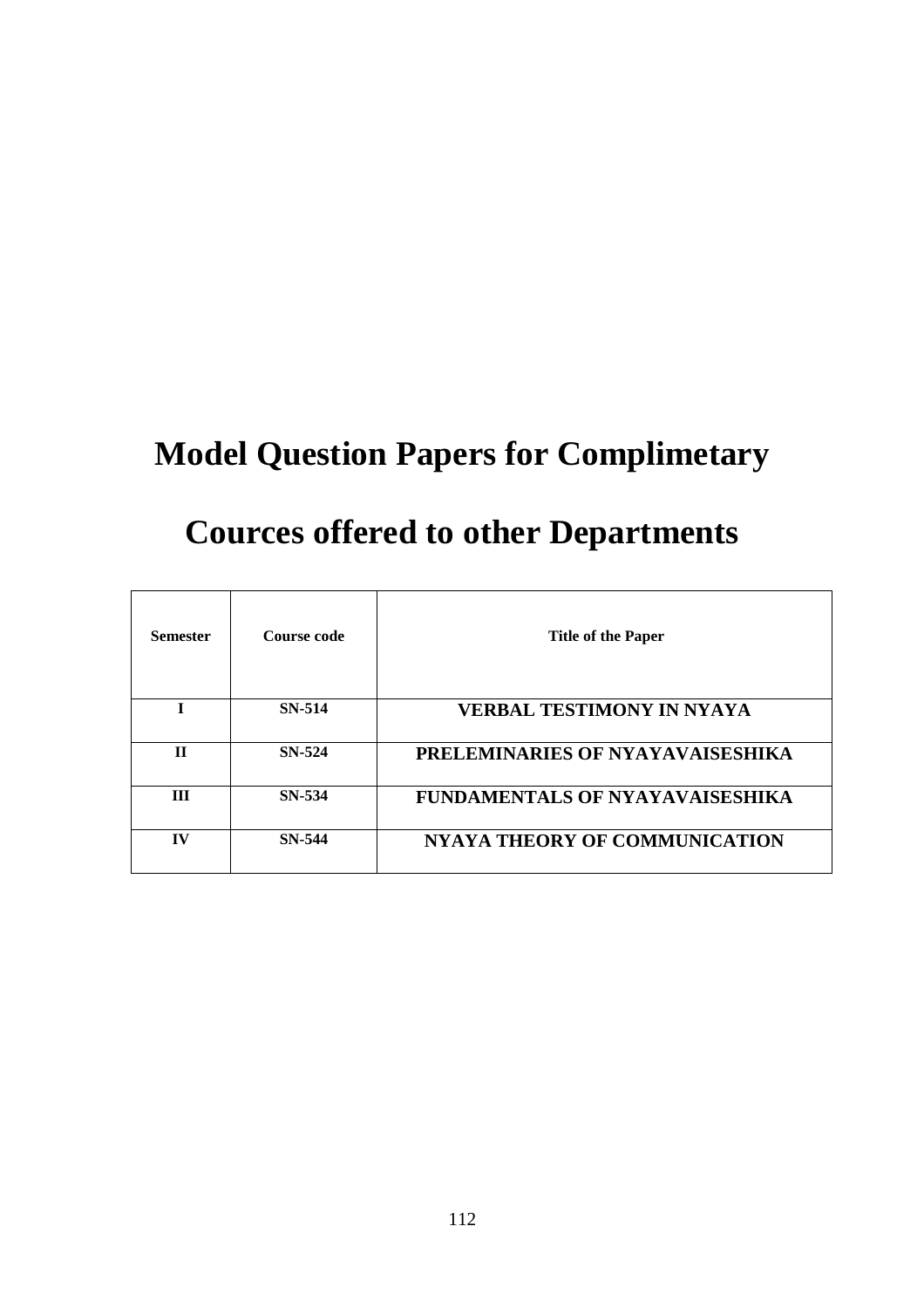### **First SemesterMA Sanskrit Vyakarana Examination 2021 Admission onwards Pattern of Question paper**

**Title : VERBAL TESTIMONY IN NYAYA Subject Code:SN- 514 Time : 3 Hrs** Total Marks : 75 सूचनाः- देवनागरीलिपिमुपयुज्य संस्कृतभाषया उत्तराणि लेखनीयानि । **Part A (Answer all questions. Each Question carries 1 mark)** I. सर्वेषां प्रश्नानाम् उत्तराणि लिखत<sup>1</sup> 1. शब्दप्रमाणस्य लक्षणं किम ?  $2.$  शक्तिः नाम का ?  $3.$  कारिकावल्याः अपरं नाम किम् ?  $4.$  शाब्दबोधे करणं किम्?  $5.$  पदं कतिविधम् ? 6. गभीरायां नद्यां घोष इत्यत्र नदीपदस्य कुत्र लक्षणा ?  $7.$  प्राचीननैयायिकमतमनुसृत्य शाबदबोधे करणं किम् ? 8. शब्दस्य पृथक् प्रमाणत्वं केन न अङ्गीकुर्वन्ति ?  $9.$  वाक्यं किम $?$  $10.$  शाब्दबोधे व्यापारः कः ?

### **Part B**

|     | (Answer any 5 questions. Each Question carries 2 marks) |                     |
|-----|---------------------------------------------------------|---------------------|
| II. | पञ्चानां प्रश्नानाम् उत्तराणि लिखत <sup>ं</sup> ।       | $(5 \times 2 = 10)$ |
|     | $11.$ आकाक्षा नाम का ?                                  |                     |
|     | $12.$ लक्षणा नाम का?                                    |                     |
|     | $13.$ योग्यतायाः लक्षणं किम् ?                          |                     |
|     | $14.$ तात्पर्यज्ञानं किम् ?                             |                     |
|     | $15.$ सन्निधिः का ?                                     |                     |
|     | $16.$ आसतिः नाम का ?                                    |                     |
|     | $17.$ तत्पुरुषसमासे कुत्र लक्षणा ?                      |                     |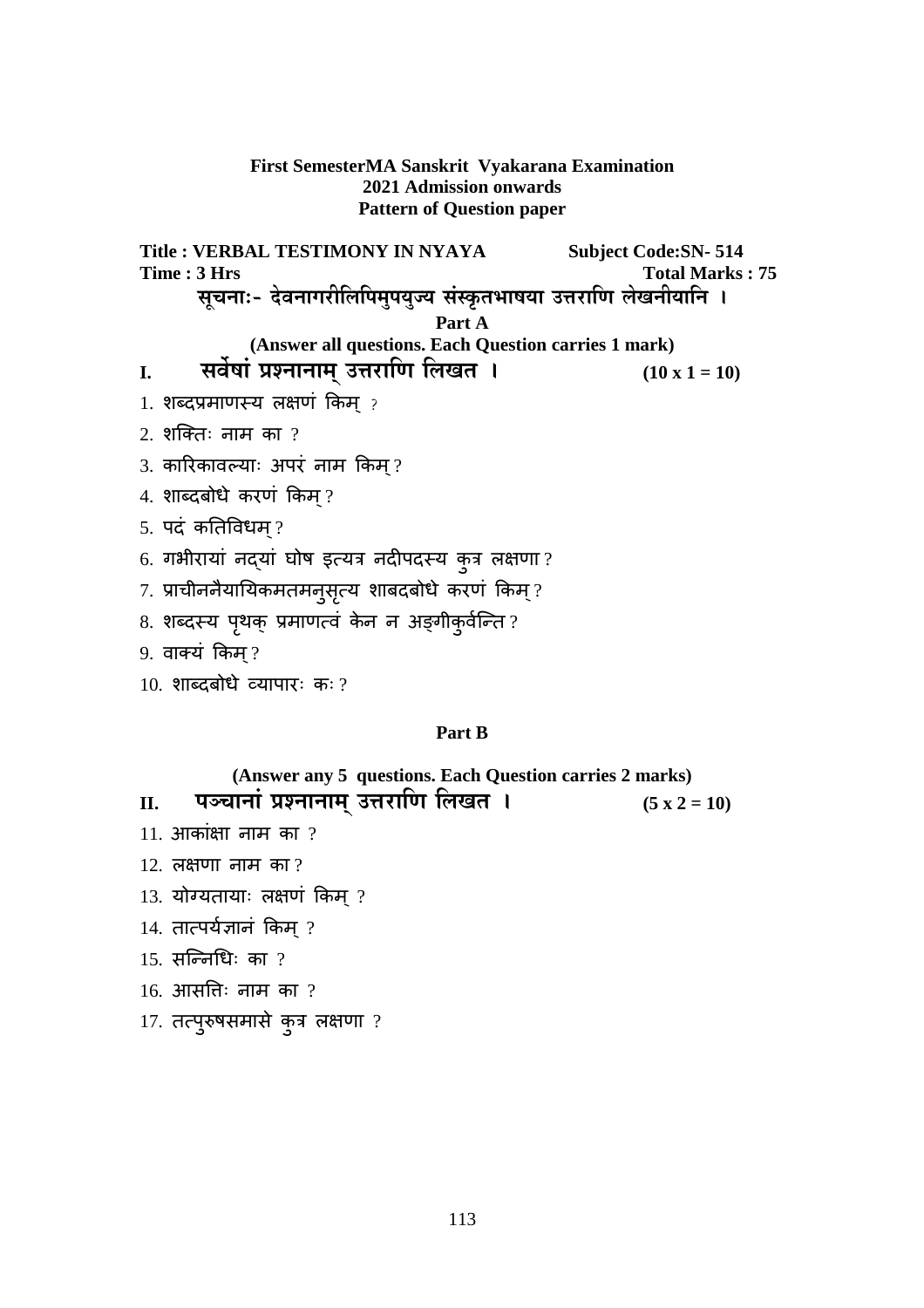# **Part C**

|      | (Answer any 5 questions. Each Question carries 5 marks)                                                                                                                                                                                                                                                                                                                              |                      |
|------|--------------------------------------------------------------------------------------------------------------------------------------------------------------------------------------------------------------------------------------------------------------------------------------------------------------------------------------------------------------------------------------|----------------------|
| III. | पञ्चानां प्रश्नानाम् पुटात्मकमुत्तराणि लिखत ।                                                                                                                                                                                                                                                                                                                                        | $(5 x 5 = 25)$       |
|      | $18.$ योगरूढस्य लक्षणं उदारहणं च लिखत?                                                                                                                                                                                                                                                                                                                                               |                      |
|      | 19. नव्यव्यायमतरीत्या शक्तेः लक्षणं किम्?                                                                                                                                                                                                                                                                                                                                            |                      |
|      | $20.$ यौगिकरूढस्य लक्षणं उदाहरणं च लिखत ?                                                                                                                                                                                                                                                                                                                                            |                      |
|      | $21.$ र्लाक्षेतलक्षणा नाम का ?                                                                                                                                                                                                                                                                                                                                                       |                      |
|      | 22. लाक्षणिकार्थस्य शाब्दबोधे कि कारणम्?                                                                                                                                                                                                                                                                                                                                             |                      |
|      | 23. दवन्दवसमासे कुत्र लक्षणा, उदाहरणं किम् ?                                                                                                                                                                                                                                                                                                                                         |                      |
|      | $24$ अन्वयान्पपतेः लक्षणाबीजेको दोषः?                                                                                                                                                                                                                                                                                                                                                |                      |
|      | Part D                                                                                                                                                                                                                                                                                                                                                                               |                      |
|      | (Answer any 2 questions. Each Question carries 15 marks)                                                                                                                                                                                                                                                                                                                             |                      |
|      | <u>IV. द्वयॊः निबन्धात्मकमुत्तरं लिखत ।</u>                                                                                                                                                                                                                                                                                                                                          | $(2 \times 15 = 30)$ |
|      | $\overline{a}$ $\overline{a}$ $\overline{a}$ $\overline{a}$ $\overline{a}$ $\overline{a}$ $\overline{a}$ $\overline{a}$ $\overline{a}$ $\overline{a}$ $\overline{a}$ $\overline{a}$ $\overline{a}$ $\overline{a}$ $\overline{a}$ $\overline{a}$ $\overline{a}$ $\overline{a}$ $\overline{a}$ $\overline{a}$ $\overline{a}$ $\overline{a}$ $\overline{a}$ $\overline{a}$ $\overline{$ |                      |

- $25.$  शक्तिग्रहोपोयाः के ?
- 26. शाब्दबोधकारणनि विशदयत ।
- 27. पदविभागान् सोदाहरणं विवृणुत ।
- 28. मुक्तावलीदिशा जातौ शक्तिः व्यक्तौ वेति निर्धारयत ।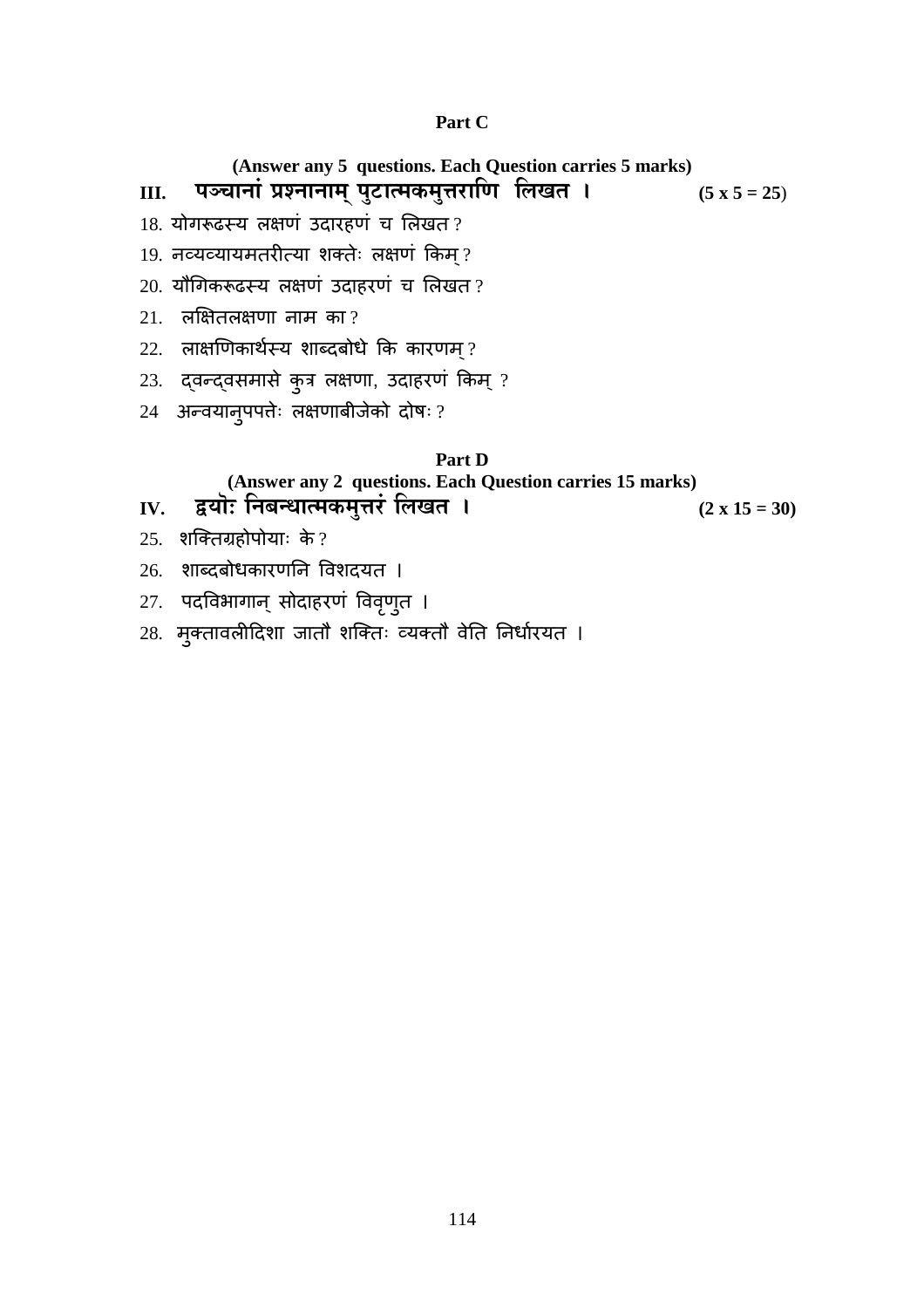**Second Semester MA Sanskrit Jyotisha Examination Complementary II -Nyaya 2021 Admission onwards Pattern of Question paper** 

**Title :PRELEMINARIES OF NYAYAVAISESHIKA Subject Code: SN-524**  Time : 3 Hrs Total Marks : 75 सूचना - देवनागरीलिपिरुपयुज्य संस्कृतभाषया उत्तराणि लेखनीयानि

### **Part A**

**(Answer all questions. Each Question carries 1 mark)**

**I.** सवषां नानाम उरं लखत ् **। (10 x 1 = 10)** 

- $1.$   $\bar{r}$ यायदर्शने प्रमाणानि कति ?
- $2.$  तर्कभाषाग्रन्थस्य कर्ता कः ?
- $3.$  न्यायदर्शनस्य आदिमं सूत्रं किम् ?
- 4. न्यायसूत्रकारःकः ?
- $5.$  करणं नाम किम् ?
- $6.$  वैशेषिकसूत्रं केन विरचितम् ?
- 7. समवायः नाम कः ?
- $8.$  वैशेषिकमते कति पदार्थाः प्रतिपादिताः ?
- 9. कः अयुतसिद्धः ?
- $10.$  कारणं कतिविधम $?$

### **Part B**

### **(Answer any 5 questions. Each Question carries 2 marks)**

**II.** पचानां शनानाम उराण लखत ् **\* (5 x 2 = 10)** 

- $11.$  समवायिकारणलक्षणं किम् ?
- $12.$  प्रत्यक्षप्रमाणलक्षणं किम $?$
- $13.$  सन्निकर्षः कतिविधः ?
- $14.$   $\overline{\text{ca}}$ ाप्तिलक्षणं किम ?
- $15.$  लिङ्गं कतिविधम $?$
- $16.$  पञ्चावयवाः के ?
- $17$  वाक्यार्थज्ञानहेतुः ?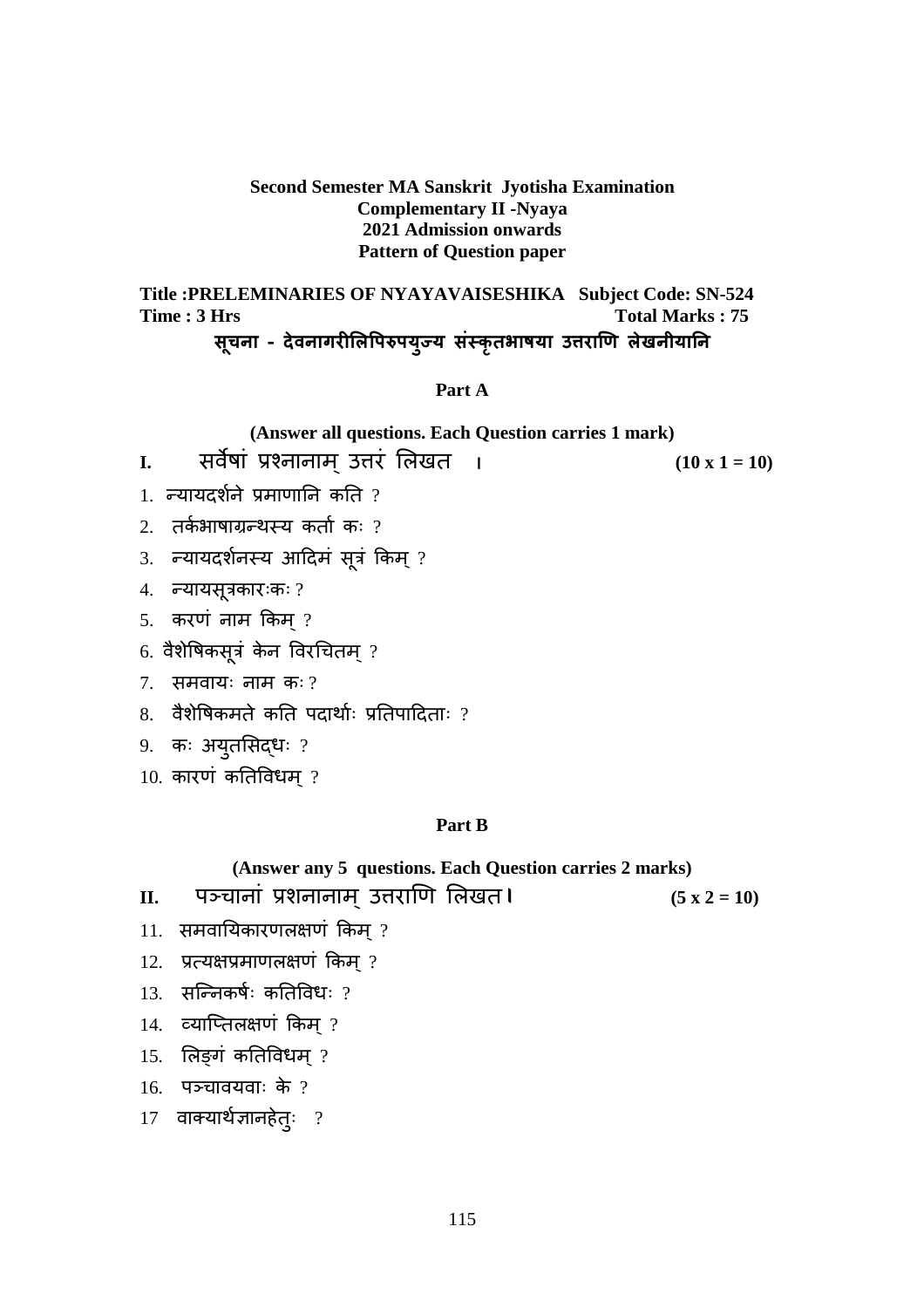## **Part C (Answer any 5 questions. Each Question carries 5 marks)**

- III. पञ्चानां प्रश्नानां पुटात्मकरूपमुत्तराणि लिखत *(5 x 5 = 25)*
- 18. उपमानप्रमाणं विशदयत ।
- $19.$  पक्ष-सपक्ष-विपक्षाः के ?
- 20. अन्वयव्यतिरेकिलिङ्गं निरूपयत ।
- 21. स्वार्थानुमानं प्रतिपादयत ।
- 22. सविकल्पक-निर्विकल्पक प्रत्यक्षं निरूपयत ।
- $23.$  अर्थापत्तेरनुमानान्तर्गतत्वम् ।
- 24 अनुपलब्धेः पृथक्प्रमाणत्वखण्डनम् कुरुत ।

# **Part D**

# **(Answer any 2 questions. Each Question carries 15 marks)**

IV. दवयोः निबन्धात्मकमुत्तरं लिखत **(2x 15 = 30)** 

- 25. इन्द्रियार्थसन्निकर्षा के, विशदयत । 26. हेत्वाभासान् यथाग्रन्थं विशदयत ।
- 27. शब्दप्रमाणलक्षणं निरूपयत ।
- 28. अनुमानप्रमाणं प्रतिपादयत ।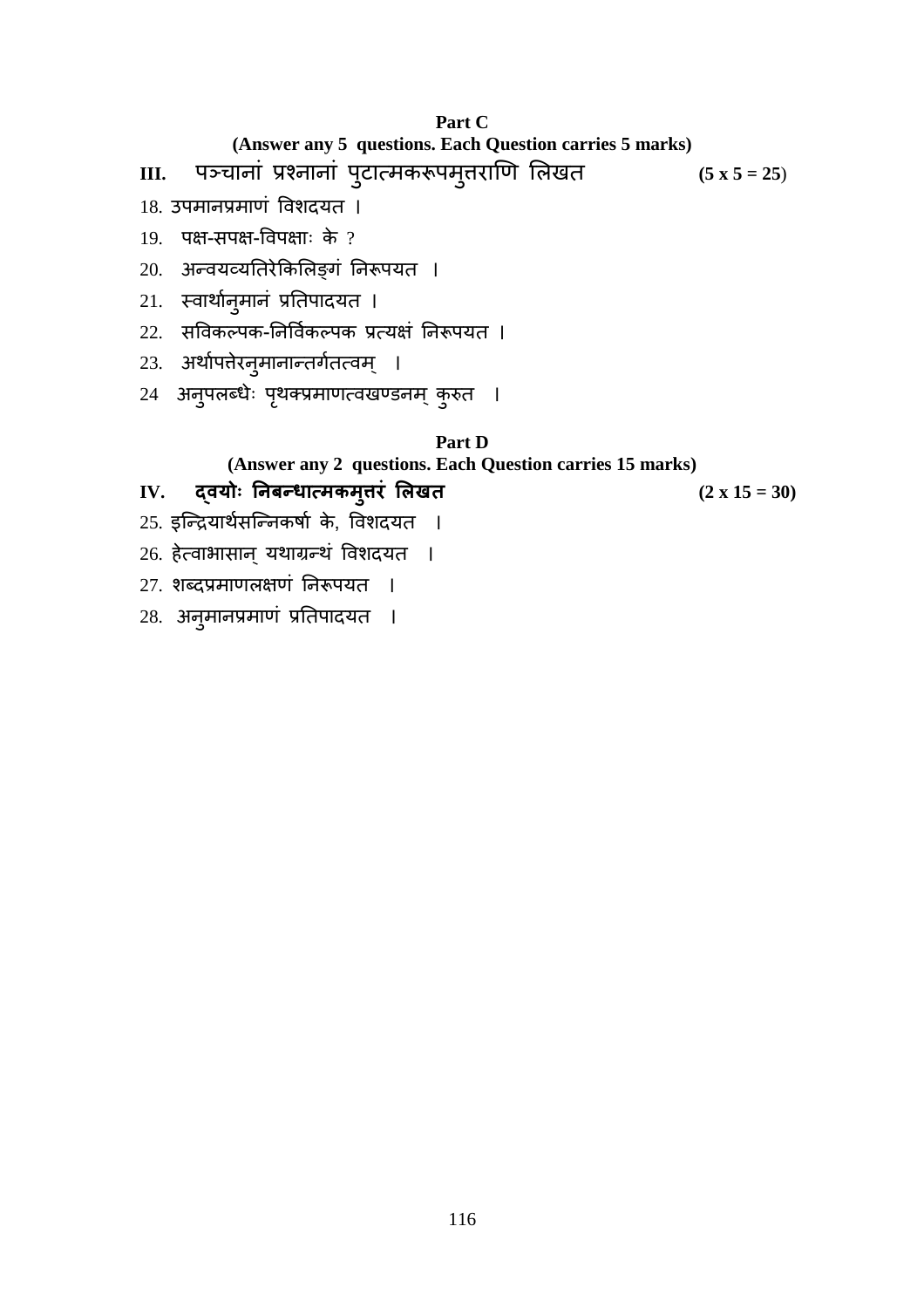### **Third Semester MA Sanskrit Vedanta Examination Complementary III-Nyaya 2021 Admission onwards Pattern of Question paper**

**Title : FUNDAMENTALS OF NYAYAVAISESHIKA Subject Code: SN-534 Time : 3 Hrs** Total Marks : 75

# सूचना - देवनागरीलिपिरुपयुज्य संस्कृतभाषया उत्तराणि लेखनीयानि

**Part A** 

**(Answer all questions. Each Question carries 1 mark)**

**I.** सवषां नानाम उरं लखत ् **। (10 x 1 = 10)** 

- $1.$  प्रमाणशास्त्रमिति प्रसिद्धं किम् ?
- $2.$  तर्कभाषाग्रन्थस्य कर्ता कः ?
- $3.$  न्यायदर्शनस्य आदिमं सूत्रं किम् ?
- $4.$  प्रमा नाम का  $?$
- $5.$  करणं नाम किम ?
- $6.$  वैशेषिकसूत्रं केन विरचितम् ?
- $7.$  समवायः नाम कः  $?$
- $8.$  वैशेषिकमते कति पदार्थाः प्रतिपादिताः ?
- $9.$  व्याप्तिलक्षणं किम $?$
- $10<sub>10</sub>$  वैशेषिकसम्मतप्रमाणानि कानि ?

### **Part B**

### **(Answer any 5 questions. Each Question carries 2 marks)**

- **II.** पचानां शनानाम उराण लखत ् **\* (5 x 2 = 10)**
- $11.$  समवायिकारणलक्षणं किम् ?
- 12. मोक्षप्राप्तिः कथं भवति  $\theta$
- $13.$  सन्निकर्षः कतिविधः  $?$
- $14.$  शास्त्रप्रवृतिः कतिविधा ? काश्च ताः ?
- $15.$  लिङ्गं कतिविधम् ?
- 16. पचावयवाः के ?
- $17$  वाक्यार्थज्ञानहेतुः ?

### **Part C**

### **(Answer any 5 questions. Each Question carries 5 marks)**

III. पञ्चानां प्रश्नानां पुटात्मकरूपमुत्तराणि लिखत (5 x 5 = 25) 18. उपमानप्रमाणं विशदयत ।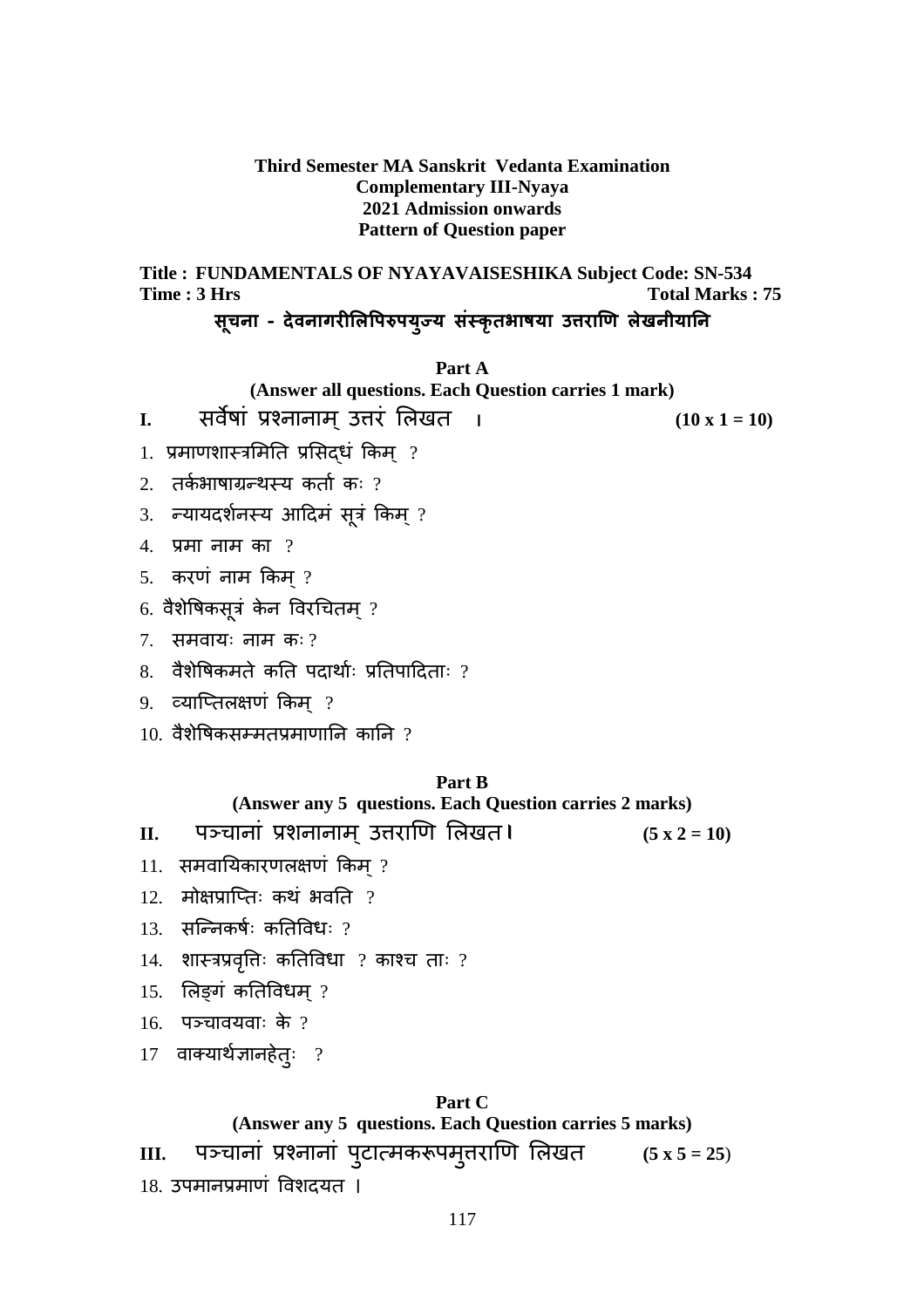- $19.$  पक्ष-सपक्ष-विपक्षाः के ?
- 20. अन्वयव्यतिरेकिलिङ्गं निरूपयत ।
- 21. स्वार्थानुमानं प्रतिपादयत ।
- 22. अयुतसिद्धौ कौ ? विशदयत ।
- 23. अर्थापत्तेरनुमानान्तर्गतत्वम् ।
- 24 शब्दप्रमाणं निरूपयत ।

# **Part D**

# **(Answer any 2 questions. Each Question carries 15 marks)**

IV. दवयोः निबन्धात्मकमुत्तरं लिखत **(2x 15 = 30)** 

- 25. इन्द्रियार्थसन्निकर्षा के, विशदयत ।
- 26. हेत्वाभासान् यथाग्रन्थं विशदयत ।
- $27.$  चत्वार्येव प्रमाणानि -समर्थयत ।
- 28. अनुमानप्रमाणं प्रतिपादयत ।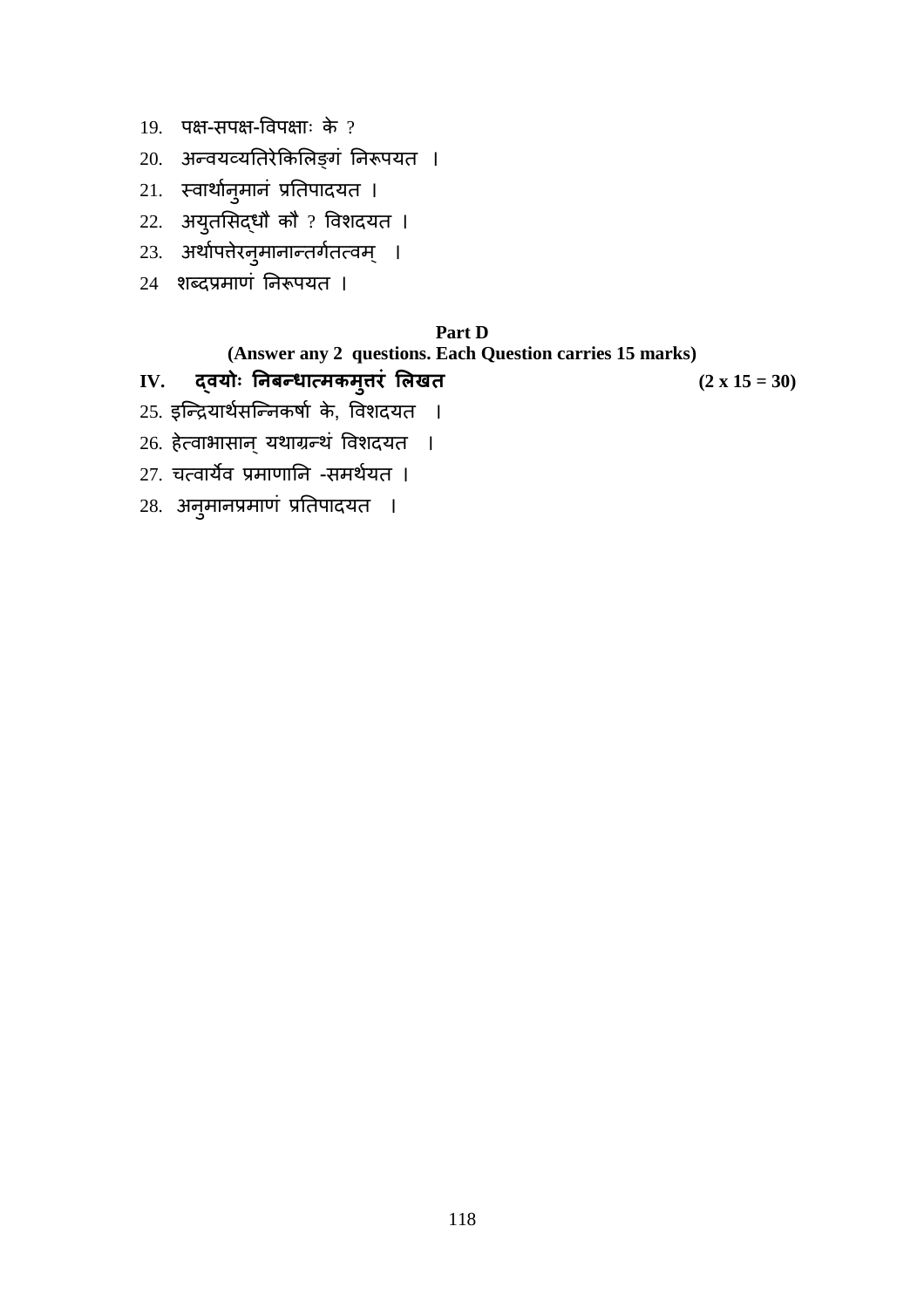**Fourth Semester MA Sanskrit Sahitya Examination Complementary IV -Nyaya 2021 Admission onwards Pattern of Question paper** 

**Title : NYAYA THEORY OF COMMUNICATION Subject Code: SN-544 Time : 3 Hrs** Total Marks : 75

# सूचना - देवनागरीलिपिरुपयुज्य संस्कृतभाषया उत्तराणि लेखनीयानि

**Part A** 

- **(Answer all questions. Each Question carries 1 mark)**
- **I.** सवषां नानाम उरं लखत ् **। (10 x 1 = 10)**

- $1.$  पदेन सह पदार्थस्य सम्बन्धः कः ?
- $2.$  शब्दखण्डनिरूपणे का सङ्गतिः ?
- 3. शाब्दबोधे व्यापारवदसाधारणं किम ?
- $4.$  शाब्दबोधे सहकारिकारणं किम् ?
- 5. नैयायिकमते रथो गच्छति इत्यत्र लक्षणा का ?
- $6.$  शाब्दबोधे कारणं किम् ?
- $7.$  वक्त् $\mathcal{R}$ च्छा का ?
- $8.$  कः आख्यातस्य कर्तरि शक्तिः स्वीक्रियते  $\overline{?}$
- $9.$  योग्यता का  $?$
- $10.$  तात्पर्य किम ?

#### **Part B**

### **(Answer any 5 questions. Each Question carries 2 marks)**

- **II.** पचानां शनानाम उराण लखत ् **\* (5 x 2 = 10)**
- $11.$  योगरूढस्य लक्षणं किम ?
- $12.$  नव्यन्यायमतरीत्या शक्तेः लक्षणं किम् ?
- $13.$  अन्वयानुपपतेः लक्षणाबीजे को दोषः ?
- $14.$  यौगिकरूढस्य लक्षणं लिखत $?$
- 15. बहुब्रीहिस्थले क्व लक्षणा ?
- $16.$  वाक्यं कतिविधम $?$
- $17$  तात्पर्यज्ञानस्य लक्षणं किम $?$

#### **Part C**

# **(Answer any 5 questions. Each Question carries 5 marks)**

<u>III. पञ्चानां प्रश्नानां पुटात्मकरूपमु</u>त्तराणि लिखत (5 x 5 = 25)

- 18. लक्षितलक्षणायाः लक्षणं उदाहरणं च लिखत ।
- $19.$  शक्तिग्रहो व्याकरणाद भवति-कथम् ?